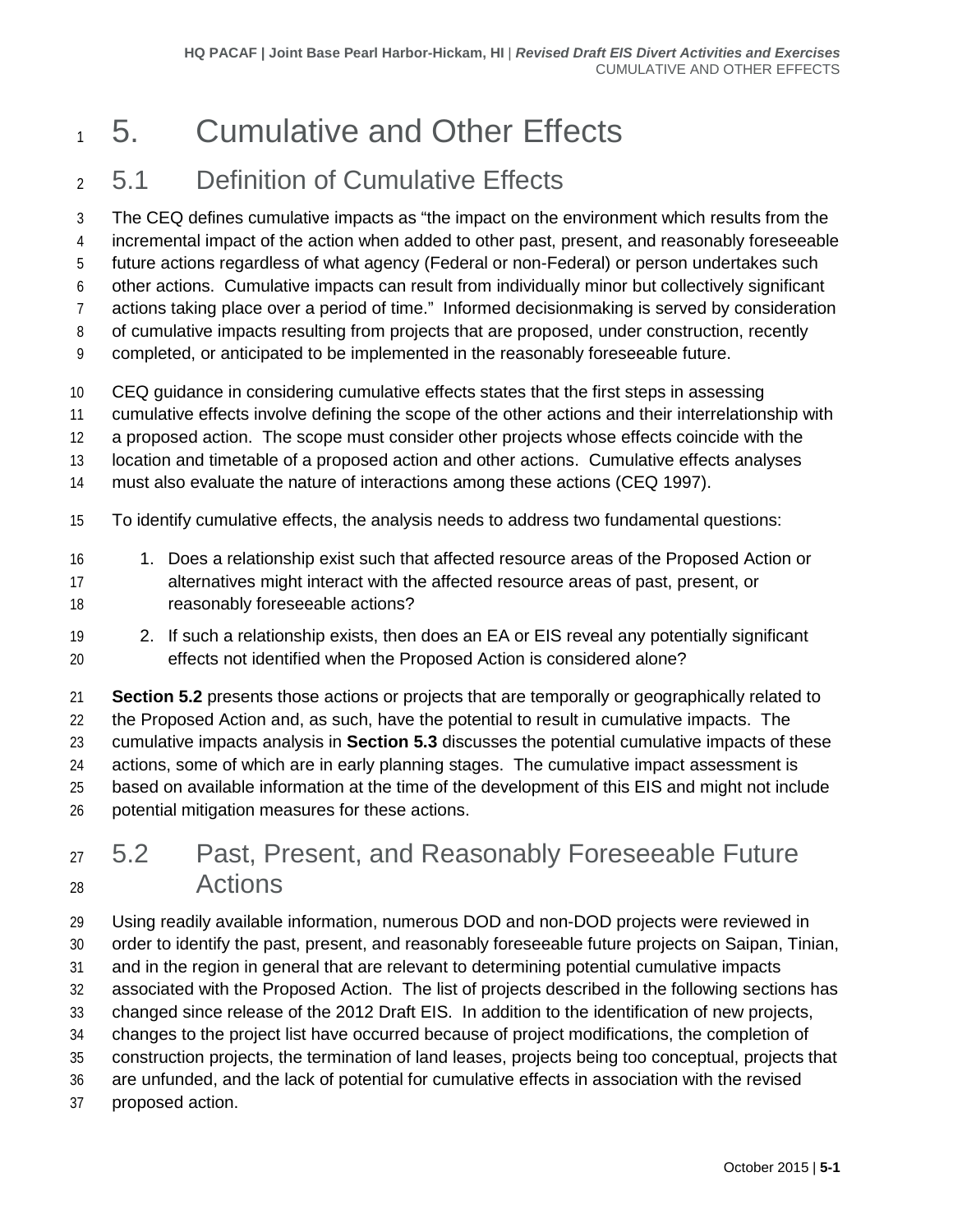## 1 5.2.1 DOD Development in the Region

- 2 Some of the most substantial projects identified are the DOD projects consisting of the MIRC
- 3 improvements, the Guam and CNMI Military Relocation, the CNMI Joint Military Training
- 4 (CJMT), and the Mariana Islands Training and Testing (MITT). The cumulative impacts
- 5 analysis, however, is limited to consideration of those actions located on Saipan and Tinian,
- 6 since the Proposed Action and their impacts would be limited to these two islands and would
- 7 contribute little or no impacts elsewhere. These DOD projects are listed in **Table 5.2-1** and
- 8 summarized in the following discussions.

| Proponent                                                   | <b>Name</b>                                             | Location                     | <b>NEPA</b><br><b>Document</b>                                                         | <b>Description</b>                                                                                                                                                                                                                                          | <b>Construction</b><br>Year | Status*   |
|-------------------------------------------------------------|---------------------------------------------------------|------------------------------|----------------------------------------------------------------------------------------|-------------------------------------------------------------------------------------------------------------------------------------------------------------------------------------------------------------------------------------------------------------|-----------------------------|-----------|
| <b>Joint Guam</b><br><b>Program Office</b><br>(JGPO)        | Guam and<br><b>CNMI</b><br>Military<br>Relocation       | Region,<br>Tinian            | <b>Final EIS</b><br>and ROD,<br>2010;<br>Supplement<br>al Final EIS<br>and ROD<br>2015 | <b>Relocation of Marines</b><br>from Okinawa to<br>Guam; includes<br>construction of four<br>live-fire ranges and<br>training activities on<br>Tinian.                                                                                                      | <b>TBD</b>                  | <b>RF</b> |
| Department of<br>Navy (DON)/US<br><b>Pacific Fleet</b>      | Mariana<br>Islands<br>Range<br>Complex<br>(MIRC)        | Region,<br>Saipan,<br>Tinian | Final EIS/<br>OEIS and<br>ROD, 2010                                                    | Increased levels of<br>land, sea, and air<br>training, and weapons<br>testing, within the<br>MIRC.                                                                                                                                                          | N/A                         | P         |
| <b>DON</b>                                                  | Mariana<br>Islands<br>Training<br>and Testing<br>(MITT) | Region,<br>Saipan,<br>Tinian | Final EIS/<br>OEIS and<br>ROD, 2015                                                    | Adjustments to range<br>capabilities, locations,<br>and tempo of land,<br>sea, and air training,<br>and weapons testing,<br>within the MITT;<br>includes<br>reassessment of<br>training and testing<br>activities analyzed in<br>the 2010 MIRC<br>EIS/OEIS. | N/A                         | P         |
| <b>Marine Corps</b><br><b>Forces Pacific</b><br>(MARFORPAC) | <b>CNMI Joint</b><br>Military<br>Training<br>(CJMT)     | Region,<br>Tinian            | <b>Draft</b><br>EIS/OEIS<br>2015 (Final<br>EIS/OEIS<br>and ROD<br>expected<br>2016)    | Includes<br>establishment of<br>multiple live-fire and<br>maneuver ranges and<br>training areas on<br>Tinian.                                                                                                                                               | 2016-2026                   | <b>RF</b> |

9 **Table 5.2-1. DOD: List of Past, Present, and Reasonably Foreseeable Future Actions**

\*Status Key: P = Present; RF = Reasonably Foreseeable

10 *Guam and CNMI Military Relocation (DON 2010b, DON 2010c).* This project includes the

11 relocation of Marines from Okinawa to Guam. An EIS was prepared by the DON and Joint

12 Guam Program Office (JGPO), and a ROD was issued in 2010 (DON 2010b). The project also

13 includes development of four live-fire training ranges within the leaseback area on Tinian. The

14 Rifle Known Distance Range, the Automated Combat Pistol/Military Police Firearms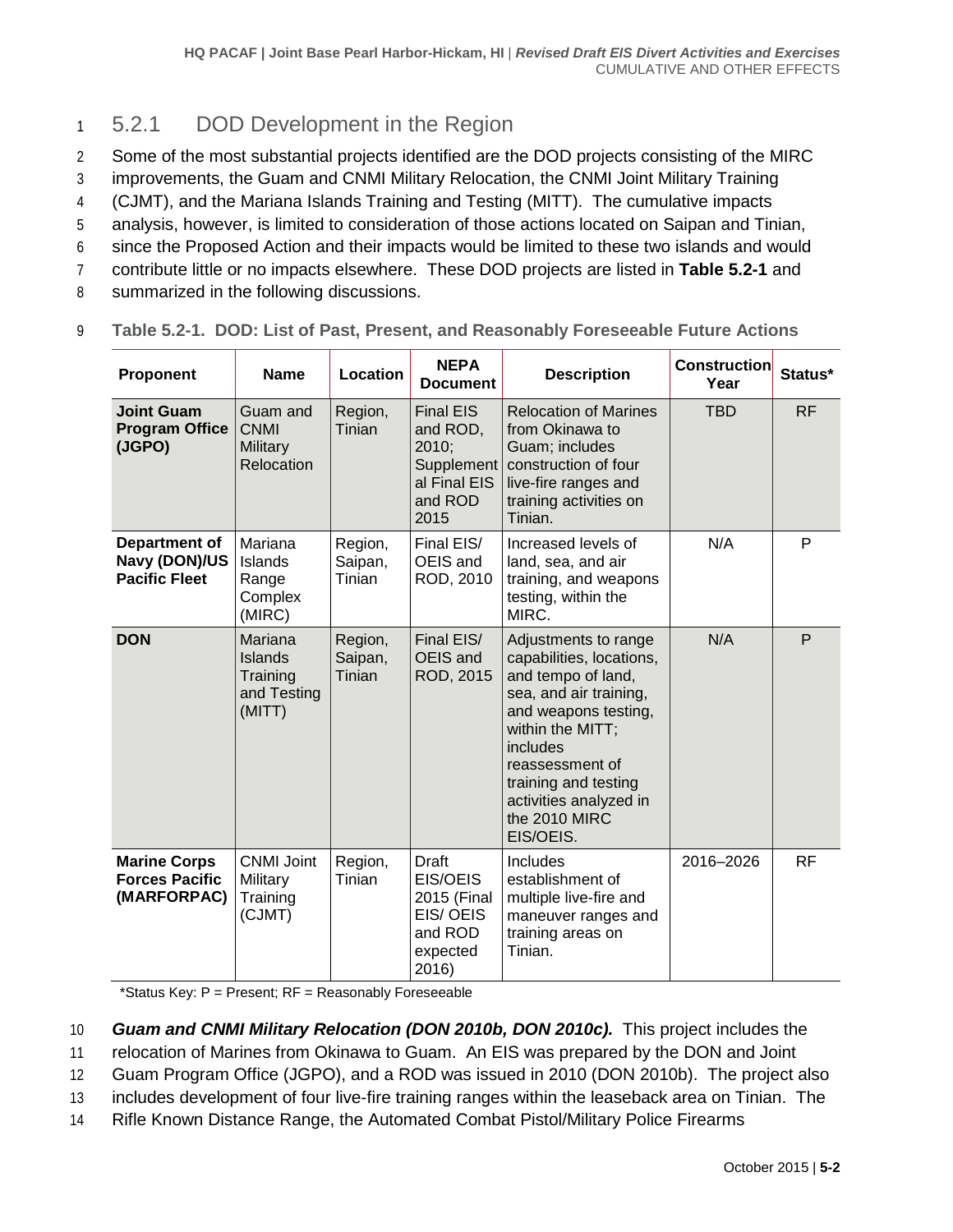- Qualification Course, and Field Firing Range would be located along 86th Street and west of
- Broadway. The Platoon Battle Course would be located northwest of the other ranges. All four
- range footprints partially overlay the existing FAA Mitigation Area, which was established for the
- protection of endangered and threatened wildlife, particularly the Tinian monarch. The area
- may be used for low-impact military training and other purposes that do not disrupt the habitat
- and living conditions for the Tinian monarch. The projects on Tinian would only be implemented
- if the CJMT actions, described later in this section, are not implemented.
- A Supplemental EIS for this project was prepared by the DON and JGPO, and a ROD for the
- 9 Supplemental EIS was issued in 2015 (DON 2015c). The ROD for the Supplemental EIS
- includes cantonment and family housing at the Navy Computer and Telecommunications
- Station in the Finegayan area of Guam, and family housing to be located at Andersen AFB. The
- Live Fire Training Range Complex would be located at Andersen AFB, Northwest Field and
- 13 includes a stand-alone hand grenade range at Andersen South (DON 2015c).
- *Mariana Islands Range Complex (MIRC) (DON 2010a).* This project consists of military training and RDT&E training activities within the Mariana Islands (DON 2010a). An EIS/OEIS was prepared for the MIRC by the DON and a ROD was issued in 2010. The MIRC consists of the ranges, airspace, and ocean areas surrounding the ranges that make up the study area.
- The Proposed Action would result in critical enhancements to increase training capabilities
- (especially in the undersea and air warfare areas) that are necessary if the military services are
- to maintain a state of military readiness commensurate with the national defense mission. The
- Proposed Action primarily focuses on the development and improvement of existing training
- capabilities in the MIRC, including the use of training areas and facilities on Saipan and Tinian.
- It does not include any military construction projects. Additionally, it does not involve extensive
- changes to the MIRC facilities, activities, or training capabilities, nor does it involve an
- expansion of the existing MIRC property or airspace requirements.
- In summary, the MIRC ROD establishes the MIRC and the training that occurs jointly within the
- MIRC. Training that occurs within the MIRC includes those exercises that would initiate at the
- airport or airports being proposed for improvements within this Divert EIS.
- *Mariana Islands Testing and Training (MITT) (DON 2015b).* The project is for U.S. military
- readiness training and research, development, testing, and evaluation activities conducted in
- the MITT land, sea, and air study area. As part of the analysis, the MITT Final EIS/OEIS
- reassesses the continued military training activities that occur on Guam, Rota, Tinian, Saipan,
- and Farallon de Medina. The training is needed to meet the U.S. Navy's statutory
- responsibilities described in Title 10 U.S.C. to achieve and maintain military readiness.
- The proposed activities relevant to Saipan and Tinian training areas are listed in **Table 5.2-2** for
- the baseline (No Action) and Alternative 1 (DON 2015b). Seven training activities would occur
- more frequently on Tinian than the baseline tempo established under the MIRC EIS/OEIS (DON
- 2010). Saipan and Tinian are not the only islands where these events could occur. The actual
- annual tempo on Saipan and Tinian would vary, but would not exceed the number of events
- proposed under Alternative 1 in the table.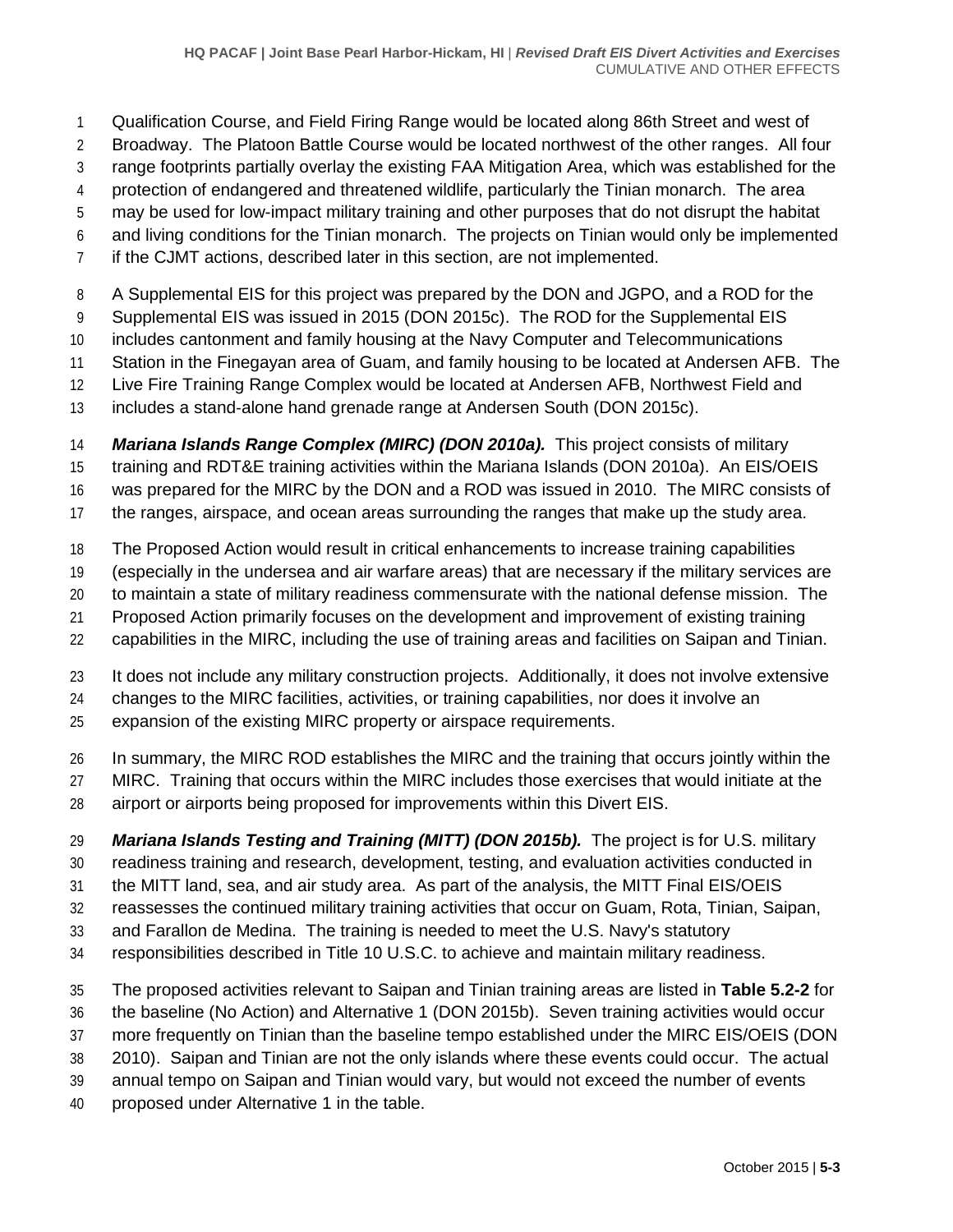| <b>Range Activity</b>                                                   |                 | <b>Saipan</b>        | <b>Tinian</b>   |                      |  |
|-------------------------------------------------------------------------|-----------------|----------------------|-----------------|----------------------|--|
|                                                                         | <b>Baseline</b> | <b>Alternative 1</b> | <b>Baseline</b> | <b>Alternative 1</b> |  |
| Proposed changes to training tempo                                      |                 |                      |                 |                      |  |
| <b>Amphibious Assault</b>                                               | N/A             | N/A                  | $\overline{4}$  | 6                    |  |
| <b>Amphibious Raid</b>                                                  | N/A             | N/A                  | $\overline{2}$  | 6                    |  |
| <b>Non-combatant Evacuation</b>                                         | N/A             | N/A                  | $\overline{2}$  | 5                    |  |
| Humanitarian Assistance/Disaster Relief<br><b>Operations</b>            | N/A             | N/A                  | $\overline{2}$  | 5                    |  |
| <b>Urban Warfare Training</b><br>(Blanks/Simulations)                   | N/A             | N/A                  | 17              | 36                   |  |
| <b>Personnel Insertion/Extraction</b>                                   | N/A             | N/A                  | 150             | 240                  |  |
| <b>Parachute Insertion</b>                                              | N/A             | N/A                  | 12              | 20                   |  |
| <b>Training tempo unchanged</b>                                         |                 |                      |                 |                      |  |
| <b>Embassy Reinforcement</b>                                            | N/A             | N/A                  | 50              | 50                   |  |
| <b>Marine Air Ground Task Force Exercise</b><br>(Amphibious) Battalion) | 4               | 4                    | 4               | 4                    |  |
| <b>Special Purpose Marine Air Ground</b><br><b>Task Force Exercise</b>  | $\overline{2}$  | $\overline{2}$       | $\overline{2}$  | $\overline{2}$       |  |
| Urban Warfare Exercise                                                  | 5               | 5                    | 5               | 5                    |  |
| Intelligence, Surveillance,<br>Reconnaissance                           | 16              | 16                   | 16              | 16                   |  |
| <b>Maneuver (Convoy, Land Navigation)</b>                               | N/A             | N/A                  | 16              | 16                   |  |
| <b>Field Training Exercise</b>                                          | 100             | 100                  | 100             | 100                  |  |
| <b>Force Protection</b>                                                 | N/A             | N/A                  | 75              | 75                   |  |
| <b>Anti-Terrorism</b>                                                   | N/A             | N/A                  | 80              | 80                   |  |

1 **Table 5.2-2. MITT Training Activities per Year that could occur on Saipan and Tinian**

\*Number of activities per year is not limited to Saipan or Tinian, but the maximum number of annual events that could potentially occur on Saipan or Tinian is listed.

Source: DON 2015b

2 *CNMI Joint Military Training (CJMT) (DON 2015a).* The proposed project is to establish live-

3 fire range and training areas (RTAs) within the CNMI. An RTA refers to live-fire ranges, training

4 courses, maneuver areas, and associated support facilities, collectively, that are located in close

5 proximity to each other. Under the proposed action, a unit-level RTA is proposed on Tinian

6 (consisting of four range complexes) and a combined level RTA is proposed on Pagan. Both

7 RTAs would require amphibious training beaches linked to an existing or improved road/trail

8 system, maneuver areas to support personnel on foot or in vehicles, as well as access points

9 (i.e., airfields, ports) for personnel, equipment, and cargo deliveries. Land use agreements 10 would be required to implement the proposed action on Tinian. The U.S. currently has a real

11 estate agreement for nearly two-thirds of Tinian, (i.e., the Military Lease Area). The Department

12 of Defense would acquire jurisdictional control of additional lands outside of the Military Lease

13 Area through long-term real estate agreements.

14 Construction on Tinian would occur to support range and target installation; administrative,

15 command, and control functions; access roads and trails; delivery of utilities (i.e., water, electric,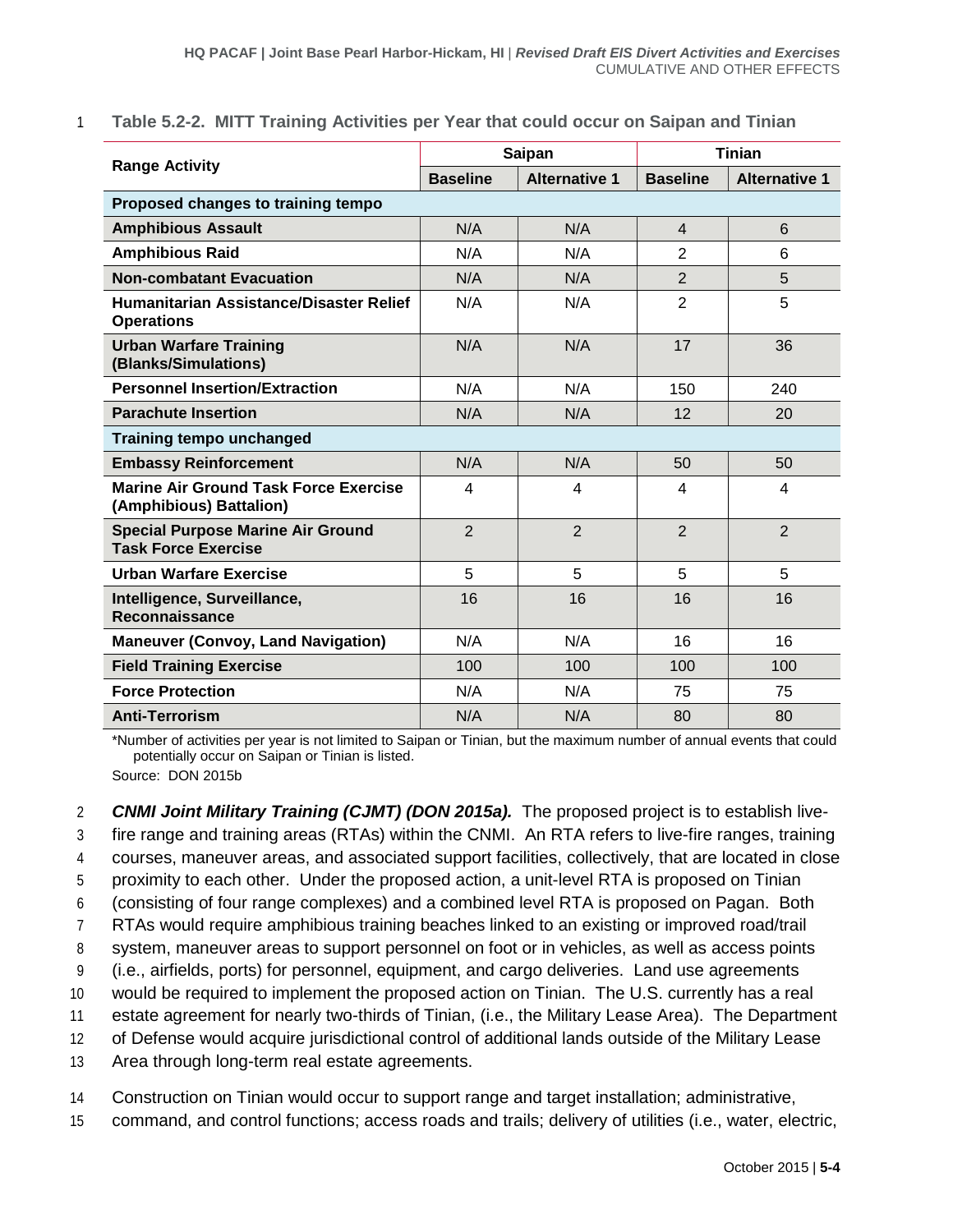- 1 wastewater, communications and solid waste handling); personnel billeting; and equipment and
- 2 munitions storage. To accommodate the anticipated aircraft training tempo and equipment/
- 3 cargo needs, taxiways, directly north and adjacent to the runway of Tinian International Airport,
- 4 would be constructed to include: (1) one tactical aircraft parking ramp; (2) one cargo aircraft
- 5 parking ramp; (3) connecting taxiways; (4) ordnance arming and de-arming pads; (5) one hot
- 6 cargo (i.e., munitions) pad/combat aircraft loading area; (6) fuel tanks and an
- 7 expeditionary/temporary refueling area; (7) arresting gear pads; (8) munitions holding pads; (9)
- 8 taxiway crossings; and (10) access roads connecting to the airfield. Construction could also
- 9 include a fuel pipeline along  $8<sup>th</sup>$  Avenue to transfer fuel to the bulk storage facility at the airfield.
- 10 For all action alternatives, approximately 95 full-time personnel would be needed to carry out
- 11 range management and maintenance activities. These personnel would have responsibility for
- 12 both RTAs on Tinian and Pagan; for the purposes of analysis, it is assumed these employees
- 13 would live on Tinian.
- 14 Based on the planned deployment and training exercise tempo for units in the U.S. Pacific
- 15 Command Area of Responsibility, it was determined that 20 weeks of live-fire training on Tinian
- 16 (and 16 weeks of live-fire training on Pagan) would meet the unfilled training requirements. So
- 17 as to understand the extent of CJMT aircraft activities proposed at Tinian, the types and
- 18 numbers of proposed annual airfield operations are listed in **Table 5.2-3**. Approximately 920
- 19 rotary aircraft landing zone operations are also planned to occur annually on Tinian (DON
- 20 2015a).

|                                                              | <b>Tinian International</b><br>Airport <sup>1</sup> |                                |              | North Field <sup>1</sup>          |                                   |              | <b>Total</b>                  |                                   |              |
|--------------------------------------------------------------|-----------------------------------------------------|--------------------------------|--------------|-----------------------------------|-----------------------------------|--------------|-------------------------------|-----------------------------------|--------------|
| Aircraft Type <sup>2</sup>                                   | 7:00a.m.<br>$-10:00$<br>p.m.                        | 10:00<br>$p.m. -$<br>7:00 a.m. | <b>Total</b> | 7:00<br>$a.m. -$<br>10:00<br>p.m. | 10:00<br>$p.m. -$<br>7:00<br>a.m. | <b>Total</b> | 7:00 a.m.<br>$-10:00$<br>p.m. | 10:00<br>$p.m. -$<br>7:00<br>a.m. | <b>Total</b> |
| <b>Transport Tilt-rotor 720</b>                              |                                                     | 280                            | 1,000        | 320                               | 80                                | 400          | 1,040                         | 360                               | 1,400        |
| <b>Transport Rotary-</b><br>wing                             | 680                                                 | 280                            | 960          | 280                               | 80                                | 360          | 960                           | 360                               | 1,320        |
| <b>Attack Helicopter</b>                                     | 520                                                 | 240                            | 760          | 120                               | 40                                | 160          | 640                           | 280                               | 920          |
| <b>Transport Fixed</b><br>Wing                               | 800                                                 | 400                            | 1,200        | 800                               | 400                               | 1,200        | 1,600                         | 800                               | 2,400        |
| <b>Unmanned</b>                                              | 200                                                 | 100                            | 300          | 200                               | 100                               | 300          | 400                           | 200                               | 600          |
| <b>Fighter</b>                                               | 1,600                                               | 400                            | 2,000        | Not applicable                    |                                   |              | 1,600                         | 400                               | 2,000        |
| Heavy commercial 24<br>transport                             |                                                     | 0                              | 24           | Not applicable                    |                                   |              | 24                            | $\Omega$                          | 24           |
| Fighter - Field<br><b>Carrier Landing</b><br><b>Practice</b> | 2,500                                               | 500                            | 3,000        | Not applicable                    |                                   |              | 2,500                         | 500                               | 3,000        |
|                                                              | Tota 7,044                                          | 2,200                          | 9,244 1,720  |                                   | 700                               | 2,420        | 8,764                         | 2,900                             | 11,664       |

21 **Table 5.2-3. CJMT Proposed Annual Airfield Military Operations on Tinian**

 $1$  Operations include a takeoff or a landing, and each are counted as one operation. A take-off and a landing are two operations.

 $2$  Examples of aircraft types: Transport Tilt-rotor – MV-22; Transport Rotary-wing – CH-53; Attack Helicopter – AH-1 and AH-64; Transport Fixed Wing – C-130, KC-135, and C-17; Unmanned Aerial System – RQ-7; and Fighter – F-18, AV-8, and F-35.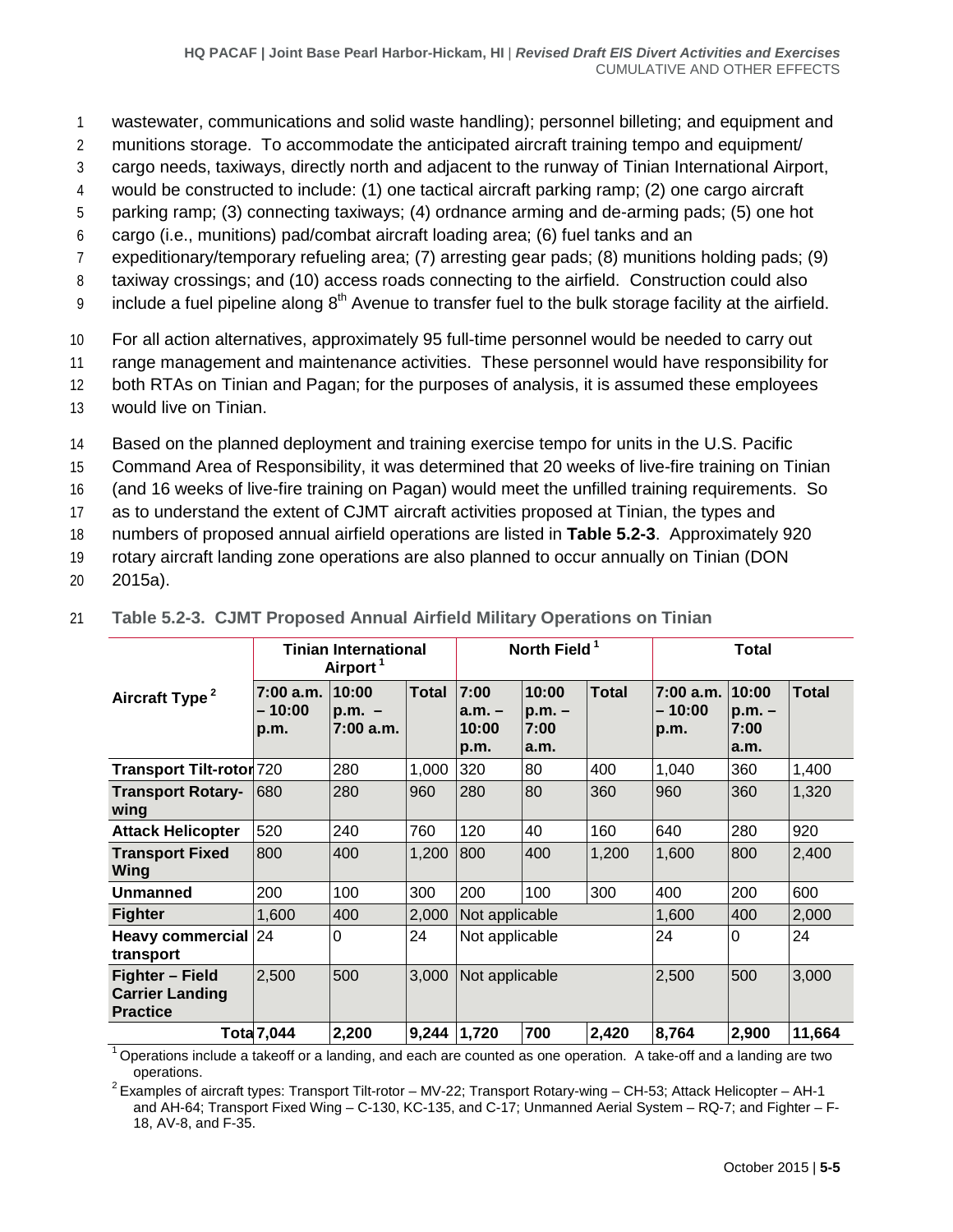## 1 5.2.2 Non-DOD Development on Saipan and Tinian

- 2 As for non-DOD projects, numerous recent, ongoing, and future actions were identified, but only
- 3 those actions with considerable potential for cumulative effects (positive or negative) as relating
- 4 to the Proposed Action were included. **Table 5.2-4** identifies a variety of mostly capital
- 5 improvement projects and private commercial developments for Saipan and Tinian.

#### 6 **Table 5.2-4. Non-DOD: List of Past, Present, and Reasonably Foreseeable Future Actions**

| Proponent                                     | <b>Name</b>                                           | Location                 | <b>Description</b>                                                                                                                                                                                                                                                        | <b>Construction</b><br>Year | Status* |
|-----------------------------------------------|-------------------------------------------------------|--------------------------|---------------------------------------------------------------------------------------------------------------------------------------------------------------------------------------------------------------------------------------------------------------------------|-----------------------------|---------|
| <b>Saipan</b>                                 |                                                       |                          |                                                                                                                                                                                                                                                                           |                             |         |
| <b>CNMI</b><br>Government-<br><b>DPW</b>      | Saipan Water<br>System<br>Improvements                | Multiple<br><b>Sites</b> | Designed to meet a USEPA-<br>stipulated order, this project will<br>provide focus and direction to meet<br>CWA and SDWA requirements in<br>Saipan on the existing water quality<br>outputs (CNMI Department of<br>Commerce 2009).                                         | 2012-2020                   | P       |
| <b>CNMI</b><br>Government-<br><b>DPW</b>      | Water/Waste<br><b>Water System</b><br>for Saipan      | Multiple<br><b>Sites</b> | This is a U.S. Federal Court-ordered<br>project. The existing water/sewer<br>system needs major rehabilitation<br>and USEPA compliance upgrades<br>(CNMI Department of Commerce<br>2009, USEPA 2012).                                                                     | 2012-2020                   | P       |
| <b>Honest Profit</b><br><b>International</b>  | Saipan Resort<br>Hotel                                | San<br>Antonio           | This project is the construction of a<br>300-room resort hotel immediately<br>north of the Pacific Islands Club.<br>Construction will include a batching<br>plant and warehouse. (Saipan<br>Tribune 2014c, Saipan Tribune<br>2015b)                                       | 2014-2016                   | P       |
| <b>Best Sunshine</b><br><b>International</b>  | Grand<br>Mariana<br>Casino and<br><b>Hotel Resort</b> | Garapan                  | This project plans for potentially up<br>to 2,000 hotel rooms in stages,<br>beginning with a 250-room hotel and<br>casino. (Saipan Tribune 2015a)                                                                                                                         | <b>TBD</b>                  | RF      |
| <b>Tinian</b>                                 |                                                       |                          |                                                                                                                                                                                                                                                                           |                             |         |
| <b>Commonwealth</b><br><b>Ports Authority</b> | <b>Tinian Airport</b><br>Improvements                 | Airport                  | The project includes: (1) relocation<br>of the Aircraft Rescue and Fire<br>Fighting Facility building; (2) terminal<br>improvements; (3) acquisition of a<br>1,500-gallon Aircraft Rescue and<br>Fire Fighting Facility vehicle; and (4)<br>a new water line. (DON 2015a) | 2014-2015                   | P       |
| <b>Department of</b><br><b>Public Lands</b>   | West San<br>Jose Village<br>Homesteads                | San Jose<br>Village      | This residential subdivision includes<br>lots for 189 homes, ponding basin,<br>and approximately 12,000 linear feet<br>of roadways. Recipients have 3<br>years to build their homes. (DON<br>2015a, Saipan Tribune 2014a)                                                 | 2014-2016                   | P       |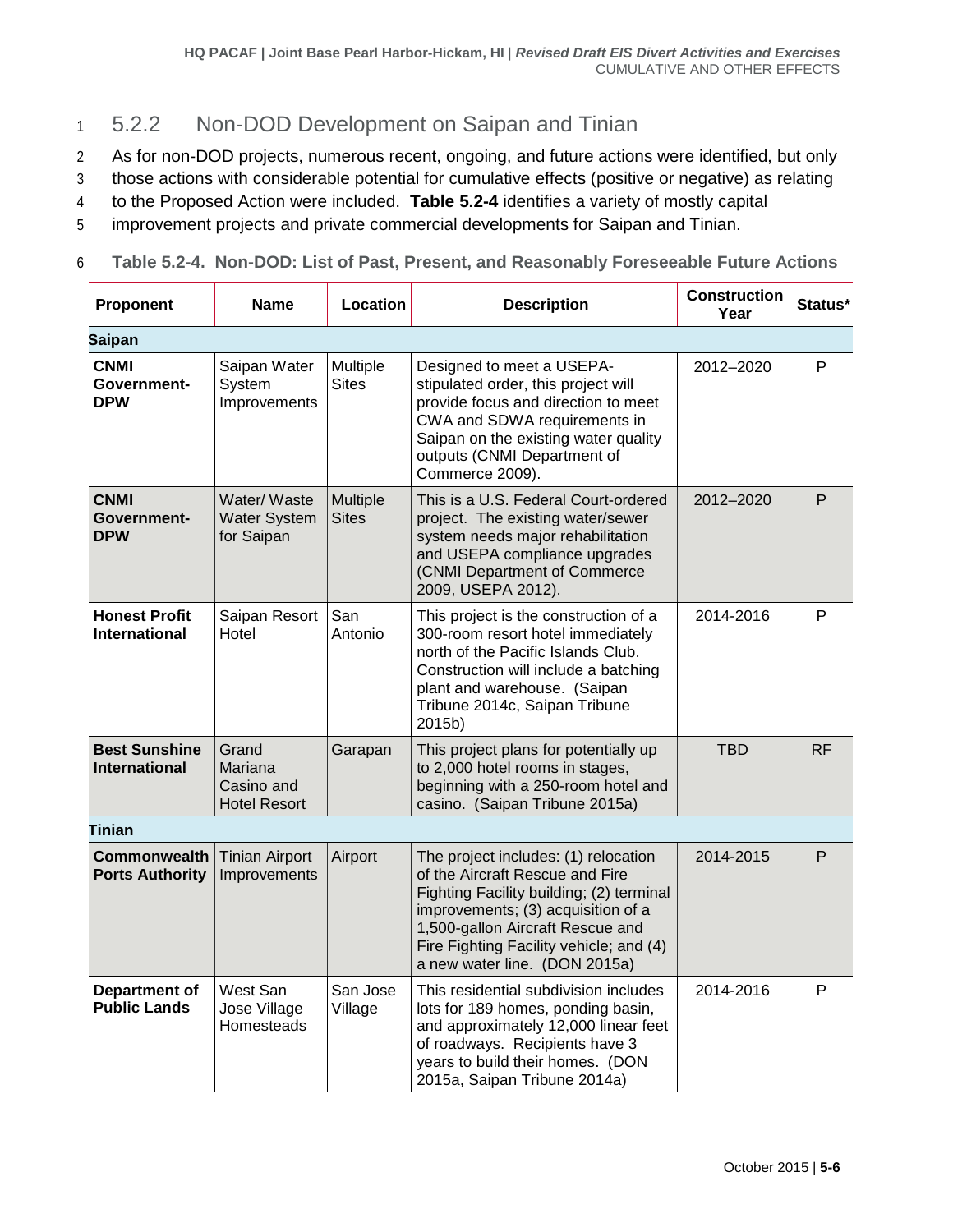| <b>Proponent</b>                                                                  | <b>Name</b>                                             | Location                                           | <b>Description</b>                                                                                                                                                                                                                                                                                                                                                                                                                                                                                                                                                                                             | <b>Construction</b><br>Year | Status*   |  |  |  |  |
|-----------------------------------------------------------------------------------|---------------------------------------------------------|----------------------------------------------------|----------------------------------------------------------------------------------------------------------------------------------------------------------------------------------------------------------------------------------------------------------------------------------------------------------------------------------------------------------------------------------------------------------------------------------------------------------------------------------------------------------------------------------------------------------------------------------------------------------------|-----------------------------|-----------|--|--|--|--|
| <b>Tinian (continued)</b>                                                         |                                                         |                                                    |                                                                                                                                                                                                                                                                                                                                                                                                                                                                                                                                                                                                                |                             |           |  |  |  |  |
| Capital<br><b>Improvements</b><br><b>Projects</b><br><b>Program Office</b>        | Solid Waste<br>Transfer<br><b>Station</b>               | Across<br>from the<br><b>CUC</b><br>power<br>plant | The Solid Waste Transfer Station on<br>3 acres provides a more convenient<br>method for people to take their solid<br>waste for processing prior to<br>disposal because it is closer to their<br>homes and provides dumpsters for<br>collection of trash, sorting bins for<br>separation of recyclables, and<br>collection areas for green waste and<br>appliances. (DON 2015a)                                                                                                                                                                                                                                | 2015                        | <b>RF</b> |  |  |  |  |
| <b>Bridge</b><br><b>Investment</b><br>Group, LLC                                  | Tinian Ocean<br><b>View Resort</b>                      | Tinian<br>Harbor                                   | A hotel replica of the Titanic would be<br>built at Tinian Harbor. It would be<br>part of a larger resort complex with<br>300 guest rooms, restaurants,<br>shopping arcades, casino, and<br>wedding chapel. The project would<br>be constructed in increments and the<br>initial construction includes two<br>stevedore warehouses to replace the<br>existing dilapidated structures, and a<br>new Customs, Immigration and<br>Quarantine building. The project<br>includes construction of workforce<br>housing for the estimated 1,000<br>workers; no site information. (DON<br>2015a, Saipan Tribune 2014b) | 2015-2020                   | <b>RF</b> |  |  |  |  |
| <b>Alter City</b><br>Group                                                        | Plumeria<br>Resort and<br>Casino                        | Puntan<br>Diablo<br>Cove                           | Within the 150-hectare property<br>along Puntan Diablo Cove, the<br>project would include over 5,000<br>hotel rooms to be built in three<br>phases, villas, a casino, golf course,<br>water park, shops, restaurants, and<br>new roads. (CNMI 2014, Saipan<br>Tribune 2015c)                                                                                                                                                                                                                                                                                                                                   | 2015-2027                   | RF        |  |  |  |  |
| <b>Capital</b><br><b>Improvements</b><br><b>Projects</b><br><b>Program Office</b> | 0.5-Million<br>Gallon<br>Reservoir                      | Carolinas<br>Heights                               | The Office of Insular Affairs<br>approved funding and NEPA<br>categorical exclusion for the<br>construction of a 0.5-Million Gallon<br>Reservoir. (DON 2015a, Marianas<br>Variety 2014)                                                                                                                                                                                                                                                                                                                                                                                                                        | 2015                        | <b>RF</b> |  |  |  |  |
| Department of<br><b>Public Works</b>                                              | <b>Tinian Solid</b><br><b>Waste Facility</b><br>Closure | South of<br>Tinian<br>Airport                      | The existing Tinian Solid Waste<br>Facility will be closed, in accordance<br>with Federal regulations, after a new<br>landfill is developed. The new landfill<br>site has not been determined. There<br>is insufficient site information<br>available to include it on the<br>reasonably foreseeable actions list.<br>(DON 2015a)                                                                                                                                                                                                                                                                              | Beyond 2016                 | <b>RF</b> |  |  |  |  |

\*Status Key: P = Present; RF = Reasonably Foreseeable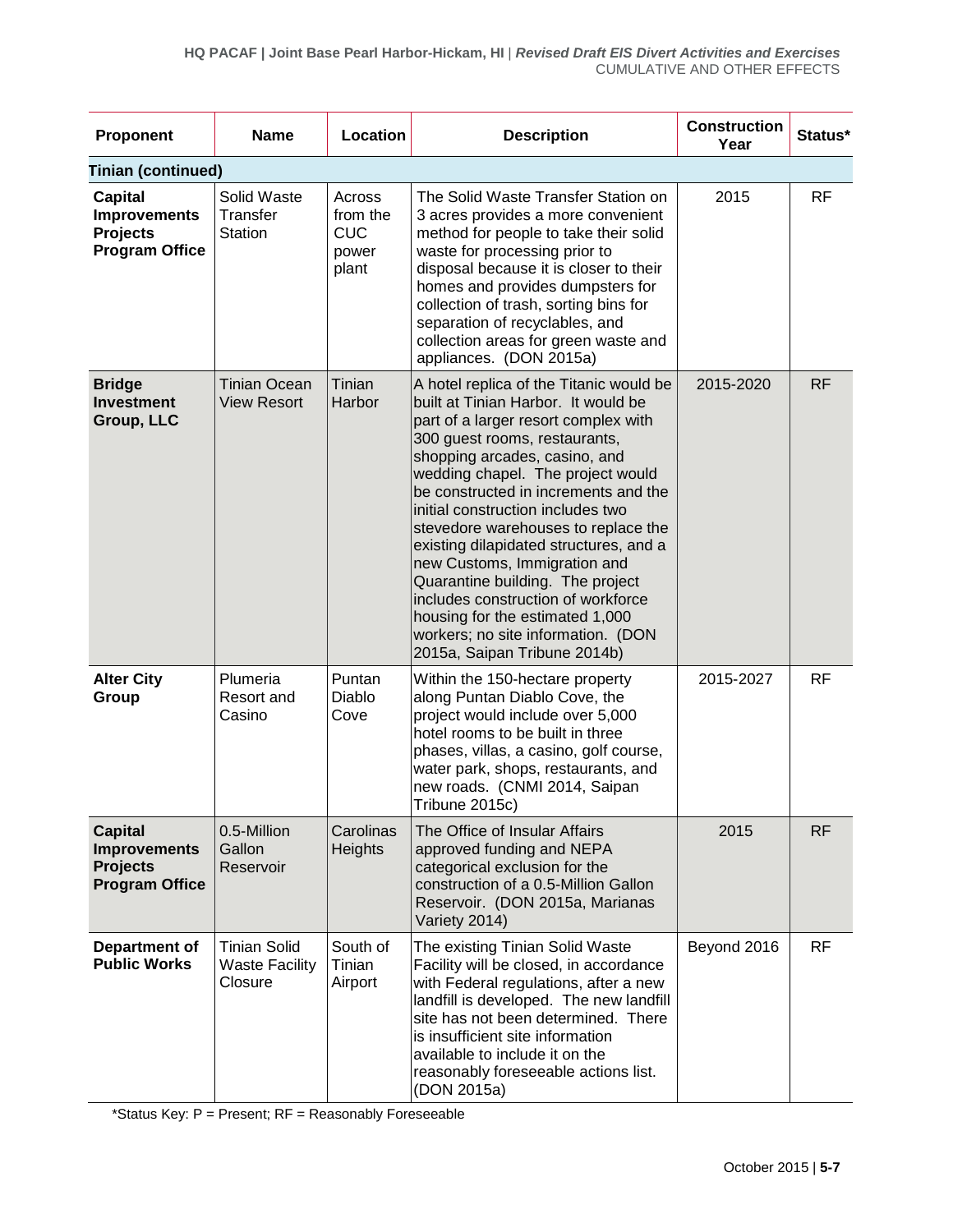- Those actions that are relatively small in scale, lacking funding, or still conceptual were not
- included in the project list. Examples of such actions are as follows:
- American Memorial Park, Tinian Historical Interpretative Center at North Field conceptual plans only
- Tinian Slaughterhouse: Phase 1 relatively small operation and not mapped
- Saipan 10 MW Solar Power Plant: Phase 1 in early planning stages and the location has not been determined
- 8 New Tinian Solid Waste Facility location has not been determined, and the funding commitment and design are pending
- Tinian Roadway Hazard Elimination in San Jose Village relatively small-scale road safety improvements (DON 2015a, Marianas Variety 2015).

## 5.3 Cumulative Effects Analysis

- For the purposes of **Section 5.3**, any project related to the Construction Phase or
- Implementation Phase of the Proposed Action described in **Section 2.2** of this EIS is referred to wholly as "Divert," where applicable.
- 5.3.1 Noise
- 5.3.1.1 Alternative 1 Modified Saipan Alternative

 Short- and long-term, minor to moderate, adverse cumulative impacts on the noise environment would be expected.

- Short-term, minor to moderate, adverse cumulative noise impacts could occur during the
- Construction Phase. As described in **Section 4.1.1**, the majority of the projects under
- Alternative 1 would occur on or adjacent to Saipan International Airport property. The closest
- residences to the construction sites are approximately 700 feet north of the fuel storage and
- hydrant system infrastructure. At this distance, peak noise levels from construction equipment
- would be approximately 67 to 71 dBA.
- Several non-DOD construction projects are proposed on Saipan, most of which would be 1.5
- miles or more from the airport including the planned Saipan Resort Hotel in San Antonio. At this
- time, these projects do not have definitive construction dates. Under Alternative 1, vehicle traffic would increase on a short-term basis during construction and on a long-term, periodic
- basis with the delivery of fuel. Fuel truck deliveries would occur during a 14-day period initially
- and then throughout the 8 weeks of anticipated operations each year. The additional truck
- traffic would use existing roadways commonly used by similar delivery trucks. The increase of
- roadway vehicles as compared to existing average daily traffic on the local roadways would not
- present a significant increase in current noise levels. However, the increase of traffic analyzed
- in this EIS combined with construction vehicles from potential projects on Saipan could result in
- periodic minor to moderate, adverse cumulative impacts on the noise environment, depending
- on the location of the site and the construction dates.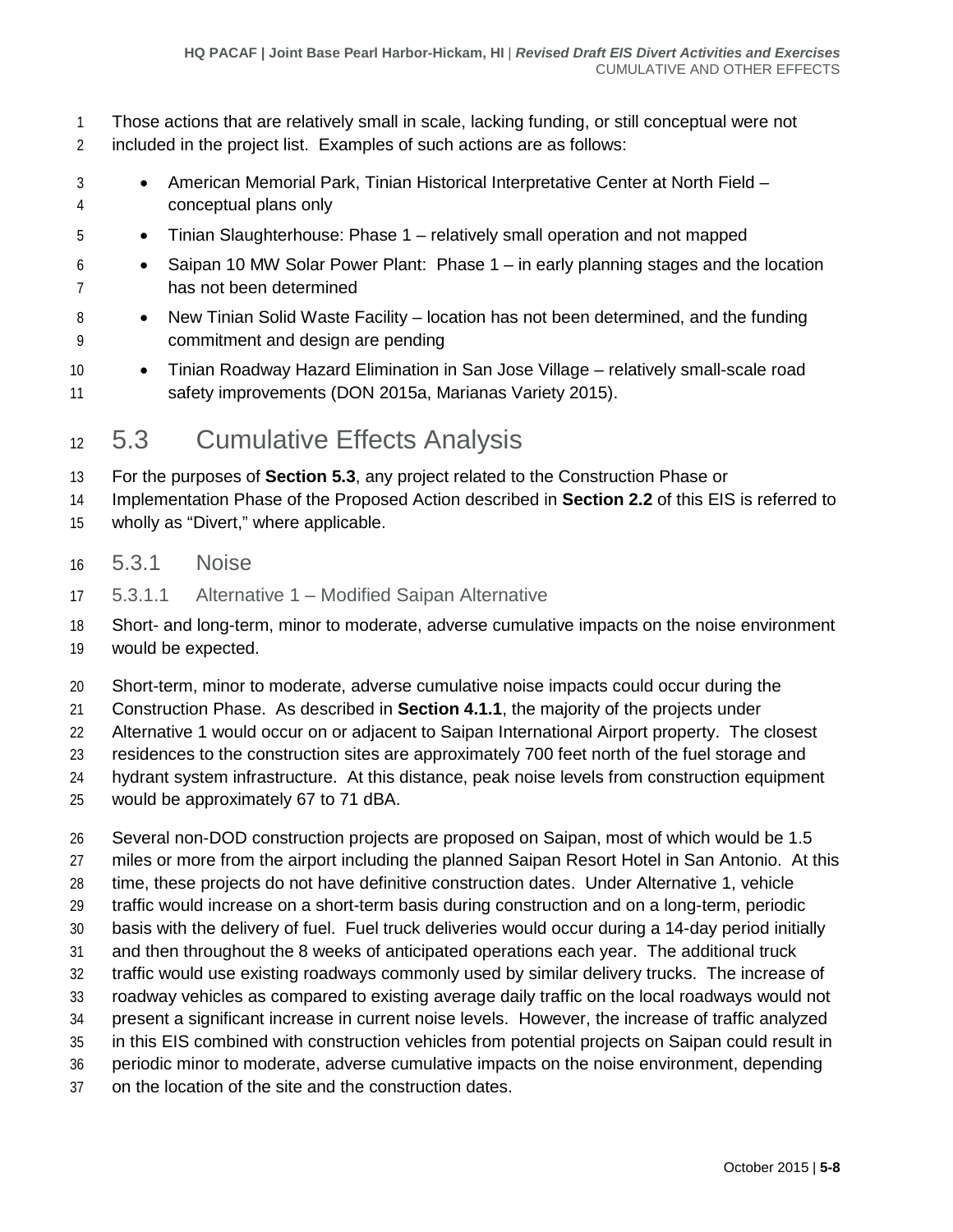- For Alternative 1, the USAF anticipates typical exercises at Saipan International Airport to
- include two to four cargo/tanker type aircraft for up to 8 weeks per year. Approximately 720
- operations (i.e., 360 take-offs and 360 landings) by KC-135 or similar aircraft would be
- completed annually at the airport. As described in **Section 4.1.1**, the KC-135 operations would
- extend the noise contours at the airport along the take-off and landing flight tracks. The amount
- of land area affected by a 65-dBA noise level or greater would only increase slightly outside
- airport property. Although the numbers and timeframes for increased commercial aircraft traffic
- associated with the planned hotel resorts is unknown at this time, the baseline analyses in
- **Section 4.1.1** did utilize the FAA's Terminal Area Forecast out to 2018. Based on this analysis,
- minor, adverse cumulative impacts on the noise environment would be expected from
- Alternative 1. Impacts would be periodic and short-term because they would only occur during
- planned military exercises for a maximum of 8 weeks per year.
- In the Feasibility Assessment for the Establishment of Special Use Airspace for Marine Corps
- Training Activities on the islands of Guam, Tinian, and Pagan, October 2011 (NAVFAC Pacific
- 15 2011), one of the alternatives includes the construction of four firing ranges on the northern end
- of Tinian. The proposed ranges would affect Saipan International Airport aircraft approach
- procedures. This could impact noise levels around the airport since aircraft arriving could be
- required to fly at different elevations if the approach procedures were changed.
- 5.3.1.2 Alternative 2 Modified Tinian Alternative
- Short- and long-term, minor to moderate, adverse cumulative impacts on the noise environment would be expected.
- *5.3.1.2.1 North Option*
- Short-term, moderate, adverse cumulative impacts on the noise environment would be expected from construction associated with the Alternative 2 North Option. As described in **Section 4.1.2**, the majority of the projects under this alternative would occur on Tinian International Airport property. The closest noise-sensitive receptors to the airport are residences on the south side of the airport, approximately 5,200 feet from the southern airport boundary. At this distance, noise levels from construction equipment would be below 55 dBA. In addition to the projects at the airport, a fuel tank would be constructed at the Port of Tinian. The closest noise- sensitive receptors to this site are residences approximately 700 feet away. At this distance, noise levels from construction equipment would be approximately 67 to 71 dBA.
- There are numerous DOD and non-DOD construction projects proposed on Tinian, particularly
- in association with the CJMT proposal and the planned housing and hotel resort developments.
- The planned Plumeria Resort and Casino, for example, would be located southwest of the
- airport, approximately 7,500 feet from the proposed KC-135 parking apron. Further south in
- Tinian Harbor, the Tinian Ocean View Resort is planned for development. At this time, several
- of the DOD and non-DOD projects do not have definitive construction dates. Under the
- Alternative 2 North Option, vehicle traffic would increase on a short-term basis during
- construction and on a long-term, periodic basis with the delivery of fuel. Fuel truck deliveries
- under this alternative would occur during a 30-day period initially and then throughout the 8
- weeks of anticipated operations each year. The additional truck traffic would use existing
- roadways commonly used by similar delivery trucks. The increase of roadway vehicles as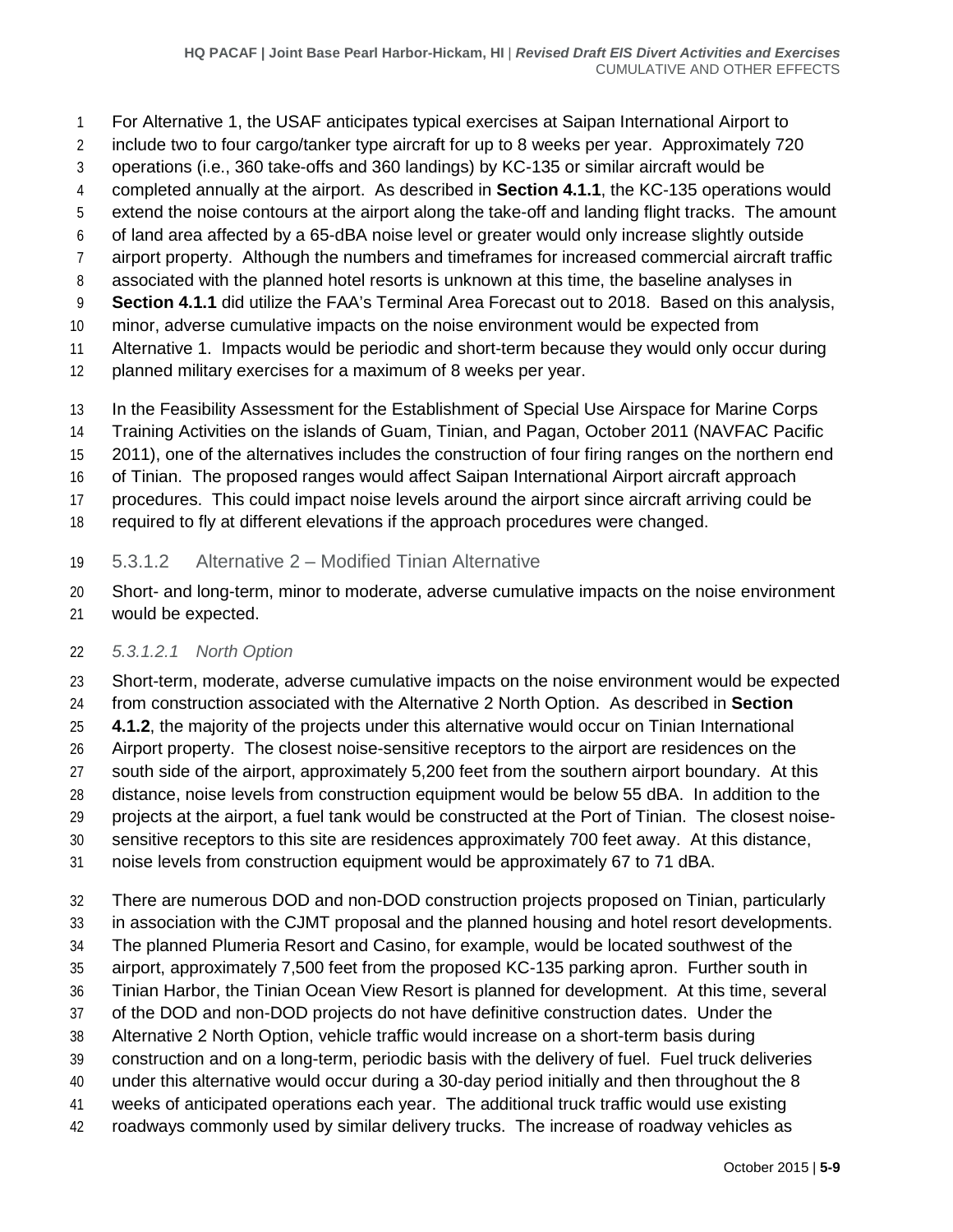compared to existing average daily traffic on the local roadways would not present a significant

2 increase in current noise levels. However, the increase of traffic analyzed in this EIS combined

- with construction vehicles from potential projects on Tinian could result in periodic minor to
- moderate, adverse cumulative impacts on the noise environment, depending on the location of
- the site and the construction dates.

 Just as for Alternative 1, the USAF anticipates typical exercises at Tinian International Airport to 7 include two to four cargo/tanker type aircraft for up to 8 weeks per year under Alternative 2. Approximately 720 operations (i.e., 360 take-offs and 360 landings) by KC-135 or similar aircraft would be completed annually at the airport. As described in **Section 4.1.2**, the KC-135 operations would slightly extend the current noise contours at the airport when applying the FAA's Terminal Area Forecast. When combined with other future aircraft operations, however, the amount of land area affected by a 65-dBA noise level or greater would increase substantially, but affected land areas are expected to remain mostly within the airport property and MLA. According to the CJMT Draft EIS/OEIS (DON 2015a), the proposed 9,244 aircraft operations at Tinian International Airport would result in potentially significant direct impacts from increased noise levels affecting residents in the Marpo Heights area located approximately 1.3 mile southeast of the airport. Although the Divert aircraft operations would be additive to the CJMT effects, they are not expected to further increase noise levels for the Marpo Heights

residents.

Based on this analysis, long-term, minor to moderate, adverse cumulative impacts on the noise

environment would be expected from Alternative 2. Divert-related impacts would be periodic

- and short-term because they would only occur during planned military exercises for a maximum
- of 8 weeks per year.

## *5.3.1.2.2 South Option*

Impacts on the noise environment from the Alternative 2 South Option would be less than those

described for the North Option. The construction footprint under the South Option is

approximately 37 percent smaller than the North Option and would require less construction

equipment and vehicle use. While the noise level from construction equipment and vehicles at

the airport would remain the same, the noise would also be less frequent than that described

- under the Alternative 2 North Option. Construction of the fuel tank at the Port of Tinian would
- be the same.

Just as for the North Option, fuel truck deliveries under this alternative would occur during a 30-

day period initially and then throughout the 8 weeks of anticipated operations each year. The

additional truck traffic would use existing roadways commonly used by similar delivery trucks.

- The increase of roadway vehicles as compared to existing average daily traffic on the local
- roadways would not present a significant increase in current noise levels. However, the increase of traffic analyzed in this EIS combined with construction vehicles from potential
- projects on Tinian could result in periodic minor to moderate, adverse cumulative impacts on the
- noise environment, depending on the location of the site and the construction dates.
- Under the South Option, noise from aircraft operations would generally be the same as for the
- North Option, resulting in long-term, minor to moderate, adverse cumulative impacts. For the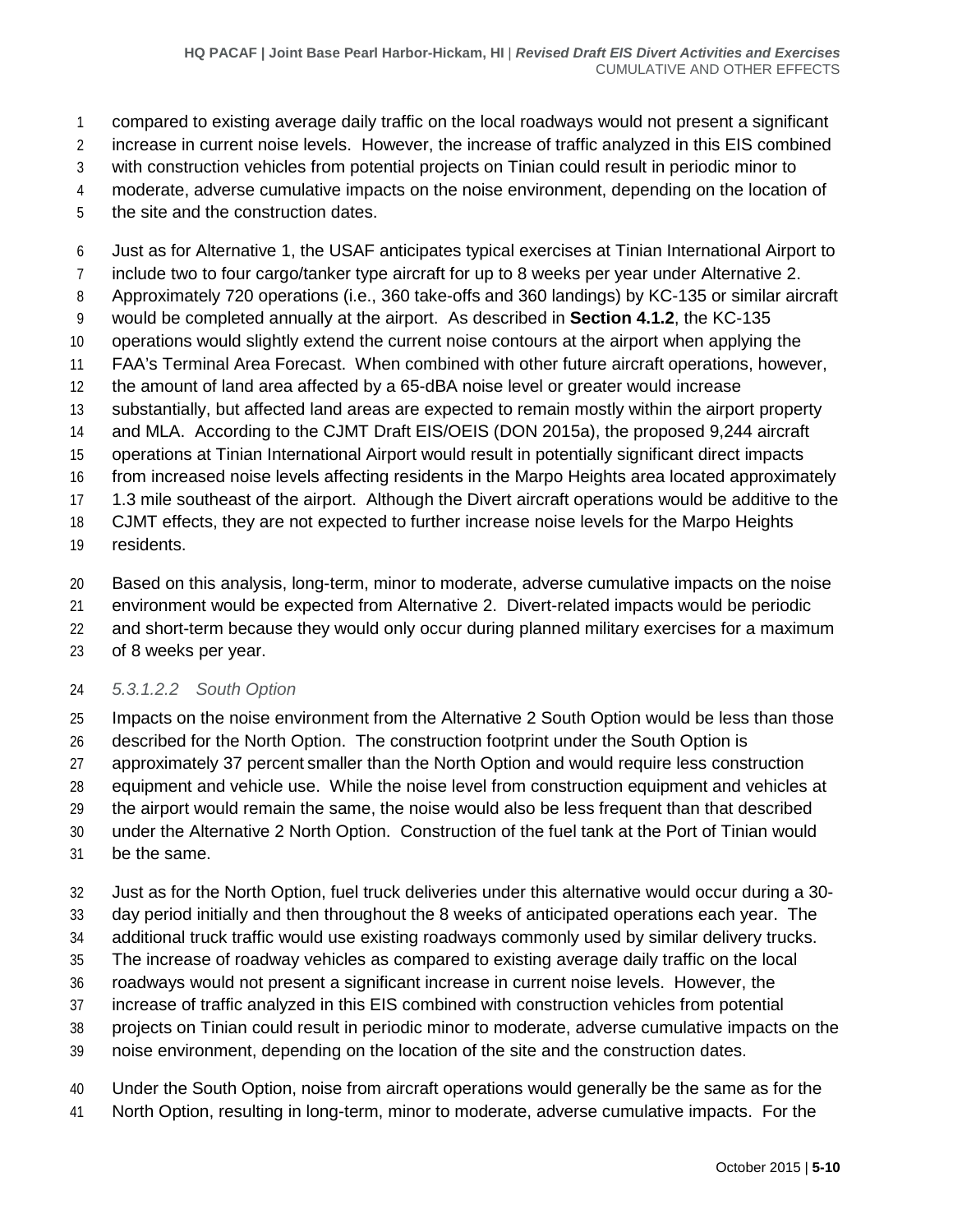- planned Plumeria Resort and Casino, hotel and villa facilities could potentially be located
- between 1,300 and 1,600 feet of the proposed Divert cargo pad and parking apron. Even at this
- distance, however, noise levels from taxiing aircraft are expected be to less than during runway
- take-offs and landings, and would only occur for brief periods during the 8 weeks of operations
- per year.

#### 5.3.1.3 Alternative 3 – Hybrid Modified Alternative

The implementation of Alternative 3 would have short-term, minor to moderate, adverse

- cumulative impacts and long-term, moderate, adverse cumulative impacts on the noise
- environment. Individual impact analysis discussions for Saipan and Tinian are provided below.

#### 5.3.1.4 Hybrid Modified – Saipan

- Under Alternative 3, the construction area footprint at Saipan International Airport would be
- approximately one-third in size compared to Alternative 1. As a result, the extent and duration
- of construction would be substantially less. This reduced level of activity from equipment and
- vehicles would have less noise impacts on local communities. Fuel truck deliveries, however,
- would be the same as for Alternative 1, assuming all of the annual aircraft operations were to
- occur on Saipan. Truck deliveries would occur during a 14-day period initially and then
- throughout the 8 weeks of anticipated operations each year. When combined with construction
- and vehicle noise from other projects, the increase in traffic could result in periodic minor,
- adverse cumulative impacts on the noise environment, depending on the location of the site and
- the construction dates.
- Assuming all 720 annual aircraft operations were to occur at Saipan International Airport, the
- resulting noise impacts from aircraft would be the same as for Alternative 1. Minor adverse
- cumulative impacts on the noise environment would be expected. Impacts would be periodic
- and short-term because they would only occur during planned military exercises for a maximum
- of 8 weeks per year.

## *5.3.1.4.1 Hybrid Modified – Tinian*

## **5.3.1.4.1.1 NORTH OPTION**

- For the Alternative 3 North Option on Tinian, cumulative noise impacts during construction
- would be similar to those described under the Alternative 2 North Option. Although the overall
- construction footprint would be approximately 20 percent smaller than Alternative 2, the
- difference in construction equipment and vehicle use would be minor. Fuel truck deliveries
- would occur over 17 days instead of the 30 days for the initial implementation period. Thus, the
- increase of traffic analyzed in this EIS combined with construction vehicles from potential
- projects on Tinian could result in periodic minor to moderate, adverse cumulative impacts on the
- noise environment, depending on the location of the site and the construction dates.
- Under this alternative, noise effects from aircraft operations would be the same as those
- analyzed under Alternative 2, resulting in moderate, adverse cumulative impacts on the noise
- environment.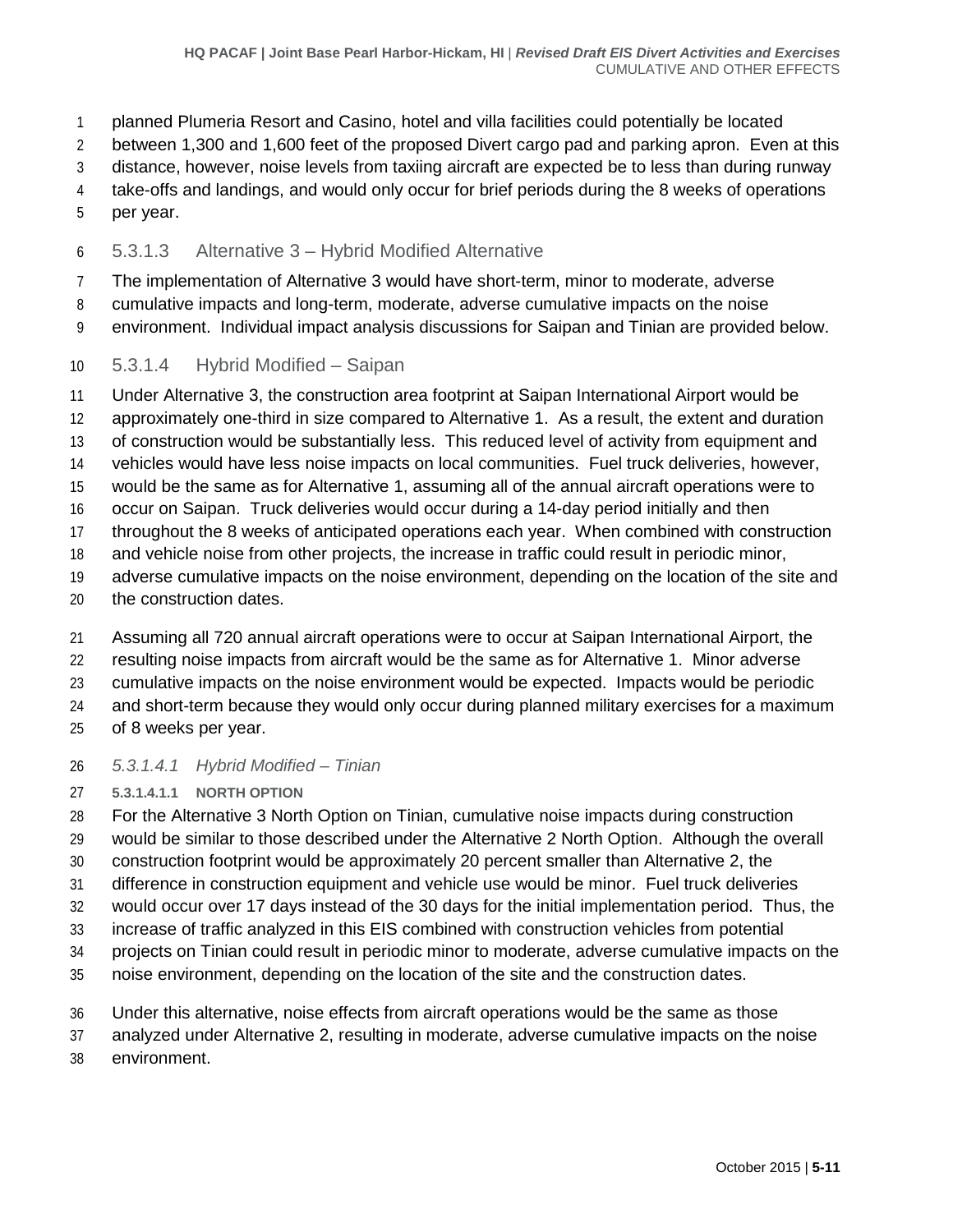#### **5.3.1.4.1.2 SOUTH OPTION**

- Under Alternative 3 South Option on Tinian, cumulative noise impacts during the construction
- would be similar to those described under the Alternative 2 South Option. The overall
- construction footprint would be approximately a third smaller than Alternative 2, but would still
- require substantial amounts of construction equipment and vehicle use. Fuel truck deliveries
- would occur over 17 days instead of the 30 days for the initial implementation period. Thus, the
- increase of traffic analyzed in this EIS combined with construction vehicles from potential
- projects on Tinian could result in periodic minor to moderate, adverse cumulative impacts on the
- noise environment, depending on the location of the site and the construction dates.
- Under this alternative, noise effects from aircraft operations would be the same as those analyzed under Alternative 2, resulting in moderate, adverse cumulative impacts.
- 5.3.2 Air Quality
- 5.3.2.1 Alternative 1 Modified Saipan Alternative

 For Alternative 1, short-term, minor, adverse cumulative impacts would be expected from construction and other land disturbance. Periodic, minor, adverse cumulative impacts on local and regional air quality would be expected from operational activities.

- Saipan is designated as attainment/unclassifiable for all criteria pollutants. All proposed
- construction and other land disturbance projects under Alternative 1 would have short-term
- minor, adverse impacts on local and regional air quality. The combination of Divert with ongoing
- or reasonably foreseeable projects (e.g., Saipan Resort Hotel and the Grand Mariana Casino
- and Hotel Resort) would generate criteria air pollutants during construction; however, dominant
- trade winds in the region blowing from the east and northeast would quickly disperse emissions.
- Even if construction activities from these other regional actions were to occur at the same time
- as Alternative 1, no significant cumulative impacts would occur.
- Proposed Divert operational activities, combined with other traffic, training, and testing activities
- (e.g. MITT-related actions) would result in increased criteria pollutant emissions and hazardous
- air pollutant emissions throughout the study area. Sources of the emissions would include
- vehicles, aircraft, fuels, and, to a lesser extent, munitions. Potential impacts include localized
- and temporarily elevated pollutant concentrations; however, emission dispersal would quickly
- occur because of the trade winds. As a result, periodic, minor, adverse cumulative impacts on
- local and regional air quality would be expected from aircraft, vehicles, and fuel transfer/storage
- operations under Alternative 1.
- Additionally, impacts from greenhouse gas emissions associated with the proposed construction
- and operational activities measured on a global scale would be negligible based on the predicted fraction of the U.S. emission inventory.
- 5.3.2.2 Alternative 2 Modified Tinian Alternative
- Under Alternative 2, short-term, minor, adverse cumulative impacts would be expected from
- construction and other land disturbance. Periodic, minor, adverse cumulative impacts on local
- and regional air quality would be expected from operational activities.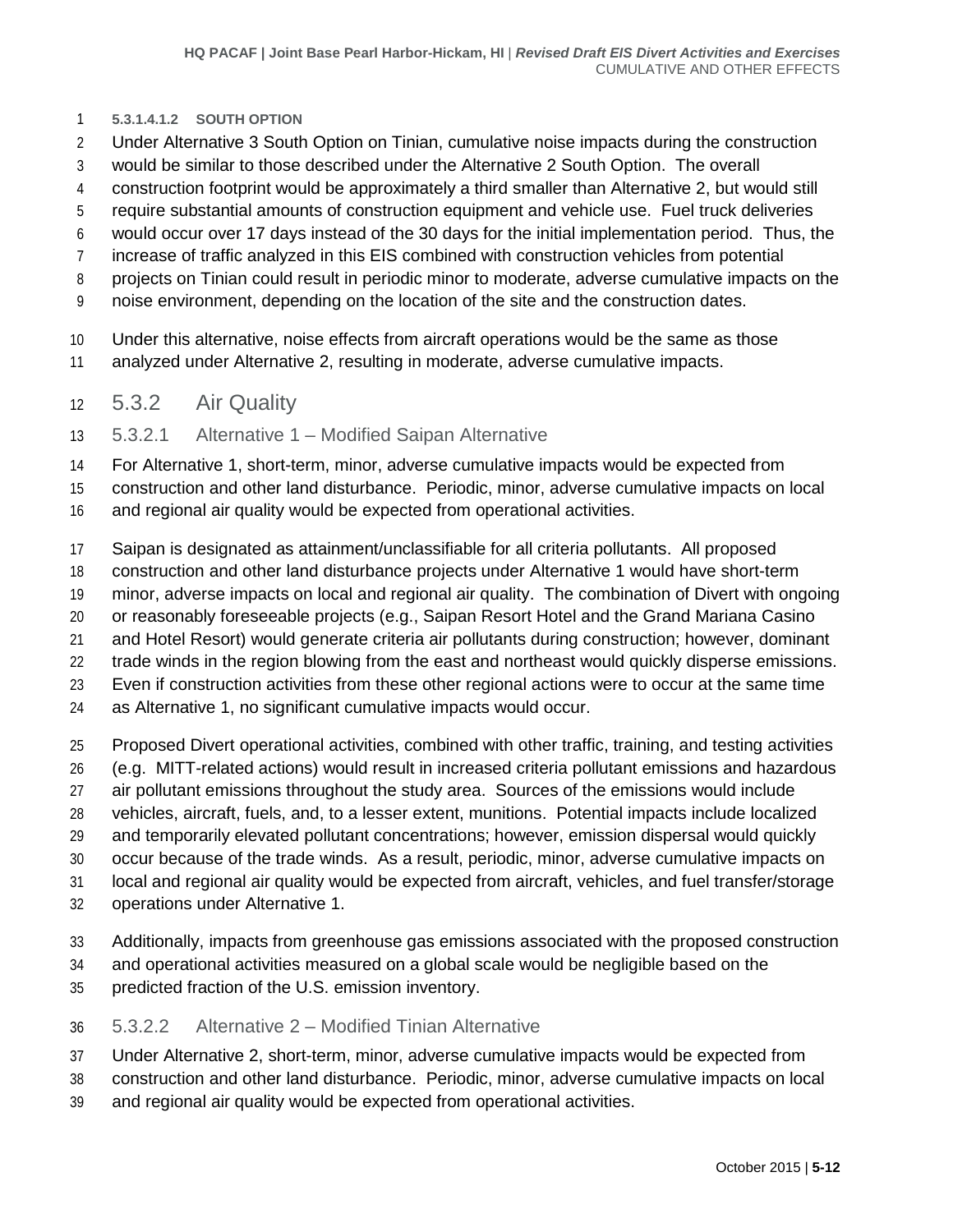#### *5.3.2.2.1 North Option*

 Tinian is also designated as attainment/unclassifiable for all criteria pollutants. There is a potential for impacts to air quality in the Tinian airshed from the proposed Divert activities and other construction actions (e.g., CJMT-related actions, Tinian Ocean View Resort, Plumeria Resort and Casino, and the 0.5-Million Gallon Reservoir). The cumulative air emissions at the island and in the regional, however, would not appreciably impact the ambient air quality. Just as on Saipan, emission dispersal would quickly occur because of trade winds. As a result, all proposed construction and other land disturbance projects under Alternative 2 would have short-term minor, adverse impacts on local and regional air quality. Even if construction activities from these other actions were to occur at the same time as the Alternative 2 North Option, no significant cumulative impacts would occur.

 In addition to the proposed Divert actions, ongoing or reasonably foreseeable projects that would result in new sources of air emissions during the operational phase of Alternative 2 include the MITT and CJMT military training and testing actions, and the increased aircraft and vehicular traffic associated with the new hotel resorts. Sources of the emissions would include trucks, aircraft, fuels, and, to a lesser extent, munitions. Potential impacts include localized and temporarily elevated pollutant concentrations; however, emission dispersal would quickly occur because of the trade winds. As a result, all of the proposed aircraft, vehicles, and fuel transfer/storage operational actions under Alternative 2 would have periodic, minor, adverse

- cumulative impacts on local and regional air quality.
- Additionally, impacts from greenhouse gas emissions associated with the proposed construction
- and operational activities measured on a global scale would be negligible based on the
- predicted fraction of the U.S. emission inventory.

#### *5.3.2.2.2 South Option*

- Compared to the Tinian North Option, the South Option would not include construction of a
- taxiway, has a smaller size parking apron and cargo pad, and requires substantially less
- concrete to be transported. Thus, construction-related air emissions would be less. As a result,
- all proposed construction and other land disturbance projects under Alternative 2 would have
- short-term minor, adverse impacts on local and regional air quality. Like the North Option, the
- combination of the South Option emissions with other projects, even if they were to occur at the
- same time, would have no significant cumulative impacts.
- Operational impacts would be the same as for the North Option. Periodic, minor, adverse
- cumulative impacts on local and regional air quality would be expected from aircraft, vehicles,
- and fuel transfer/storage operations.
- Additionally, impacts from greenhouse gas emissions associated with the proposed construction
- and operational activities measured on a global scale would be negligible based on the predicted fraction of the U.S. emission inventory.
- 5.3.2.3 Alternative 3 Hybrid Modified Alternative

Under the Hybrid Modified Alternative, construction would occur at both Saipan and Tinian, and

be phased over a 2- to 3-year period. Thus, Construction Phase air quality impacts are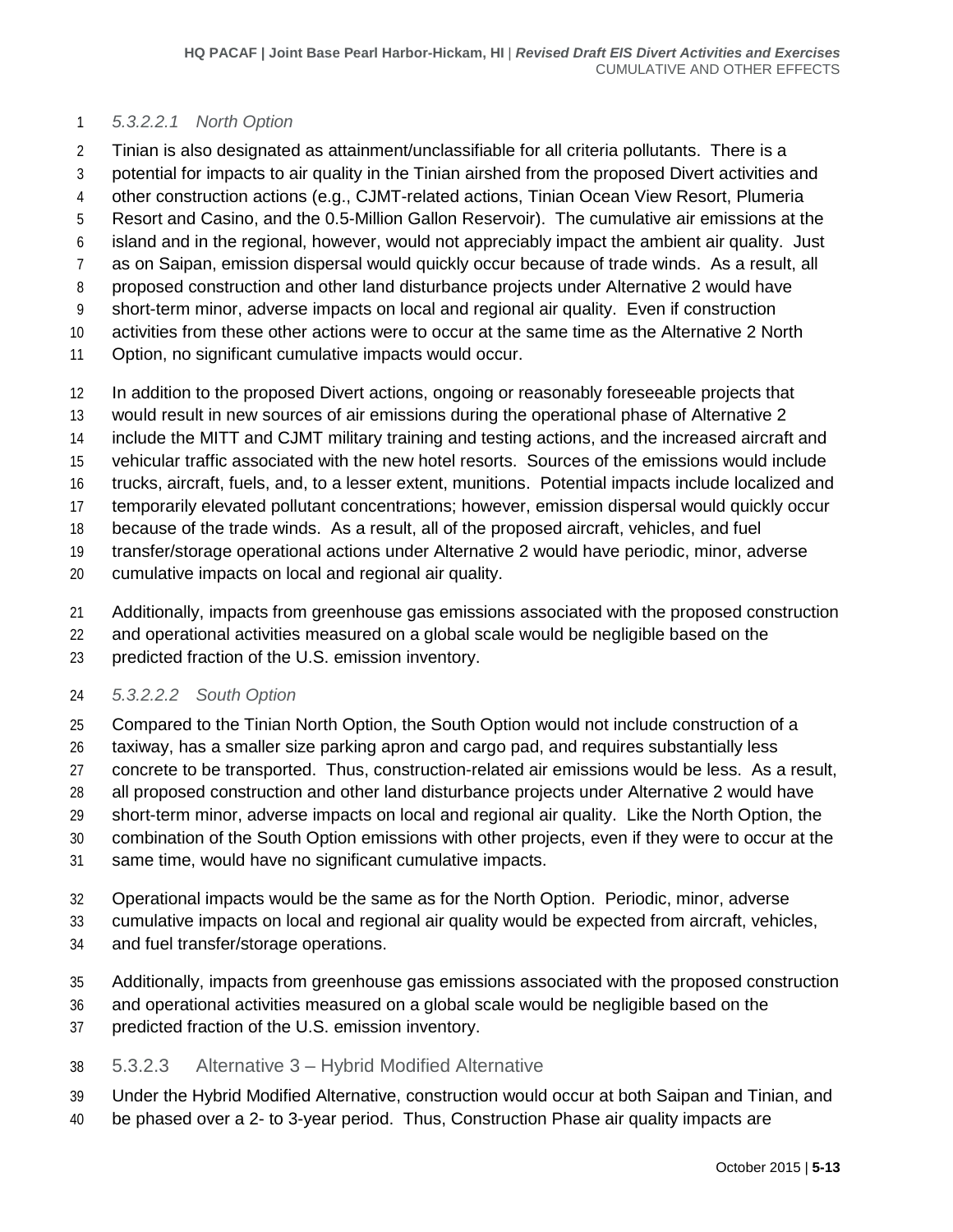expected at both islands. For cumulative analysis purposes, the air emissions for Saipan and

- Tinian were conservatively combined. The islands are relatively close and are considered to be
- within the same air quality control region.
- For both Alternative 3 Options, short-term, minor, adverse cumulative impacts would be
- expected from construction and other land disturbance. Periodic, minor, adverse cumulative
- impacts on local and regional air quality would be expected from operational activities.

#### *5.3.2.3.1 Hybrid Modified – Saipan/Tinian North Option*

- For the Saipan/Tinian North Option, the combined Divert footprint area for both islands would be larger than Alternative 1 (Saipan only) but less than Alternative 2 (Tinian North Option only). As described in **Section 4.2.3**, the combination of Divert construction-related air emissions for the Saipan/Tinian North Option would not contribute to or affect local or regional attainment status or violate any NAAQS standards. As a result, all proposed construction and other land disturbance projects under this alternative would have short-term minor, adverse impacts on local and regional air quality. Like the other alternatives, the combination of the Divert emissions with other projects, even if they were to occur at the same time, would have no
- significant cumulative impacts.
- When it comes to implementation of the Divert flight activities under the Saipan/Tinian North
- Option, a total of 720 KC-135 aircraft operations would occur entirely at Saipan, entirely at
- Tinian, or be split in some unknown fraction between the two islands. Just as for the other
- alternatives, the combination of the Divert operations with other projects on the islands are
- expected to have periodic, minor, adverse cumulative impacts on local and regional air quality.
- Greenhouse gas emissions associated with the Divert actions also would be negligible based on the predicted fraction of the U.S. emission inventory.

## *5.3.2.3.2 Hybrid Modified – Saipan/Tinian South Option*

- For the Saipan/Tinian South Option, the combined Divert footprint area for both islands would also be larger than Alternative 1 (Saipan only), but less than Alternative 2 (Tinian North or South Options only). As previously described, the combination of Divert construction-related air
- emissions for the Saipan/Tinian South Option would not contribute to or affect local or regional
- attainment status or violate any NAAQS standards. As a result, all proposed construction and
- other land disturbance projects under this alternative would have short-term minor, adverse
- impacts on local and regional air quality. Like the other alternatives, the combination of the
- Divert emissions with other projects, even if they were to occur at the same time, would have no
- significant cumulative impacts.
- When it comes to implementation of the Divert flight activities under the Saipan/Tinian North
- Option, a total of 720 KC-135 aircraft operations would occur entirely at Saipan, entirely at
- Tinian, or be split in some unknown fraction between the two islands. Just as for the other
- alternatives, the combination of the Divert operations with other projects on the islands are
- expected to have periodic, minor, adverse cumulative impacts on local and regional air quality.
- Greenhouse gas emissions associated with the Divert actions also would be negligible based on
- the predicted fraction of the U.S. emission inventory.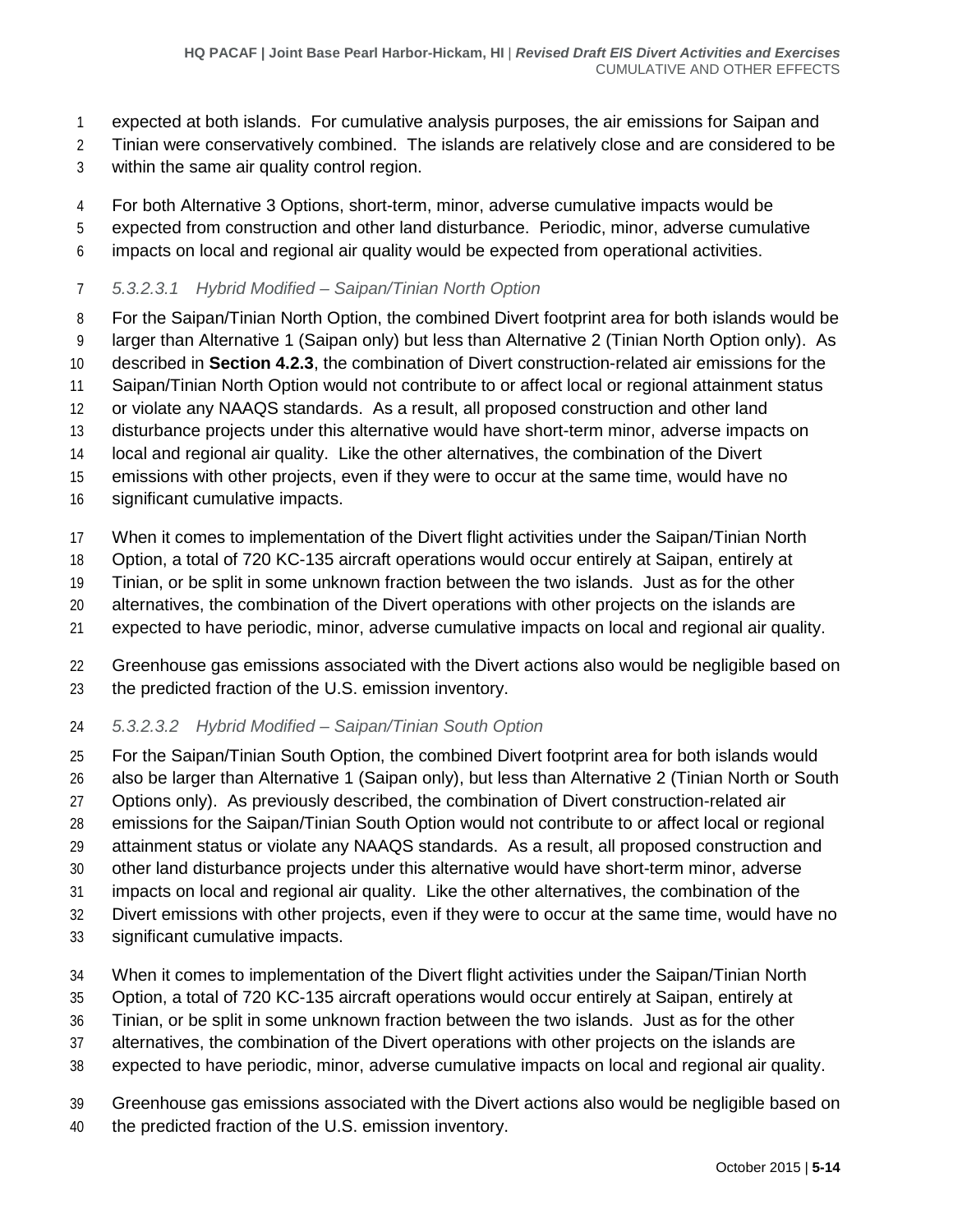## 5.3.3 Airspace and Airfield Environment

## 5.3.3.1 Alternative 1 – Modified Saipan Alternative

Short term, minor, adverse cumulative impacts on airport use are expected under Alternative 1

 on Saipan. Additionally, long-term, negligible, adverse and minor, beneficial cumulative impacts would occur.

During construction under Alternative 1 at Saipan International Airport, commercial aircraft

operations could be disrupted on occasion to allow for completion of construction. These

impacts, however, would be minimized by scheduling construction and commercial flights to

limit overlap. To help ensure that construction can be completed in a safe manner, and

recognizing the operational needs of other airport users, the USAF could prepare an airport

construction safety plan in accordance with Advisory Circular 150/5370-2F. This safety plan

would then be subjected to an SMS evaluation.

The USAF proposed expansion of airport infrastructure would benefit airport operations by

providing increased aircraft parking capacity and increased jet fuel supply. The USAF would

coordinate with the CPA to determine potential common use of infrastructure improvements.

The proposed 720 annual Divert aircraft operations would have a minor effect on airport usage,

lasting only 8 weeks per year. Intermittent delays for civil and commercial aircraft would be

minimal.

## 5.3.3.2 Alternative 2 – Modified Tinian Alternative

Short term, minor to moderate, adverse cumulative impacts on airport use are expected under

 Alternative 2 on Tinian. Additionally, long-term, moderate, adverse and minor, beneficial cumulative impacts would occur.

## *5.3.3.2.1 North Option*

For construction at Tinian International Airport, commercial aircraft operations and road access

to the airport could be disrupted on occasion to allow for completion of Divert construction.

- These effects would be exacerbated or have a longer duration because of overlapping Divert,
- CJMT, and CPA airport projects. Such impacts, however, would be minimized by optimizing the
- scheduling of construction and commercial flights to limit overlap. To help ensure that
- construction can be completed in a safe manner, and recognizing the operational needs of other
- airport users, the USAF could prepare an airport construction safety plan in accordance with
- Advisory Circular 150/5370-2F. This safety plan would then be subjected to an SMS evaluation.
- The USAF proposed expansion of airport infrastructure would benefit airport operations by

providing increased aircraft parking capacity and increased jet fuel supply. The USAF would

- coordinate with CPA to determine potential common use of infrastructure improvements. In
- addition to the 720 annual Divert aircraft operations at Tinian International Airport, the
- implementation of up to 9,244 CJMT aircraft operations per year would result in major, but less

than significant impacts on existing airport facilities. Intermittent delays for civil and commercial

aircraft would likely result periodically when the U.S. military training occupies the runway. Such

- delays could worsen assuming an increase in commercial flights associated with the new hotel
- resorts.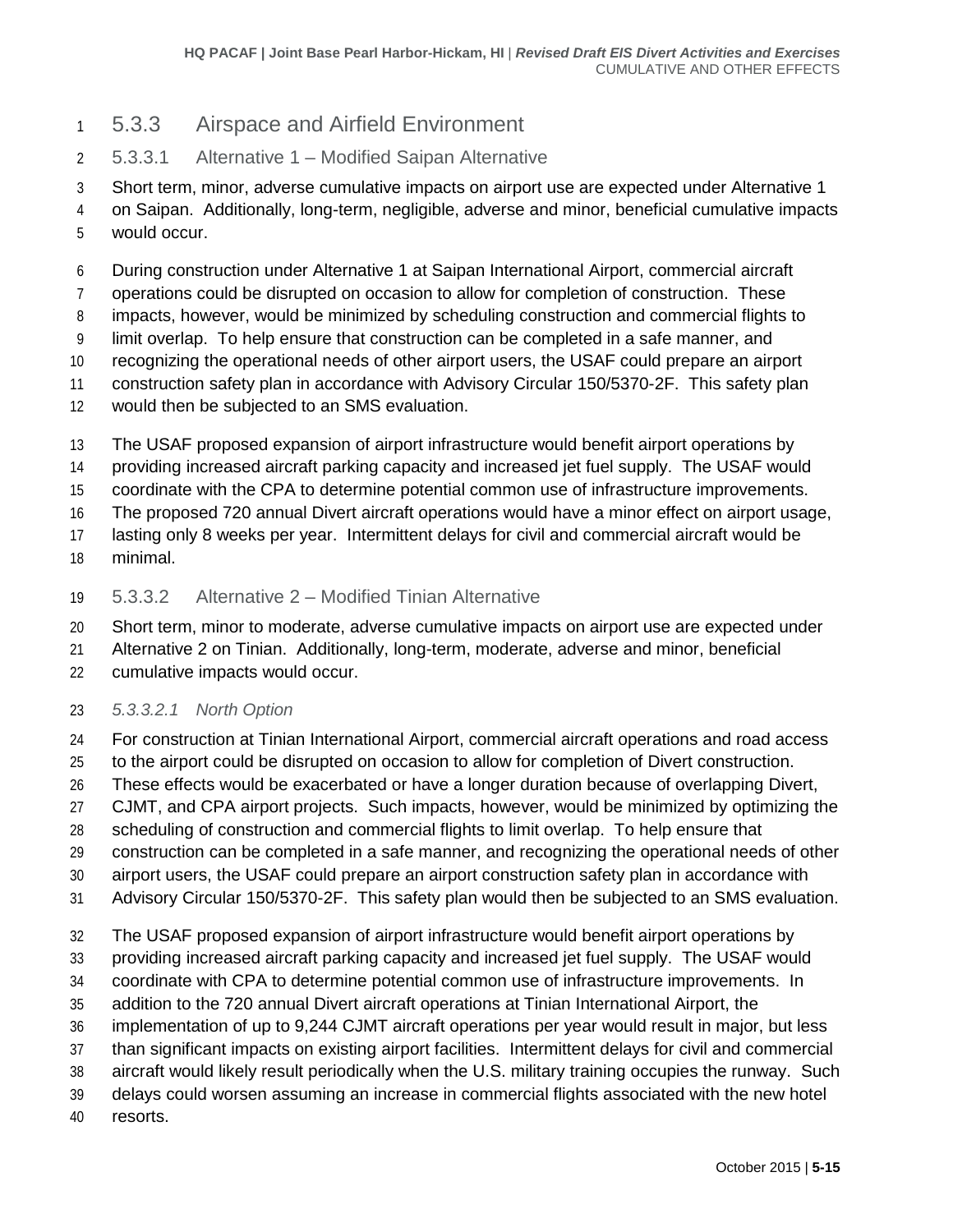- Because the USAF Divert and MARFORPAC CJMT missions have overlapping requirements in
- 2 the use of the airport at Tinian, the airfield improvement designs for both programs would be
- coordinated to maximize common use of infrastructure requirements, such as the fuel pipeline
- and to minimize conflicting operations.

#### *5.3.3.2.2 South Option*

- Under the Alternative 2 South Option, overall airport impacts would be similar to those
- described for the Tinian North Option, except that the duration of USAF construction would likely
- be shorter. This reduction would result in very minor changes to the overall effects.
- 5.3.3.3 Alternative 3 Hybrid Modified Alternative
- *5.3.3.3.1 Hybrid Modified – Saipan*
- Under Alternative 3 on Saipan, overall airport impacts would be similar to those described for
- Alternative 1, except that the duration of Divert construction would likely be shorter. This
- 13 reduction would result in very minor changes to the overall effects.

## *5.3.3.3.2 Hybrid Modified – Tinian*

- Under Alternative 3 for the Tinian North and South Options, overall airport impacts would be
- similar to those described for Alternative 2, except that the duration of construction would likely
- be shorter. This reduction would result in very minor changes to the overall effects.
- 5.3.4 Geological Resources and Soils
- 5.3.4.1 Alternative 1 Modified Saipan Alternative
- Short- and long-term, minor, adverse cumulative impacts on geological resources and soils
- would be expected.
- Because of Divert construction on Saipan, short-term, minor, adverse impacts on soils would
- result from vegetation removal, compaction of surrounding soils, and increased soil erosion and
- sedimentation. Similar impacts would also occur from other island projects, particularly for the
- larger hotel resorts that are planned. All projects would be required to obtain appropriate
- construction and earthmoving permits; implement erosion and sediment control BMPs; and
- comply with applicable seismic and wind load engineering standards. Because of these
- requirements and the localized effects of the construction actions on soils, topography, and
- geology, the cumulative impacts would be short-term, minor, and adverse.
- During project implementation, soil erosion and sedimentation issues could be exacerbated by
- the MITT and similar military training/testing actions on the island, but such effects would be
- localized. These types of impacts would be much less prevalent for the Divert actions once
- vegetation cover and other soil stabilization methods are implemented and maintained. As a
- result, cumulative impacts on geological resources and soils from operations are expected to be
- long-term, minor, and adverse.
- 5.3.4.2 Alternative 2 Modified Tinian Alternative
- Short-term, minor to moderate, adverse and long-term minor adverse cumulative impacts on geological resources and soils would be expected.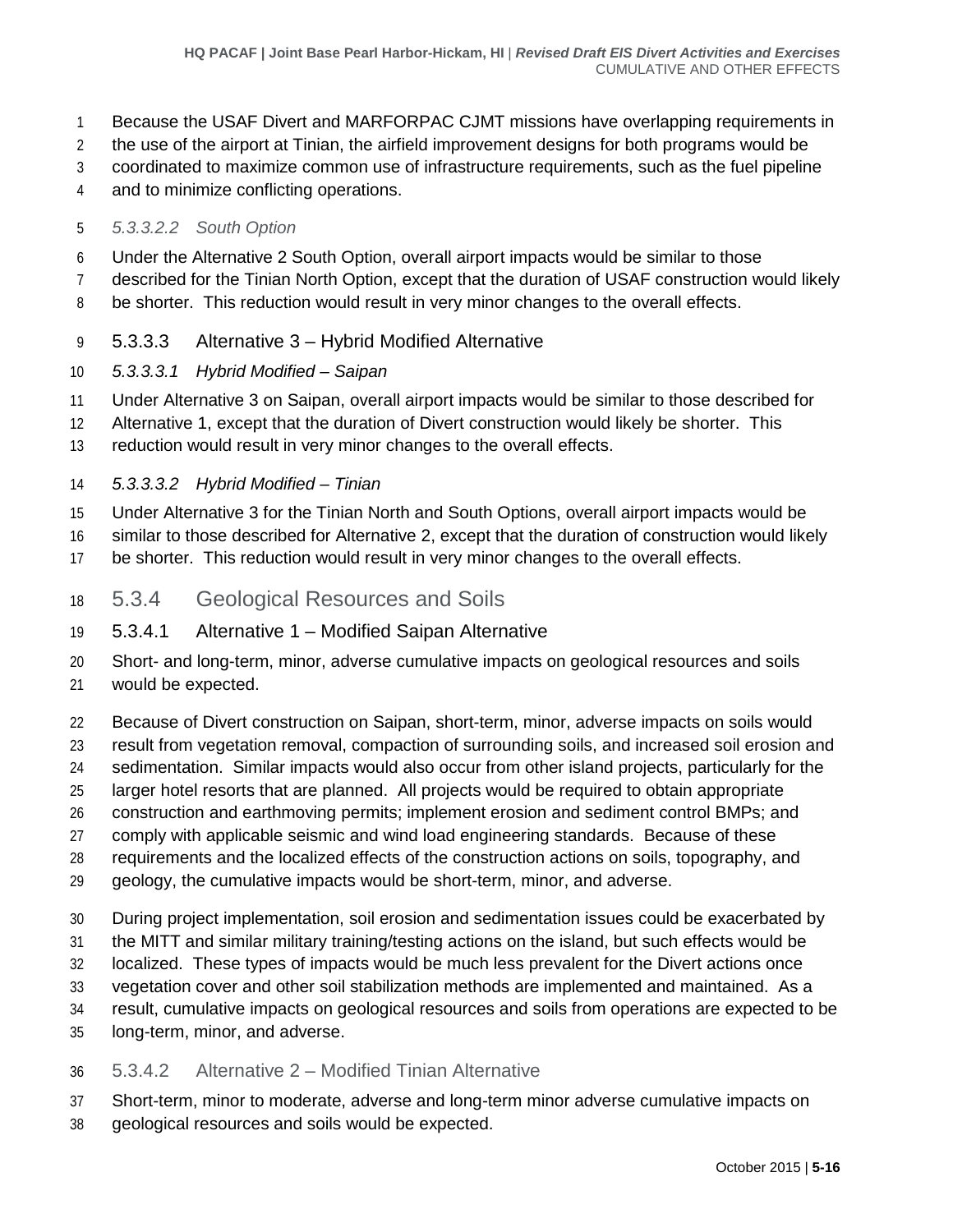#### *5.3.4.2.1 North Option*

- For the Alternative 2 Tinian North Option, impacts on soils from construction activities would be
- similar to, but greater than, those described for Alternative 1. The extent of other project
- 4 activities on Tinian is also much greater, considering all of the proposed CJMT construction, the
- Tinian Ocean View Resort, Plumeria Resort and Casino, West San Jose Village Homesteads,
- and other projects that are planned. All projects would be required to obtain appropriate
- construction and earthmoving permits, implement erosion and sediment control BMPs, and
- comply with applicable seismic and wind load engineering standards.
- 9 Because of the loss of prime farmland soils within the MLA under the proposed CJMT actions,
- potentially significant direct impacts on geology and soils may occur. The Divert actions,
- however, would not affect any prime farmlands. Thus, there would be no additive effects on
- prime farmlands. Construction-related cumulative impacts would therefore be short-term, minor
- to moderate, and adverse.
- Use of live-fire ranges and other training/testing areas for CJMT might exacerbate soil
- disturbance, compaction, and erosion. These types of impacts would be much less prevalent
- for the Divert actions once vegetation cover and other soil stabilization methods are
- implemented and maintained. As a result, cumulative impacts on geological resources and soils
- from operations are expected to be long-term, minor, and adverse.

#### *5.3.4.2.2 South Option*

- Compared to the Tinian North Option, the South Option would not include construction of a
- taxiway and has a smaller size parking apron and cargo pad. Just like the North Option, no
- prime farmlands would be affected. Construction-related cumulative impacts would therefore be
- short-term, minor, and adverse.
- Cumulative impacts on geological resources and soils during the Implementation Phase would
- be the same as for the North Option; therefore, long-term, minor, and adverse cumulative impacts would be expected.
- 5.3.4.3 Alternative 3 Hybrid Modified Alternative
- Short-term, minor to moderate, adverse and long-term minor adverse cumulative impacts on geological resources and soils would be expected.

#### *5.3.4.3.1 Hybrid Modified – Saipan*

- The construction footprint under Alternative 3 on Saipan would be approximately one-third the
- size of that described under Alternative 1. Thus, the impacts on geology and soils would be
- slightly less. Similar to Alternative 1, the overall cumulative impacts for construction would be short-term, minor, and adverse.
- Cumulative impacts on geological resources and soils would be the same as for Alternative 1;
- therefore, long-term, minor, and adverse cumulative impacts would be expected.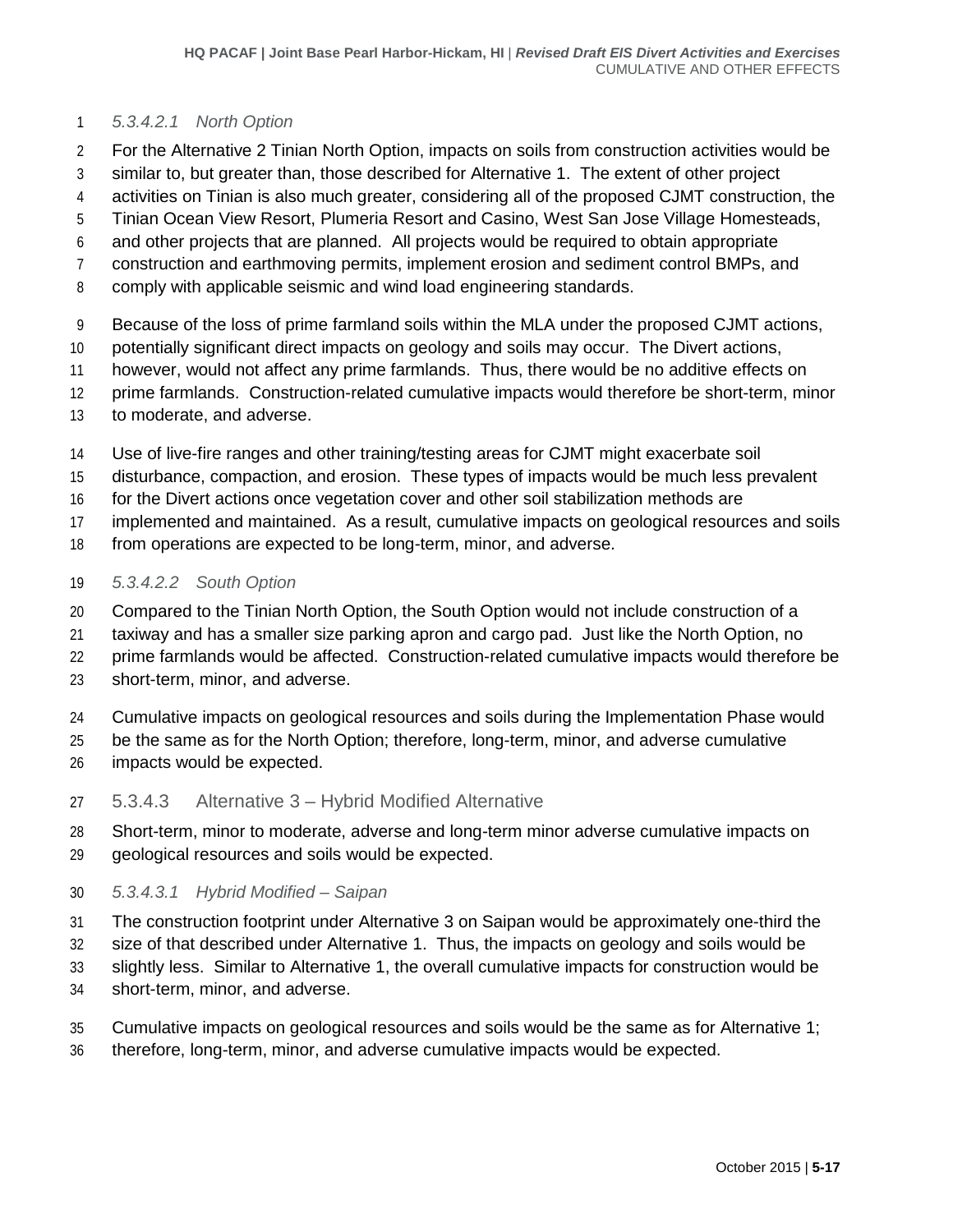- *5.3.4.3.2 Hybrid Modified – Tinian*
- **5.3.4.3.2.1 NORTH OPTION**
- For the Alternative 3 North Option, the overall construction footprint would be approximately 20
- percent smaller than the construction footprint of Alternative 2. Thus, the impacts on geology
- and soils would be slightly less. Similar to Alternative 2, the overall cumulative impacts for
- construction would be short-term, minor to moderate, adverse.
- Cumulative impacts on geological resources and soils would be the same as for Alternative 2; therefore, long-term, minor, and adverse cumulative impacts would be expected.
- **5.3.4.3.2.2 SOUTH OPTION**
- For the Alternative 3 North Option, the overall construction footprint would be approximately
- one-third smaller than the construction footprint of Alternative 2. Thus, the impacts on geology
- and soils would be less. Similar to Alternative 2, the overall cumulative impacts for construction
- would be short-term, minor, and adverse.
- Cumulative impacts on geological resources and soils would be the same as for Alternative 2; therefore, long-term, minor, and adverse cumulative impacts would be expected.
- 5.3.5 Water Resources
- 5.3.5.1 Alternative 1 Modified Saipan Alternative
- Short- and long-term, minor, adverse cumulative impacts on water resources would be expected.
- Short-term, minor, adverse cumulative impacts on the surface water resources of Saipan could occur from ground-disturbing construction associated with Alternative 1 and other past, present, and reasonably foreseeable actions. An increase in ground-disturbing activities would increase the potential for soil erosion and sedimentation within freshwater bodies and nearshore waters. Implementation of soil erosion and sedimentation controls and storm water pollution prevention at construction sites would minimize the potential for adverse impacts from individual construction sites and, therefore, reduce potential cumulative impacts on water resources. All construction BMPs would follow the guidelines provided in Federal and CNMI permitting processes and regulations.
- Long-term, minor, adverse cumulative impacts on groundwater could occur from the overall increases in impervious surfaces on Saipan from Divert and other past, present, and reasonably 31 foreseeable actions. Alternative 1 would include construction of 1,245,382 ft<sup>2</sup> of impervious surfaces. Other future projects on Saipan, including the planned hotel resorts, would result in additional impervious surfaces, increased prevention of rainwater infiltration into the underlying aquifer, and increased groundwater usage with the potential for saltwater intrusion. Accidental spills of petroleum or other pollutants during construction and operations could also introduce pollutants into the aquifer. Adherence to Section 438 of the EISA and the CNMI DEQ/GEPA Stormwater Management Manual (CNMI DEQ and GEPA 2006), however, would help mitigate these impacts on groundwater supply and quality.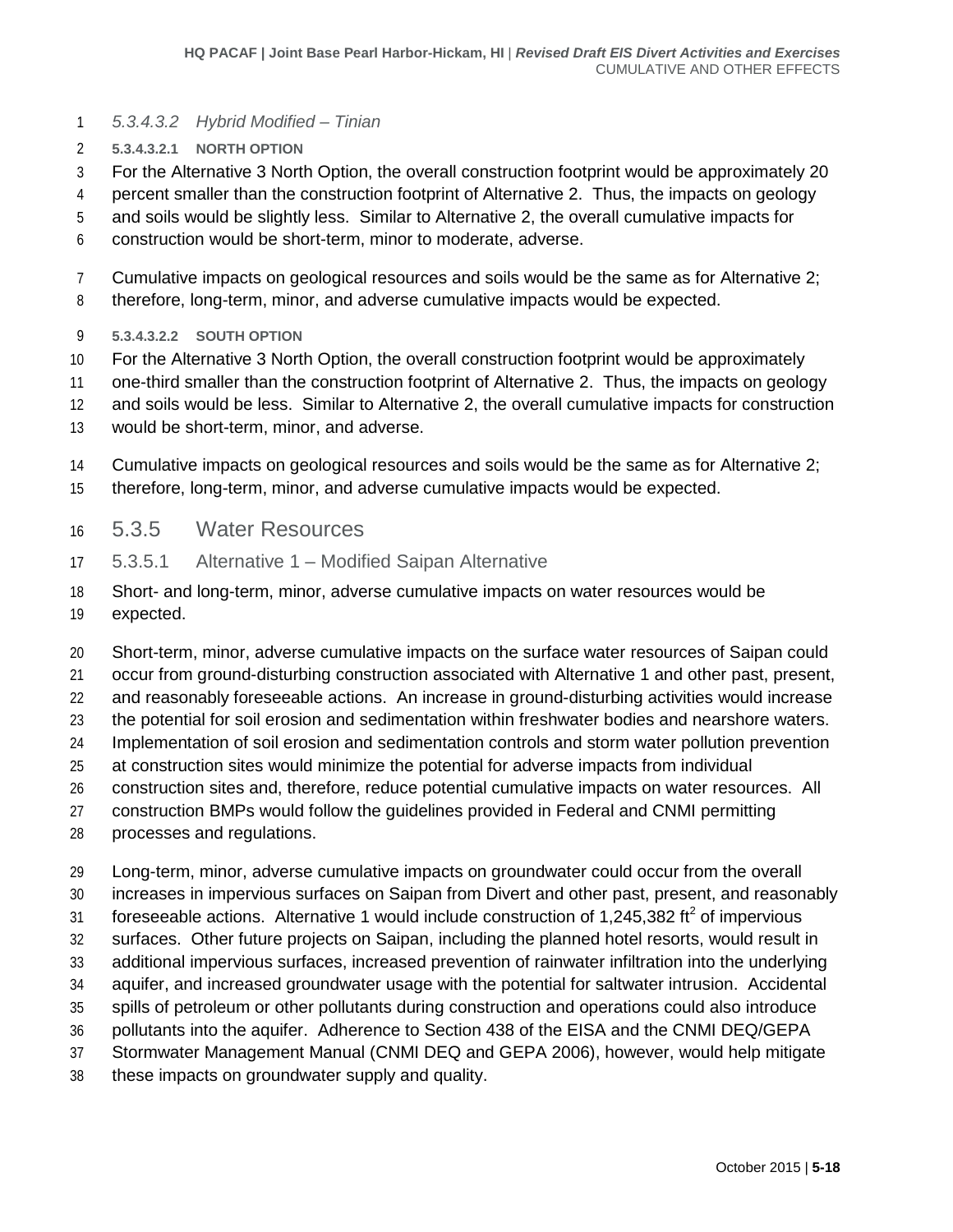#### 5.3.5.2 Alternative 2 – Modified Tinian Alternative

 Short- and long-term, minor to moderate, adverse cumulative impacts on water resources would be expected.

#### *5.3.5.2.1 North Option*

 Under the Alternative 2 North Option, impacts on surface water resources would be similar to, but greater than, Alternative 1 due to the larger construction footprint of Alternative 2. Short- term, minor to moderate, adverse cumulative impacts on surface water resources of Tinian could occur from ground-disturbing construction associated with Alternative 2 and from other past, present, and reasonably foreseeable actions. An increase in ground-disturbing activities would increase potential for soil erosion and sedimentation within fresh water bodies and nearshore waters. Implementation of soil erosion and sedimentation controls and storm water pollution prevention at construction sites would minimize the potential for adverse impacts from individual construction sites and, therefore, reduce potential cumulative impacts on water resources. All construction BMPs would follow the guidelines provided in Federal and CNMI permitting processes and regulations.

 Long-term, minor to moderate, adverse cumulative impacts on groundwater could occur from the overall increases in impervious surfaces on Tinian from Divert and other past, present, and reasonably foreseeable actions. The Alternative 2 North Option would result in the addition of  $-4.483.194$  ft<sup>2</sup> of impervious surfaces. Other future projects on Tinian, particularly the CJMT actions and the planned housing and hotel resort developments, would result in additional impervious surfaces. All of these actions would reduce rainwater infiltration into the underlying aquifer and increase groundwater usage with the potential for saltwater intrusion. Because of separate aquifers, the civilian projects would not affect the same groundwater resources affected by the military actions in the MLA (DON 2015a). This separation would result in the municipal water supply not being impacted by the CJMT projects. The Divert actions at Tinian International Airport, however, could potentially have some effect on the municipal sources. Accidental spills of petroleum or other pollutants during construction and operations could also introduce pollutants into the aquifer. Just as for Alternative 1, adherence to Section 438 of the

- EISA and the CNMI DEQ/GEPA Stormwater Management Manual (CNMI DEQ and GEPA
- 2006) would help mitigate these cumulative impacts on groundwater supply and quality.

#### *5.3.5.2.2 South Option*

 Compared to the Alternative 2 North Option, the South Option construction-related effects on surface water resources would be less because the project would not include a new taxiway, and it has a smaller size parking apron and cargo pad. Like the North Option, implementation of soil erosion and sedimentation controls and storm water pollution prevention would minimize the potential for adverse impacts from Divert and other project construction sites. Therefore, short- term, minor, adverse cumulative impacts on surface water resources would be expected from ground-disturbing construction associated with the South Option.

 Similar to the Alternative 2 North Option, the South Option would have long-term, minor to moderate, adverse cumulative impacts on groundwater. This alternative would result in the 41 addition of 2,832,615 ft<sup>2</sup> of impervious surfaces; about 37 percent smaller than the North Option.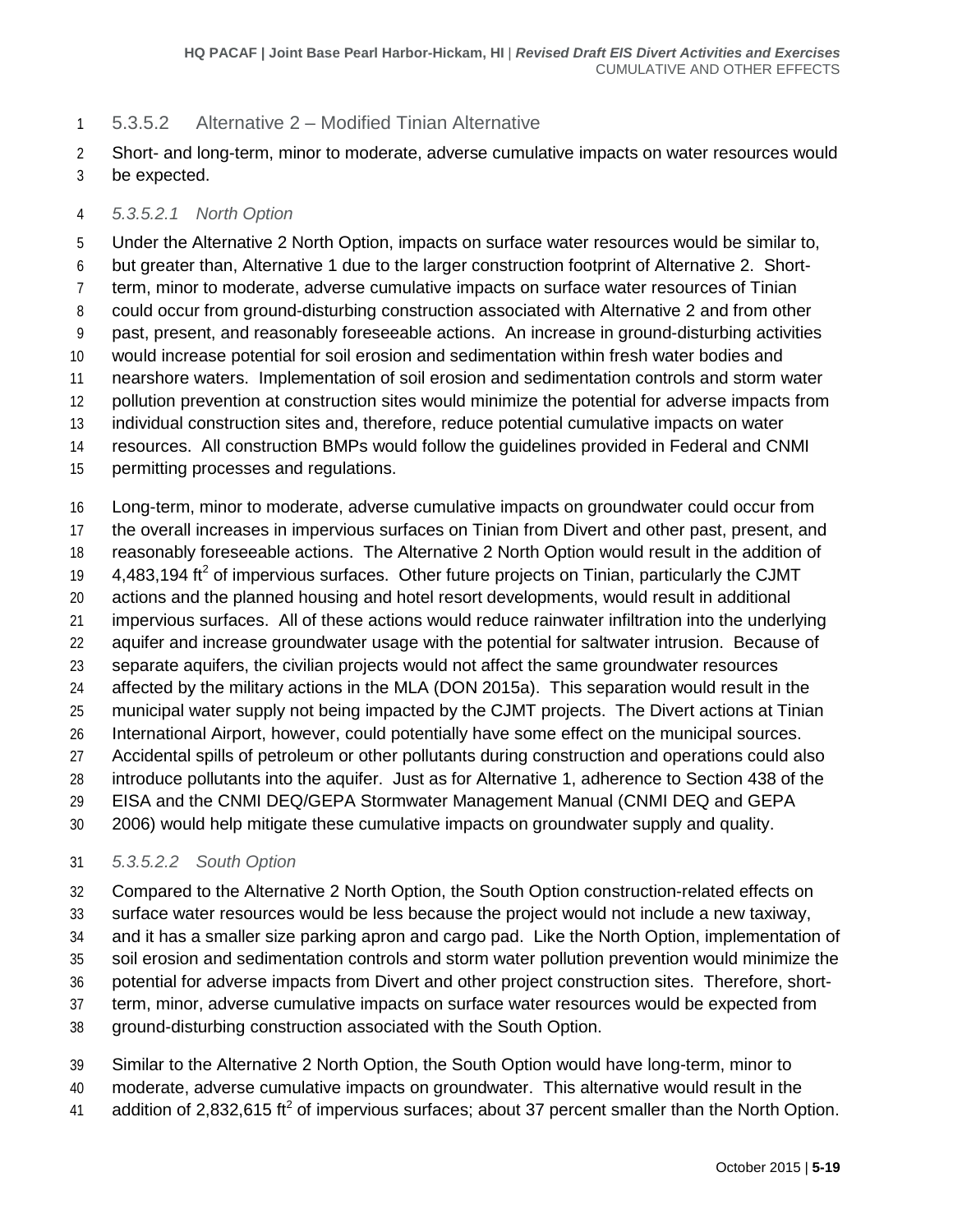- The combination of the Divert actions with the other projects and developments on the island
- would reduce rainwater infiltration into the underlying aquifer and increased groundwater usage
- with the potential for saltwater intrusion. Accidental spills of petroleum or other pollutants during
- construction and operations could also introduce pollutants into the aquifer. Just as for the
- North Option, adherence to Section 438 of the EISA and the CNMI DEQ/GEPA Stormwater
- Management Manual (CNMI DEQ and GEPA 2006) would help mitigate these cumulative
- impacts on groundwater supply and quality.
- 5.3.5.3 Alternative 3 Hybrid Modified Alternative
- Short-term, negligible to moderate and long-term, minor to moderate, adverse cumulative impacts on water resources would be expected.
- *5.3.5.3.1 Hybrid Modified – Saipan*
- The construction footprint under Alternative 3 on Saipan would be approximately one-third the
- size of that described under Alternative 1. Thus, the impacts on water resources would be less. The overall cumulative impacts for construction would be short-term, negligible, and adverse.
- Cumulative impacts on water resources would be the same as for Alternative 1; therefore, long-term, minor, and adverse cumulative impacts would be expected.
- *5.3.5.3.2 Hybrid Modified – Tinian*
- **5.3.5.3.2.1 NORTH OPTION**
- For the Alternative 3 North Option, the overall construction footprint would be approximately 20
- percent smaller than the construction footprint of Alternative 2. Thus, the impacts on water
- resources would be slightly less. Similar to Alternative 2, the overall cumulative impacts for
- construction would be short-term, minor to moderate, and adverse.
- Cumulative impacts on water resources would be the same as for Alternative 2; therefore, long-
- term, minor to moderate, and adverse cumulative impacts would be expected.
- **5.3.5.3.2.2 SOUTH OPTION**
- For the Alternative 3 South Option, the overall construction footprint would be approximately
- one-third smaller than the construction footprint of Alternative 2. Thus, the impacts on water
- resources would be less. For the South Option, the overall cumulative impacts for construction
- would be short-term, minor, and adverse.
- Cumulative impacts on water resources would be the same as for Alternative 2; therefore, long-term, minor to moderate, and adverse cumulative impacts would be expected.
- 5.3.6 Terrestrial Biological Resources
- 5.3.6.1 Alternative 1 Modified Saipan Alternative
- The implementation of Alternative 1 would not contribute to cumulative impacts on vegetation.
- Short- and long-term, minor, adverse cumulative impacts on wildlife, and threatened and
- endangered species, are expected to occur.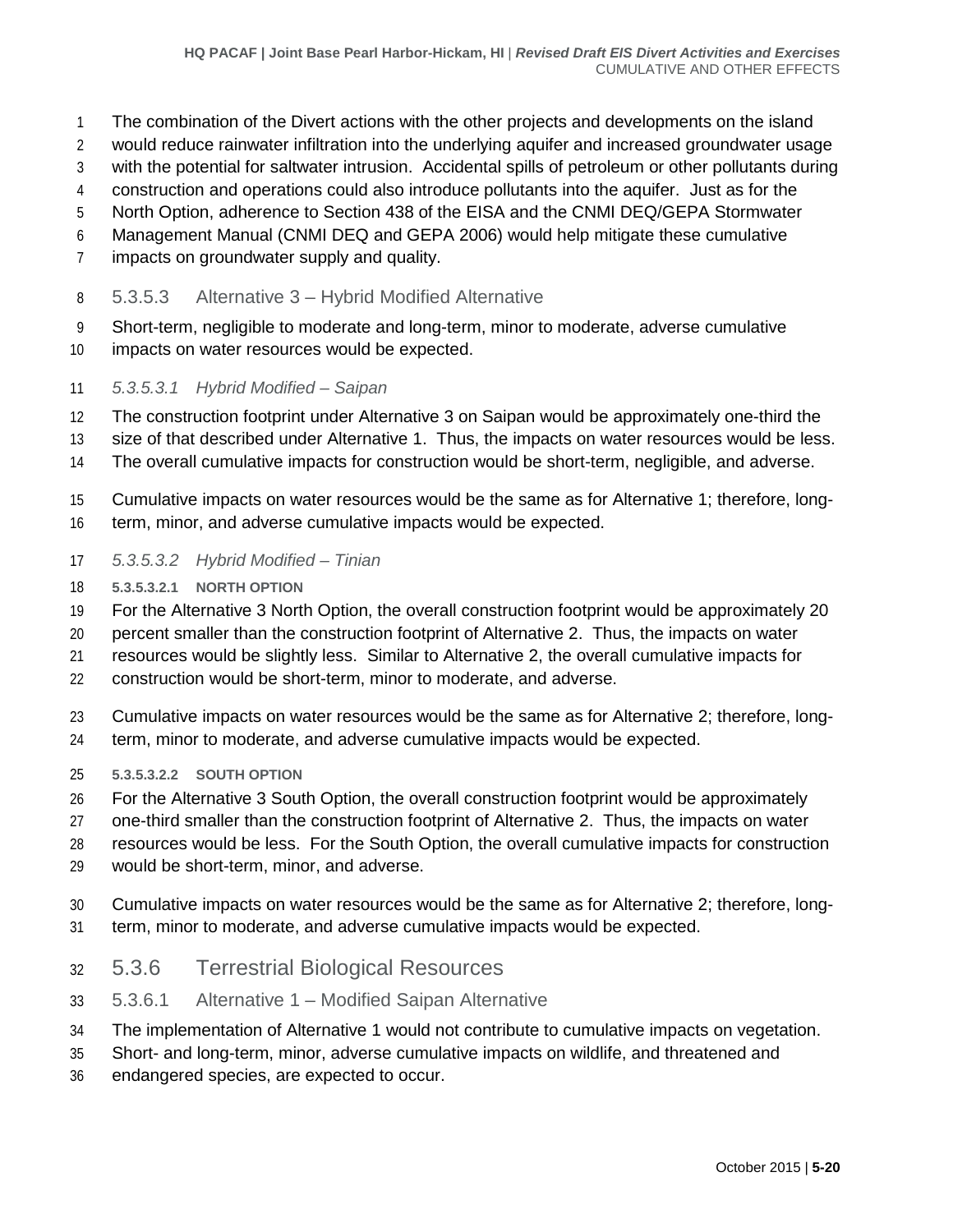- For construction of the Divert facilities on Saipan, most areas to be disturbed are bare, have
- maintained or mowed vegetation, or are dominated by tangantangan and other non-native
- species. Impacts on vegetation associated with other projects (such as the planned hotel
- resorts) could occur; however, Alternative 1 is not expected to impact native vegetation.
- Therefore, this alternative would not contribute to cumulative impacts on vegetation at Saipan
- International Airport.
- Short- and long-term, minor, adverse cumulative impacts on wildlife also could occur from
- combined project activities. Wildlife could be permanently displaced from the construction sites
- and temporarily dispersed from adjacent areas. Cumulative impacts on wildlife from increased
- aircraft operations at Saipan International Airport also are considered long-term, minor, and
- adverse because the area is already subjected to similar noise levels.
- Incremental and gradual habitat degradation and loss of tangantangan forest have led to the
- endangered status of the nightingale reed-warbler under the ESA. Nightingale reed-warbler
- habitat and potential territories would be affected by Alternative 1 as indicated in the *Biological*
- *Opinion for Divert Activities and Exercises at Saipan International Airport, CNMI* provided in
- **Appendix B**. Other ongoing and reasonably foreseeable projects on Saipan might also result in
- additional loss of tangantangan and other suitable nightingale reed-warbler habitat, which would
- have a long-term, adverse cumulative impact. However, if any impacts on the nightingale reed-
- warbler were to occur, they would be mitigated under Alternative 1 as indicated in the *Biological*
- *Opinion for Divert Activities and Exercises at Saipan International Airport, CNMI* (**Appendix B**).
- Therefore, Alternative 1 would be expected to have a minor contribution to cumulative impacts on this species.

## 5.3.6.2 Alternative 2 – Modified Tinian Alternative

- The implementation of Alternative 2 would have long-term, minor to moderate, adverse
- cumulative impacts on vegetation. Short- and long-term, minor to moderate, adverse
- cumulative impacts on wildlife are expected to occur. There would be no or negligible
- cumulative impacts on terrestrial threatened and endangered species.

## *5.3.6.2.1 North Option*

- Under the Alternative 2 North Option, most of land to be cleared at Tinian International Airport is second-growth tangantangan/ironwood scrub or tangantangan forest, which is very common on Tinian. In addition, several acres of mowed fields adjacent to the taxiway would be occupied for additional taxiways. The extent of possible vegetation removal for most other projects on the island, including the hotel casino development projects, is undetermined. However, it is assumed that these developments would require at least some vegetation removal. For the proposed CJMT actions, up to approximately 8.7 percent of the island's vegetation could be permanently lost from various construction and clearing projects across the MLA. Such impacts under the CJMT are considered to be significant (DON 2015a). Because the Divert actions would affect only 0.17 acre of tangantangan forest, they would have very little additive effects on the CJMT vegetation impacts. Additionally, forest enhancement measures are proposed as mitigation under the CJMT. As a result, the Alternative 2 North Option is expected to have long-
- term, minor to moderate, adverse cumulative impacts on vegetation.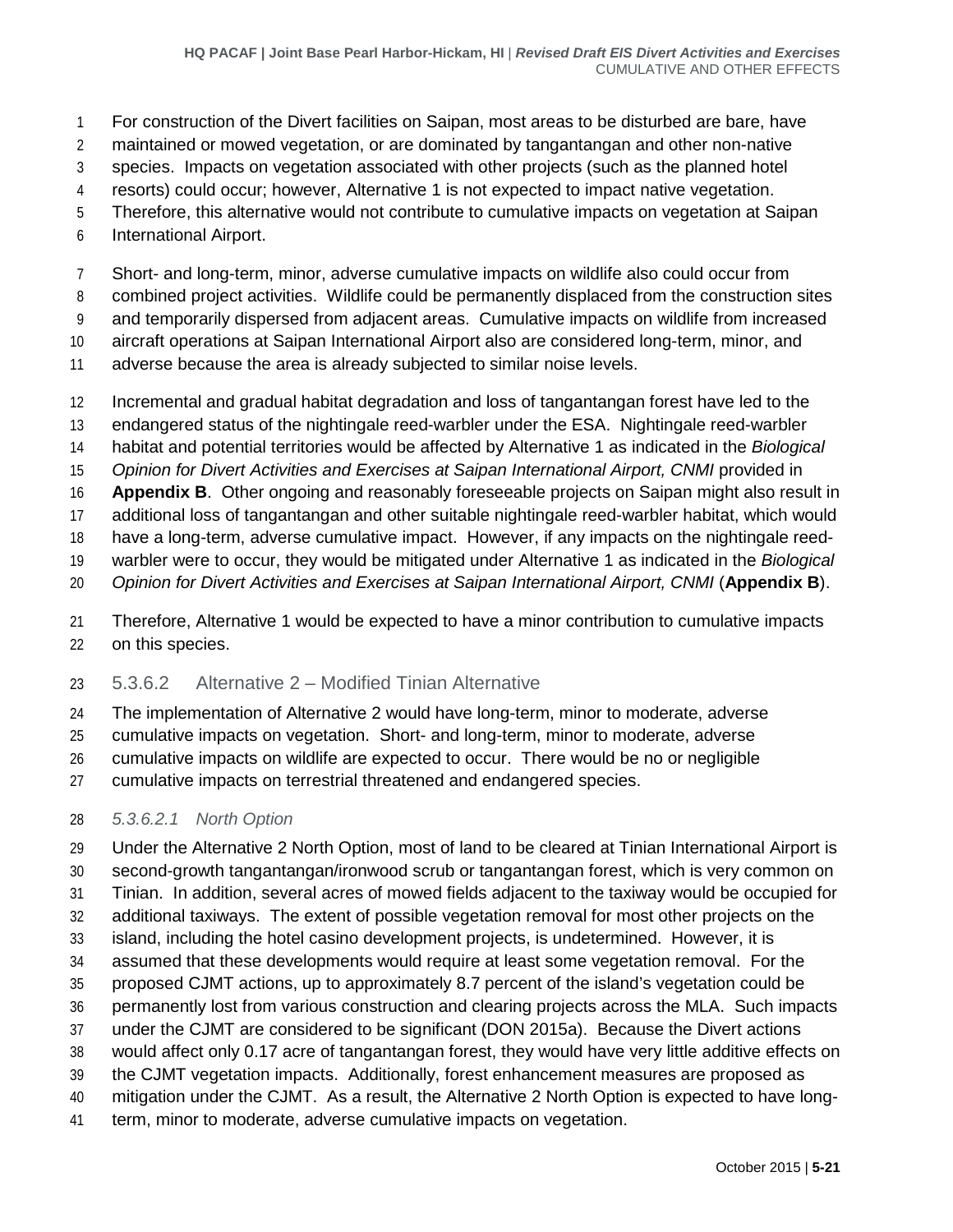- Short- and long-term, minor to moderate, adverse cumulative impacts on wildlife also could
- 2 occur from combined project activities. Although terrestrial biological surveys are not available
- for all of the CJMT and other projects, the impacts are assumed because of the large areas of
- ground disturbance required (DON 2015a). Wildlife could be permanently displaced from the
- construction sites and temporarily dispersed from adjacent areas. Cumulative impacts on
- wildlife from increased aircraft operations are considered to be long-term, moderate, and
- adverse because of the large increase in the frequency of aircraft operations at Tinian
- International Airport and North Field, primarily from CJMT.

9 Because the Proposed Action would have no or negligible impacts on terrestrial threatened and endangered species, there would be no cumulative impacts.

#### *5.3.6.2.2 South Option*

Under the Alternative 2 South Option, most of land to be cleared at Tinian International Airport is

- developed, mowed field, and second-growth tangantangan forest, which is very common on
- Tinian. The extent of possible vegetation removal for most other projects on the island,
- including the hotel casino development projects, is undetermined. However, it is assumed that
- these developments would require at least some vegetation removal. For the proposed CJMT
- actions, up to approximately 8.7 percent of the island's vegetation could be permanently lost
- from various construction and clearing projects across the MLA. Such impacts under the CJMT
- are considered to be significant (DON 2015a). Because the Divert actions would affect only
- 37.43 acres of second-growth tangantangan forest, they would have minor additive effects on
- the CJMT vegetation impacts. Additionally, forest enhancement measures are proposed as
- mitigation under the CJMT. As a result, the Alternative 2 North Option is expected to have long-
- term, moderate, adverse cumulative impacts on vegetation.
- Short- and long-term, moderate, adverse cumulative impacts on wildlife also could occur from
- combined project activities. Although terrestrial biological surveys are not available for all of the
- CJMT and other projects, the impacts are assumed because of the large areas of ground
- disturbance required (DON 2015a). Wildlife could be permanently displaced from the
- construction sites and temporarily dispersed from adjacent areas. Cumulative impacts on
- wildlife from increased aircraft operations at Tinian International Airport are considered to be
- long-term, moderate, and adverse because of the large increase in the frequency of aircraft
- operations at Tinian International Airport and North Field, primarily from CJMT.
- Because the Proposed Action would have no or negligible impacts on terrestrial threatened and endangered species, there would be no cumulative impacts.

## 5.3.6.3 Alternative 3 – Hybrid Modified Alternative

- For implementation of Alternative 3, there would be no cumulative vegetation impacts on
- Saipan, and long-term, minor to moderate, adverse cumulative impacts on Tinian. Short- and
- long-term, minor to moderate, adverse cumulative impacts on wildlife are expected to occur.
- There would be no or negligible cumulative impacts on terrestrial threatened and endangered
- species.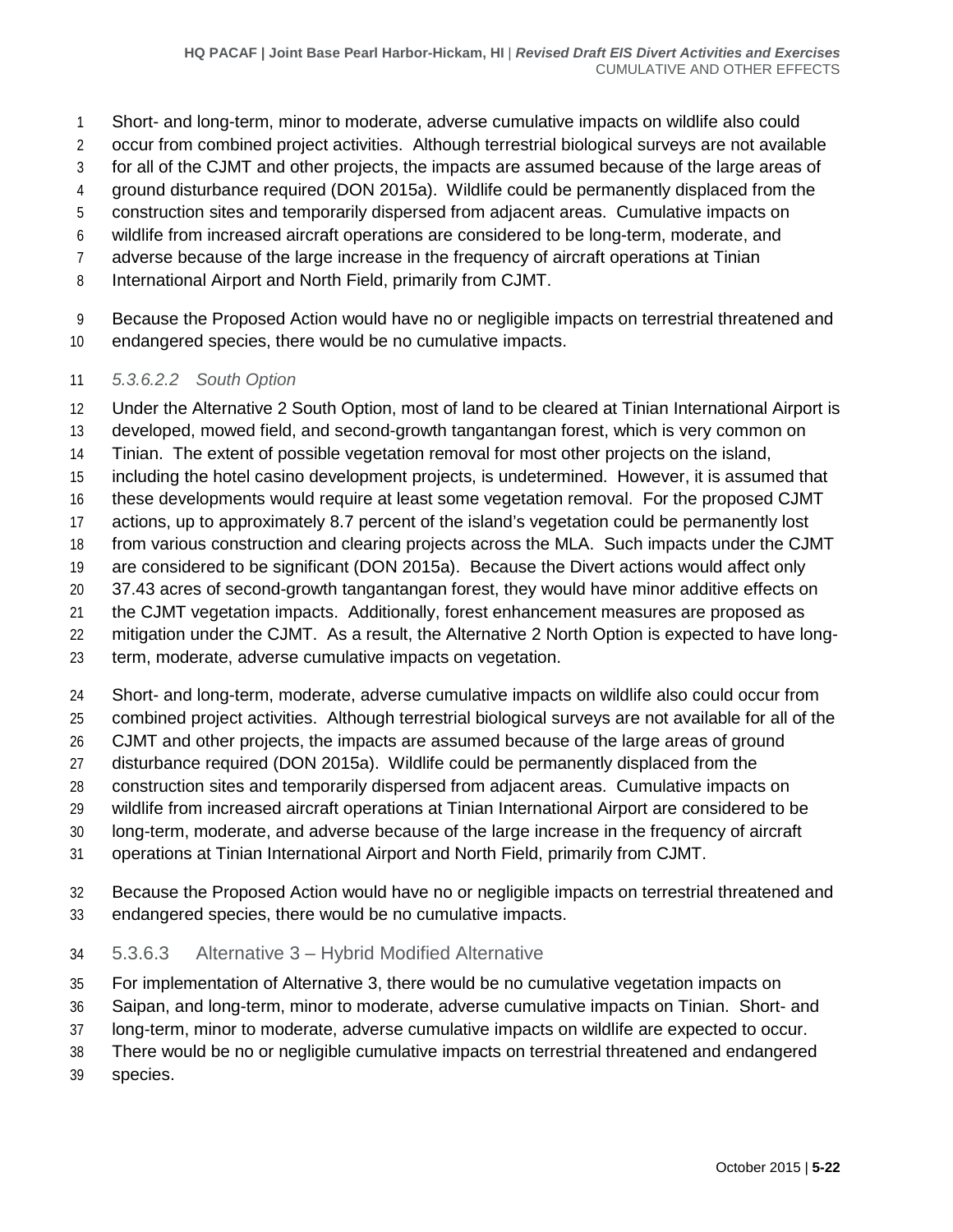#### *5.3.6.3.1 Hybrid Modified – Saipan*

 For Alternative 3 on Saipan, the amount of vegetation to be cleared is only about a third of the amount for Alternative 1. Because Alternative 1 is not expected to impact native vegetation, it would not contribute to cumulative impacts on vegetation at Saipan International Airport.

 Cumulative impacts on wildlife, and threatened and endangered species, are expected to be slightly less than that of Alternative 1. Short- and long-term, minor, adverse cumulative impacts on wildlife could occur from combined project activities on the island. Because impacts on the endangered nightingale reed-warbler, if any, would be mitigated under Alternative 3 on Saipan indicated in the *Biological Opinion for Divert Activities and Exercises at Saipan International Airport, CNMI* (**Appendix B**), Alternative 3 would be expected to have a minor contribution to cumulative impacts on this species.

- *5.3.6.3.2 Hybrid Modified – Tinian*
- **5.3.6.3.2.1 NORTH OPTION**
- Under the Alternative 3 North Option on Tinian, the amount of vegetation to be cleared would be
- slightly less than the amount for Alternative 2. Although the CJMT actions and hotel
- developments on Tinian could result in significant vegetation impacts, the North Option would
- have very little additive effects on the CJMT vegetation impacts. As a result, the Alternative 3
- North Option is expected to have long-term, minor to moderate, adverse cumulative impacts on
- vegetation.
- Just as for Alternative 2, the Alternative 3 North Option would have short- and long-term,
- moderate, adverse cumulative impacts on wildlife. Because the Proposed Action would have no
- or negligible impacts on terrestrial threatened and endangered species, there would be no
- cumulative impacts.

#### **5.3.6.3.2.2 SOUTH OPTION**

- Under the Alternative 3 South Option on Tinian, the amount of vegetation to be cleared would
- be slightly less than the amount for Alternative 2. Although the CJMT actions and hotel
- developments on Tinian could result in significant vegetation impacts, the South Option would
- 28 have minor additive effects on the CJMT vegetation impacts. As a result, the Alternative 3
- South Option is expected to have long-term, moderate, adverse cumulative impacts on
- vegetation.
- Just as for Alternative 2, the Alternative 3 South Option would have short- and long-term,
- moderate, adverse cumulative impacts on wildlife. Because the Proposed Action would have no
- or negligible impacts on terrestrial threatened and endangered species, there would be no
- cumulative impacts.
- 5.3.7 Marine Biological Resources
- 5.3.7.1 Alternative 1 Modified Saipan Alternative
- No Divert-related construction would occur in the marine waters. The operational effects from
- Alternative 1 implementation would have short-term, periodic, minor, adverse cumulative
- impacts on sea turtles and marine mammals.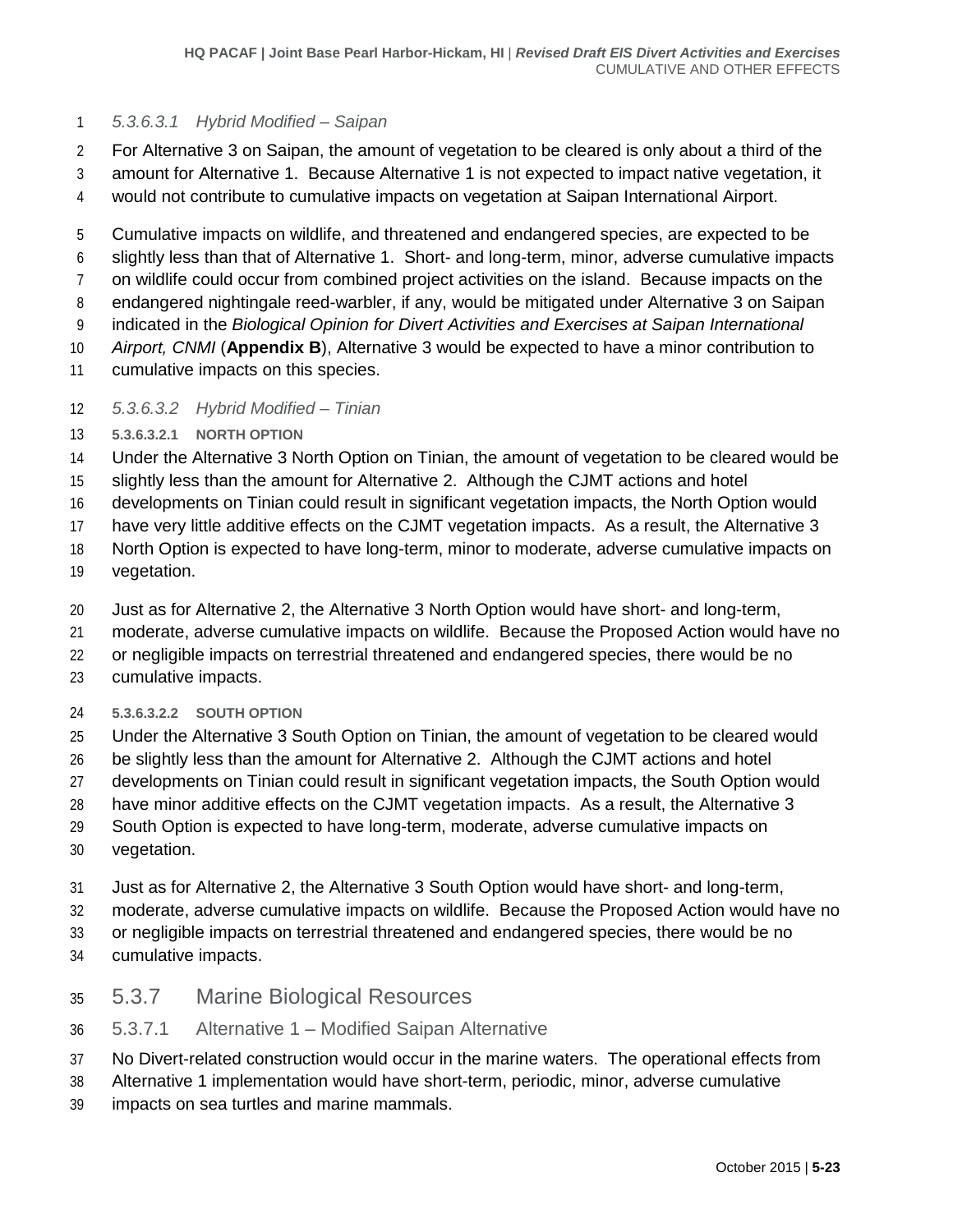*Sea Turtles.* Short-term, periodic, minor, adverse cumulative impacts on sea turtles could occur under Alternative 1 at Saipan. Some of the DOD redevelopment projects in the region could result in increases in noise from low-flying aircraft or other training activities. These include operations associated with MIRC and MITT actions. While these activities have the potential to result in an increase in noise over the nearshore waters and beaches of Saipan, this impact is expected to be negligible. As with the noise associated with takeoffs and landings under Alternative 1, it is unlikely that low-flying aircraft associated with these projects would result in more than a negligible increase in noise over the beaches where sea turtles nest in 9 Saipan. Potential exposure to elevated noise levels from Divert operations would only occur periodically for a total of up to 8 weeks per year. As such, Alternative 1 would have a negligible contribution to cumulative impacts.

 *Marine Mammals.* Short-term, periodic, minor, adverse cumulative impacts on marine mammals could occur under Alternative 1 on Saipan. Some of the DOD projects in the region would result in increases in noise from low-flying aircraft or other training activities. These include operations associated with MIRC and MITT actions. While these activities have the potential to result in an increase in noise over the nearshore waters Saipan, this impact is expected to be negligible. It is extremely unlikely that individual animals would be repeatedly exposed to low-altitude overflights. As such, Alternative 1 would have a negligible contribution on cumulative impacts.

#### 5.3.7.2 Alternative 2 – Modified Tinian Alternative

 No Divert-related construction would occur in the marine waters. The operational effects from Alternative 2 implementation would have short-term, periodic, minor, adverse cumulative

impacts on sea turtles and marine mammals. Impacts from implementing either the North or

South Options would be the same.

 *Sea Turtles.* Short-term, periodic, minor, adverse cumulative impacts on sea turtles could occur under Alternative 2. Some of the DOD development projects in the region could result in increases in noise from low-flying aircraft or an increase of training/testing activities at beaches. These include activities associated with the MITT and CJMT activities. Additionally, new development projects along beach areas, such as the Plumeria Resort and Casino at Puntan Diablo Cove, could result in an increase in noise at the beaches and nearshore waters. While these activities have the potential to result in an increase in noise over the nearshore waters and beaches of Tinian, this impact is expected to be negligible. The largest concentration of sea turtles occurs at Tinian Harbor; however, Alternative 2 is not expected to result in an increase in noise at the harbor. Potential exposure to elevated noise levels from Divert operations would be brief (seconds) and only occur periodically for a total of up to 8 weeks per year. As such, Alternative 2 would have a negligible contribution to cumulative impacts.

 *Marine Mammals.* Short-term, periodic, minor, adverse cumulative impacts on marine mammals could occur under Alternative 2. Some of the DOD projects in the region would result in increases in noise from low-flying aircraft or other training activities. These include activities associated with the MITT and CJMT activities. It is extremely unlikely that individual animals would be repeatedly exposed to low-altitude overflights of Divert and other DOD projects. As such, Alternative 2 would have a negligible contribution to cumulative impacts.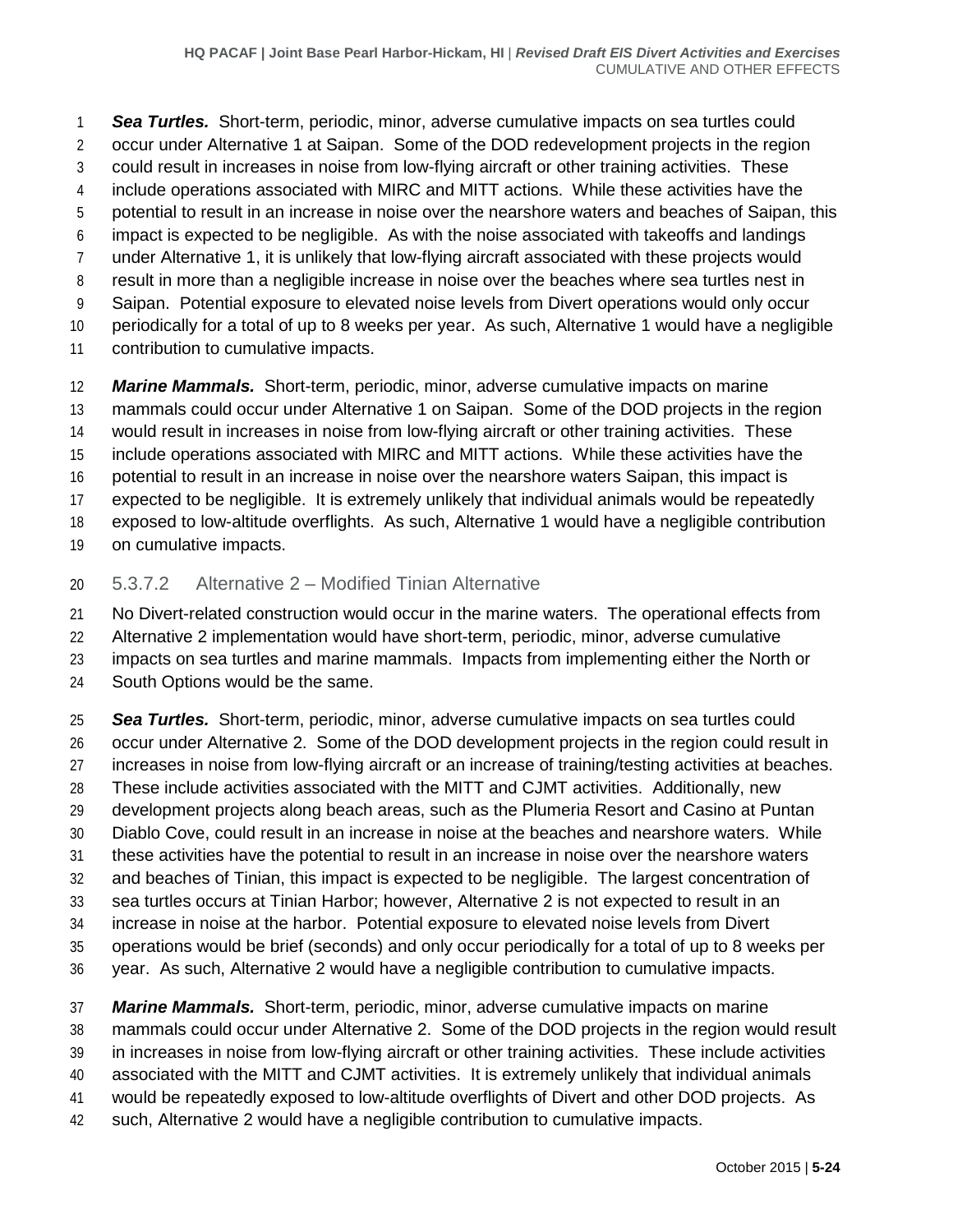#### 5.3.7.3 Alternative 3 – Hybrid Modified Alternative

- 2 No Divert-related construction would occur in the marine waters. The operational effects from
- Alternative 3 implementation at Saipan and Tinian would have short-term, periodic, minor,
- adverse cumulative impacts on sea turtles and marine mammals. Impacts from implementing
- either the Tinian North or Tinian South Options would be the same.
- *Sea Turtles.* Short-term, periodic, minor, adverse cumulative impacts on sea turtles could
- occur under the Alternative 3 Implementation Phase on Saipan and Tinian. A similar or lower
- number of aircraft flights would be conducted from each island under this alternative, and the
- effects will therefore be similar to or less than those described for the other two alternatives.
- *Marine Mammals.* Short-term, periodic, minor, adverse cumulative impacts on marine mammals could occur under the Alternative 3 Implementation Phase on Saipan and Tinian. A similar or lower number of aircraft flights would be conducted from each island under this alternative, and the effects will therefore be similar to or less than those described for the other two alternatives.
- 5.3.8 Cultural Resources
- 5.3.8.1 Alternative 1 Modified Saipan Alternative
- Under Alternative 1, minor, adverse cumulative impacts on contributing elements of the
- Aslito/Isley Field NHLD could occur. There would be no impacts to any cultural resources during Divert operations.
- Construction at Saipan International Airport could have minor, adverse cumulative impacts on contributing elements of the Aslito/Isley Field NHLD by introducing new facilities that alter the viewshed of nearby historic structures. Because the Construction Phase of the Modified Saipan Alternative would only have direct adverse impacts to features not recommended as contributing to the NHL, these impacts would not be considered significant for NEPA purposes. Inadvertent direct impacts to unrecorded cultural resources, particularly buried archaeological sites, are possible during construction but unlikely given the extent of previous cultural resources survey coverage. Construction would adhere to best practices designed to address any inadvertent impacts to previously unreported resources. The operational phase of Alternative 1 is expected to have no impact on cultural resources. Other projects are planned on Saipan that would involve ground-disturbing activities
- (e.g., wastewater system improvements and planned hotel resorts), though the specific cultural
- resources potentially affected are not known at this time. It is anticipated that all new
- development activities on Saipan would involve coordination with the CNMI HPO and that
- mitigation would occur where necessary to protect cultural resources. Mitigations and
- management actions pertaining to cultural resources will be determined through the Section 106
- consultation process.
- For the Divert actions, the USAF will complete Section 106 consultation that culminates in an
- agreement document signed by consulting parties. This process will be completed prior to
- implementing any actions proposed in the EIS.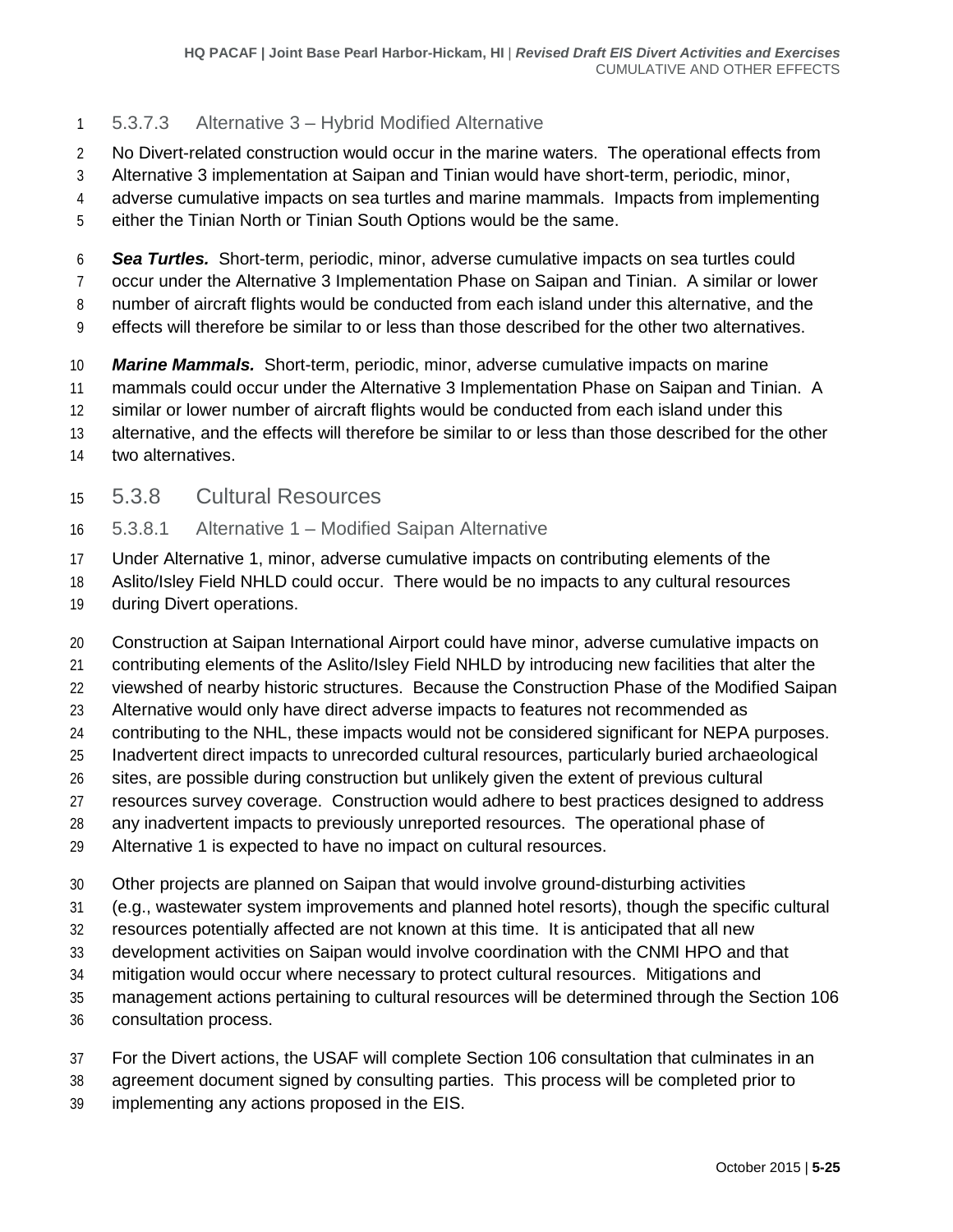#### 5.3.8.2 Alternative 2 – Modified Tinian Alternative

Under Alternative 2, major, adverse cumulative impacts could occur on the West Field

 archaeological site at Tinian International Airport. There would be no cumulative impacts on any cultural resources during Divert operations.

#### *5.3.8.2.1 North Option*

- For the Alternative 2 North Option, major, adverse cumulative impacts to known cultural
- resources at Tinian International Airport could occur during the Construction Phase.
- Construction at the airfield would involve ground disturbing activities within the boundaries of the
- archaeological site associated with the intact remains of West Field (Site TN-6-0030). The
- combination of the Divert actions with the Tinian Airport Improvement project could potentially
- exacerbate the impacts within West Field. Inadvertent direct impacts to unrecorded features of
- West Field or other cultural resources are possible during construction. Construction would
- adhere to best practices designed to address any inadvertent impacts to previously unreported
- resources. Construction at Tinian International Airport also would introduce new structural
- elements to the landscape that could diminish integrity of setting, design, and feeling, and thus
- NRHP eligibility, of West Field, resulting in additional adverse cumulative impacts. The
- operational phase of Alternative 2 is expected to have no impact on cultural resources.
- Other projects are planned on Tinian that would involve ground-disturbing activities (e.g., CJMT
- actions, and the planned housing and hotel resort developments), though the specific cultural
- resources potentially affected are not entirely known at this time. It is anticipated that all new
- development activities on Tinian would involve coordination with the CNMI HPO and that
- mitigation would occur where necessary to protect cultural resources. Mitigations and
- management actions pertaining to cultural resources will be determined through the Section 106
- consultation process. For the proposed CJMT construction projects, impacts on cultural
- resources are expected to be mitigated to less than significant levels (DON 2015a).
- For the Divert actions, the USAF will complete Section 106 consultation that culminates in an 27 agreement document signed by consulting parties. This process will be completed prior to implementing any actions proposed in the EIS.

#### *5.3.8.2.2 South Option*

- Under the Alternative 2 South Option, major, adverse cumulative impacts would be consistent with those described for the North Option. Construction at Tinian International Airport under the South Option would also occur within West Field (Site TN-6-0030) and could have similarly effects. Just as for the North Option, the operational phase for the South Option is expected to have no impact on cultural resources.
- Other projects on Tinian are expected to involve coordination with the CNMI HPO, and that
- mitigation would occur where necessary to protect cultural resources. Mitigations and
- management actions pertaining to cultural resources will be determined through the Section 106
- consultation process. For the Divert actions, the USAF will complete Section 106 consultation
- that culminates in an agreement document signed by consulting parties. This process will be
- completed prior to implementing any actions proposed in the EIS.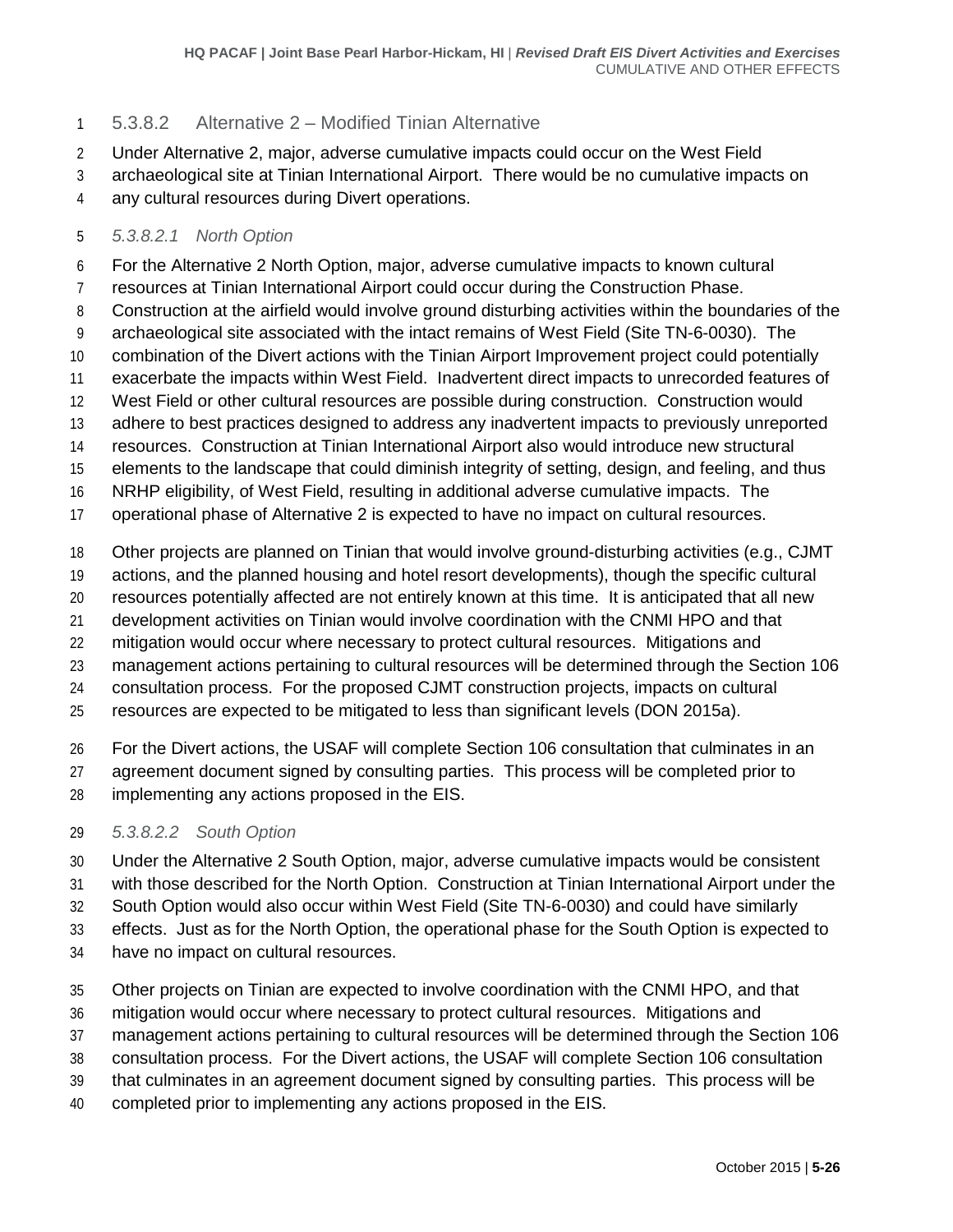#### 5.3.8.3 Alternative 3 – Hybrid Modified Alternative

- Under Alternative 3, minor, adverse cumulative impacts on contributing elements of the
- Aslito/Isley Field NHLD could occur on Saipan. Additionally, major, adverse cumulative impacts
- could occur within the West Field archaeological site on Tinian. There would be no impacts to
- any cultural resources during Divert operations.

#### *5.3.8.3.1 Hybrid Modified – Saipan*

- For Alternative 3, cumulative impacts on Saipan would be similar to those for Alternative 1.
- Construction at Saipan International Airport could have minor, adverse cumulative impacts on
- contributing elements of the Aslito/Isley Field NHLD by introducing new facilities that alter the
- viewshed of nearby historic structures. This alternative would have a reduced likelihood of
- inadvertent impacts to unrecorded cultural resources at the airfield compared to Alternative 1,
- due to smaller construction footprints. Just as for Alternative 1, the operational phase is
- expected to have no impact on cultural resources.
- Other projects on Saipan are expected to involve coordination with the CNMI HPO, and that
- mitigation would occur where necessary to protect cultural resources. Mitigations and
- management actions pertaining to cultural resources will be determined through the Section 106
- consultation process. For the Divert actions, the USAF will complete Section 106 consultation
- that culminates in an agreement document signed by consulting parties. This process will be
- completed prior to implementing any actions proposed in the EIS.

#### *5.3.8.3.2 Hybrid Modified – Tinian*

- **5.3.8.3.2.1 NORTH OPTION**
- Under the Alternative 3 Tinian North Option, cumulative impacts would be similar to those for
- 23 Alternative 2. Major, adverse cumulative impacts could occur on the West Field (Site TN-6-
- 0030) archaeological site at Tinian International Airport. This alternative would have a reduced
- likelihood of inadvertent impacts to unrecorded cultural resources compared to Alternative 2,
- due to smaller construction footprints. Additionally, the operational phase for the North Option is
- expected to have no impact on cultural resources.
- Other projects on Tinian are expected to involve coordination with the CNMI HPO, and that
- mitigation would occur where necessary to protect cultural resources. Mitigations and
- management actions pertaining to cultural resources will be determined through the Section 106
- consultation process. For the Divert actions, the USAF will complete Section 106 consultation
- that culminates in an agreement document signed by consulting parties. This process will be
- completed prior to implementing any actions proposed in the EIS.

## **5.3.8.3.2.2 SOUTH OPTION**

- For the Alternative 3 Tinian South Option, cumulative impacts would be similar to those for
- Alternative 2. Major, adverse cumulative impacts could occur on the West Field (Site TN-6-
- 0030) archaeological site at Tinian International Airport. This alternative would have a reduced
- likelihood of inadvertent impacts to unrecorded cultural resources compared to Alternative 2,
- due to smaller construction footprints. Just as for Alternative 2, the operational phase for the
- North Option is expected to have no impact on cultural resources.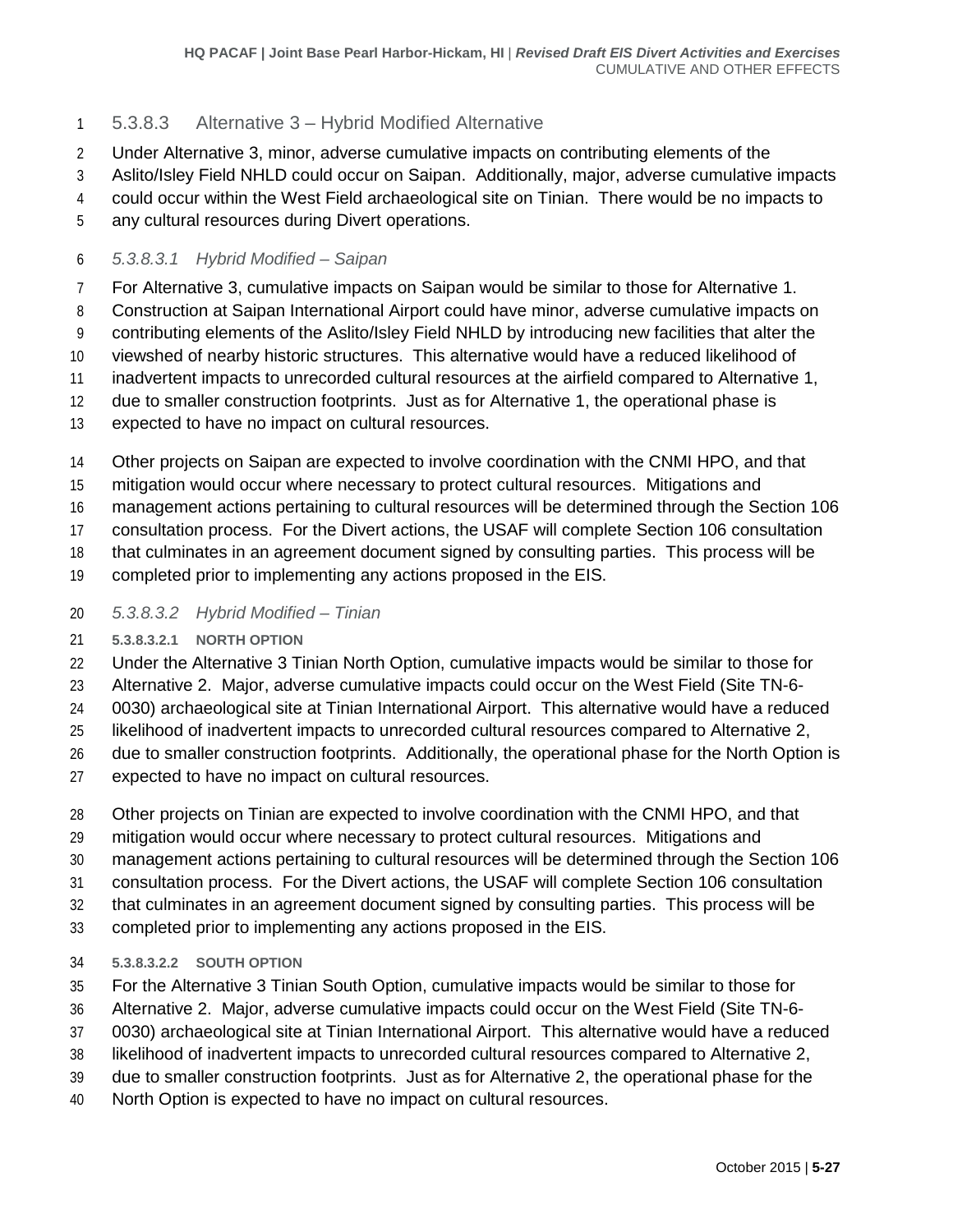- Other projects on Tinian are expected to involve coordination with the CNMI HPO, and that
- 2 mitigation would occur where necessary to protect cultural resources. Mitigations and
- management actions pertaining to cultural resources will be determined through the Section 106
- consultation process. For the Divert actions, the USAF will complete Section 106 consultation
- that culminates in an agreement document signed by consulting parties. This process will be
- completed prior to implementing any actions proposed in the EIS.

## 5.3.9 Recreation

5.3.9.1 Alternative 1 – Modified Saipan Alternative

 For recreation at Saipan, short-term, minor to moderate, adverse cumulative impacts and long-term, periodic, minor, adverse cumulative impacts are expected.

- Alternative 1 would generally be consistent with the present and foreseeable use of recreational
- activities when combined with other construction projects, such as the planned hotel resorts.
- Short-term, minor to moderate, adverse cumulative impacts on recreational resources could
- occur if multiple construction projects were to occur simultaneously. Travel times to recreational
- resources could be increased, which could inconvenience tourists. Also, it could become
- difficult for tourists to find available lodging when upwards of 1,000 workers are on the island to
- support Divert and other large projects. Local lodging establishments, however, would be
- informed well in advance and could alert potential tourists to any temporary unavailability of lodging.
- During Divert operations, when up to 265 personnel are on the island to provide airfield support,
- traffic could become more congested because of the increased number of tourists at the future
- hotel resorts. Fuel truck deliveries for Divert would also add to the traffic for brief periods.
- Additionally, there would be increased competition for lodging and the use of recreational areas.
- Additionally, The Divert exercises, however, would not exceed 8 weeks in duration. As a
- result, long-term, periodic, minor, adverse cumulative impacts on recreation would be expected.
- 5.3.9.2 Alternative 2 Modified Tinian Alternative
- For recreation at Tinian, short-term, moderate, adverse cumulative impacts and long-term,
- periodic, minor, adverse cumulative impacts are expected.

## *5.3.9.2.1 North Option*

- Under the Alternative 2 North Option, impacts on recreational resources due to construction at
- Tinian International Airport would be similar to those described under Alternative 1, but to a
- greater extent. The Divert actions and other planned projects on Tinian (i.e., CJMT, Tinian
- Ocean View Resort, Plumeria Resort and Casino, West San Jose Village Homesteads, and
- others) would be larger in scale. Short-term, moderate, adverse cumulative impacts on
- recreational resources could occur if multiple construction projects were to occur
- simultaneously. Travel times to recreational resources could be increased, which could
- inconvenience tourists. Also, it could become difficult for tourists to find available lodging when
- upwards of 2,000 workers are on the island to support Divert and other large projects. Local
- lodging establishments, however, would be informed well in advance and could alert potential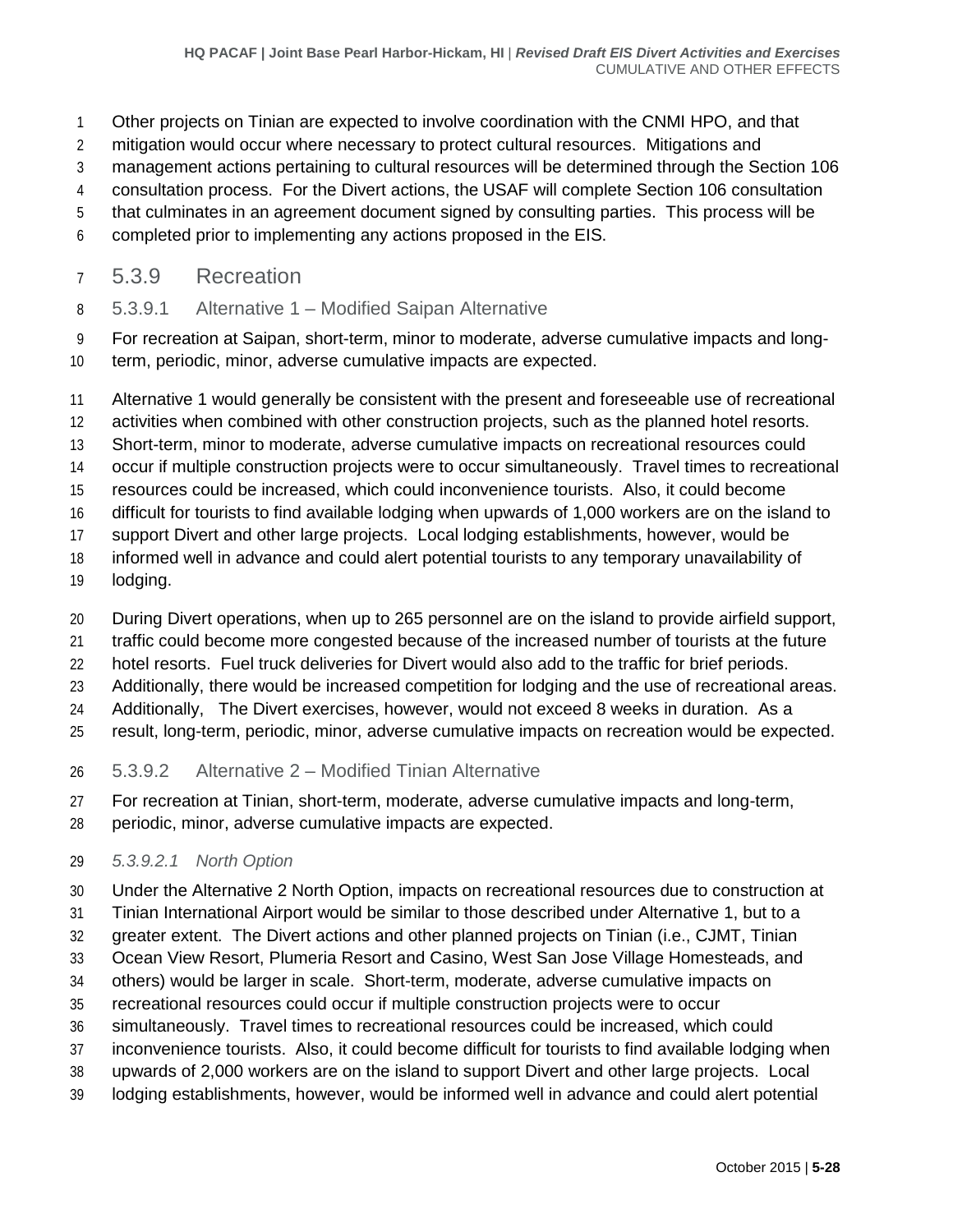- tourists to any temporary unavailability of lodging. Additionally, the Tinian Ocean View Resort
- 2 may include construction of workforce housing for the estimated 750 workers needed.
- During Divert operations when up to 265 personnel are on the island to provide airfield support,
- traffic could become more congested because of the increased number of tourists at the future
- hotel resorts and from military personnel associated with CJMT actions. Fuel truck deliveries for
- Divert would also add to the traffic for brief periods. Additionally, there would be increased
- 7 competition for lodging and the use of recreational areas. However, the USAF could utilize
- 8 lodging facilities constructed by the CJMT project to ensure lodging is available for tourists.
- Additionally, the proposed Divert actions would only occur over an 8-week period each year. As
- a result, long-term, periodic, minor, adverse cumulative impacts on recreation would be
- expected.
- Although the CJMT training actions would result in significant impacts on recreation due to the
- temporary or permanent loss of access to certain recreational sites in the MLA, the Divert
- actions would not have an additive effect in restricting such access.

#### *5.3.9.2.2 South Option*

- Recreational impacts due to construction on the south side of Tinian International Airport would
- be similar to those described for the Alternative 2 North Option, but to a slightly lesser extent
- because of the smaller construction area associated with the South Option. If several of the
- large projects planned on the island were to occur simultaneously, short-term, moderate,
- adverse cumulative impacts on recreational resources could occur.
- Under the South Option, operational impacts on recreation would be the same as for the North
- Option. Long-term, periodic, minor, adverse cumulative impacts on recreation would be
- expected.

## 5.3.9.3 Alternative 3 – Hybrid Modified Alternative

- For the implementation of Alternative 3, short-term, minor to moderate, adverse cumulative
- impacts and long-term, periodic, minor, adverse cumulative impacts on recreation would be
- expected.

## *5.3.9.3.1 Hybrid Modified – Saipan*

- Recreational impacts due to Divert construction at Saipan International Airport would be similar
- to those described for Alternative 1, but to a slightly lesser extent because of the smaller
- construction area. If multiple construction projects on the island were to occur simultaneously,
- short-term, minor to moderate, adverse cumulative impacts on recreational resources could
- occur.
- Operational impacts on recreation would be the same as for Alternative 1. Long-term, periodic, minor, adverse cumulative impacts on recreation would be expected.

#### *5.3.9.3.2 Hybrid Modified – Tinian*

- **5.3.9.3.2.1 NORTH OPTION**
- Under Alternative 3 at Tinian, recreational impacts due to construction on the north side of
- Tinian International Airport would be similar to those described for the Alternative 2 North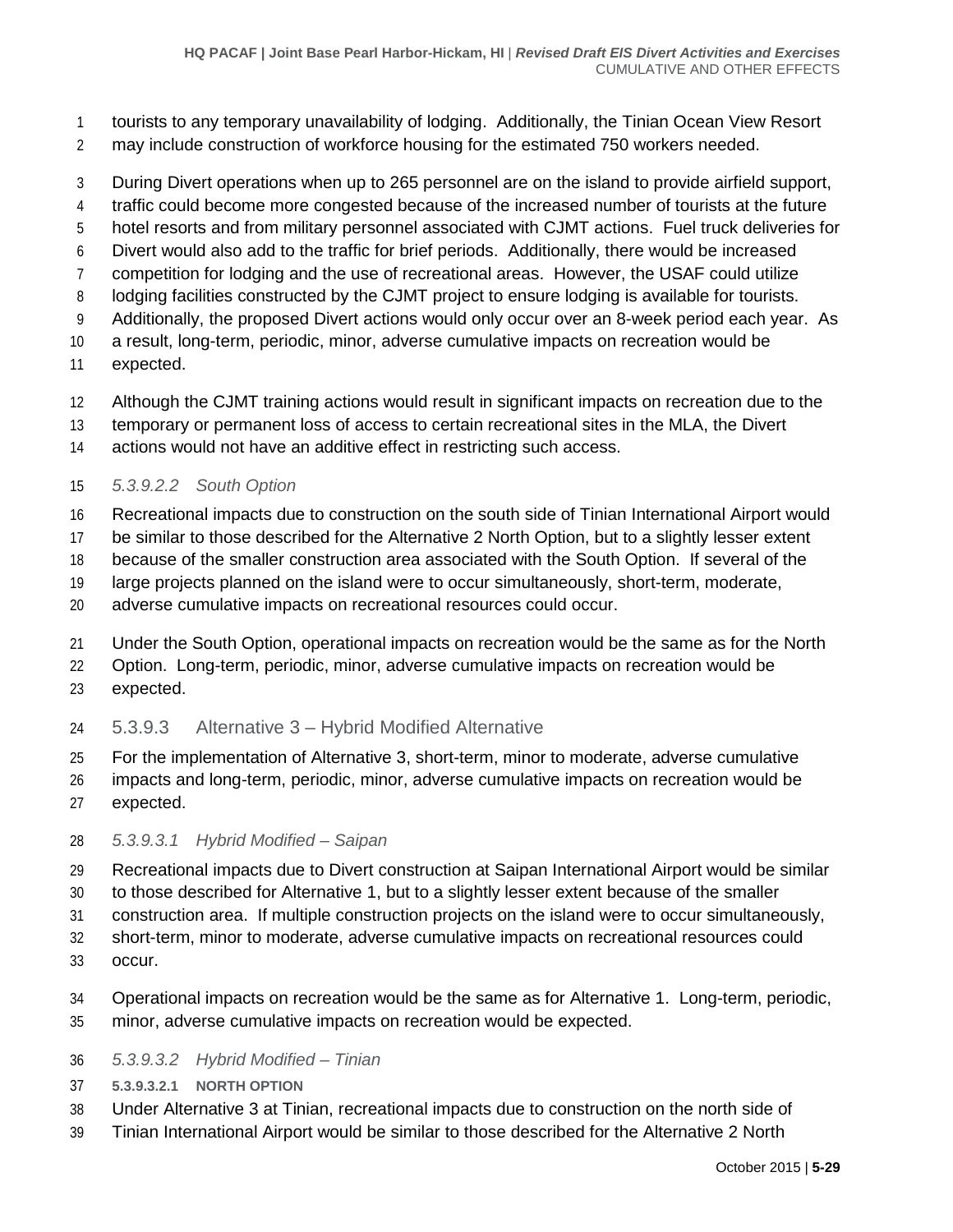- Option, but to a lesser extent because of the smaller construction area. If several of the large
- 2 projects planned on the island were to occur simultaneously, short-term, moderate, adverse
- cumulative impacts on recreational resources could occur.
- For the North Option, operational impacts on recreation would be the same as for Alternative 2. Long-term, periodic, minor, adverse cumulative impacts on recreation would be expected.
- **5.3.9.3.2.2 SOUTH OPTION**
- For the Alternative 3 South Option, recreational impacts due to construction at Tinian
- International Airport would be similar to those described for the Alternative 2 South Option, but
- to a lesser extent because of the smaller construction area. If several of the large projects
- planned on the island were to occur simultaneously, short-term, moderate, adverse cumulative
- impacts on recreational resources could occur.
- Operational impacts on recreation would be the same as for Alternative 2. Long-term, periodic, minor, adverse cumulative impacts on recreation would be expected.

#### 5.3.10 Land Use

- 5.3.10.1 Alternative 1 Modified Saipan Alternative
- Under Alternative 1, no short-term cumulative impacts on land use are expected; however, long-term, negligible, adverse cumulative impacts would occur.
- During construction, no cumulative impacts on land and submerged land use in Saipan would
- occur. Alternative 1 would be consistent with the Saipan Zoning Law of 2013 and the 2002
- Saipan Airport Master Plan.
- Long-term, negligible, adverse cumulative impacts on land use or land ownership would be
- expected under the Alternative 1 Implementation Phase as a result of minor increases in noise
- from the increased aircraft operations at Saipan International Airport. Impacts from the Divert
- operations would be periodic and short-term because they would only occur during planned
- military exercises for a maximum of 8 weeks per year.
- 5.3.10.2 Alternative 2 Modified Tinian Alternative
- Under Alternative 2, no short-term cumulative impacts on land use are expected; however, long-term, minor, adverse cumulative impacts would occur.
- *5.3.10.2.1 North Option*
- During construction for the Alternative 2 North Option on Tinian, no cumulative impacts on land
- and submerged land use are expected at Tinian International Airport or the Port of Tinian. The
- USAF would obtain the necessary authority or minimum property interest necessary to construct
- the Divert facilities on public lands near the airport and would maintain some of the facilities as
- common-use facilities for use by the CPA and other airport users. Although the proposed Divert
- fuel tanks and the Tinian Ocean View Resort would both be located in the Port of Tinian, they
- would not be close to each other or conflict with each other should construction of both occur
- simultaneously.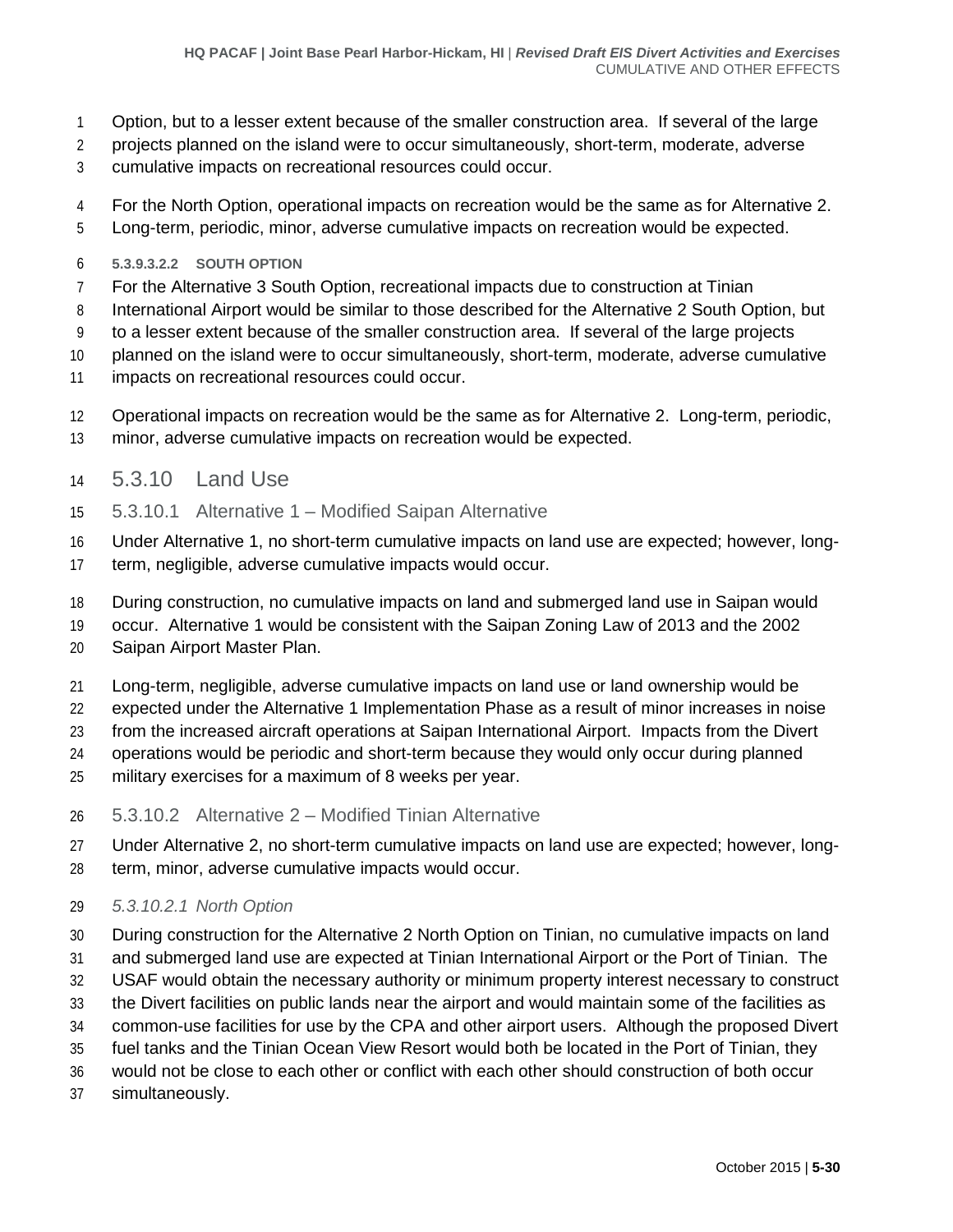- As described in **Section 4.1.2**, the Divert KC-135 operations would slightly extend the current
- noise contours at Tinian International Airport when applying the FAA's Terminal Area Forecast.
- When combined with other future aircraft operations, however, the amount of land area affected
- by a 65-dBA noise level or greater would increase substantially, but affected land areas are
- expected to remain mostly within the airport property and MLA. According to the CJMT Draft
- EIS/OEIS (DON 2015a), the proposed 9,244 aircraft operations at Tinian International Airport
- would result in potentially significant direct impacts from increased noise levels affecting
- residents in the Marpo Heights area located approximately 1.3 mile southeast of the airport.
- Although the Divert aircraft operations would be additive to the CJMT effects, they are not expected to further increase noise levels for Marpo Heights and other noise-sensitive land use
- areas affected by CJMT operations. Based on this analysis, long-term, minor, adverse
- cumulative impacts on land use or land ownership would be expected from implementation of
- Alternative 2. Divert-related impacts would be periodic and short-term because they would only
- occur during planned military exercises for a maximum of 8 weeks per year.

#### *5.3.10.2.2 South Option*

- Just as for the Alternative 2 North Option, construction of the South Option is expected to have
- no cumulative impacts on land and submerged land use at Tinian International Airport or the
- Port of Tinian. The USAF would obtain the necessary authority or minimum property interest
- necessary to construct the Divert facilities on public lands near the airport and would maintain
- some of the facilities as common-use facilities for use by the CPA and other airport users.
- Under the South Option, noise from aircraft operations generally would be the same as for the
- North Option, resulting in long-term, minor, adverse cumulative impacts. For the planned
- Plumeria Resort and Casino, hotel and villa facilities could potentially be located between 1,300
- and 1,600 feet of the proposed Divert cargo pad and parking apron. Even at this distance,
- however, noise levels from taxiing aircraft are expected be to less than during runway take-offs
- and landings, and would only occur for brief periods during the 8 weeks of operations per year.
- 5.3.10.3 Alternative 3 Hybrid Modified Alternative
- Under Alternative 3, no short-term cumulative impacts on land use are expected; however, long-term, negligible or minor, adverse cumulative impacts would occur.

#### *5.3.10.3.1 Hybrid Modified – Saipan*

- Just as for Alternative 1, no cumulative impacts on land and submerged land use are expected during construction for Alternative 3 at Saipan.
- Operational impacts on land use would be the same as for Alternative 1. Long-term, negligible,
- adverse cumulative impacts would be expected as a result of minor increases in noise from the
- increased aircraft operations at Saipan International Airport. Impacts from the Divert operations
- would be periodic and short-term because they would only occur during planned military
- exercises for a maximum of 8 weeks per year.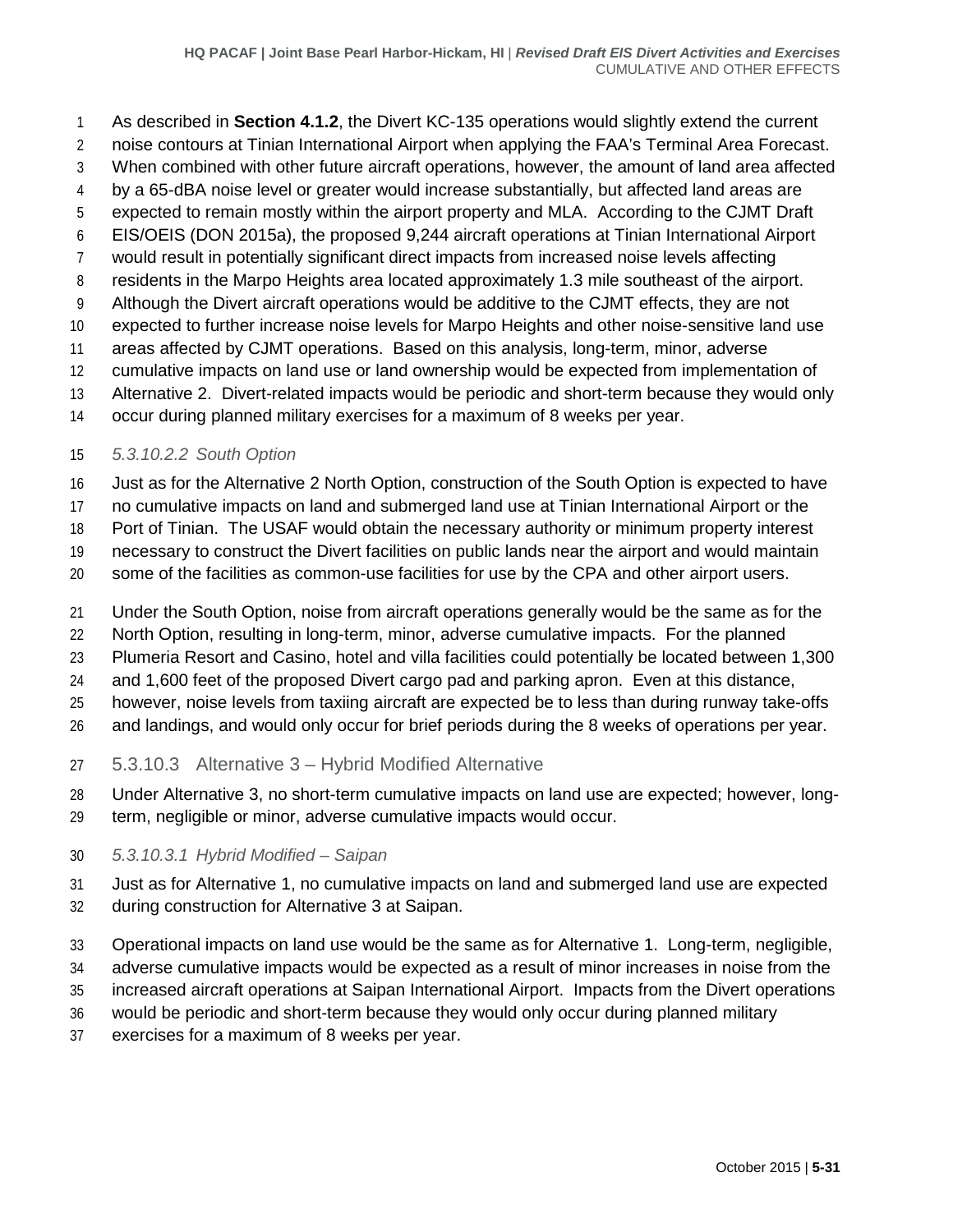- *5.3.10.3.2 Hybrid Modified – Tinian*
- **5.3.10.3.2.1 NORTH OPTION**
- For Alternative 3 at Tinian, land use impacts due to construction would be the same as for the
- Alternative 2 North Option; no cumulative impacts on land and submerged land use are
- expected at Tinian International Airport or the Port of Tinian.
- Operational impacts on land use also would be the same as for Alternative 2. Because of
- increased aircraft noise, long-term, minor, adverse cumulative impacts on land use or land
- ownership would be expected. The Divert exercises would only occur for a maximum of 8
- weeks per year.
- **5.3.10.3.2.2 SOUTH OPTION**
- For the South Option, land use impacts due to construction would be the same as for the North
- Option; no cumulative impacts on land and submerged land use are expected at Tinian
- 13 International Airport or the Port of Tinian.
- Operational impacts on land use also would be the same as for the North Option. Increased
- aircraft noise would result in long-term, minor, adverse cumulative impacts. The Divert
- exercises would only occur for a maximum of 8 weeks per year.

## 5.3.11 Transportation

- 5.3.11.1 Alternative 1 Modified Saipan Alternative
- Under Alternative 1, short-term, minor to moderate, adverse and long-term, periodic, minor,
- adverse cumulative impacts on local roadway transportation would be expected.
- Short-term, minor to moderate, adverse cumulative impacts on Saipan local roadways could
- occur if multiple construction projects, such as the planned hotel resorts, were to occur
- simultaneously during the Divert construction. Between the Divert actions and other projects,
- upwards of 500 to 1,000 workers or more could be on the island for weeks or months at a time.
- Increased traffic congestion would reduce the current roadway LOS and cause additional stress
- to road surfaces resulting in deterioration (e.g., rutting, cracking, and breakup) of pavements.
- During Divert operations, when up to 265 personnel are on the island to provide airfield support,
- traffic could become more congested because of the increased number of tourists at the future
- hotel resorts and from the increase in military personnel associated with the MITT actions. Fuel
- truck deliveries for Divert would also add to the traffic for brief periods. The Divert exercises,
- however, would not exceed 8 weeks in duration. As a result, long-term, periodic, minor,
- adverse cumulative impacts on local roadways would be expected.
- Ongoing and future roadway improvements on the island are expected to help limit traffic
- congestion and maintain road surfaces and safe driving conditions in the long term.
- 5.3.11.2 Alternative 2 Modified Tinian Alternative
- Under Alternative 2, short-term, moderate, adverse and long-term, periodic, minor to moderate,
- adverse cumulative impacts on local roadway transportation would be expected.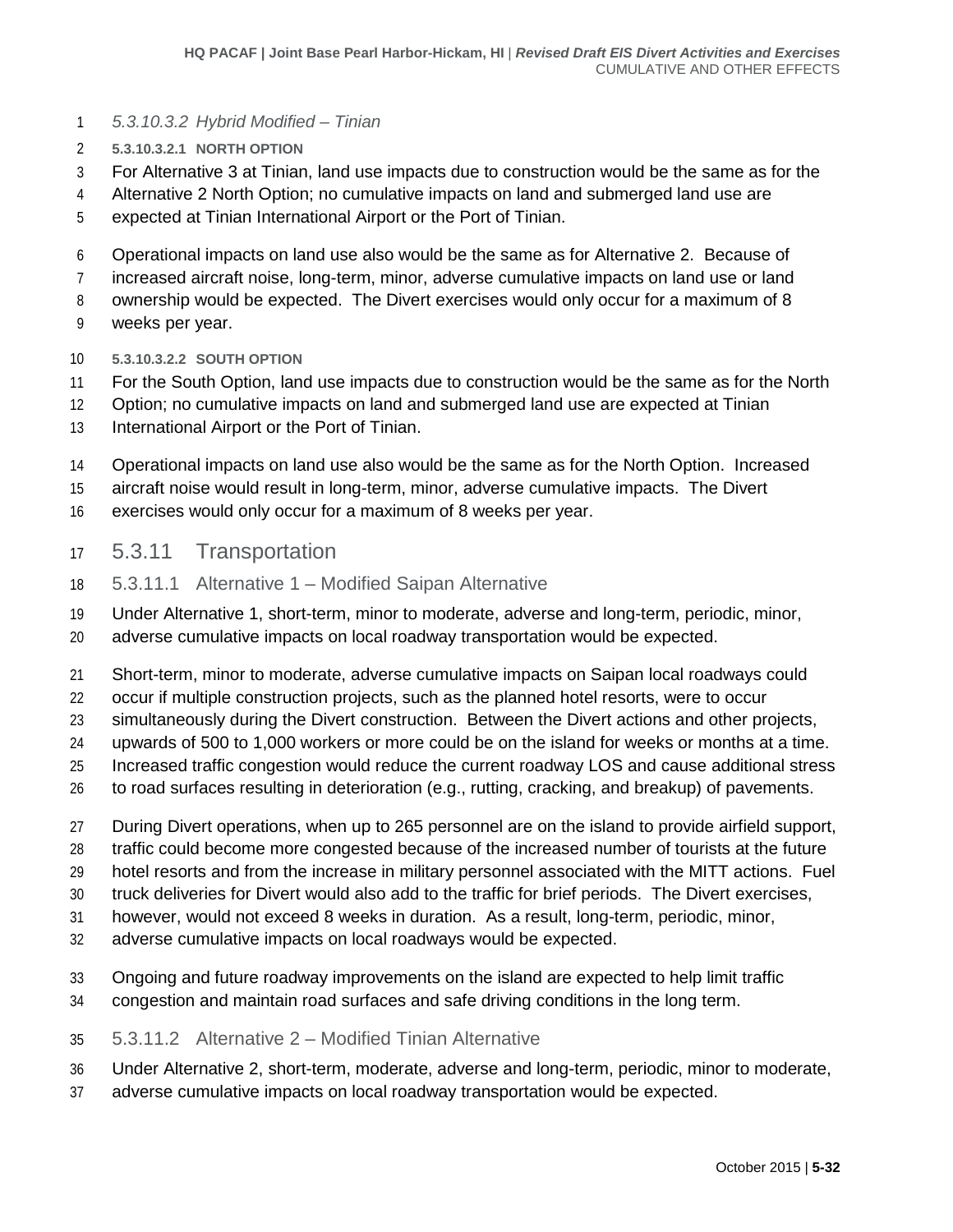#### *5.3.11.2.1 North Option*

- Under the Alternative 2 North Option, impacts on local roadways due to construction at Tinian
- International Airport would be similar to those described under Alternative 1, but to a greater
- extent. The Divert actions and other planned projects on Tinian (i.e., CJMT, Tinian Ocean View
- Resort, Plumeria Resort and Casino, West San Jose Village Homesteads, and others) would be
- larger in scale. If multiple construction projects were to occur simultaneously, upwards of 2,000
- workers could be on the island for weeks or months at a time. Increased traffic congestion
- would reduce the current roadway LOS and cause additional stress to road surfaces resulting in
- deterioration (e.g., rutting, cracking, and breakup) of pavements. Consequently, short-term,
- moderate, adverse cumulative impacts would occur on the local roadway network.
- During Divert operations, when up to 265 personnel are on the island to provide airfield support,
- traffic could become more congested because of the increased number of tourists at the future
- hotel resorts and from the increase in military personnel associated with CJMT training and
- testing. Fuel truck deliveries for Divert would also add to the traffic for brief periods. The Divert
- exercises, however, would not exceed 8 weeks in duration. As a result, long-term, periodic,
- minor to moderate, adverse cumulative impacts on local roadways would be expected.
- Ongoing and future roadway improvements on the island are expected to help limit traffic
- congestion and maintain road surfaces and safe driving conditions in the long term.
- *5.3.11.2.2 South Option*
- Roadway network impacts due to construction of the Alternative 2 South Option would be
- similar to those described for the North Option, but to a lesser extent because of the smaller
- construction area associated with the South Option. If several of the large construction projects
- planned on Tinian were to occur simultaneously, short-term, moderate, adverse cumulative
- impacts would occur on the local roadway network.
- Under the South Option, operational impacts on local roadways would be the same as for the
- North Option. Long-term, periodic, minor to moderate, adverse cumulative impacts on the
- roadways would be expected.
- 5.3.11.3 Alternative 3 Hybrid Modified Alternative
- Under Alternative 3 on Saipan, short-term, minor to moderate, adverse and long-term, periodic, minor, adverse cumulative impacts on local roadways would be expected. Additionally, short-
- term, moderate, adverse and long-term, periodic, minor to moderate, adverse cumulative
- impacts would occur on Tinian.

## *5.3.11.3.1 Hybrid Modified – Saipan*

- Impacts on local roadways due to Divert construction at Saipan International Airport would be
- similar to those described for Alternative 1, but to a slightly lesser extent because of the smaller
- construction area. If multiple construction projects on the island were to occur simultaneously,
- short-term, minor to moderate, adverse cumulative impacts on the local roadway network could occur.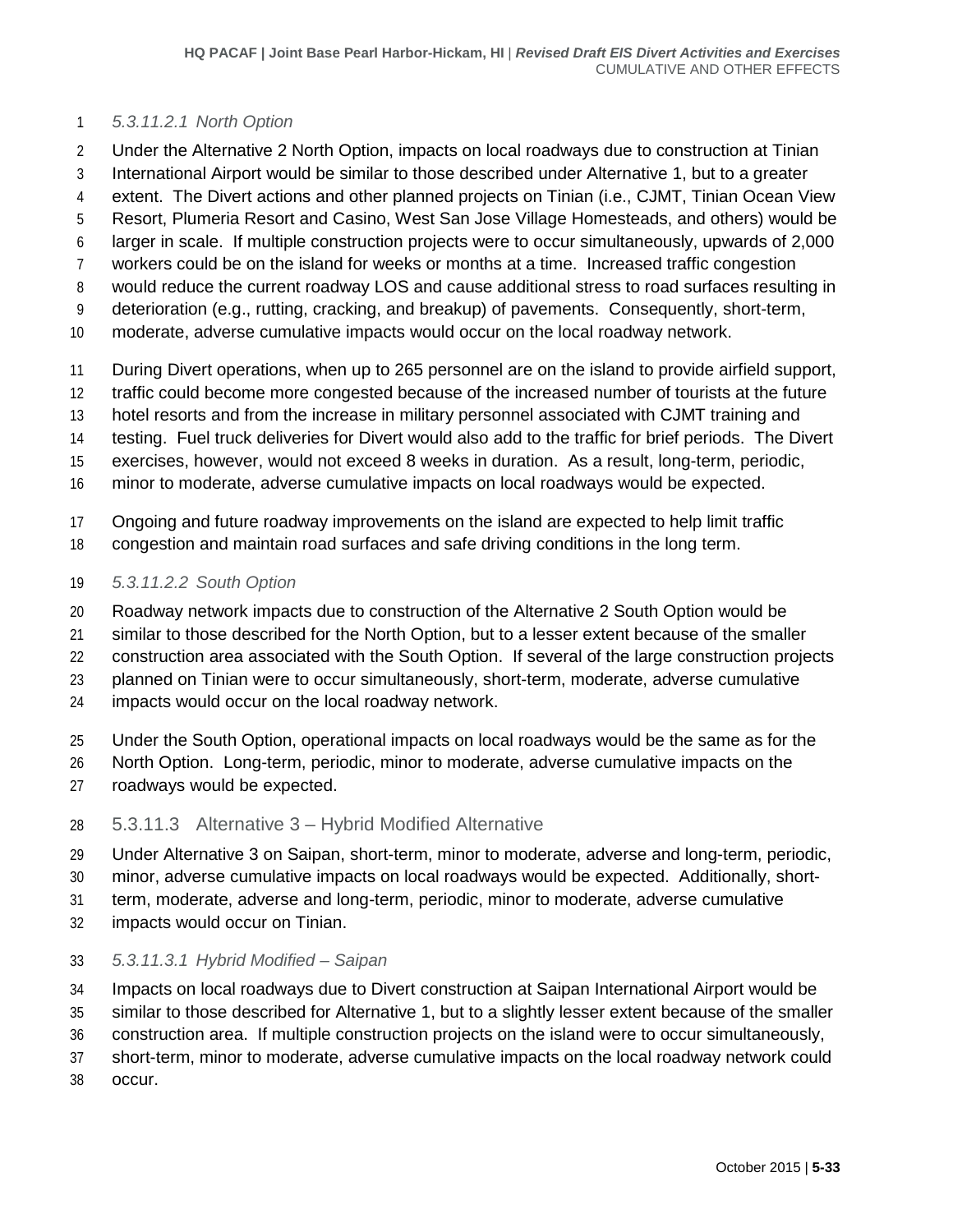- Operational impacts on local roadways would be the same as for Alternative 1. Long-term,
- periodic, minor, adverse cumulative impacts on local roadways would be expected.
- *5.3.11.3.2 Hybrid Modified – Tinian*
- **5.3.11.3.2.1 NORTH OPTION**
- Under Alternative 3 at Tinian, impacts on local roadways due to construction on the north side of
- Tinian International Airport would be similar to those described for the Alternative 2 North
- Option, but to a lesser extent because of the smaller construction area. If several of the large
- projects planned on the island were to occur simultaneously, short-term, moderate, adverse
- cumulative impacts would occur on the local roadway network.
- For the North Option, operational impacts on local roadways would be the same as for
- Alternative 2. Long-term, periodic, minor to moderate, adverse cumulative impacts would be expected.
- **5.3.11.3.2.2 SOUTH OPTION**
- For the Alternative 3 South Option, impacts on local roadways due to construction at Tinian
- International Airport would be similar to those described for the Alternative 2 South Option, but
- to a lesser extent because of the smaller construction area. If several of the large projects
- planned on the island were to occur simultaneously, short-term, moderate, adverse cumulative
- impacts would occur on the local roadway network.
- Operational impacts on local roadways would be the same as for Alternative 2. Long-term,
- periodic, minor to moderate, adverse cumulative impacts would be expected.
- 5.3.12 Hazardous Materials and Wastes
- 5.3.12.1 Alternative 1 Modified Saipan Alternative
- Under Alternative 1, short- and long-term, minor, adverse cumulative impacts associated with
- hazardous materials and waste would be expected.
- On Saipan, short- and long-term, minor, adverse cumulative impacts associated with hazardous
- materials, hazardous wastes, and petroleum products would be expected under Alternative 1.
- Implementation of many of the projects identified in **Section 5.2** would require additional
- quantities of hazardous materials and petroleum products to be delivered, stored, and used on
- Saipan on a short-term basis during construction and on a long-term basis during operations.
- Increases in the amount of hazardous materials and petroleum products used, and hazardous
- wastes generated, when combined with the effects from Alternative 1, are not expected to be
- significant.
- Hazardous wastes generated by the U.S. military would be transported to Guam for disposal
- through the DLA Disposition Service. Additionally, implementation of Alternative 1 might require
- Saipan International Airport to reevaluate its RCRA SQG status should any changes in the
- amounts and types of hazardous wastes stored and generated at the airport exceed SQG
- threshold limits. All hazardous wastes would be stored, handled, and disposed of in accordance
- with Federal, CNMI, and applicable DOD hazardous waste management regulations. No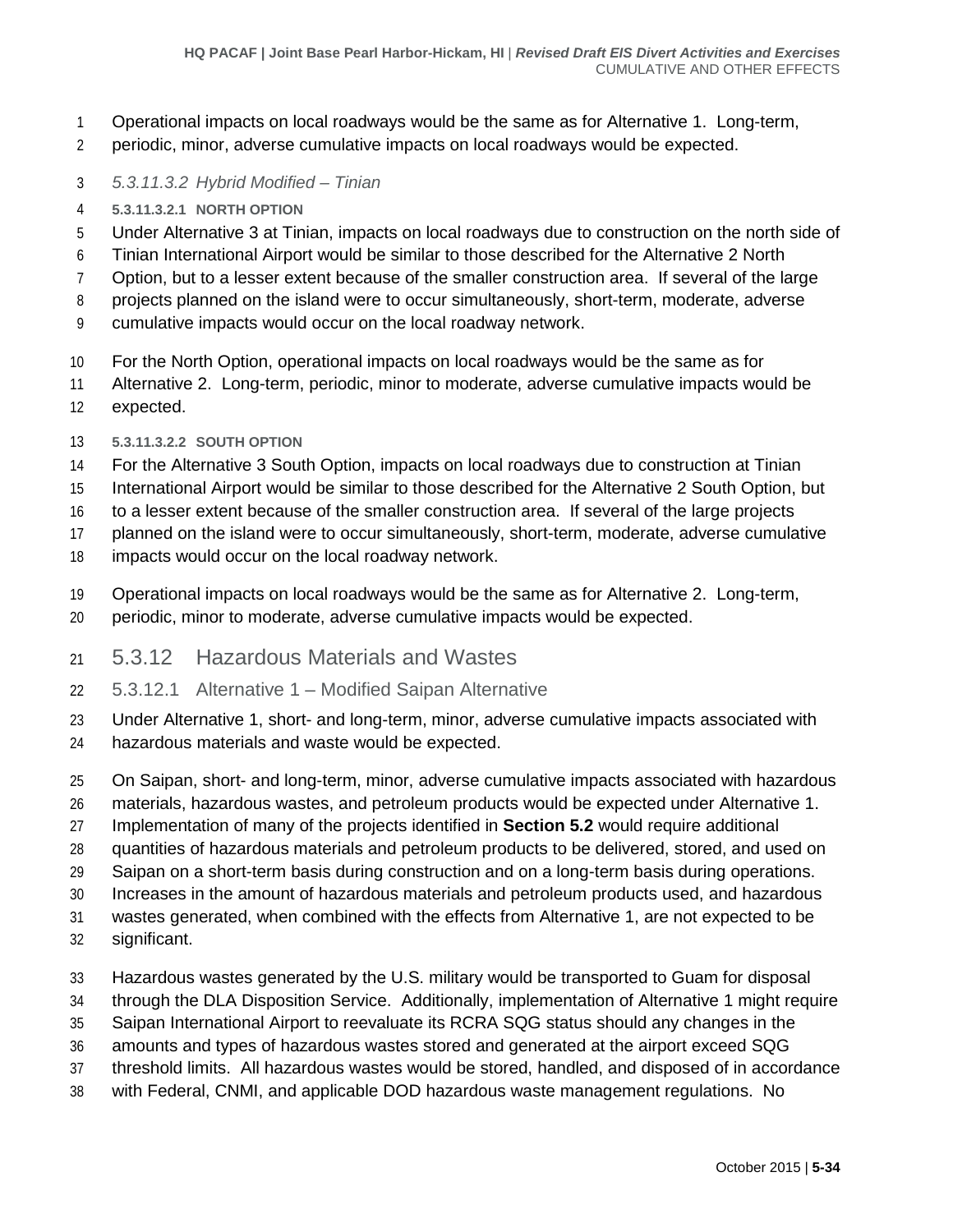cumulative impacts would result with respect to existing contamination areas, ACMs, LBPs,

- PCBs, pesticides, and radon.
- 5.3.12.2 Alternative 2 Modified Tinian Alternative

4 Under Alternative 2, short- and long-term, minor, adverse cumulative impacts associated with hazardous materials and waste would be expected.

For both the North and South Options at Tinian, hazardous material and waste related impacts

would be similar to Alternative 1, resulting in short- and long-term, minor, adverse cumulative

impacts. Implementation of many projects identified in **Section 5.2** would require additional

 quantities of hazardous materials and petroleum products to be delivered, stored, and used on Tinian on a short-term basis during construction and on a long-term basis during operations.

Increases in the amount of hazardous materials and petroleum products used, and hazardous

wastes generated, when combined with the effects from Alternative 2, are not expected to be

significant.

Just as for Alternative 1, hazardous wastes generated by the U.S. military would be transported

to Guam for disposal through the DLA Disposition Service. Implementation of Alternative 2

might require Tinian International Airport to obtain an RCRA hazardous waste generator permit

17 and be classified as a hazardous waste generator should the changes in the amounts and types

of hazardous wastes stored and generated at Tinian International Airport meet applicable

regulatory thresholds. All hazardous wastes would be stored, handled, and disposed of in

accordance with Federal, CNMI, and applicable DOD hazardous waste management

regulations. No cumulative impacts would result with respect to existing contamination areas,

ACMs, LBPs, PCBs, pesticides, and radon.

## 5.3.12.3 Alternative 3 – Hybrid Modified Alternative

For Alternative 3, cumulative impacts at Saipan would be similar to those for Alternative 1.

Additionally, cumulative impacts on Tinian for both the North and South Options would be

similar to those for Alternative 2. Short- and long-term, minor, adverse cumulative impacts

associated with hazardous materials, hazardous wastes, and petroleum products would be

expected.

## 5.3.13 Infrastructure and Utilities

## 5.3.13.1 Alternative 1 – Modified Saipan Alternative

On Saipan, short-term, negligible to minor, adverse cumulative impacts on airport and seaport

operations, and on utilities, would be expected during construction. For operations, long-term,

minor, beneficial cumulative impacts would occur from increased aircraft parking and increased

liquid fuel supplies at the airport and seaport. Additionally, long-term, negligible to minor,

- adverse cumulative impacts on utilities would occur.
- Completion of Divert construction would occasionally disrupt commercial aircraft operations at
- Saipan International Airport. Impacts, however, would be minimized by optimizing the
- scheduling of construction and commercial flights to limit overlap. At the Port of Saipan, Divert-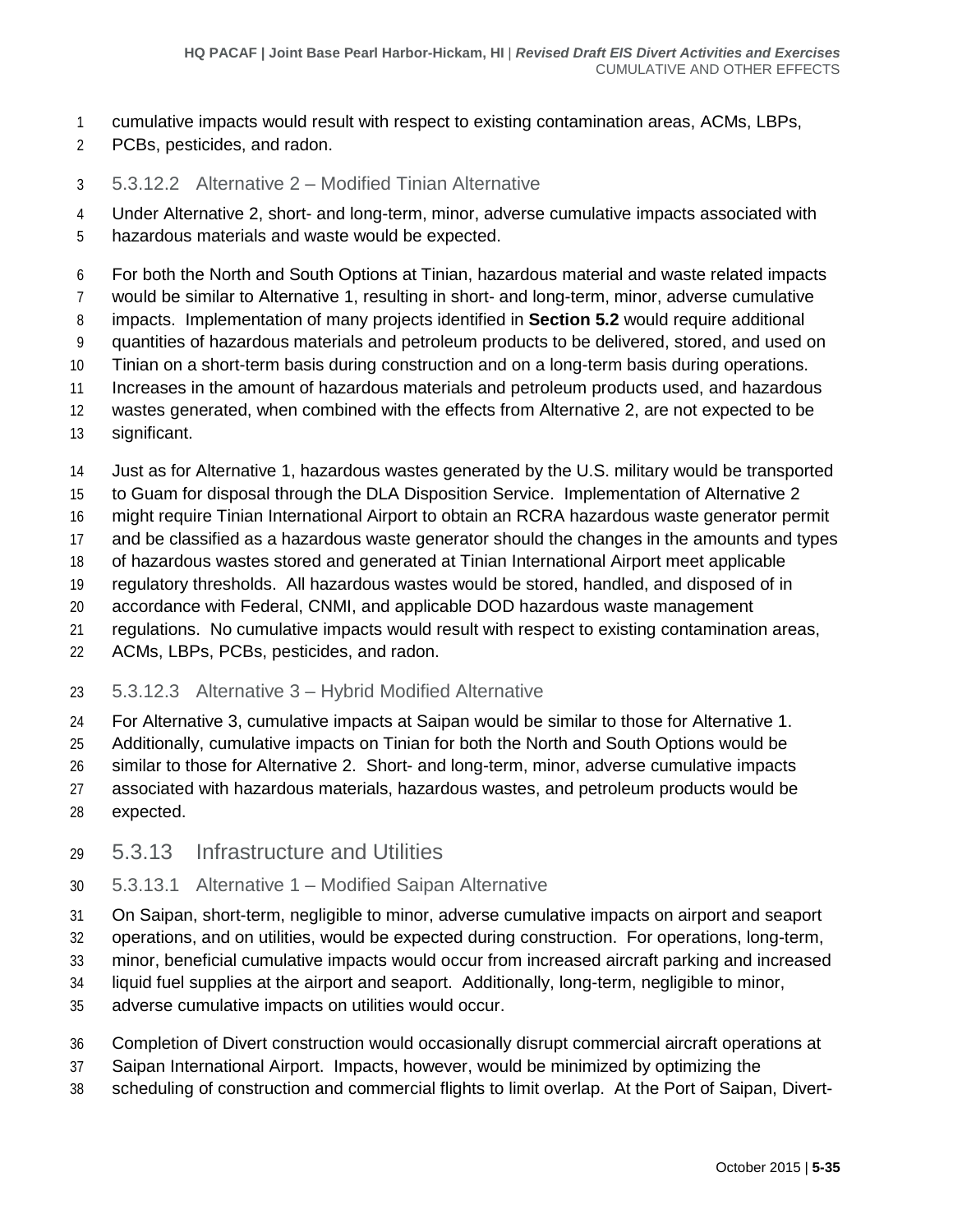- related fuel tank construction would to have negligible effects on port operations and
- infrastructure.
- The combination of the Divert project with other construction projects, particularly the two
- planned hotel resorts, would place greater demands on utilities because of the increased worker
- population and construction activities. Most systems, however, have sufficient capacities to
- handle increased demands, including electrical supply and solid waste. Short-term disruptions
- 7 to some utilities (e.g., electrical and water) would be expected as new lines and connections are
- installed. Planned water and wastewater system upgrades by the CNMI government would
- improve system operations and meet recent USEPA compliance requirements. The USAF
- would coordinate with the CUC to determine how to use the wastewater and sewer system in a
- manner that would not contribute to noncompliance with the NPDES permit requirements.
- Other ongoing and future improvements to these infrastructure systems would help meet current
- 13 and future demand and improve system reliability.
- For operations at Saipan International Airport, the Divert-related expansion would benefit airport
- operations by providing increased aircraft parking capacity. The USAF would coordinate with
- CPA to determine potential common use of infrastructure improvements. Both the airport and
- seaport also would benefit from the increased liquid fuel supply provided by the Divert project.
- The Divert operations and personnel, in combination with other military training and the added
- hotel resorts and tourist population, would require increased use of utility systems, particularly
- water, sewer, and electrical. As previously mentioned, most systems have sufficient capacities
- to handle the increased demands. Planned water and wastewater system upgrades by the
- CNMI government would improve system operations and compliance. Other ongoing and future
- 23 improvements to these infrastructure systems would help meet current and future demand and
- improve system reliability.

## 5.3.13.2 Alternative 2 – Modified Tinian Alternative

- For Alternative 2, short-term, negligible to minor, adverse cumulative impacts on airport and
- seaport operations would be expected during construction. Also during construction, short-term,
- negligible to minor, adverse cumulative impacts would occur for utilities, except for potable
- water, which would be short-term, moderate, and adverse.
- During operations, there would be long-term, minor to moderate, adverse cumulative impacts on
- airport operations due to increased military flights, but long-term, minor, beneficial cumulative
- impacts from increased aircraft parking. Other minor, beneficial effects would come from
- increased liquid fuel supplies at the airport and seaport. Additionally, long-term, negligible to
- minor, adverse cumulative impacts on utilities would occur.
- *5.3.13.2.1 North Option*
- Similar to Alternative 1, completion of Divert construction at Tinian International Airport would
- occasionally disrupt other military and commercial aircraft operations. These impacts, however,
- would be minimized by optimizing the scheduling of construction and flights to limit overlap. At
- the Port of Tinian, Divert fuel tank construction would have negligible effects on port operations
- and infrastructure.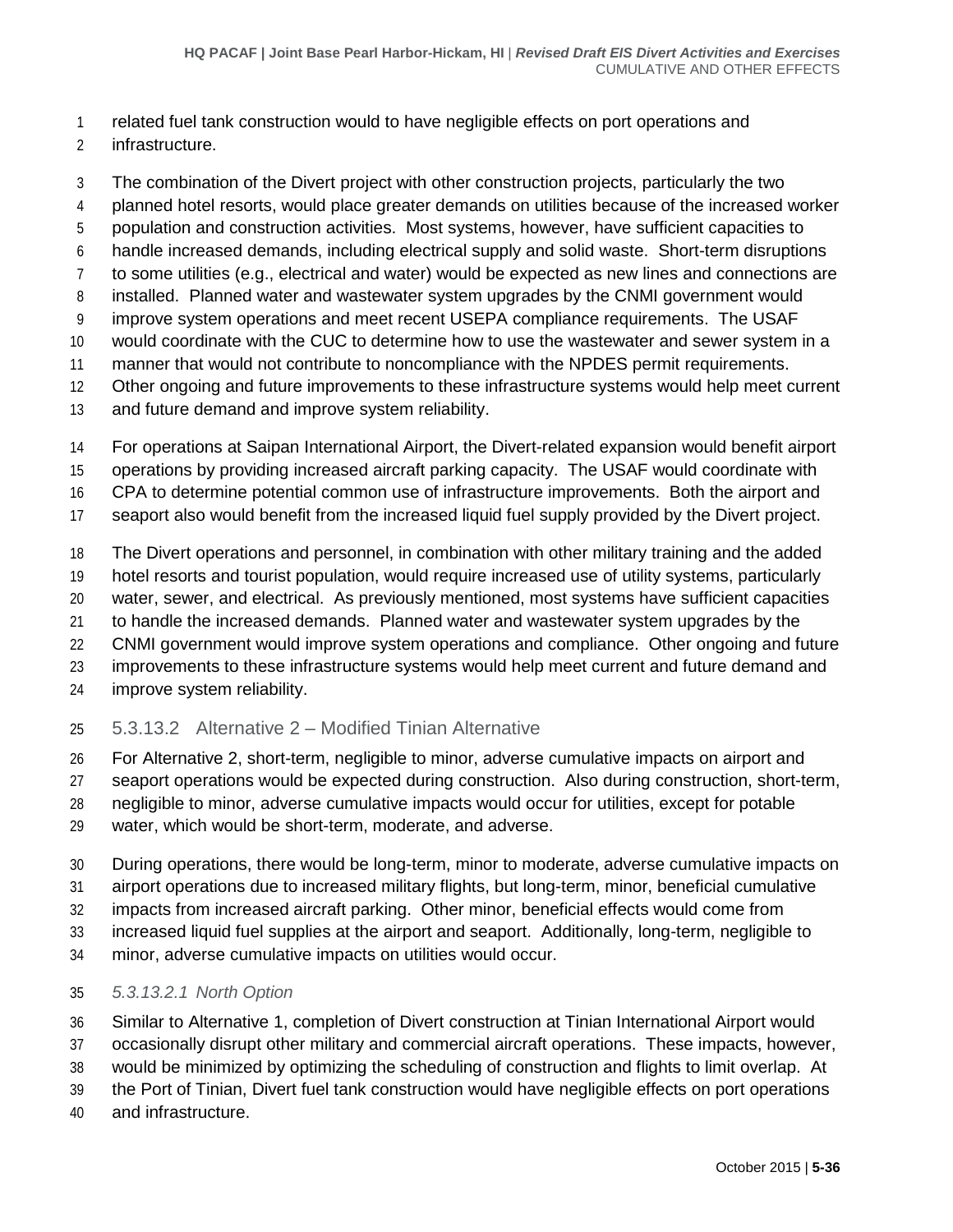The combination of the Divert project with other construction projects, particularly the CJMT proposal, the large hotel resorts, and the new homestead development, would place much

- greater demands on utilities because of the increased worker population and level of
- construction. Additionally, pre‐existing utility deficiencies (e.g., potable water, solid waste
- management) can contribute to potential impacts. Most systems, however, have sufficient
- capacities to handle increased demands, including electrical supply. Short-term disruptions to
- some utilities (e.g., electrical and water) would be expected as new lines and connections are
- installed.

 The USAF would coordinate with the CUC to ensure the water supply is sufficient for Divert actions. To help compensate for increased stresses on the water system and supply, the CJMT project proposes to include new potable extraction wells on the MLA for military use and the CNMI would construct a 0.5-million gallon reservoir in Carolina Heights. As more groundwater is withdrawn, the potential for saltwater intrusion into aquifers increases. Currently, there is no centralized wastewater collection, treatment, or disposal system on Tinian. Requirements for wastewater treatment and disposal are provided by each entity for their own needs. The only current solid waste facility on Tinian is non-USEPA compliant, and its ability to accommodate additional stresses has been in decline. There are plans to close the existing Tinian Solid Waste Facility and replace it, but until then, construction solid wastes must be transferred off- island to a USEPA-compliant landfill. Other ongoing and future improvements to these infrastructure systems would help meet current and future demand, and also improve system reliability.

- In addition to the Divert operations at Tinian International Airport, implementation of up to 9,244
- CJMT aircraft operations per year would result in major, but non-significant impacts on existing
- airport facilities. Intermittent delays for civil and commercial aircraft would likely result
- periodically when the U.S. military training occupies the runway. Increased maintenance of the
- main runway is also anticipated. The 720 annual Divert aircraft operations would have a
- minimal additive effect on airport usage, lasting only 8 weeks per year. Also, the Divert facility
- expansion would benefit airport operations by providing increased aircraft parking capacity. The
- USAF would coordinate with the CPA to determine potential common use of infrastructure
- improvements. Both the airport and seaport would also benefit from the increased liquid fuel
- supply provided by the Divert project.

 The Divert operations and personnel, in combination with the CJMT actions and personnel, and the added hotel resorts and tourist population, would require increased usage of utility systems, particularly water, sewer, and electrical. As previously mentioned, most systems have sufficient capacities to handle the increased demands. For the CJMT project, the addition of new potable extraction wells and wastewater treatment/disposal systems should address most needs on the MLA. Until a new municipal solid waste facility can be established on Tinian, all solid waste would be collected and transported off the island using commercial solid waste haulers and commercial barges or ships. Other ongoing and future improvements to these utility and infrastructure systems would help meet current and future demand and improve system reliability.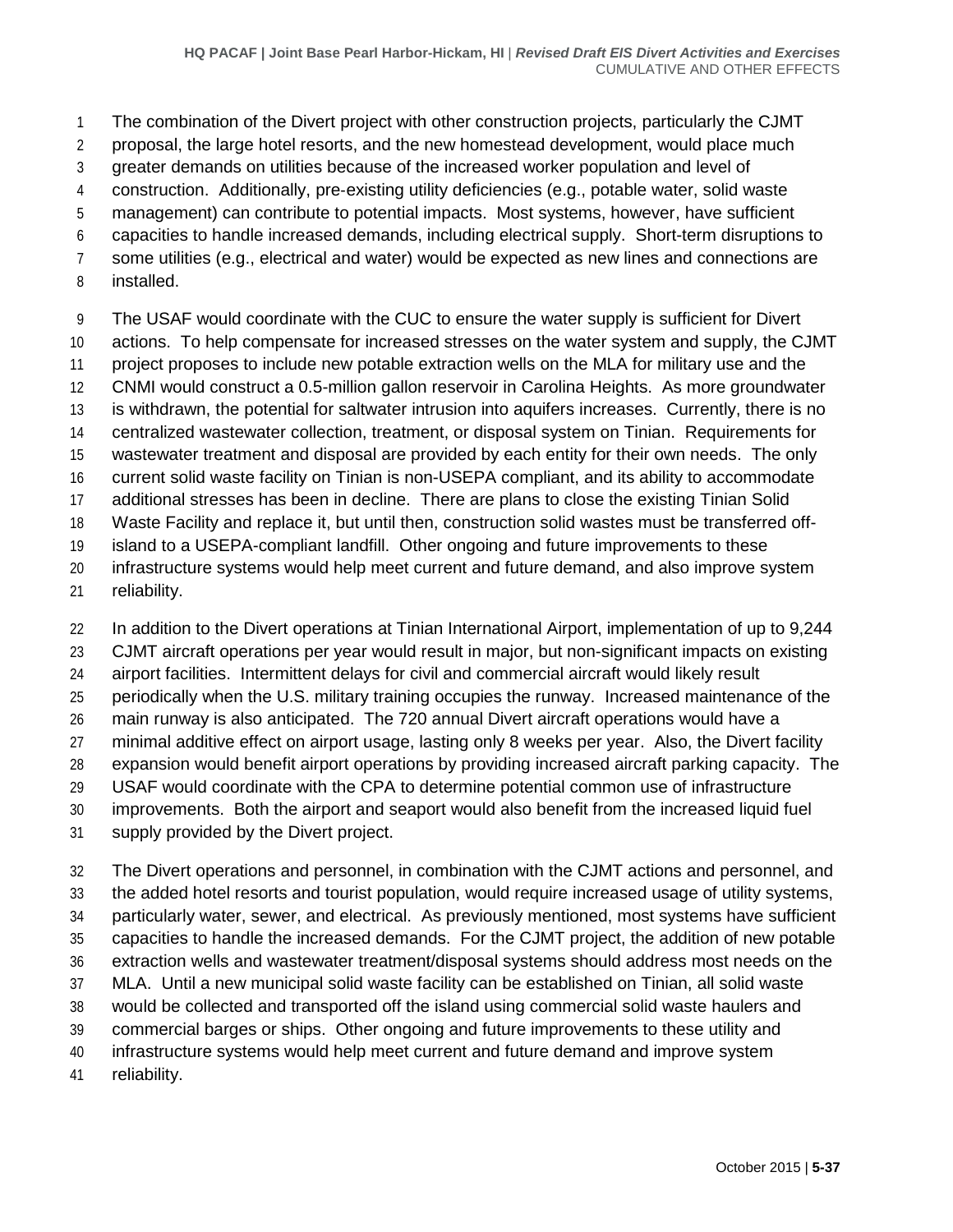#### *5.3.13.2.2 South Option*

- Infrastructure and utility-related cumulative impacts due to construction of the Alternative 2
- South Option would be similar to those described for the North Option, but to a slightly lesser

extent because of the smaller construction area associated with the South Option. Cumulative

impacts during the Implementation Phase would be the same as for the North Option.

5.3.13.3 Alternative 3 – Hybrid Modified Alternative

*5.3.13.3.1 Hybrid Modified – Saipan*

Infrastructure and utility-related cumulative impacts would be similar to those described for

- Alternative 1, but to a slightly lesser extent because of the smaller construction footprints associated with the Divert project.
- *5.3.13.3.2 Hybrid Modified – Tinian*
- Infrastructure and utility-related cumulative impacts for both the Tinian North and South Options

would be similar to those described for Alternative 2, but to a slightly lesser extent because of

14 the smaller construction footprints associated with the Divert project.

- 5.3.14 Socioeconomics and Environmental Justice
- 5.3.14.1 Alternative 1 Modified Saipan Alternative
- SOCIOECONOMICS

 *Population Characteristics.* Short-term, and long-term, moderate, adverse cumulative impacts could occur. On Saipan, several development projects, the planned hotel resorts in particular, would result in short-term temporary and long-term periodic population increases in Saipan. During simultaneous construction projects, upwards of 500 to 1,000 workers could be on the island. During Divert operations, up to 265 military personnel would be on the island to provide airfield support, but for only 8 weeks per year. Although unknown, the number of visiting tourists and hotel workers is expected to increase substantially once the new resorts begin operations. Such build-ups in population, however, are likely to occur slowly over several years.

 *Housing.* Short-term, minor, adverse and long-term, minor, beneficial cumulative impacts could occur. If multiple construction projects, including Divert, were to occur simultaneously on Saipan, a shortage of hotel rooms for workers could occur, but it is unlikely if construction

contractors coordinate with the existing hotels well in advance. During long-term operations,

hotel room availability is expected to increase and present little problem for military and civilian

- workers, and tourists, to find housing.
- *Economic Characteristics.* Construction and operations for Divert and other projects would

result in short-term and long-term, moderate, beneficial cumulative impacts on the economy of

- Saipan due to increases in employment, and increased spending on goods and services.
- Indirect beneficial impacts would likely result from secondary increased spending from the
- increased population (construction workers and long-term personnel) and economic advantages
- of the increased efficiency and enhancement of infrastructure on Saipan.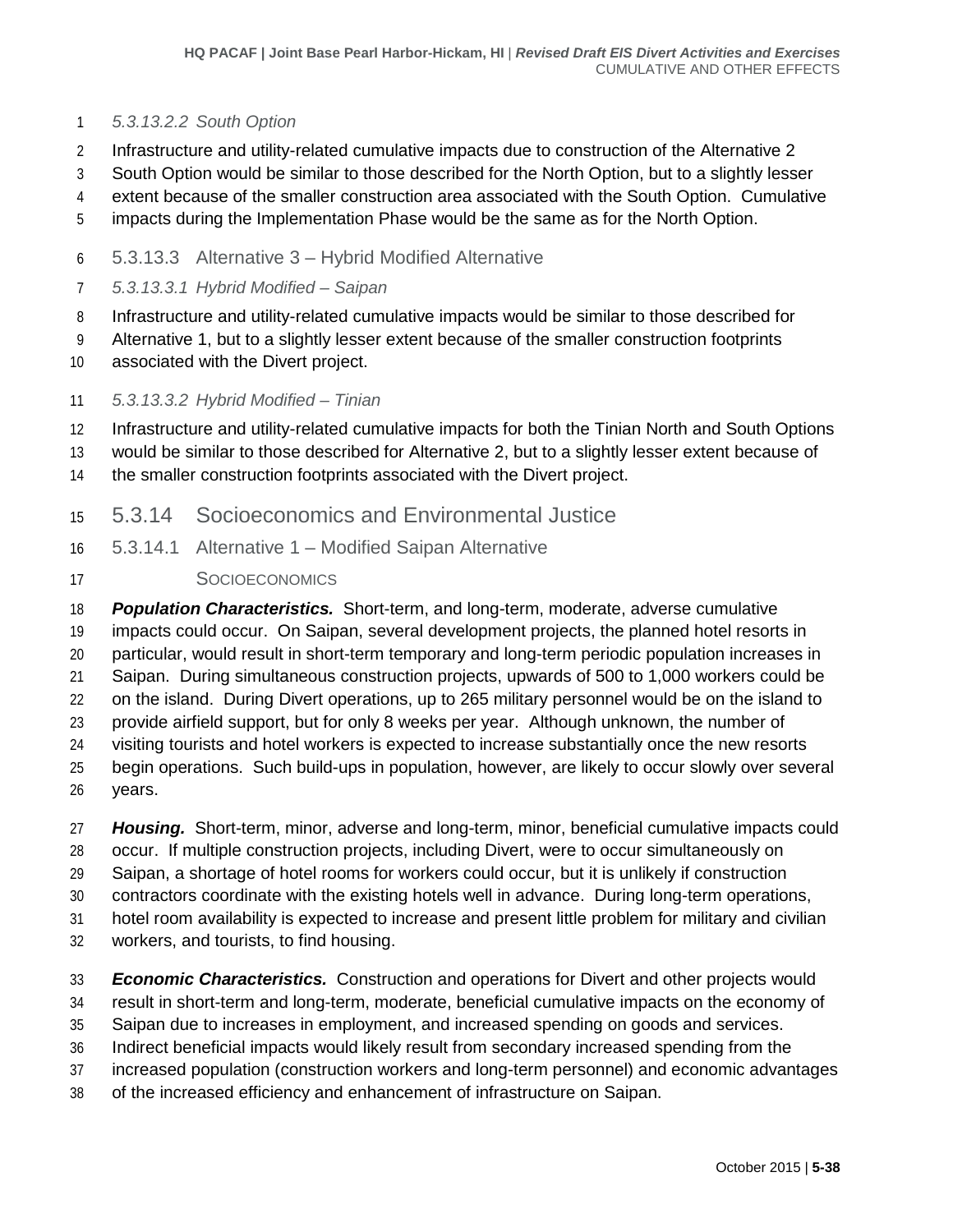*Public Services.* Short-term and long-term, moderate, adverse cumulative impacts could occur. Most ongoing and reasonably foreseeable projects, including Alternative 1, would have adverse impacts on public services due to the associated short- and long-term population increases. Population increases would increase demand for public services such as medical, law enforcement, and firefighting services. These services, particularly medical care, may not be able to manage additional demand adequately in the short-term during periods of

simultaneous project construction.

 *Sociocultural Issues.* Short-term, negligible to minor, adverse and long-term, minor adverse cumulative impacts could occur. All Divert-related construction at the airport would occur on land owned by the CPA. At the Port of Saipan, construction would occur on land currently leased by the U.S. government. The USAF would obtain the necessary authority or minimum property interest necessary to construct the facilities on public lands. Land currently available to Chamorros and Carolinians, and other Saipan residents, would not be removed from their use during construction. The ownership status and use of lands planned for other non-military projects is undetermined. The majority of construction workers would be from Saipan or the CNMI, and most likely would be familiar and respectful of the local culture and customs. During long-term operations, the increase in military and commercial air traffic would result in minor increases in noise on the local communities, although the Divert operations would only occur 8

- weeks per year and have a small additive effect to noise levels.
- ENVIRONMENTAL JUSTICE

 Short-term and long-term, disproportionately high and adverse cumulative impacts could occur on minority populations due to noise. Approximately 98 percent of the total population of Saipan is considered a minority, and approximately 53 percent of the population is low-income. Divert- related construction would impact Districts 1 and 2, which have disproportionately high minority populations. Possible adverse impacts would include increased traffic and construction noise. Other projects planned on Saipan could have similar impacts on nearby communities. During long-term operations, noise from increased military and commercial air traffic would disproportionately impact the high minority populations within District 1, although the Divert operations would only occur 8 weeks per year.

- 5.3.14.2 Alternative 2 Modified Tinian Alternative
- *5.3.14.2.1 North Option*
- SOCIOECONOMICS

 *Population Characteristics.* Short-term, moderate, adverse cumulative impacts could occur. Cumulative impacts under Alternative 2 would be similar to, but greater than, those described for Alternative 1. On Tinian, several large projects, including the CJMT proposal, the large hotel resorts, and the new homestead development, would result in short-term temporary and long- term periodic population increases on Tinian. During simultaneous construction projects, upwards of 1,500 to 2,000 or more workers could be on the island. During Divert operations, up to 265 military personnel would be on the island to provide airfield support, but for only 8 weeks per year. Although unknown, the number of visiting tourists and hotel workers is expected to increase substantially once the new resorts begin operations. Such build-ups in population, however, are likely to occur slowly over several years. For the CJMT training and testing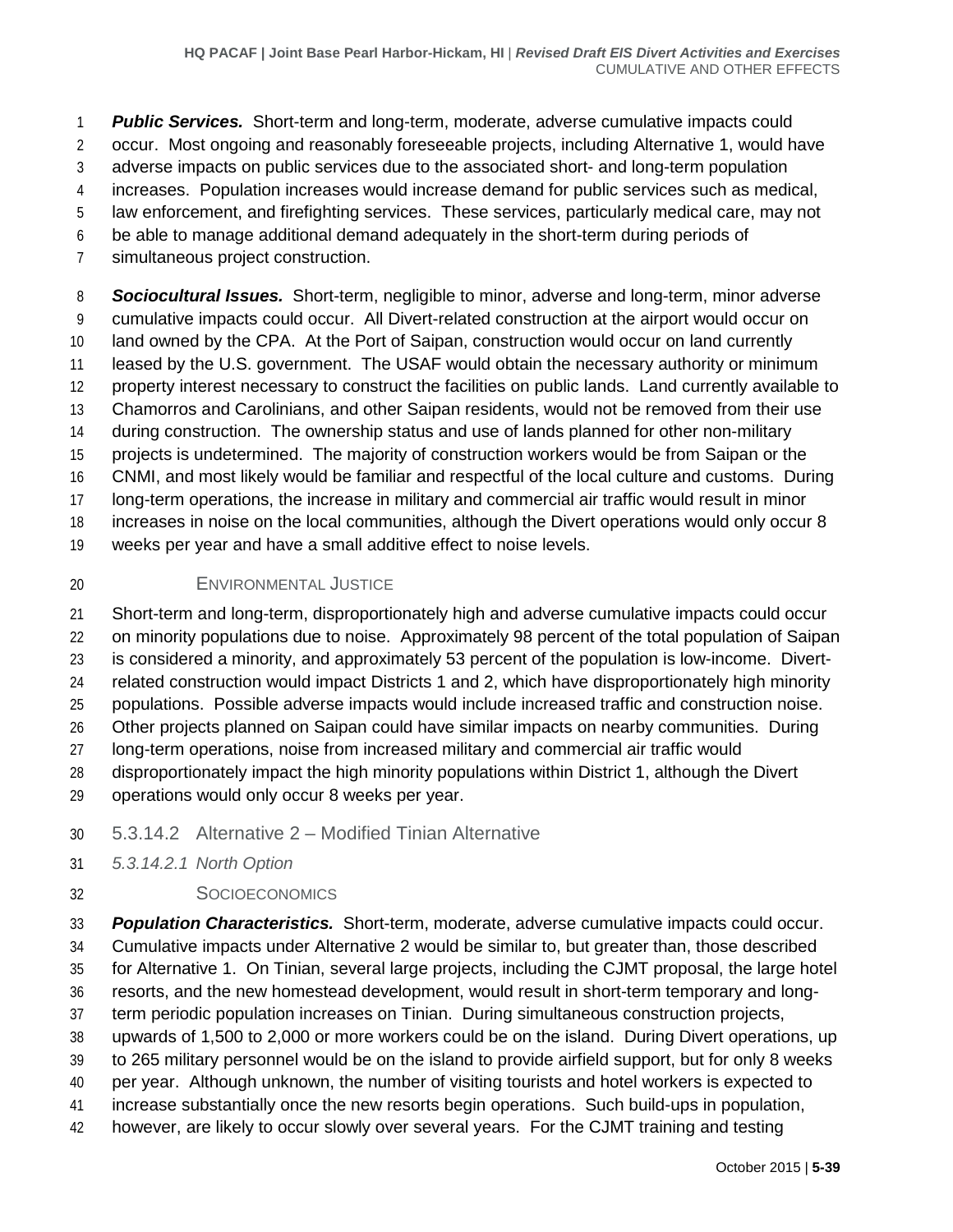actions on Tinian, military personnel numbers could range from as few as 30 to 3,000 personnel

(assumes a maximum of 2,200 training personnel with potential overlap of pre- or post-training

- parties). On average, over the course of a year, 771 training personnel would be on Tinian
- (DON 2015a).

 *Housing.* Short-term, minor, adverse and long-term, minor, beneficial cumulative impacts could occur. Cumulative impacts under Alternative 2 would be similar to, but greater than, those described for Alternative 1. If multiple construction projects, including Divert, were to occur simultaneously on Tinian, a shortage of hotel rooms for workers could occur, but it is unlikely if construction contractors coordinate with the existing hotels well in advance. Additionally, the planned Tinian Ocean View Resort may include construction of workforce housing for the estimated 750 workers needed. During long-term operations, hotel room availability is expected to increase and present little problem for military, civilian workers, and tourists to find housing. In addition to use of temporary shelters (tents and bivouacs) by training personnel, the CJMT is planning to include additional billeting on the MLA that could be utilized by the USAF.

 *Economic Characteristics.* Cumulative impacts under Alternative 2 would be similar to, but greater than, those described for Alternative 1. Construction and operations for Divert and other projects would result in short-term and long-term, moderate, beneficial cumulative impacts on the economy of Tinian due to increases in employment, and increased spending on goods and services. Indirect beneficial impacts would likely result from increased secondary spending from the increased population (construction workers and long-term personnel), and economic advantages of the increased efficiency and enhancement of infrastructure on Tinian.

 *Public Services.* Short-term, and long-term, moderate, adverse cumulative impacts could occur. Cumulative impacts under Alternative 2 would be similar to those described for Alternative 1. Most ongoing and reasonably foreseeable projects, including Alternative 2, would have adverse impacts on public services due to the associated short- and long-term population increases. Population increases would increase demand for public services such as medical, law enforcement, and firefighting services. These services, particularly medical care, may not be able to manage additional demand adequately in the short term during periods of simultaneous project construction.

 *Sociocultural Issues.* Short-term, negligible to minor, adverse and long-term, adverse cumulative impacts could occur. Cumulative impacts under Alternative 2 would be similar to those described for Alternative 1. All Divert-related construction would occur on lands managed by the CPA. The USAF would obtain the necessary authority or minimum property interest necessary to construct the facilities on public lands. Land currently available to Chamorros and Carolinians, and other Tinian residents, would not be removed from their use during construction. The ownership status and use of lands planned for other non-military projects is undetermined. The majority of construction workers would be from Tinian or the CNMI, and would most likely be familiar with and respectful of the local culture and customs. During long- term operations, the increase in military and commercial air traffic would result in major increases in noise on the local communities, although the Divert operations would only occur 8 weeks per year and have a small additive effect to noise levels.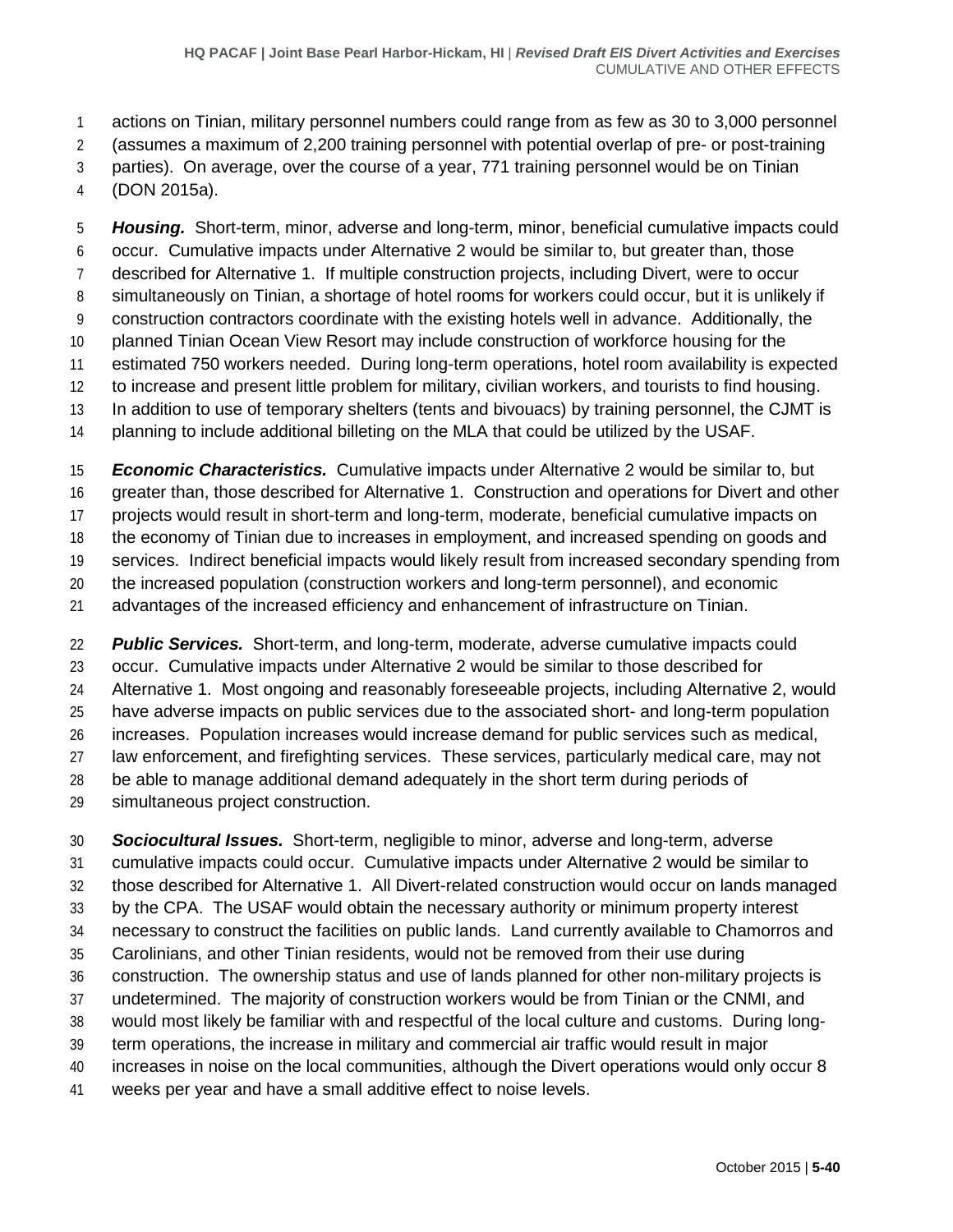#### ENVIRONMENTAL JUSTICE

- 2 Short-term and long-term, disproportionately high and adverse cumulative impacts could occur
- on minority populations due to noise. Approximately 98 percent of the total population of Tinian
- is considered a minority, and approximately 44 percent of the population is low-income. Divert-
- related construction would impact District 6, which has disproportionately high minority
- population. Possible adverse impacts would include increased traffic and construction noise.
- Other projects planned on Tinian could have similar impacts on nearby communities. During
- long-term operations, noise from increased military and commercial air traffic would
- disproportionately impact high minority populations, although the Divert operations would only
- occur 8 weeks per year.

#### *5.3.14.2.2 South Option*

- Under the Alternative 2 South Option, overall socioeconomic and environmental justice impacts
- would be similar to those described for the Tinian North Option, except that fewer Divert
- construction workers would be required (500 workers at peak construction periods instead of
- 750) and the duration of construction likely would be shorter. This reduction would result in very
- minor changes to the effects on population characteristics, housing, economic characteristics,
- 17 and public services described earlier.
- 5.3.14.3 Alternative 3 Hybrid Modified Alternative
- *5.3.14.3.1 Hybrid Modified – Saipan*
- Under Alternative 3 on Saipan, overall socioeconomic and environmental justice impacts would
- be similar to those described for Alternative 1, except that fewer Divert construction workers
- would be required (250 workers at peak construction periods instead of 500) and the duration of
- construction likely would be shorter. This reduction would result in minor changes to the effects
- on population characteristics, housing, economic characteristics, and public services described
- earlier.

### *5.3.14.3.2 Hybrid Modified – Tinian*

- Under Alternative 3 for the Tinian North and South Options, socioeconomic and environmental justice impacts would be similar to those described for Alternative 2, except that the duration of
- construction would likely be shorter. This reduction would result in very minor changes to the
- effects on population characteristics, housing, economic characteristics, and public services
- described earlier.\
- 5.3.15 Human Health and Safety

### 5.3.15.1 Alternative 1 – Modified Saipan Alternative

- During Alterative 1 construction on Saipan, in combination with other construction projects on
- the island, short-term, minor, adverse cumulative impacts could result primarily from increased
- risk of construction-site accidents and traffic accidents associated with increased construction
- vehicle traffic. Contractors working on Saipan are required to adhere to OSHA and CNMI safety
- regulations. Workers must wear appropriate personal protective equipment on job sites.
- Construction areas would be fenced and appropriately marked with signs to prevent public
- access and to warn of potentially hazardous conditions. Construction equipment and trucks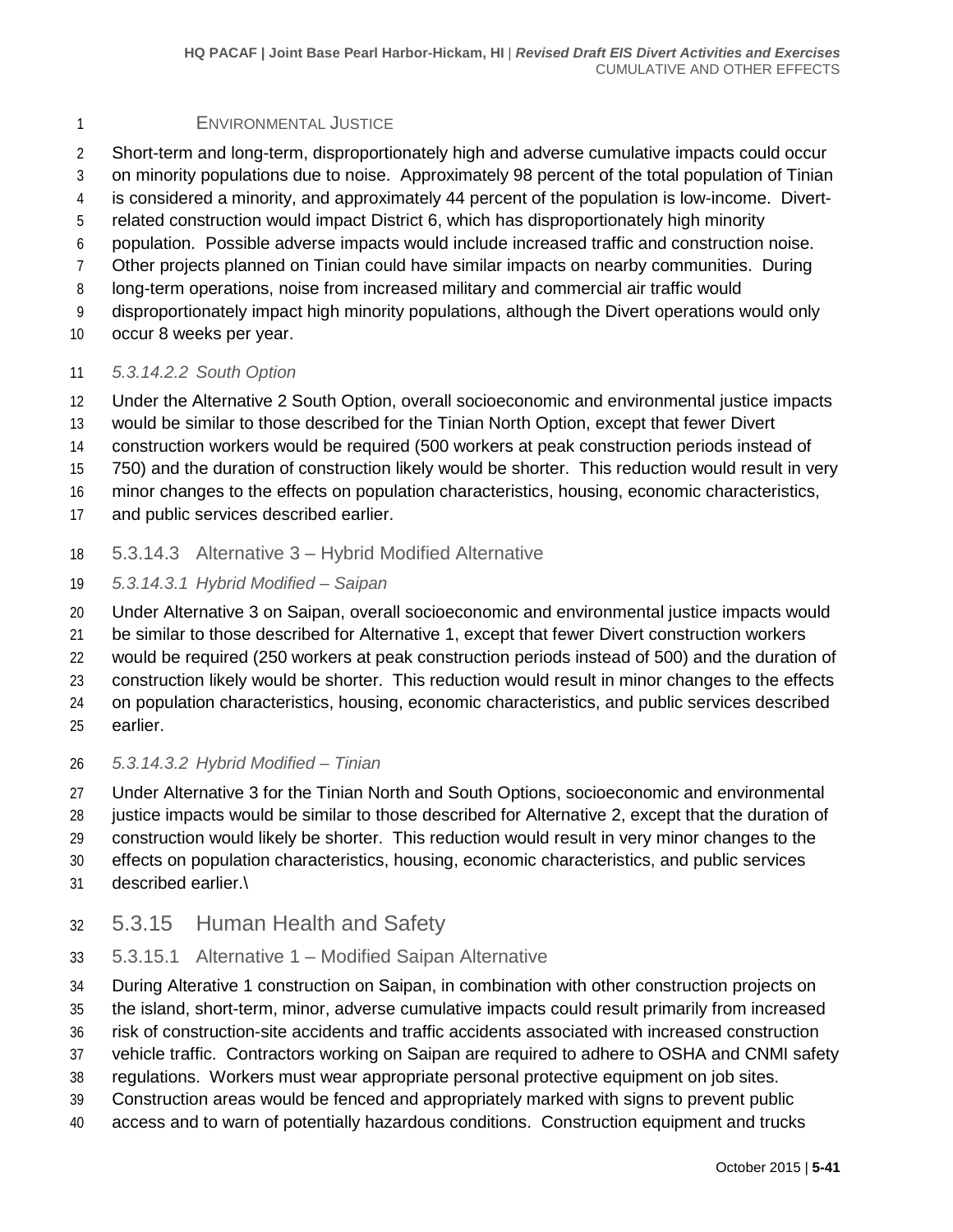- transporting material to and from project sites could be directed to roads and streets that have a
- 2 smaller volume of traffic. Additionally, contractor businesses would be required to establish and
- maintain health and safety programs for their employees.

 For operations at the Saipan International Airport, the Port of Saipan, and at other new project sites and facilities on the island, long-term, minor, adverse cumulative impacts could result from increased risk of work-site accidents, traffic accidents associated with fuel and other transport trucks on local roads, increased use of ordnance at military training sites, and from increased aircraft operations. The risks associated with these activities would be managed by mandatory

training. Military and civilian personnel, and contractors, would be required to adhere to

applicable Federal, DOD, and CNMI safety regulations.

#### 5.3.15.2 Alternative 2 – Modified Tinian Alternative

During Alternative 2 construction on Tinian, in combination with other construction projects on

- the island, short-term, minor, adverse cumulative impacts could result primarily from increased
- risk of construction-site accidents and traffic accidents associated with increased construction
- vehicle traffic. Contractors working on Tinian are required to adhere to OSHA and CNMI safety
- regulations. Workers must wear appropriate personal protective equipment on job sites.
- Construction areas would be fenced and appropriately marked with signs to prevent public
- access and to warn of potentially hazardous conditions. Construction equipment and trucks
- transporting material to and from project sites could be directed to roads and streets that have a
- smaller volume of traffic. Additionally, contractor businesses would be required to establish and
- maintain health and safety programs for their employees.
- For operations at the Tinian International Airport, the Port of Tinian, and at other new project
- sites and facilities on the island, long-term, minor, adverse cumulative impacts could result from
- increased risk of work-site accidents, traffic accidents associated with fuel and other transport
- trucks on local roads, increased use of ordnance on the MLA, and from increased aircraft
- operations. The risks associated with these activities would be managed by mandatory training.
- Military and civilian personnel, and contractors, would be required to adhere to applicable
- Federal, DOD, and CNMI safety regulations. For enhanced safety at Tinian International Airport, CPA improvements include relocating the Aircraft Rescue and Fire Fighting Facility and
- adding fire fighting equipment. CJMT implementation of range safety and access control
- procedures would prevent the public from accessing the MLA during live-fire training events,
- and certain training areas would be fenced and gated to restrict the public from entering during
- 
- non-training periods.
- 5.3.15.3 Alternative 3 Hybrid Modified Alternative
- *5.3.15.3.1 Hybrid Modified – Saipan*
- Under Alternative 3 for Saipan, overall health and safety cumulative impacts would be similar to
- those described for Alternative 1.
- *5.3.15.3.2 Hybrid Modified – Tinian*
- Under Alternative 3 for the Tinian North and South Options, overall health and safety cumulative
- impacts would be similar to those described for Alternative 2.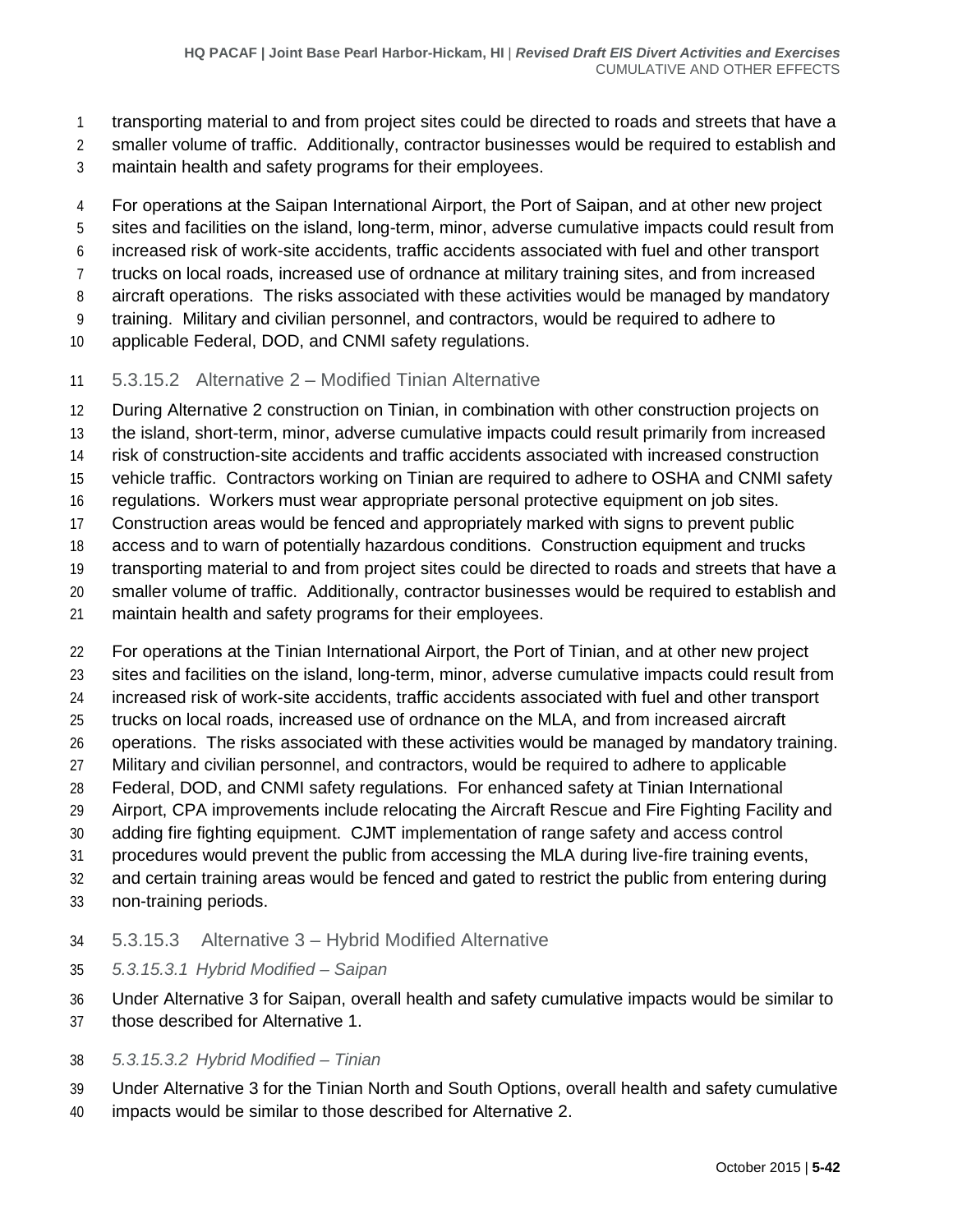## 5.4 Climate Change

 Global climate change refers to long-term fluctuations in temperature, precipitation, wind, and other elements of Earth's climate system. Recently there has been global discussion of the ways in which the earth's climate system may also be influenced by changes in the concentration of various gases in the atmosphere. Of particular interest are those gases that affect the Earth's absorption of solar radiation. These gases serve a natural function of trapping heat in the atmosphere, thereby regulating Earth's climate. The most common of these gases 8 include water vapor (H<sup>2</sup>O), carbon dioxide (CO<sup>2</sup>), methane (CH<sup>4</sup>), and nitrous oxide (N<sup>2</sup>O); the latter three are referred to collectively as GHGs. Natural processes, such as respiration by plants or animals and seasonal cycles of plant growth and decay, continuously cycle GHGs between the atmospheric, oceanic, and terrestrial systems. Human activities can increase the amount of these gases to be emitted or sequestered, thereby changing their atmospheric concentrations and influencing changes in the global climate.

 The proposed action must be evaluated in the context of global climate change because in addition to producing GHGs as described in **Section 4.2**, it would also be an activity affected by

climate change. The proposed action would be located in the Mariana Islands. Potential effects

on the Marianas' tropical environment could include increases in sea level, storm activity,

accelerated coastal erosion, hydrological changes and flooding, and vegetation and wildlife

changes. The consequences of these changes on the Marianas' environment and the

Proposed Action could include alterations in the biological diversity of the ecosystems; damage

to proposed infrastructure due to coastal erosion or flooding due to sea level rise, and

hydrologic events; and disruption to the social and economic lifestyle of the community. For

 example, coastal flooding due to sea level rise could have an adverse impact on proposed fuel tanks located near the seaports of Saipan and Tinian. If a rise were to occur suddenly, fuel

tanks could become inundated, and this could lead to a release of fuel into the environment.

However, if a rise were to occur slowly, it would be possible to safely remove the tanks prior to

being affected.

## 5.5 Unavoidable Adverse Effects

Unavoidable adverse impacts would result from implementation of any of the alternatives.

Adverse impacts on soils, storm water management, vegetation, wildlife, air quality, the noise

 environment, and traffic congestion would be unavoidable during construction activities but not significant.

## 5.6 Relationship Between Short-Term Uses and Long-Term Productivity

Short-term uses of the biophysical components of the human environment include direct

impacts, usually related to construction activities, which occur over a period of less than 5 years.

Long-term uses of the human environment include those impacts that occur over a period of

more than 5 years, including permanent resource loss.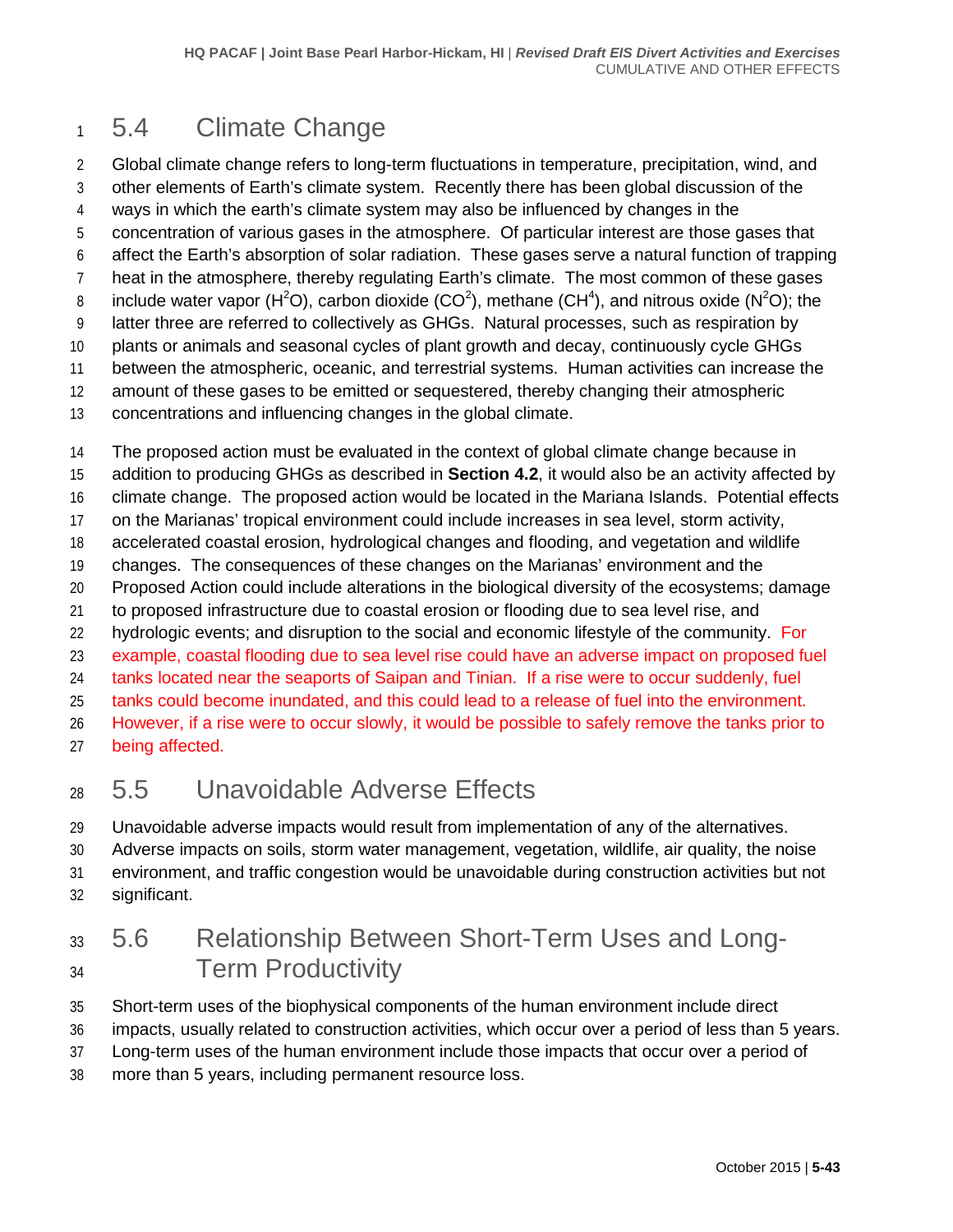This EIS identifies potential short-term, adverse impacts on the natural environment as a result

of construction activities. These adverse impacts include noise, air emissions, soil erosion,

- storm water runoff into surface water, and increased traffic. The long-term and essentially
- permanent loss of vegetation and soil to impervious surfaces would have irreversible and
- irretrievable impacts on natural resources. However, development of either any of the
- alternatives would be expected to increase the long-term economic productivity of either Saipan
- or Tinian while protecting and preserving historical importance of the islands and their cultural
- resources.

## 5.7 Irreversible and Irretrievable Commitments of Resources

An irreversible or irretrievable commitment of resources refers to impacts on or losses to

resources that cannot be reversed or recovered, even after an activity has ended and facilities

have been decommissioned. A commitment of resources is related to use or destruction of

nonrenewable resources, and the impacts that loss will have on future generations.

Improvement and periodic use of the airport or airports selected would involve the irreversible

and irretrievable commitment of materials, energy, terrestrial biota and soil, landfill space, and

human resources. The impacts on these resources would be permanent.

- *Materials***.** Material resources irretrievably used for airport improvements would include steel,
- concrete, and other building materials. Such materials are not in short supply and would not be
- expected to limit other unrelated construction activities. The irretrievable use of material
- resources would not be considered significant.

*Energy.* Energy resources used for the Proposed Action and airport improvements would be

irretrievably lost. These include fossil fuels (e.g., gasoline, diesel, natural gas) and electricity.

During construction and utilization of the airport, gasoline and diesel fuel would be used for the

operation of construction vehicles, transportation vehicles, and equipment. Overall,

consumption of energy resources would not place a significant demand on their availability in

the region. Therefore, no significant impacts would be expected.

 *Terrestrial Biota and Soils***.** Airport improvements would result in some irretrievable loss of wildlife habitat and soil resources. This result would be a permanent loss or conversion.

 *Landfill Space.* The generation of construction debris and subsequent disposal of that debris in a landfill would be an irretrievable, adverse impact. Construction contractors would be expected

to recycle, to the greatest extent possible, any debris that is generated. Recycling wastes would

reduce irretrievable impacts on landfills. However, any waste generated by the Proposed Action

- that is disposed of in a landfill would be considered an irretrievable loss of that landfill space.
- *Human Resources.* The use of human resources for construction is considered an irretrievable
- loss in that it would preclude such personnel from engaging in other work activities. However,
- use of human resources represents employment opportunities and is considered beneficial.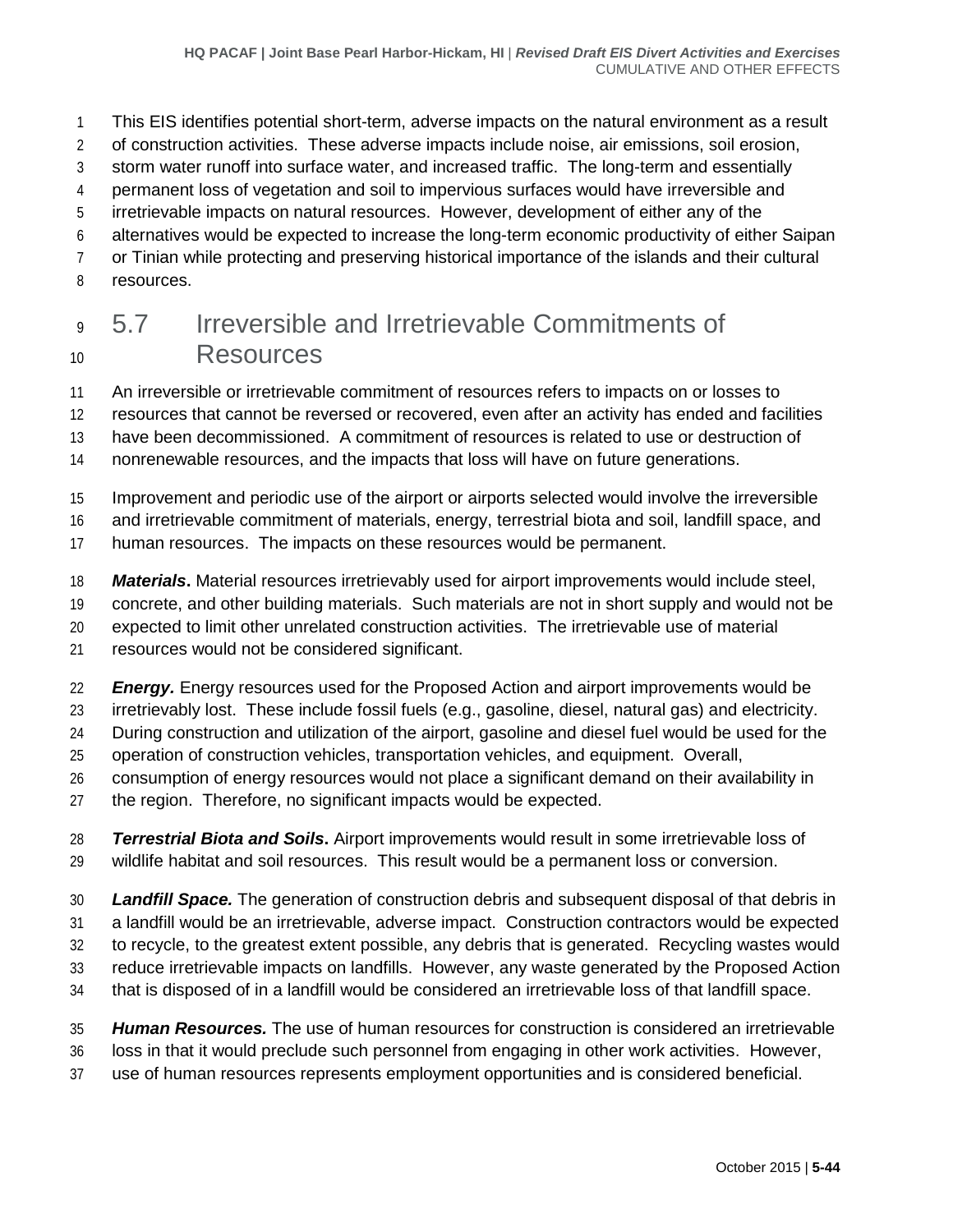## 6. List of Preparers

- This EIS has been prepared under the direction of AFCEC, PACAF, USAF, and FAA. The
- following individuals assisted in resolving and providing agency guidance for this document:
	- **Lt Col Raymond Alves**, PACAF A8X
	- **Peter F. Ciesla**, FAA Airports Division,
	- Western Pacific Region
	- **Maj Russell Davis**, PACAF A5UR
	- **Dr. Dan Friese**, AFCEE/CZTQ
	- **Carol Gaudette**, AFIMSC Det2/CEB
- **Bill Grannis**, AFCEC/CFPE
- **Mike Hancock**, AFIMSC Det2/CEB
- **Julie Hong**, Booz Allen Hamilton
- supporting PACAF A7PI
- **Bernard Marcos**, PACAF A7PB
- **Mark Metz**, Booz Allen Hamilton
- supporting PACAF A5X
- **Mark Petersen**, AFIMSC Det2/CEB
- **Kevin Porteck**, AFCEC/CZTQ
- **Toni Ristau**, Ageiss, Inc., supporting AFCEC/CZN
- 
- **Maj Peter Toves**, PACAF A8X
- **Dr. James Wilde**, AFCEC/CZTQ
- **Gordon Wong,** FAA Honolulu Airports
- District Office
- **Lt Col Jeremy Zadel**, PACAF
- A3/5/8/A5US
- This EIS has been prepared by HDR, Inc., under the direction of AFCEC and HQ PACAF,
- USAF. The individual contractors that contributed to the preparation of this document are listed
- as follows.

#### **Stephen Armstrong**

- *Infrastructure and Utilities*
- B.S. Environmental Science
- Years of Experience: 4

#### **Michelle Bare**

- *Human Health and Safety*
- International Business College
- Antelope Valley Community College
- Years of Experience: 24

#### **Louise Baxter**

- *Technical Editor*
- M.P.A. Public Administration
- B.S. Political Science
- Years of Experience: 12

#### **Shannon Cauley**

- *Geological Resources and Soils, Water*
- *Resources, Terrestrial Biological Resources*
- B.S. Geology
- USACE Certified Wetland Delineator
- Certified Professional Soil Scientist
- Years of Experience: 28

#### **Michael Church**

- *Cultural Resources*
- Ph.D. Anthropology
- Years of Experience: 12
- **Eric Cleveland**
- *Airspace and Airfield Environment*
- M.S. Military Arts and Science
- Years of Experience: 17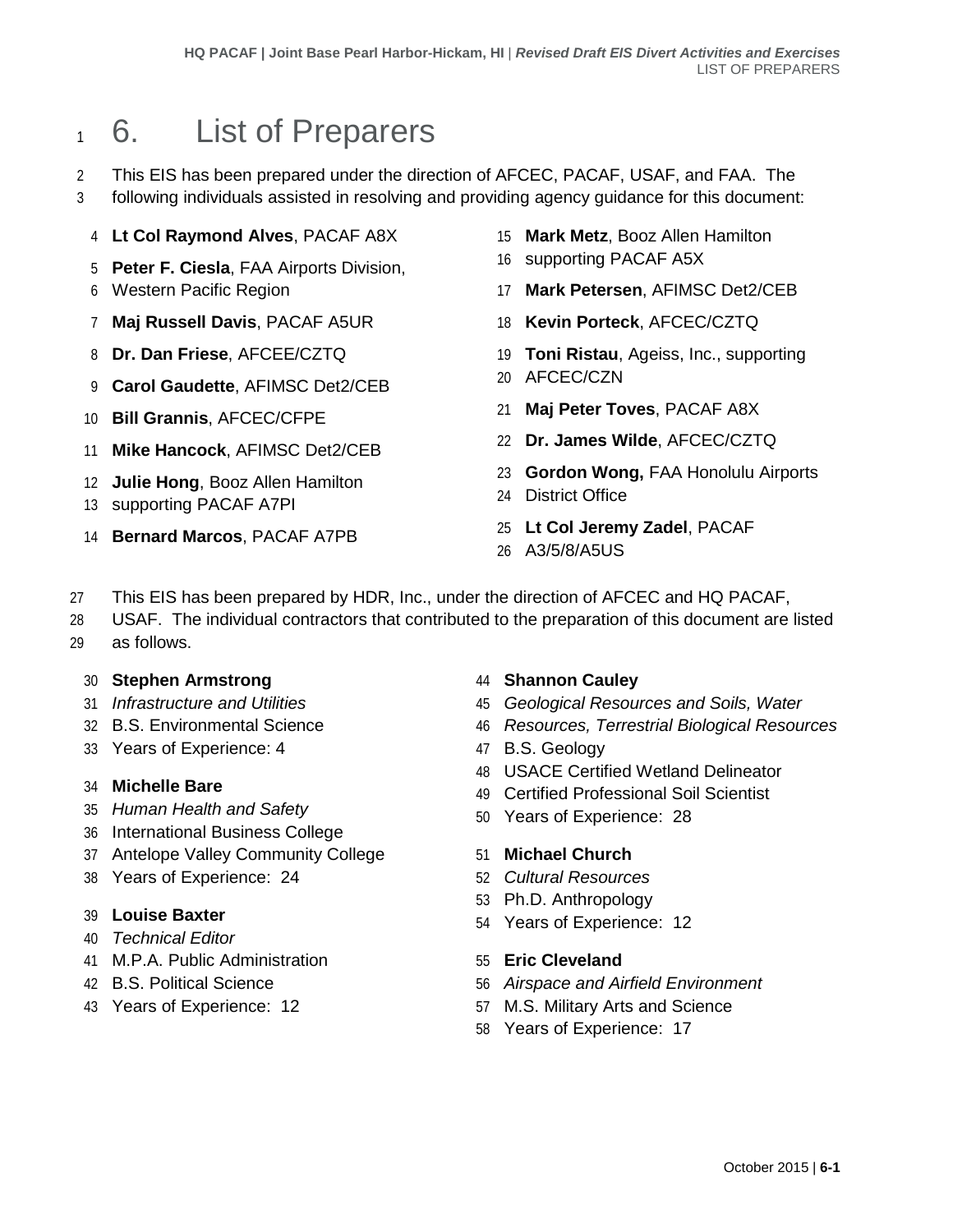#### **Elaine Dubin**

- *Noise*
- B.S. Earth Science
- Years of Experience: 6
- **Timothy Didlake**
- *Hazardous Materials and Wastes*
- B.S. Earth Sciences
- Years of Experience: 6

### **Matt Edwards, RPA**

- *Cultural Resources*
- Ph.D. Anthropological Archaeology
- M.H.P. Historic Preservation and Public
- Archaeology
- M.A. Anthropological Archaeology
- B.S. Anthropology
- Years of Experience: 17

#### **Nicolas Frederick**

- *Recreation*
- M.S. Biology
- B.S. Psychology
- Years of Experience: 4

### **Randy Gallien**

- *Airspace Management and Airport*
- *Operations*
- B.S. Chemistry
- Years of Experience: 37

#### **Megan Gambone**

- *Terrestrial Biological Resources*
- M.S. Biology
- B.S. Environmental Science
- Years of Experience: 10

### **Quent Gillard**

- *QA/QC*
- Ph.D. Geography
- Years of Experience: 32

#### **Leigh Hagan**

- *Socioeconomics and Environmental Justice*
- M.E.S.M. Environmental Science and
- Management
- B.S. Biology
- Years of Experience: 9

#### **Jeff Hokanson**

- *Cultural Resources*
- M.A. Anthropology
- Years of Experience: 20

#### **Chris Holdridge**

- *Hazardous Materials and Wastes,*
- *Infrastructure and Utilities, Human Health*
- *and Safety, QC/QC*
- M.S. Environmental Assessment
- B.S. Environmental Science/Chemistry
- Years of Experience: 18

#### **Brian Hoppy**

- *QA/QC*
- B.S. Biology
- Certificate of Environmental Management
- Years of Experience: 24

#### **Christopher McJetters**

- *Technical Editor*
- B.S. English
- Years of Experience: 10

#### **Tara Kramer**

- *Transportation*
- M.S. Transportation Engineering
- B.S. Civil Engineering
- Years of Experience: 14

#### **Joseph Kriz**

- *Cumulative Effects*
- B.S. Biology
- B.A. Geoenvironmental Studies
- Years of Experience: 30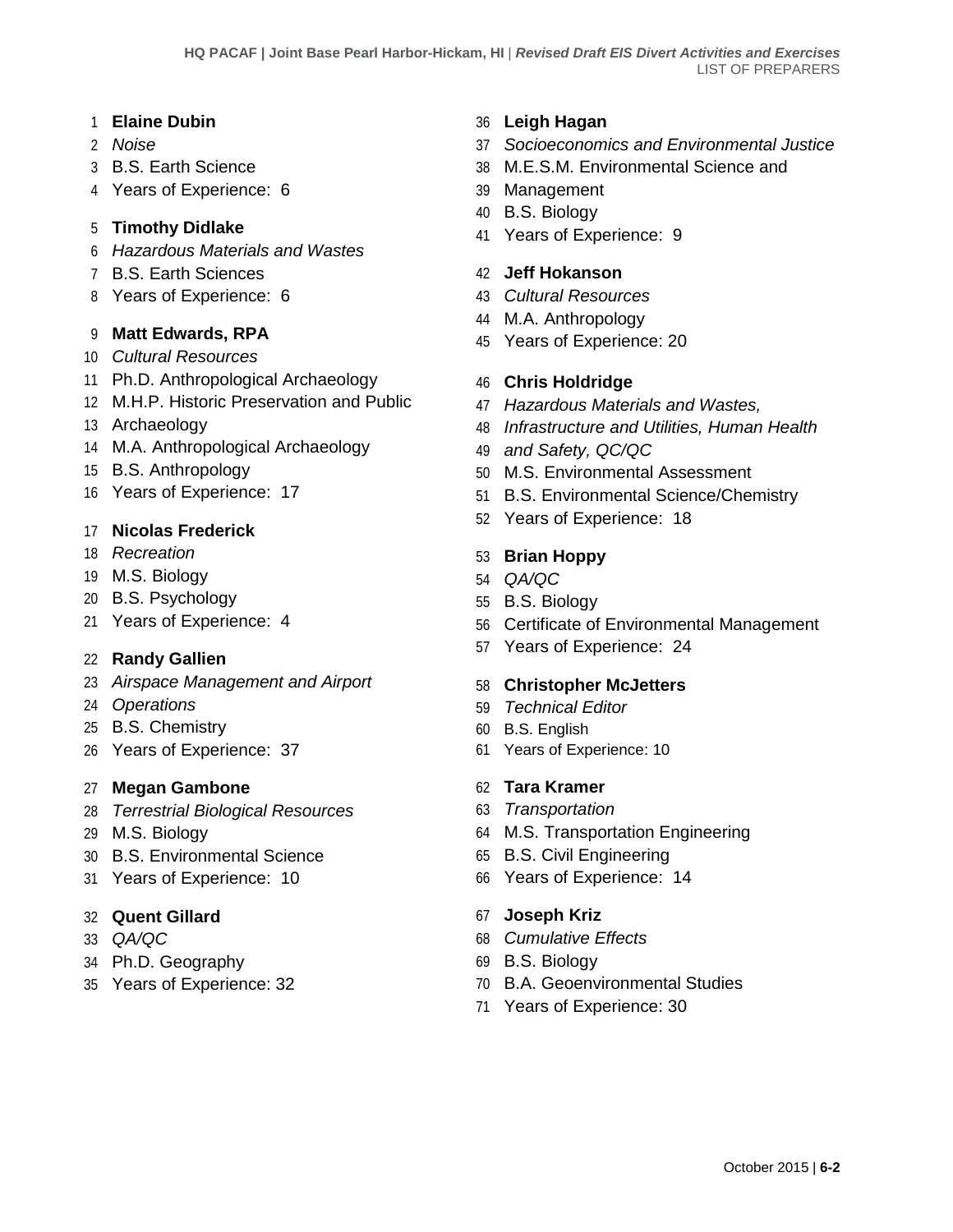### **Ed Lynch**

- *Program Manager, QA/QC*
- J.D.
- B.A. Political Science
- Years of Experience: 36

#### **Sean McCain**

- *Air Quality*
- M.B.A. Business Administration
- B.S. Forestry and Natural Resources
- Management
- Years of Experience: 15

#### **Sean McNeil**

- *Air Quality*
- M.S. Environmental Engineering
- Years of Experience: 4

### **Darrell Molzan**

- *Noise*
- B.S. Civil Engineering
- Years of Experience: 29

#### **Cheryl Myers**

- *Document Production*
- A.A.S. Nursing
- Years of Experience: 24

### **Steve Peluso, CHMM, CPEA**

- *Air Quality*
- B.S. Chemical Engineering
- Years of Experience: 26

### **Tanya Perry**

- *Noise*
- B.S. Environmental Science
- B.A. Communications
- Years of Experience: 11

#### **Max Pinnola**

- *Infrastructure and Utilities*
- M.S. Sustainable Development
- B.A. Environmental Policy and Science
- Years of Experience: 1

#### **Stephen Pyle**

- *Project Manager*
- J.D. with Certification in Environmental Law
- B.S. Natural Resources Management
- Years of Experience: 16

#### **Kurt Rautenstrauch**

- *Biological Resources*
- Ph.D. Wildlife and Fisheries Science
- M.S. Wildlife and Fisheries Science
- B.S. Wildlife Management
- Years of Experience: 26

#### **Lisa Richardson**

- *Transportation*
- M.S. Plan Sciences (Community and
- Regional Planning)
- B.S. Civil Engineering
- Years of Experience: 19

#### **Jennifer Rose**

- *Geological Resources and Soils*
- M.S. Environmental Science and Policy
- B.S. Geology
- Years of Experience: 5

#### **Carl Siebe, PE**

- *Airspace/Airfield Environment*
- BS Engineering Management
- Years of Experience: 41

#### **Jason Smiley**

- *GIS/Graphics*
- M.S. Geography
- B.S. Education
- Years of Experience: 12

#### **Emily Smith**

- *Deputy Project Manager*
- M.R.L.S. Natural Resources Law Studies
- B.A. Biology
- Years of Experience: 10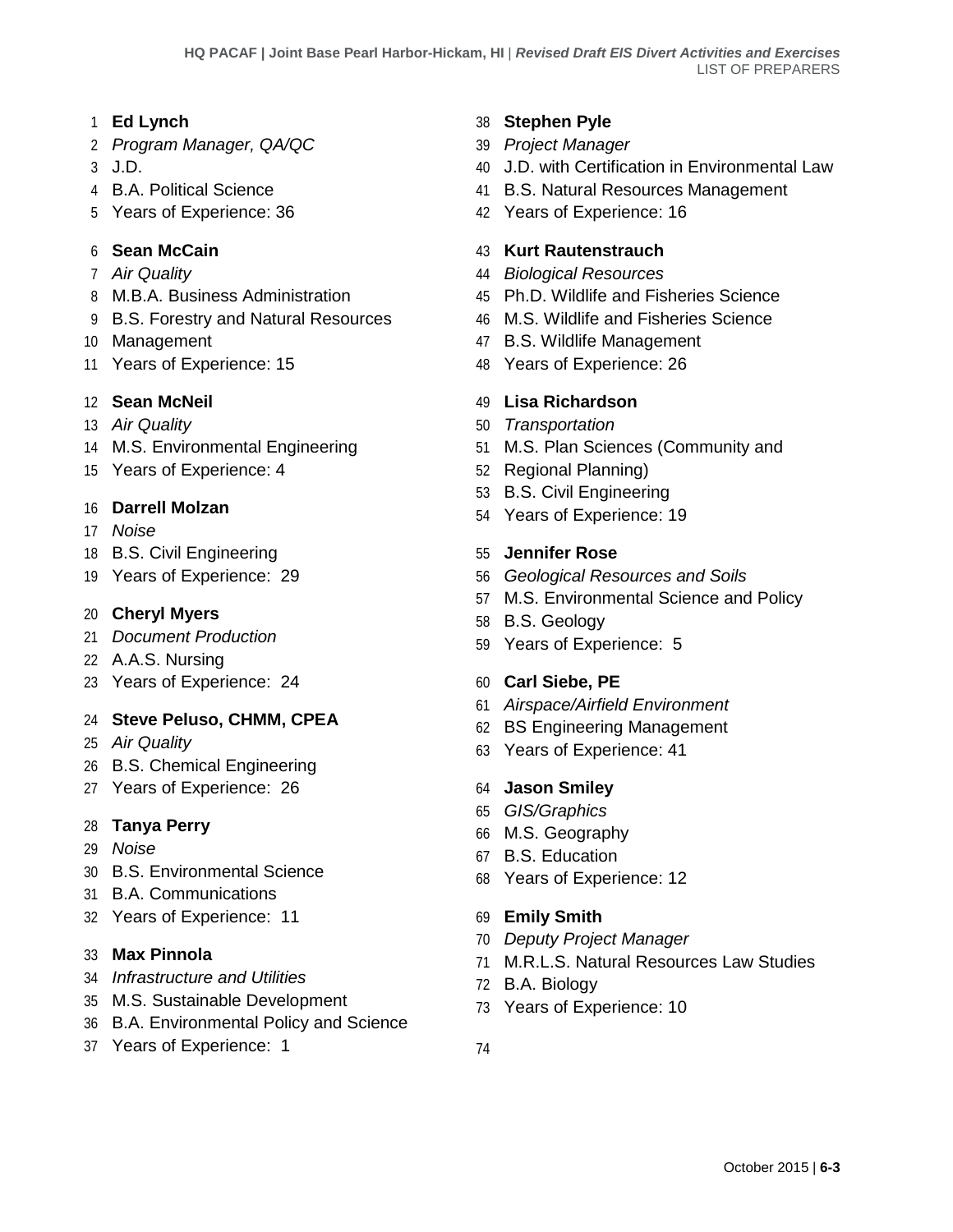- **Patrick Solomon**
- *Recreation, Land Use and Submerged Land*
- *Use*
- M.S. Geography
- B.A. Geography
- Years of Experience: 18
- **Nicholas Stadille**
- *GIS/Graphics*
- B.S. Geographic Information Science
- Years of Experience: 5

#### **Audrey Stuller**

- *Water Resources*
- M.S. Environmental Science and Policy
- B.S. Wildlife Science
- Years of Experience: 6

#### **Adam Teepe**

- *Land Use and Submerged Land Use*
- M.S. Environmental Science and
- Management
- B.S. Environmental Geology
- Years of Experience: 10
- 

#### **Ryan Thompson**

- *QA/QC*
- B.S. Environmental Policy and Planning
- Years of Experience: 14
- **Philip Thorson**
- *Marine Biological Resources*
- Ph.D. Biology
- Years of Experience: 30

#### **Lauri Watson**

- *Document Management/Production*
- B.S. Environmental Science
- Years of Experience: 10

#### **Valerie Whalon**

- *Marine Biological Resources*
- M.S. Fisheries Science
- B.S. Marine Science
- Years of Experience: 19

#### **Mary Young**

- *Cumulative Impacts*
- B.S. Environmental Science
- Years of Experience: 10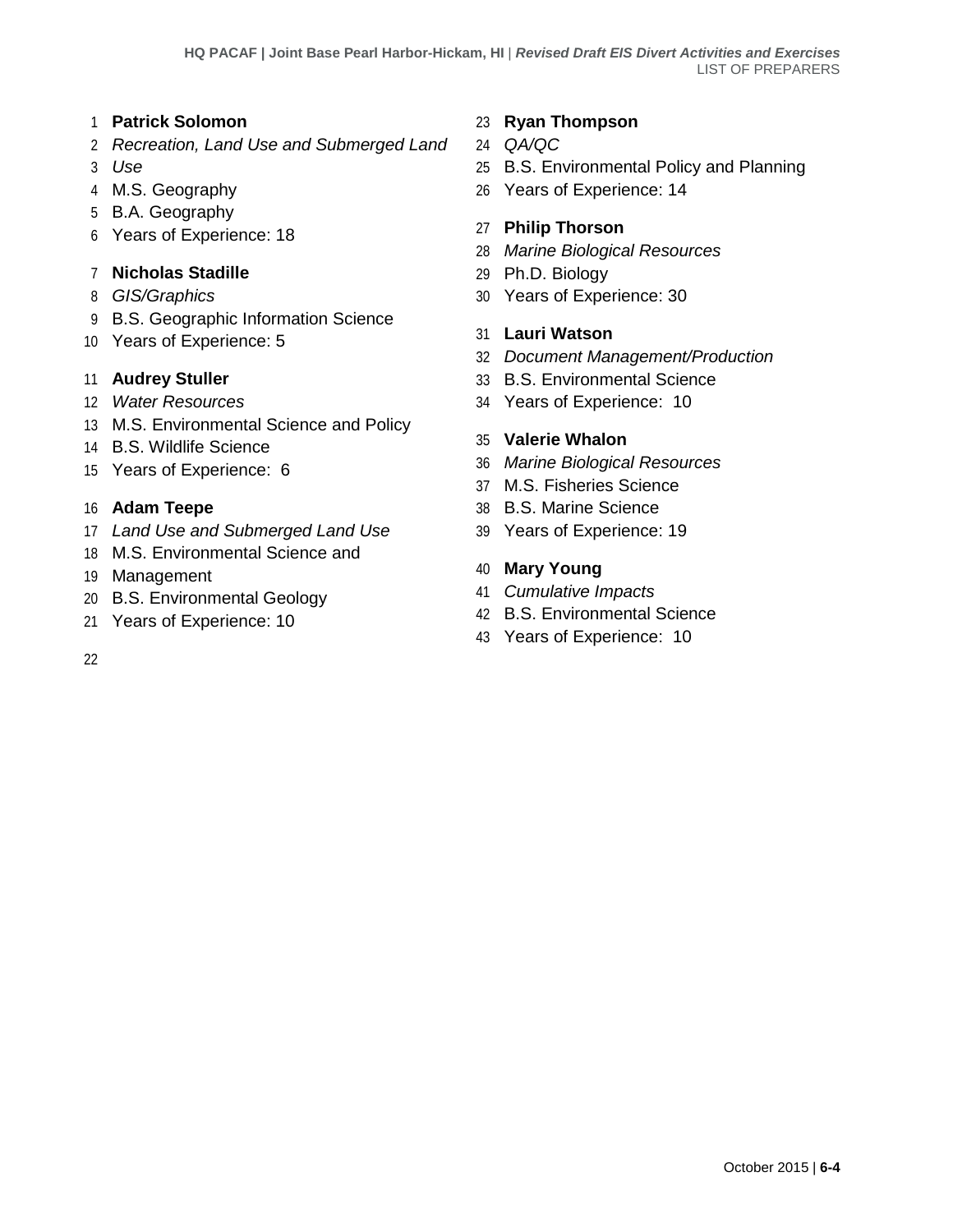# 7. References

| AECOS and<br>Wil-Chee 2009                     | AECOS, Inc. and Wil-Chee Planning, Inc. (Wil-Chee). 2009. Guam and<br>Tinian Wetlands Inventory (Final). September 2009.                                                                                                                                                                                  |
|------------------------------------------------|-----------------------------------------------------------------------------------------------------------------------------------------------------------------------------------------------------------------------------------------------------------------------------------------------------------|
| AFCEE 2009a                                    | Air Force Center for Engineering and the Environment (AFCEE). 2009. Air<br>Emissions Factor Guide to Air Force Mobile Sources, Methods for Estimating<br>Emissions Of Air Pollutants For Mobile Sources at U.S. Air Force<br>Installations. December 2009.                                                |
| AFCEE 2009b                                    | AFCEE. 2009. Air Emission Factors Guide to Air Force Stationary Sources.<br>Methods for Estimating Emissions Of Air Pollutants For Stationary Sources at<br>U.S. Air Force Installations. December 2009.                                                                                                  |
| AFCEE/PACAF<br>2010                            | AFCEE and Pacific Air Forces (PACAF). 2010. Final CNMI Site Survey;<br>Tinian, Rota, and Saipan. October 2010.                                                                                                                                                                                            |
| AirNav.com<br>2015a                            | AirNav.com. 2015. "Francisco C. Ada/Saipan International Airport." FAA<br>Information Effective 20 August 2015. Available online:<br><http: airport="" gsn="" www.airnav.com=""></http:> . Accessed 20 August 2015.                                                                                       |
| AirNav.com<br>2015b                            | AirNav.com. 2015. "Tinian International Airport." FAA Information Effective<br>20 August 2015. Available online: <https: airport="" pgwt="" www.airnav.com="">.<br/>Accessed 20 August 2015.</https:>                                                                                                     |
| Allen and<br>Kaspari<br>undated                | Allen, S. and P. Kaspari. Undated. Environmentally Sound Approaches for<br>Stormwater Management on Pacific Island Nations. Undated. Available<br>online:<br><http: cms="" content="" membersonly="" object484pdf<br="" proceedings="" www.ieca.org="">English.pdf&gt;. Accessed 11 January 2012.</http:> |
| Bank of Hawai'<br>and East-West<br>Center 2003 | Bank of Hawai i and East-West Center. 2003. Commonwealth of the Northern<br>Mariana Islands Economic Report. October 2003. Available online:<br><http: cnmi03.pdf="" fileadmin="" jcc="" pidp="" resources="" www.eastwestcenter.org="">.<br/>Accessed 2 February 2012.</http:>                           |
| Brooke 2009                                    | Brooke, A. 2009. Mariana Fruit Bat on Tinian and Aguiguan. . Pages 269<br>to 272 in Terrestrial Resource Surveys of Tinian and Aguiguan, Mariana<br>Islands, 2008. U.S. Fish and Wildlife Service, Pacific Islands Fish and Wildlife<br>Office, Honolulu, HI.                                             |
| <b>CALTRANS</b><br>2002                        | California Department of Transportation (CALTRANS)<br>2002<br>Transportation Related Earthborne Vibrations. Technical Advisory TAV-02-<br>01-R9601                                                                                                                                                        |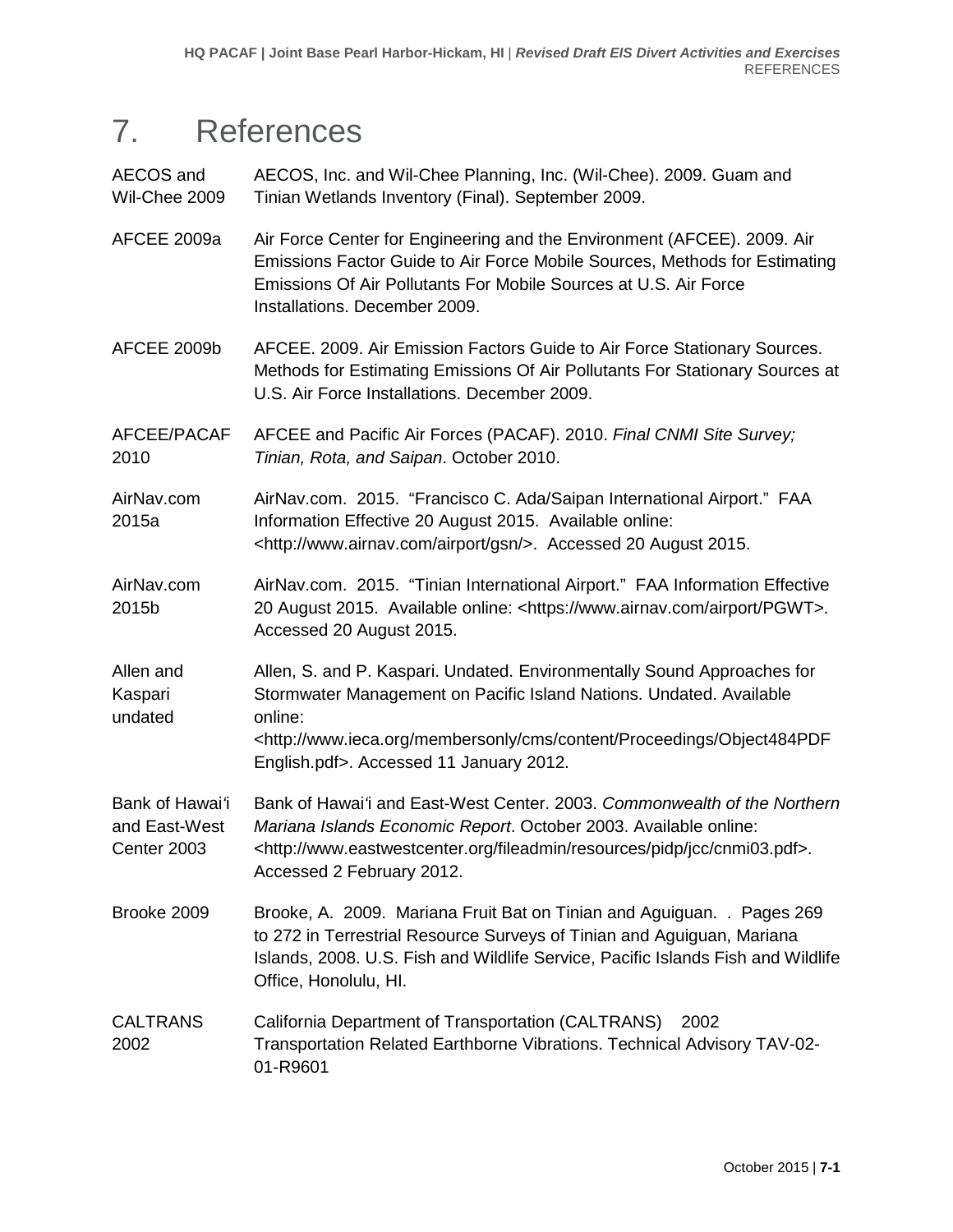- Camacho 2015 Camacho, Jayson. 2015. "CHCC to recruit new orthopedic surgeon." Sapain Tribune. 23 June 2015. Available online: <http://www.saipantribune.com/index.php/chcc-to-recruit-new-orthopedicsurgeon/>. Accessed 20 August 2015.
- Camp et al. 2009 Camp, R. J., T. K. Pratt, A. P. Marshall, F. Amidon, and L. L. Williams. 2009. Recent status and trends of the land bird avifauna on Saipan, Mariana Islands, with emphasis on the endangered Nightingale Reed Warbler *Acrocephalus luscinia*. Bird Conservation International 19: 323–337.
- CEEC 2006 Cesar Environmental Economics Consulting (CEEC). 2006. The Economic Value of the Coral Reefs of Saipan, Commonwealth of the Northern Mariana Islands. March 2006. Available Online <http://www.crm.gov.mp/pubs/22.pdf>. Accessed 11 January 2012.
- CEQ 1981 Council on Environmental Quality (CEQ). 1981. President's Council on Environmental Quality*. Forty Most Asked Questions Concerning CEQ's NEPA Regulations*. 23 March 1981. Available online: <http://ceq.hss.doe.gov/nepa/regs/40/40P1.HTM>. Accessed 6 March 2012.
- CEQ 1997 CEQ. 1997. *Environmental Justice Guidance Under the National Environmental Policy Act*. 10 December 1997.
- CHCC 2015a Commonwealth Healthcare Corporation (CHCC). 2015. "Tinian Health Center." Available online: <http://chcc.gov.mp/index.php/tinian-healthcenter>. Accessed 20 August 2015.
- CHCC 2015b Commonwealth Healthcare Corporation (CHCC). 2015. "Commonwealth Health Center." Available online: <http://chcc.gov.mp/index.php/division-ofhospital-services>. Accessed 20 August 2015.
- Cloud et al. 1956 Cloud, P.E., Schmidt, R.G., and Burke, H.W. 1956. Geology of Saipan Mariana Islands, Part 1. General Geology: U.S. Geological Survey Professional Paper 280-A, 126 p.
- CNMI 1988 Commonwealth of the Northern Mariana Islands (CNMI). 1988. Building Code. Available online <http://www.cnmilaw.org/pdf/public\_laws/06/pl06- 45.pdf>. Accessed 14 February 2012.
- CNMI 2009 CNMI. 2009. A Strategic Approach Utilizing CNMI's Natural Resources to Provide Complementary Support to DoD Guam. 2009.
- CNMI 2011 CNMI. 2011. *Commonwealth of the Northern Mariana Islands Initial Technical Assessment*. July 2011. Available Online <http://www.nrel.gov/docs/fy11osti/50906.pdf>. Accessed 10 January 2012.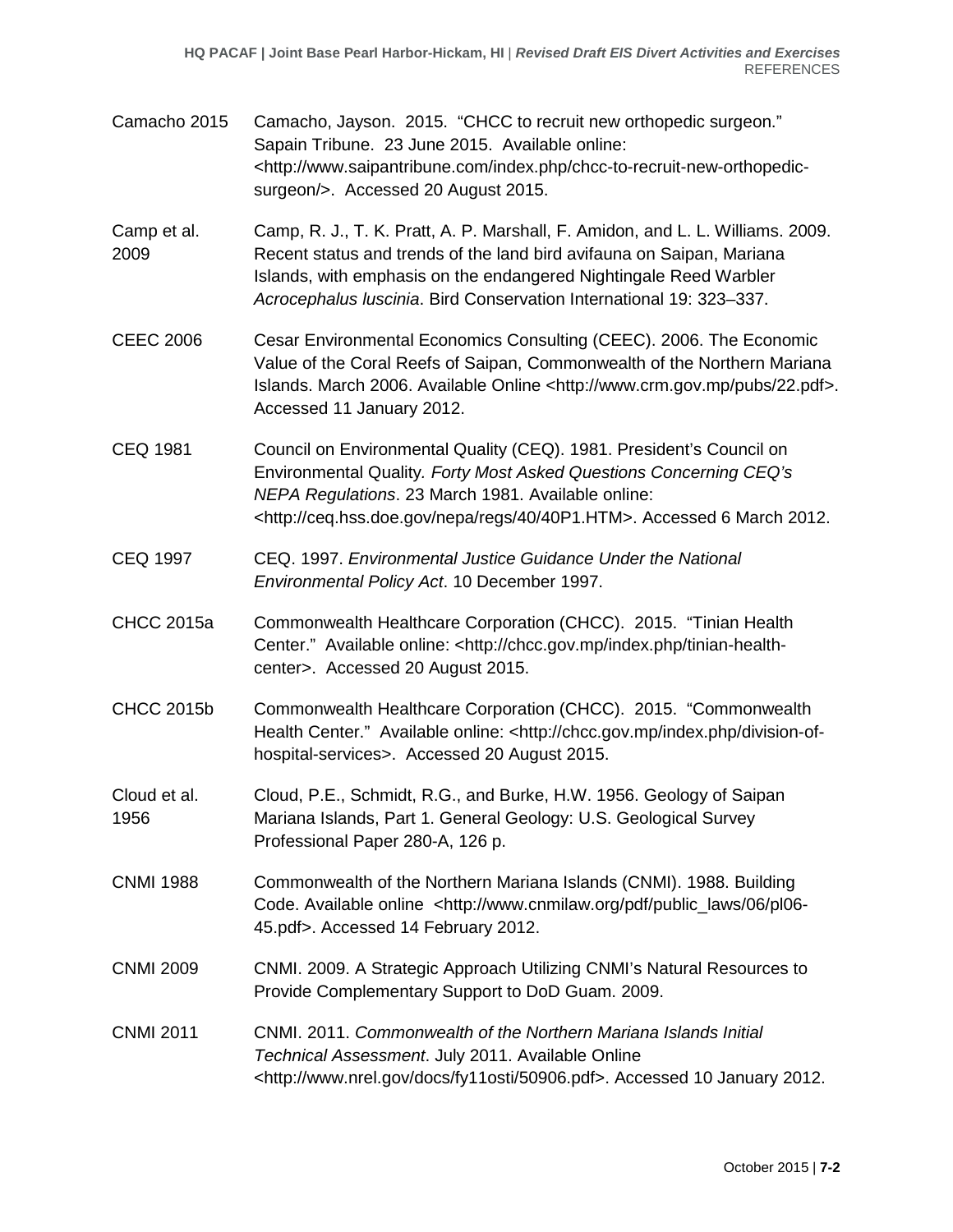| <b>CNMI 2012</b>                                 | CNMI. 2012. CNMI Constitution. Available online:<br><http: constitution.htm="" www.cnmilaw.org="">. Accessed 7 February 2012.</http:>                                                                                                                          |
|--------------------------------------------------|----------------------------------------------------------------------------------------------------------------------------------------------------------------------------------------------------------------------------------------------------------------|
| <b>CNMI 2014</b>                                 | CNMI. 2014. CNMI Saipan, Marianas Islands, Lease Agreement LA 14-003T.<br>19 November 2014.                                                                                                                                                                    |
| <b>CNMI CRMO</b><br>2011                         | CNMI Coastal Resources Management Office (CRMO). 2011. Coastal<br>Resources Management Program: Section 309 Assessment and Strategy<br>Report, 2011-2015. Available online: <http: 35.pdf.="" pubs="" www.crm.gov.mp=""><br/>Accessed 3 February 2011.</http:> |
| <b>CNMI CRMO</b><br>2012                         | CNMI CRMO. 2012. Description of Areas of Specific Concerns (APCs).<br>Available online: <http: apc.asp="" permitting="" programs="" www.crm.gov.mp="">.<br/>Accessed 7 February 2012.</http:>                                                                  |
| <b>CNMI</b><br>Department of<br>Commerce<br>2002 | CNMI Department of Commerce, Central Statistics Division, Saipan. CNMI<br>Yearbook. 2002                                                                                                                                                                       |
| <b>CNMI</b>                                      | CNMI Department of Commerce. 2006. CNMI Economic Indicators-4th                                                                                                                                                                                                |
| Department of                                    | Quarter Issue. 2006. Available online: <http: commerce.gov.mp="" td="" wp-<=""></http:>                                                                                                                                                                        |
| Commerce                                         | content/uploads/2011/09/E.I.-4th-QTR-2006.pdf>. Accessed 9 February                                                                                                                                                                                            |
| 2006                                             | 2012.                                                                                                                                                                                                                                                          |
| <b>CNMI</b>                                      | CNMI Department of Commerce, Commonwealth Economic Development                                                                                                                                                                                                 |
| Department of                                    | Strategic Planning Commission. 2009. Comprehensive Economic                                                                                                                                                                                                    |
| Commerce                                         | Development Strategic Plan for the U.S. Commonwealth of the Northern                                                                                                                                                                                           |
| 2009                                             | Mariana Islands 2009-2014. February 2009.                                                                                                                                                                                                                      |
| <b>CNMI</b>                                      | CNMI Department of Commerce. 2010. Economic Indicator, A Quarterly                                                                                                                                                                                             |
| Department of                                    | Report, July-September 2010. 2010. Available online:                                                                                                                                                                                                           |
| Commerce                                         | <http: 05="" 2011="" commerce.gov.mp="" ei-2010-q3.pdf="" uploads="" wp-content="">.</http:>                                                                                                                                                                   |
| 2010                                             | Accessed 9 February 2012.                                                                                                                                                                                                                                      |
| <b>CNMI</b>                                      | CNMI Department of Commerce. 2012. Economic Indicator, A Quarterly                                                                                                                                                                                             |
| Department of                                    | Report, October-December 2012, 4th Quarter. 2012. Available online:                                                                                                                                                                                            |
| Commerce                                         | <http: 06="" 2013="" commerce.gov.mp="" final-e.i.-2012_4-<="" td="" uploads="" wp-content=""></http:>                                                                                                                                                         |
| 2012                                             | Report-V4.5.pdf>. Accessed 20 August 2015.                                                                                                                                                                                                                     |
| <b>CNMI</b>                                      | CNMI Department of Commerce. 2013. 2013 CNMI Economic Development                                                                                                                                                                                              |
| Department of                                    | Forum Report and Recommendations. Available online:                                                                                                                                                                                                            |
| Commerce                                         | <http: 09="" 2013="" commerce.gov.mp="" final-edf-<="" td="" uploads="" wp-content=""></http:>                                                                                                                                                                 |
| 2013a                                            | REPORT.pdf>. Accessed 12 August 2015.                                                                                                                                                                                                                          |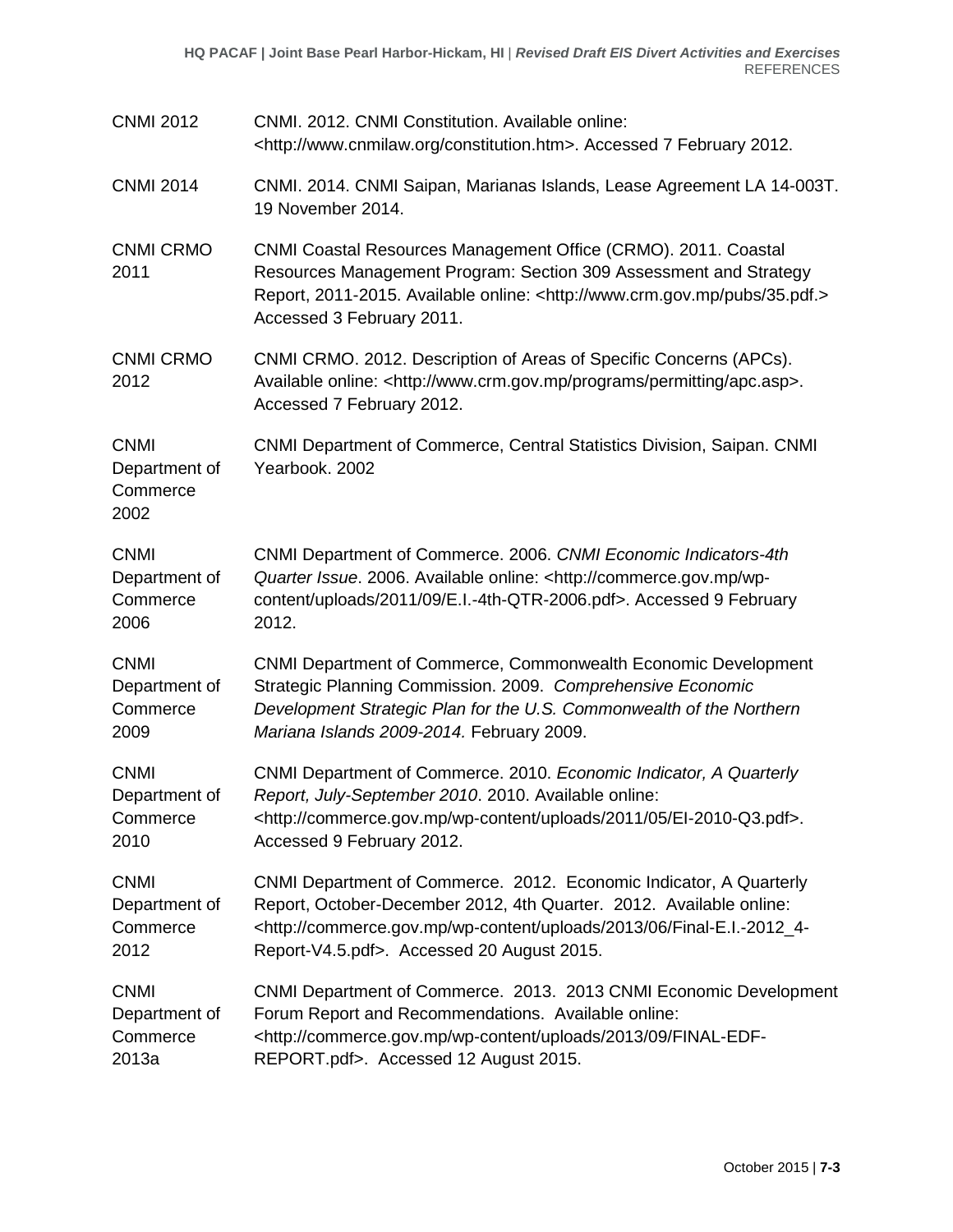| <b>CNMI</b><br>Department of<br>Commerce<br>2013b                                          | CNMI Department of Commerce. 2013. Economic Indicator, A Quarterly<br>Report, July-December 2013, 3rd & 4th Quarter. 2013. Available online:<br><http: 11="" 2014="" 20141030_e.l.-report-<br="" commerce.gov.mp="" uploads="" wp-content="">3-4th-qtr-2013.pdf &gt;. Accessed 20 August 2015.</http:>                                                                                                                                                                                                                           |
|--------------------------------------------------------------------------------------------|----------------------------------------------------------------------------------------------------------------------------------------------------------------------------------------------------------------------------------------------------------------------------------------------------------------------------------------------------------------------------------------------------------------------------------------------------------------------------------------------------------------------------------|
| <b>CNMI</b><br>Department of<br>Commerce and<br><b>USDA 2011</b>                           | CNMI Department of Commerce and U.S. Department of Agriculture (USDA).<br>2011. Commonwealth of the Northern Mariana Islands Department of<br>Commerce & United States Department of Agriculture Rural Business<br>Enterprise Grant Economic Restoration Project & Report: Findings and<br>Recommendations. Prepared by Island Training Solutions. Available online:<br><http: 12="" 2011="" 2011-cnmi-<br="" commerce.gov.mp="" uploads="" wp-content="">Economic-Restoration-Report.pdf&gt;. Accessed 2 February 2012.</http:> |
| <b>CNMI</b><br>Department of<br>Commerce,<br>Central<br><b>Statistics</b><br>Division 2000 | CNMI Department of Commerce, Central Statistics Division. 2000. Recent<br>Trends in Population, Labor Force, Employment, and Unemployment,<br>Commonwealth of Northern Mariana Islands, 1973 to 1999. Second Edition.<br>Available online: <http: commerce.gov.mp="" wp-<br="">content/uploads/2010/08/1973-1999-CNMI-Recent-Trends.pdf&gt;. Accessed<br/>18 January 2012.</http:>                                                                                                                                               |
| <b>CNMI</b><br>Department of<br>Commerce,<br>Central<br><b>Statistics</b><br>Division 2008 | CNMI Department of Commerce, Central Statistics Division. 2008. Report on<br>the 2005 CNMI Household, Income, and Expenditures Survey (HIES). 1 April<br>2008. Available online: <http: commerce.gov.mp="" wp-<br="">content/uploads/2010/08/2005-HIES-Report-Final-Complete-02.pdf&gt;.<br/>Accessed 18 January 2012.</http:>                                                                                                                                                                                                   |
| <b>CNMI</b><br>Department of<br>Commerce,<br>Central<br><b>Statistics</b><br>Division 2015 | CNMI Department of Commerce, Central Statistics Division. 2015. 2014<br>CNMI Prevailing Wage & Workforce Assessment Study, An Update to the<br>2011 Study. Released June 2015. Available online:<br><http: 06="" 2014-pwwas-<br="" 2015="" commerce.gov.mp="" uploads="" wp-content="">061715_FINAL.pdf&gt;. Accessed 20 August 2015.</http:>                                                                                                                                                                                    |
| <b>CNMI</b><br>Department of<br><b>Public Lands</b><br>2013b                               | CNMI Department of Public Lands. 2013. Tinian Land Classification as of<br>Fiscal Year 2013.                                                                                                                                                                                                                                                                                                                                                                                                                                     |
| <b>CNMI DEQ</b><br>2004a                                                                   | CNMI Department of Environmental Quality (DEQ). 2004. Title 65: Division<br>of Environmental Quality, Chapter 65-10: Air Pollution Control Regulations.<br>Published in the Northern Mariana Islands Administrative Code. 2004 edition.                                                                                                                                                                                                                                                                                          |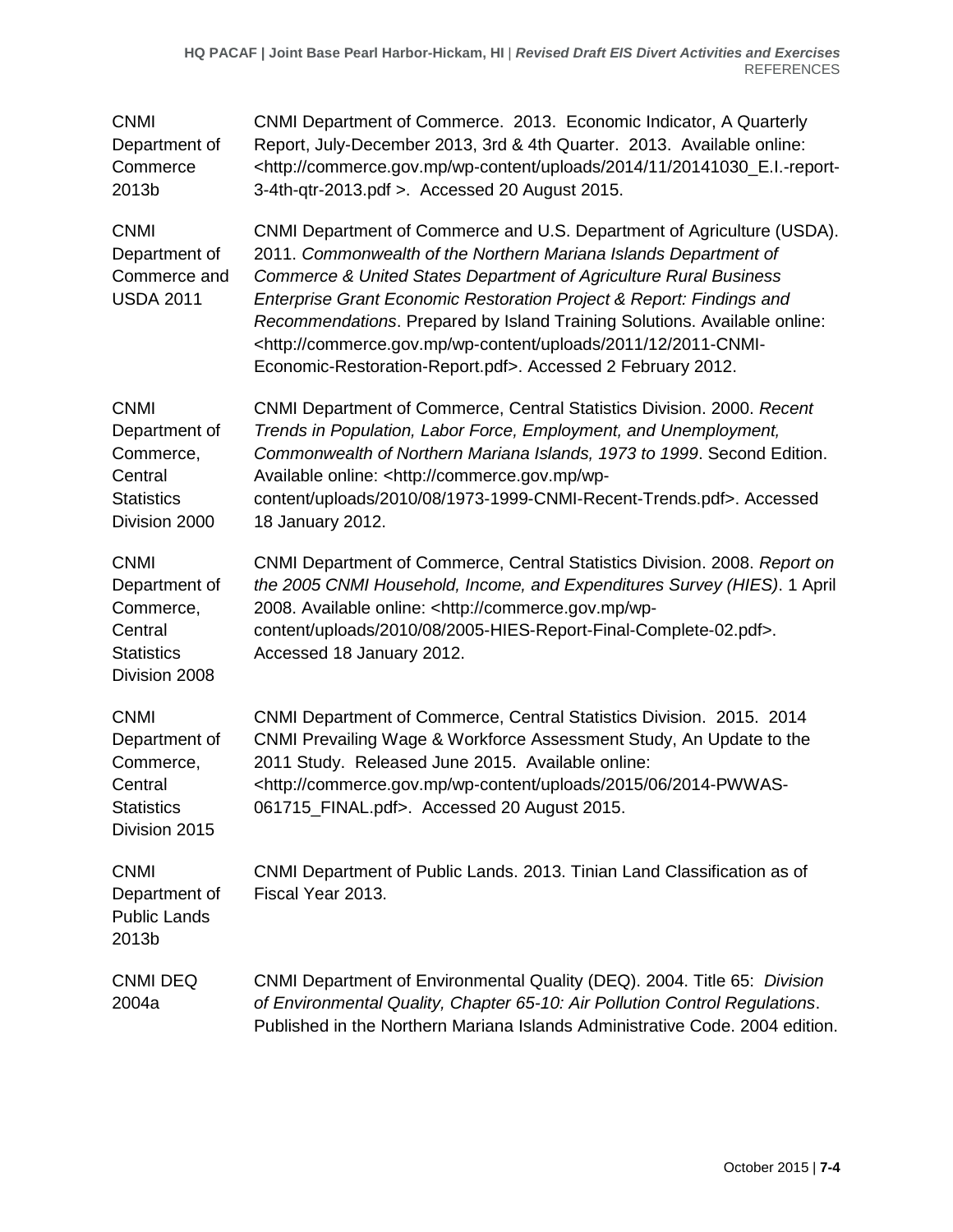| <b>CNMI DEQ</b><br>2004b                 | CNMI DEQ. 2004. Title 65: Division of Environmental Quality, Chapter 65-<br>100: Underground Storage Tank Regulations. Published in the Northern<br>Mariana Islands Administrative Code, 2004 edition.                                   |
|------------------------------------------|------------------------------------------------------------------------------------------------------------------------------------------------------------------------------------------------------------------------------------------|
| <b>CNMI DEQ</b><br>2004c                 | CNMI DEQ. 2004. Title 65: Division of Environmental Quality, Chapter 65-70:<br>Pesticide Regulations. Published in the Northern Mariana Islands<br>Administrative Code. 2004 edition.                                                    |
| <b>CNMI DEQ</b><br>2005                  | CNMI DEQ. 2005. Commonwealth of Northern Mariana Islands Aboveground<br>Storage Tank Regulations. Published in the Commonwealth Register,<br>Volume 27, Number 04, May 18, 2005 at pages 24139 through and including<br>24165.           |
| <b>CNMI DEQ</b><br>2007                  | CNMI DEQ. 2007. Roundtable with Developers. Thursday, August 9, 2007.<br>Available online: <http: article.aspx?secid="&lt;br" www.deq.gov.mp="">6&amp;artID=107&gt;. Accessed 13 January 2012.</http:>                                   |
| <b>CNMI DEQ</b><br>2010a                 | CNMI DEQ. 2010. Final Commonwealth of the Northern Mariana Islands<br>Integrated 305(b) and 303(d) Water Quality Assessment Report. November<br>2010.                                                                                    |
| <b>CNMI DEQ</b><br>2010b                 | CNMI DEQ. 2010. Final Phase I Environmental Site Assessment Report. Lot<br>028 K 11 Parcel "B" CPA Buried Drum Site I Fadang, Saipan. February 2010.<br>Prepared by EA Engineering, Science and Technology, Inc.                         |
| CNMI DEQ and<br><b>GEPA 2006</b>         | CNMI DEQ and Guam Environmental Protection Agency (GEPA). 2006.<br>CNMI and Guam Stormwater Management Manual. October 2006.                                                                                                             |
| <b>CNMI DEQ</b><br>undated               | CNMI DEQ. Undated. CPA Buried Drum Site Summary. Available<br>online: <www.deq.gov.mp artdoc="" sec8art96id729.pdf="">. Accessed 8<br/>February 2012.</www.deq.gov.mp>                                                                   |
| <b>CNMI DLNR</b><br>2000                 | CNMI Department of Lands and Natural Resources (DLNR). 2000. Northern<br>Mariana Islands Administrative Code, Chapter 85-30, Division of Fish and<br>Wildlife. Subchapter 85-30.1, Noncommercial Fish and Wildlife Regulations.<br>2000. |
| <b>CNMI DPW</b><br>2009                  | CNMI Department of Public Works (DPW). 2009. Comprehensive Highway<br>Master Plan Study 2008. Prepared by Parsons Brinckerhoff. March 2009.                                                                                              |
| <b>CNMI DPW</b><br>undated               | CNMI DPW. Undated. General Highway Route Maps of Saipan, Tinian, and<br>Rota. Undated                                                                                                                                                    |
| CNMI House of<br>Representatives<br>2007 | CNMI House of Representatives. 2007. Fifteenth Northern Marianas<br>Commonwealth Legislature, First Day, Third Special Session, 2007. 2007.                                                                                              |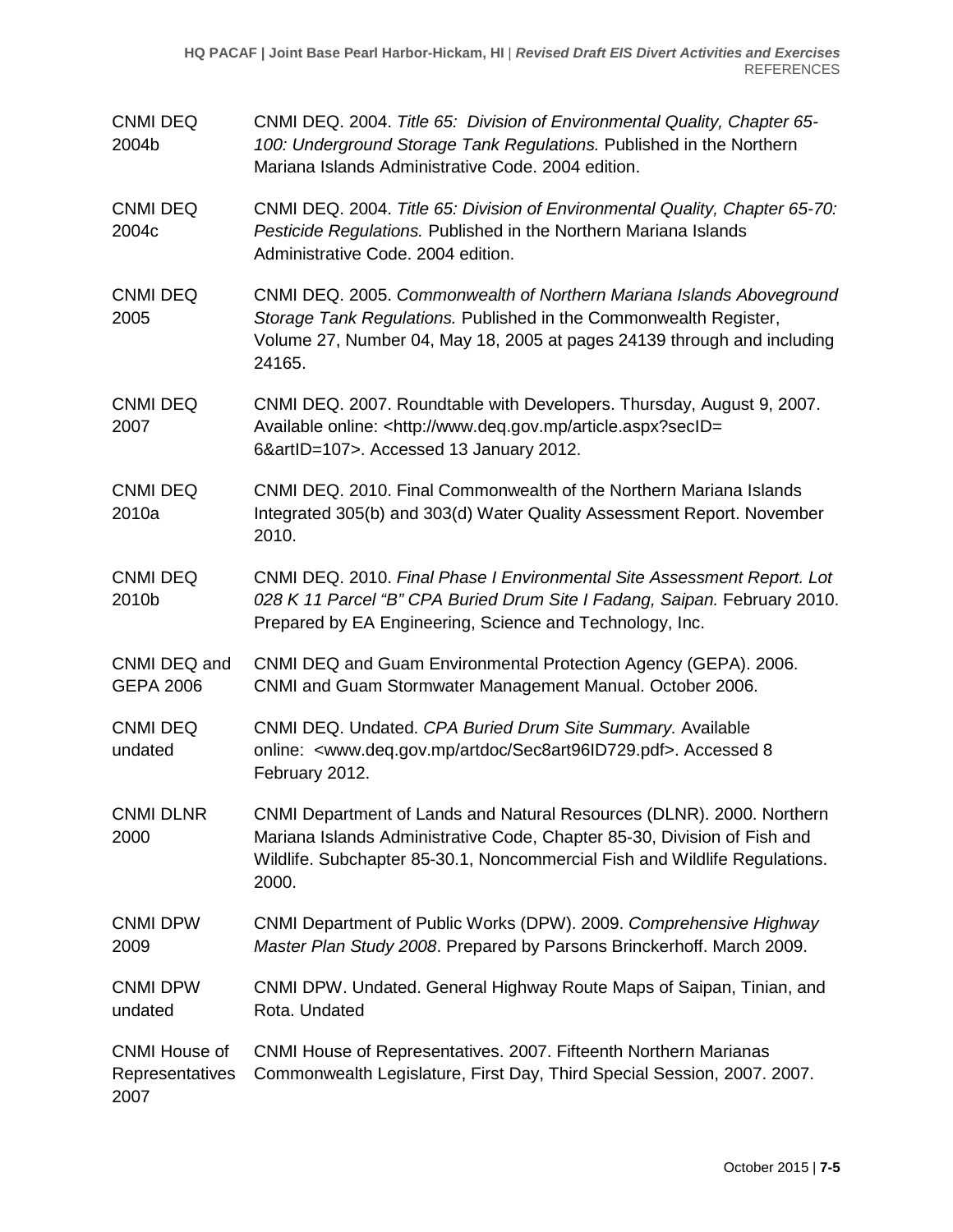CNMI HS&EM 2012 CNMI Office of Homeland Security and Emergency Management (HS&EM). 2012. "Evacuation Safe Zones." Available online: <http://www.cnmihomelandsecurity.gov.mp/tsunami/evacsafezones.php>. Accessed 10 February 2012. CNMI SWARS 2010 CNMI Statewide Assessment and Resource Strategies Council (SWARS). 2010. Statewide Assessment and Resource Strategies. Available online: <http://www.wflccenter.org/islandforestry/cnmi.pdf.> Accessed 26 January 2012. CNMI undated Commonwealth of the Northern Mariana Islands (CNMI). Undated. Alternative Energy Development Programs in the CNMI (Gasification, Geothermal, Wind, Solar). Undated. Available online: <http://gov.mp/2011/05/10/05-10-11-alternative-energy-developmentprograms-in-the-cnmi/>. Accessed 11 January 2012. CNMI Zoning Board 2008 CNMI Zoning Board 2008. Saipan Zoning Law of 2008. Available online: <http://www.zoning.gov.mp/userfiles/files/pubs/170.pdf>. Accessed 7 February 2012. CNMI Zoning Board 2012 CNMI Zoning Board. 2012. Official Saipan Zoning Map Updated 12/5/08. Available online: <http://www.zoning.gov.mp/userfiles/files/pubs/162.pdf >. Accessed 7 February 2012. Cordy 1986 Cordy, R. 1986. Relationships Between the Extent of Social Stratification and Population in Micronesian Polities at European Contact. *American Anthropologist* 88(1):136–142. CPA 2002 Commonwealth Ports Authority (CPA). 2002. Saipan International Airport Master Plan. April 2002. CPA 2005 CPA. 2005. "Saipan International Airport." Available online: <http://www.cpa.gov.mp/spnapt.asp>. Accessed January 19, 2012. CPA 2006 CPA. 2006. *Commonwealth Ports Authority Saipan International Airport. Incinerator and Operations Facilities Subsurface Investigation Report.*  January 2006. Prepared by Allied Pacific Environmental Consulting. CPA 2008 CPA. 2008. *Wildlife Hazard Assessment Francisco C. Ada, Saipan International Airport Saipan, Commonwealth of the Northern Mariana Islands*. August 2008.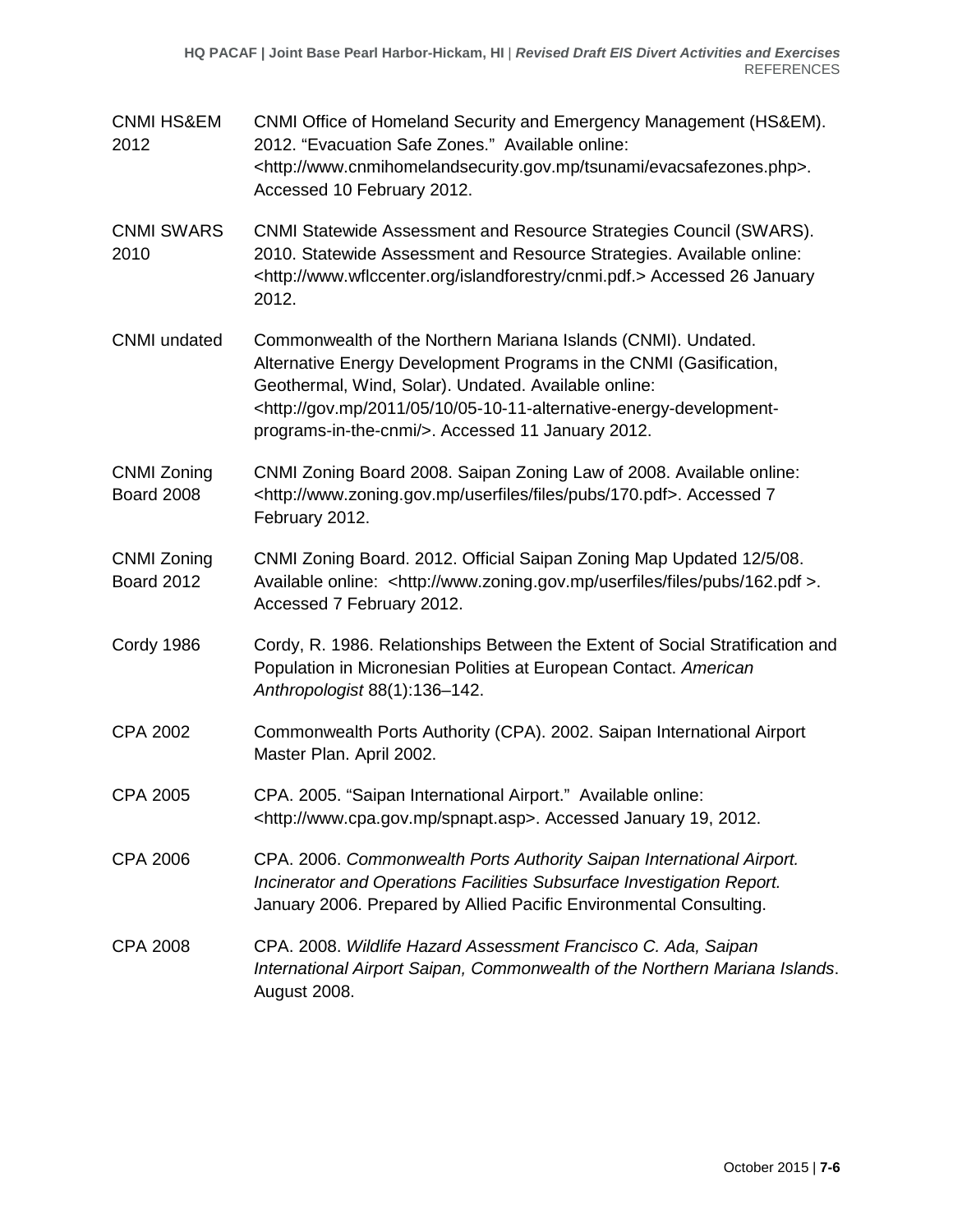- CPA 2010 CPA. 2010. *Report on the Audit of Financial Statements in Accordance with OMB Circular A-133, Year Ended September 30, 2009 and 2008*. Prepared by Deloitte & Touche LLC. Available online: <http://www.cpa.gov.mp/financial/2009\_audit\_report.pdf>. Accessed 12 February 2012.
- CPA 2011 CPA. 2011. Saipan International Airport Land Use and Property Map. July 2011.
- CPA 2012a CPA. 2012. "Port of Saipan." Available online: <http://www.cpa.gov.mp/spnprt.asp>. Accessed 7 February 2012.
- CPA 2012b CPA. 2012. "Tinian Harbor." Available online: <http://www.cpa.gov.mp/tinprt.asp>. Accessed 7 February 2012.
- CPA 2012c CPA. 2012. "Aircraft Rescue and Firefighting." Available online: <http://cpa.gov.mp/arff.asp>. Accessed 23 February 2012.
- CPA 2012d CPA. 2012. Tinian International Airport- Airport Data Sheet. January 2012.
- CPA 2013 Commonwealth Ports Authority (CPA). 2010. Report on the Audit of Financial Statements in Accordance with OMB Circular A-133, Year Ended September 30, 2011 and 2010. Prepared by Deloitte & Touche LLC. Available online: <http://www.cpa.gov.mp/financial/2011\_audit\_report.pdf>. Accessed 20 August 2015.
- CPA 2015a CPA. 2015. "Saipan International Airport." Available online: <http://www.cpa.gov.mp/spnapt.asp>. Accessed August 20, 2015.
- CPA 2015b CPA. 2015. "Tinian International Airport." Available online: <http://www.cpa.gov.mp/tinapt.asp>. Accessed August 20, 2015.
- CPA undated CPA. Undated. *Wildlife Hazard Assessment Tinian International Airport Tinian, Commonwealth of the Northern Mariana Islands.* Undated.
- CPA and FAA 1998 Commonwealth Ports Authority and Federal Aviation Administration (CPA and FAA). 1998. Final Environmental Assessment for the Airport Improvements at Tinian International Airport, Island of Tinian, Commonwealth of the Northern Mariana Islands. 26 August 1998.
- CRS 2011 Congressional Research Service (CRS). 2011. *Japan 2011 Earthquake: U.S. Department of Defense Response*. March 2011.
- Cruz et al. 2008 Cruz, J.B., S.R. Kremer, G. Martin, L.L. Williams, and V.A. Camacho. 2008. Relative abundance and distribution of Mariana swiftlets (Aves: Apodidae) in the Northern Mariana Islands. Pacific Science 62:233-246.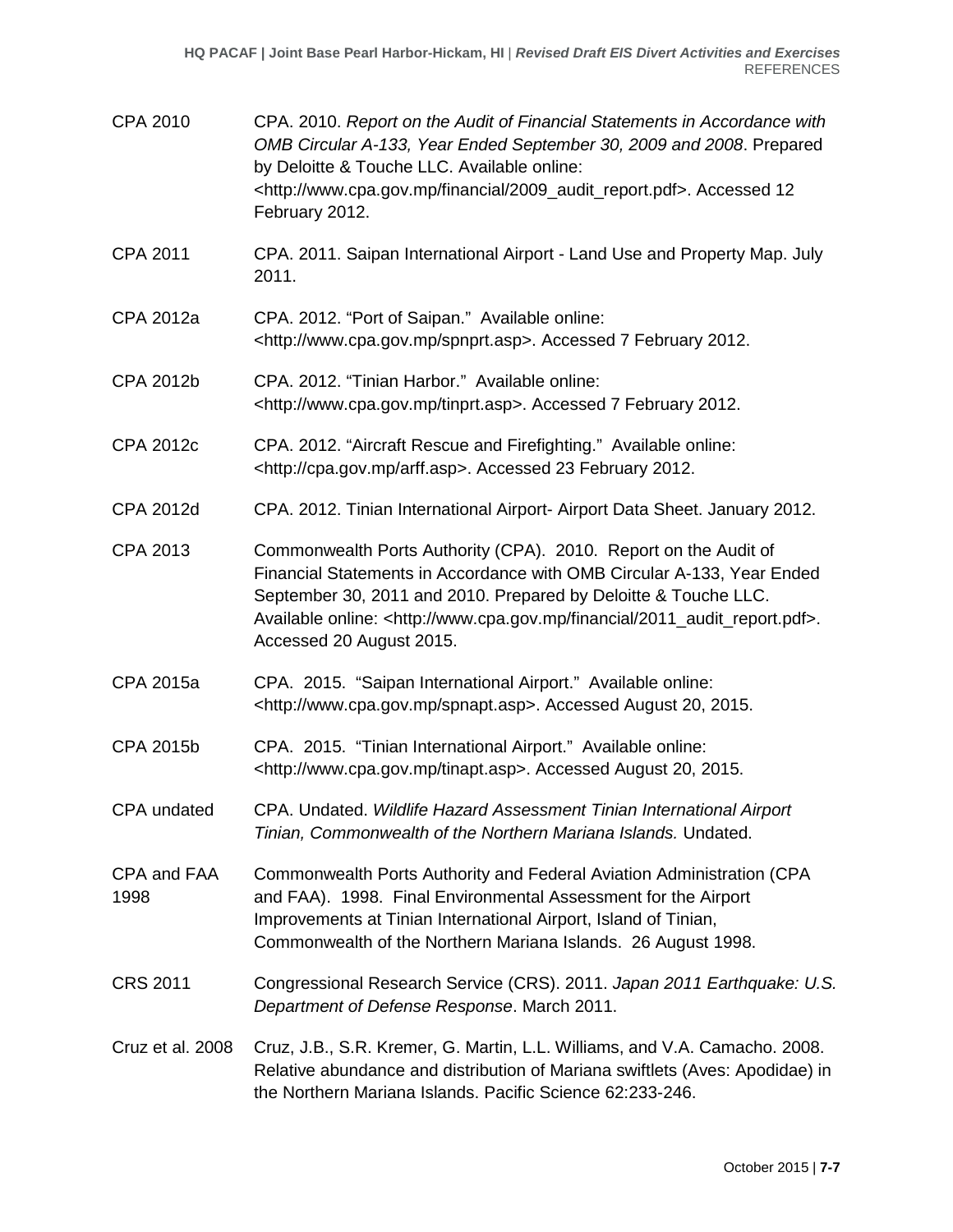| Denfeld and<br>Russell 1984 | Denfeld, D., and S.C. Russell. 1984. Home of the Superfort: An Historical<br>and Archaeological Survey of Isley Field. Issue 21 of Report (Micronesian<br>Archaeological Survey). Micronesian Archaeological Survey, Office of the<br>High Commissioner, Trust Territory of the Pacific Islands, Saipan, CNMI. |
|-----------------------------|----------------------------------------------------------------------------------------------------------------------------------------------------------------------------------------------------------------------------------------------------------------------------------------------------------------|
| Deposa 2011a                | Deposa, Moneth. 2011. "Shortage of nurses plagues hospital." Saipan<br>Tribune. 13 June 2011. Available online:<br><http: newsstory.aspx?cat="1&amp;newsID=110222" www.saipantribune.com="">.<br/>Accessed 15 February 2012.</http:>                                                                           |
| Deposa 2011b                | Deposa, Moneth. 2011. "State of emergency at CHC." Saipan Tribune. 22<br>July 2011. Available online:<br><http: newsstory.aspx?newsid="111248&amp;cat=1" www.saipantribune.com="">.<br/>Accessed 15 February 2012.</http:>                                                                                     |
| Deposa 2011c                | Deposa, Moneth. 2011. "Rotating docs in charge of Tinian patients-for now."<br>Saipan Tribune. 31 December 2011. Available online:<br><http: newsstory.aspx?newsid="115375&amp;cat=1" www.saipantribune.com="">.<br/>Accessed 15 February 2012.</http:>                                                        |
| Deposa 2012                 | Deposa, Moneth. 2012. "Healthcare corp. wants to hire eight additional<br>doctors." Saipan Tribune. 4 January 2012. Available online:<br><http: newsstory.aspx?newsid="115423&amp;cat=1" www.saipantribune.com="">.<br/>Accessed 15 February 2012.</http:>                                                     |
| Dixon et al.<br>2011        | B. Dixon, Barton, H., Coil, J., Dickinson, W., Murakami, G., and Ward, J.<br>2011. Recognizing Inland Expansion of Latte Period Agriculture From Multi-<br>Disciplinary Data on Tinian, Commonwealth of the Northern Mariana Islands.<br>The Journal of Island and Coastal Archaeology, 6:3, 375-397.          |
| <b>DOD 2009</b>             | DOD. 2009. Memorandum for Secretaries of the Military Departments.<br>Methodology for Assessing Hearing Loss Risk and Impacts in DOD<br>Environmental Impact Analysis. 16 June 2009.                                                                                                                           |
| DOD 2010a                   | DOD. 2010. Quadrennial Defense Review. February 2010.                                                                                                                                                                                                                                                          |
| DOD 2010b                   | DOD. 2010. Memorandum from Dorothy Robyn (Office of the Under<br>Secretary of Defense) regarding DOD Implementation of Storm Water<br>Requirements under Section 439 of the Energy Independence and Security<br>Act. 19 January 2010.                                                                          |
| <b>DOD 2012</b>             | DOD. 2012. Sustaining U.S. Global Leadership: Priorities for 21 <sup>st</sup> Century<br>Defense. January 2012.                                                                                                                                                                                                |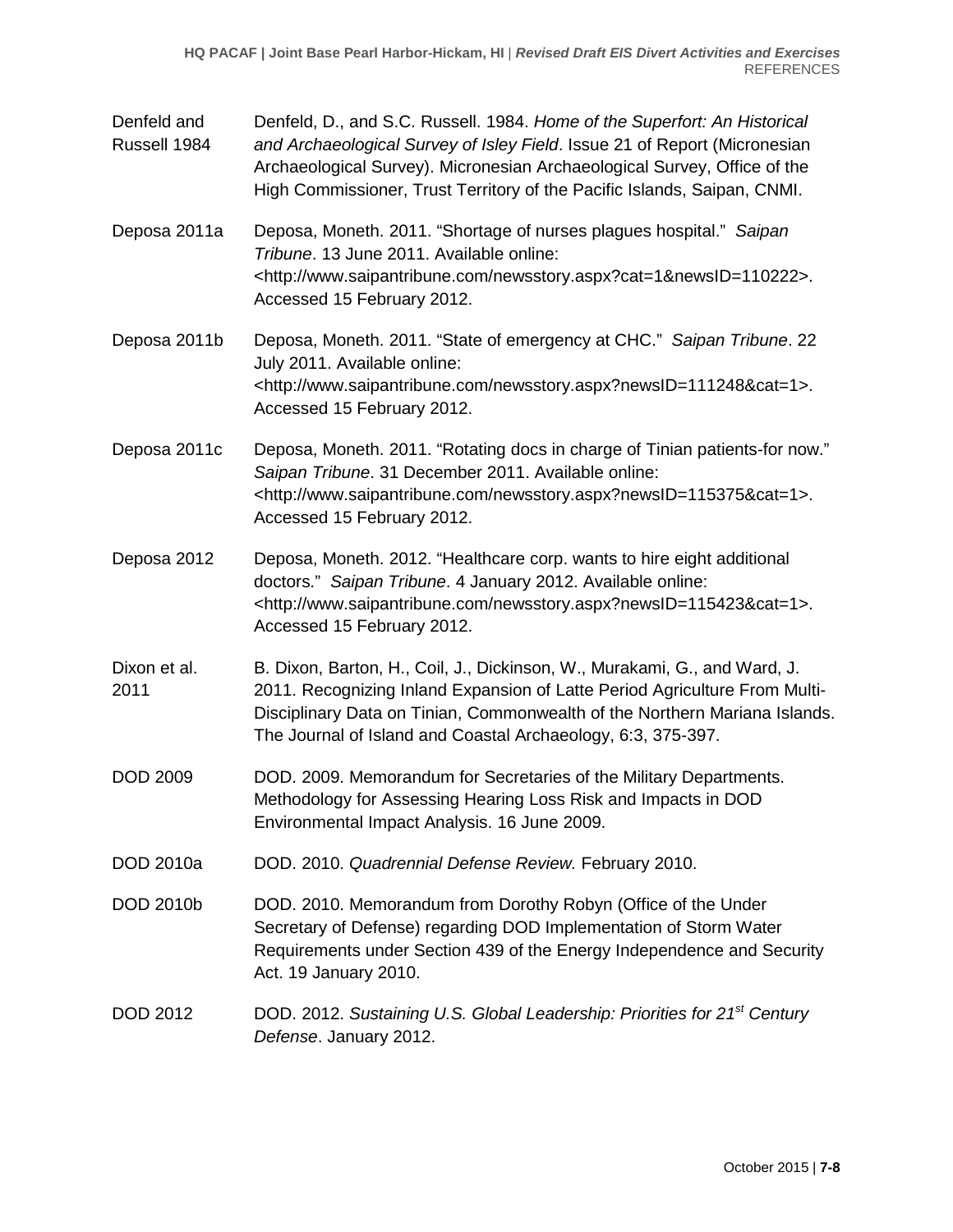DON 2005 Department of the Navy (DON). 2005. *Marine resources assessment for the Marianas Operating Area*. Prepared for Pacific Division, Naval Facilities Engineering Command, Pearl Harbor, Hawai*'*i under contract number N62470-02-D-9997, CTO 0027. Prepared by Geo-Marine, Inc., Plano, Texas. DON 2006 DON. 2006. "Valiant Shield Provides Valuable Joint Training Among U.S. Military Forces." Available online: <http://www.navy.mil/search/display.asp?story\_id=24224>. Accessed July 19, 2011 DON 2007 DON. 2007. *Marine mammal and sea turtle survey and density estimates for Guam and the Commonwealth of the Northern Mariana Islands*. Contract number N68711-02-D-8043; CTO 0036. Honolulu, Hawai*'*i: Naval Facilities Engineering Command Pacific and Commander, U.S. Pacific Fleet. 2007. DON 2010a DON. 2010. *Mariana Islands Range Complex (MIRC) Environmental Impact Statement (EIS)*. July 2010. DON 2010b DON. 2010. Joint Guam Program Office (JGPO) *Guam and CNMI Military Relocation EIS*. July 2010. DON 2010c DON. 2010. *Update of the Integrated Natural Resources Management Plans for Navy Leased Lands on Tinian and Farallon De Medinilla. Plan Years 2010-2015.* 29 May 2010. DON 2010d DON. 2010. *Socioeconomic Impact Assessment Study*. Appendix F of Final Environmental Impact Statement – GUAM AND CNMI MILITARY RELOCATION: Relocating Marines from Okinawa, Visiting Aircraft Carrier Berthing, and Army Air and Missile Defense Task Force. Prepared for the Joint Guam Program Office. DON 2012 DON. 2012. *Notice of Intent To Prepare a Supplemental Environmental Impact Statement for the Guam and Commonwealth of the Northern Mariana Islands Military Relocation (2012 Roadmap Adjustments) and Notice of Public Scoping Meetings.* 77 Fed. Reg. 61746, 11 October 2012. DON 2015a DON. 2015. *Commonwealth of the Northern Mariana Islands Joint Military Training Draft Environmental Impact Statement/Overseas Environmental Impact Statement*. April 2015. DON 2015b DON. 2015. *Mariana Islands Training and Testing Activities Final Environmental Impact Statement/Overseas Environmental Impact Statement*. May 2015. DON 2015c DON. 2015. Press Release: *Department of Navy Releases Record of Decision for Relocation of Marines to Guam*. August 29, 2015.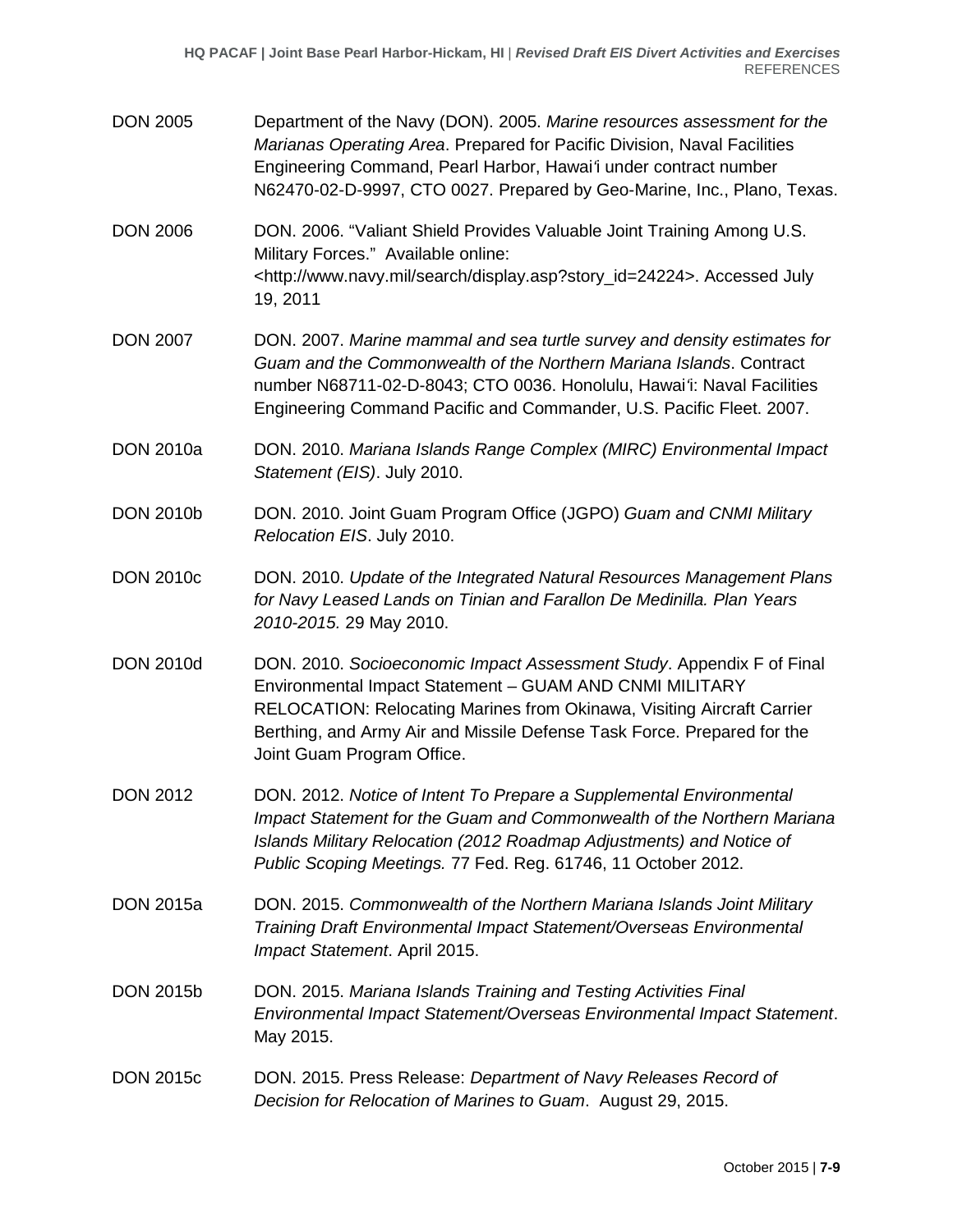| <b>DSS 2011</b>                     | Diesel Service & Supply (DSS). 2011. Approximate Diesel Fuel Consumption<br>Chart. Available online:<br><http: diesel_fuel_consumption.aspx="" www.dieselserviceandsupply.com="">.<br/>Accessed 22 February 2012.</http:>    |
|-------------------------------------|------------------------------------------------------------------------------------------------------------------------------------------------------------------------------------------------------------------------------|
| E&E 2012                            | Ecology & Environment (E&E). 2012. CUC Power Plant 3 PCB Removal<br>2011 Letter Report to the EPA. 09 June 2012                                                                                                              |
| <b>EDR 2011a</b>                    | Environmental Data Resources, Inc. (EDR). 2011. USAF Divert EIS EDR<br>Report for Tinian, CNMI. 9 September 2011.                                                                                                            |
| <b>EDR 2011b</b>                    | EDR. 2011. USAF Divert EIS EDR Report for Saipan, CNMI. 9 September<br>2011.                                                                                                                                                 |
| <b>EQE</b><br>International<br>1998 | EQE International. 1998. Typhoon Paka, December 1997. 1998.                                                                                                                                                                  |
| FAA 2002                            | Federal Aviation Administration (FAA). 2002. FAAO 8260.3B United States<br>Standards for Terminal Instrument Procedures (TERPS). May 15, 2002.                                                                               |
| FAA 2006a                           | FAA. 2006. Federal Aviation Administration National Policy Order 1050.1E.<br>Environmental Impacts: Policies and Procedures. 20 March 2006.                                                                                  |
| FAA 2006b                           | FAA. 2006. Federal Aviation Administration National Policy Order 5050.4B.<br>National Environmental Policy Act (NEPA) Implementing Instructions for<br>Airport Actions. 28 April 2006.                                       |
| FAA 2010                            | FAA. 2010. FAAO JO 7110.65T Air Traffic Control (ATC). 11 February 2010.                                                                                                                                                     |
| FAA 2011                            | FAA. 2011. FAA Air Traffic Activity System (ATADS) Airport Operations at<br>GSN from 1/2011 to 12/2011. Available at:<br><http: airport.asp="" aspm.faa.gov="" opsnet="" sys="">. Accessed 9 February 2012.</http:>          |
| FAA 2012a                           | FAA. 2012. Aeronautical Information Manual, Official Guide to Basic Flight<br>Information and ATC Procedures. 2012.                                                                                                          |
| <b>FAA 2012d</b>                    | FAA. 2012. FAA Grant Assurances, Airport Sponsors. Available online:<br><http: aip="" airport_sponsor_as<br="" airports="" grant_assurances="" media="" www.faa.gov="">surances_2012.pdf&gt;. Accessed January 2013.</http:> |
| FAA 2015a                           | FAA. 2015. FAA Wildlife Strike Database. Francisco C. Ada/Saipan<br>International Airport. Available online:<br><http: database.aspx="" wildlife.faa.gov="">. Accessed August 5, 2015.</http:>                               |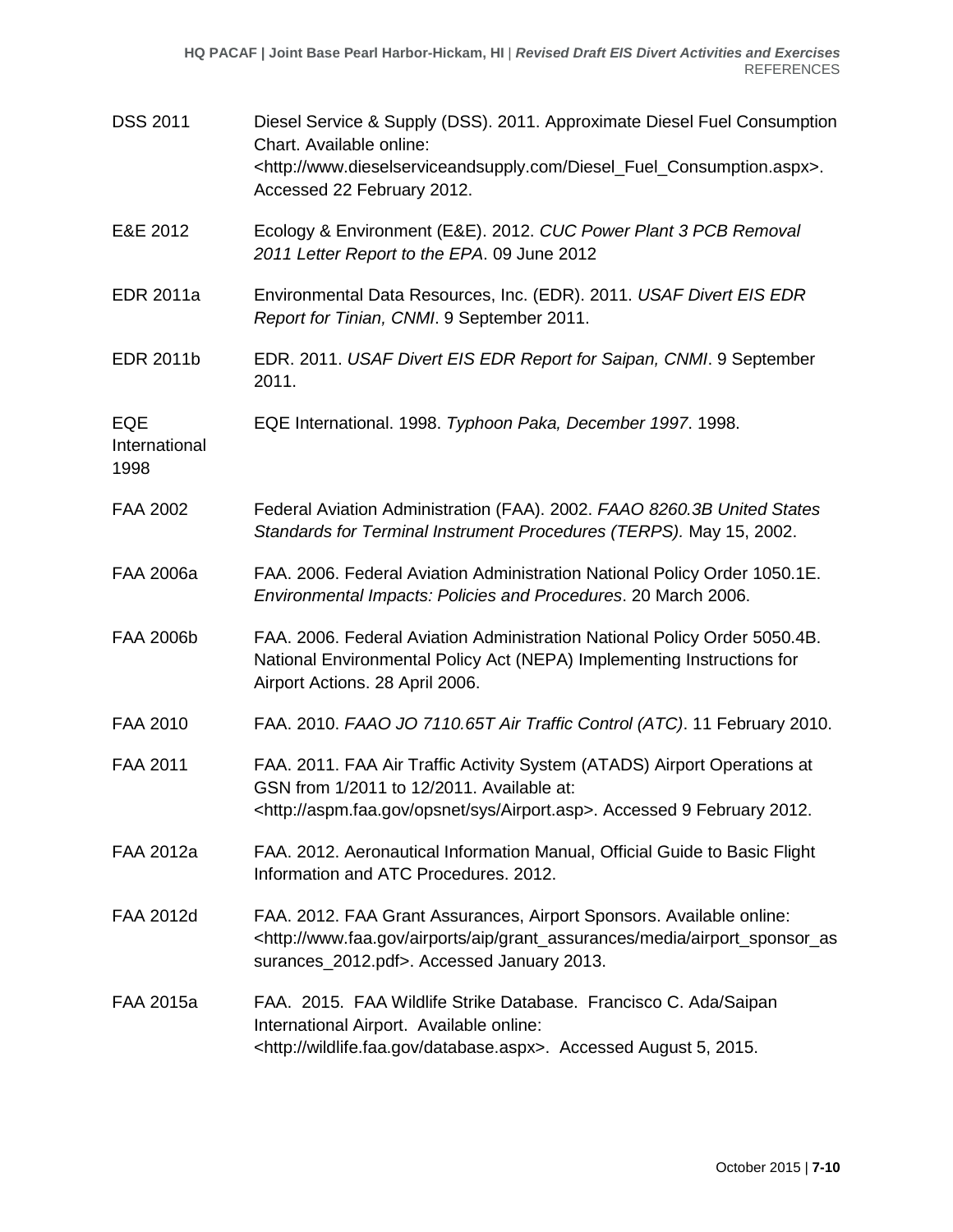- FAA 2015b FAA. 2015. FAA Wildlife Strike Database. Tinian International Airport. Available online: <http://wildlife.faa.gov/database.aspx>. Accessed August 5, 2015.
- FAA undated FAA. Undated. *Air Traffic Management Glossary of Terms.* Available online: <http://www.fly.faa.gov/Products/Glossary\_of\_Terms/glossary\_of\_terms.html >. Accessed 6 February 2012.
- FEMA 1991 Federal Emergency Management Agency (FEMA). 1991. Flood Insurance Rate Map, Tinian Island. Historic Community Panel Number 750001 0040 B. Effective Date 15 May 1991.
- FICUN 1980 Federal Interagency Committee on Urban Noise (FICUN). 1980. *Guidelines for Considering Noise in Land Use Planning and Control*. June 1980.
- Finegold et al. 1994 Finegold, S.L., H.C. Stanley, and H.E. von Gierke. 1994. Community annoyance and sleep disturbance: Updated Criteria for Assessing the Impacts of General Transportation Noise on People. *Noise Control Engineering Journal* 42(1): 25–30. January–February 1994.
- Fuller 2013 Fuller, Kate. 2013. Personal communication between Kate Fuller of CNMI DEQ and Sean McNeil of HDR regarding air monitoring and permits within the CNMI. 19 February 2013.
- Fulling et al. 2011 Fulling, G.L., P.H. Thorson, and J. Rivers. 2011. Distribution and abundance estimates for cetaceans in the waters off Guam and the Commonwealth of the Northern Mariana Islands. *Pacific Science* 65(3):321-343.
- Gingerich 2002 Gingerich, Stephen. 2002. "Geohydrology and Numerical Simulation of Alternative Pumping Distributions and the Effects of Drought on the Ground-Water Flow System of Tinian, Commonwealth of the Northern Mariana Islands U.S. Department of the Interior." Available online: <http://hi.water.usgs.gov/publications/pubs/wri/wri02-4077.pdf.>. Accessed 11 January 2012.
- **GlobalSecurity** 2011 GlobalSecurity. 2011. *Andersen Air Force Base*. Accessed 19 September 2011. Available online: <http://www.globalsecurity.org/military/facility/andersen.htm>.
- Goldberg 2007 Goldberg, H. J. 2007. D-Day in the Pacific: The Battle of Saipan. Indiana University Press, Bloomington.
- H.R. 1207 2012 H.R. 1207--112th Congress: Marianas Trench Marine National Monument Visitor Facility Authorization Act of 2011. (2011). In *GovTrack.us (database of federal legislation).* Retrieved February 8, 2012, from <http://www.govtrack.us/congress/bill.xpd?bill=h112-1207>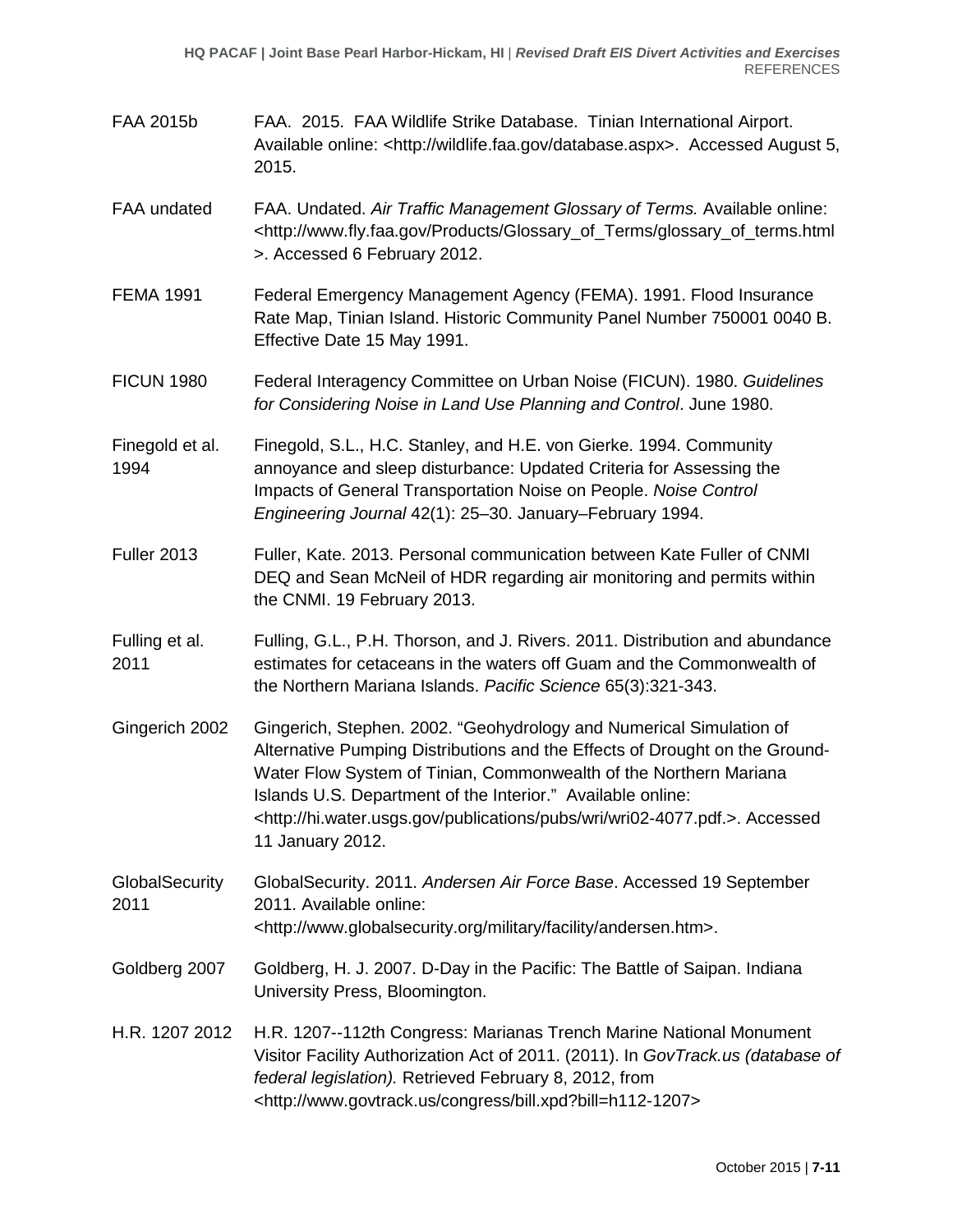| Hamano 2011                                    | Hamano, Aya. 2011. "GDP for American Samoa, the Commonwealth of the<br>Northern Mariana Islands, Guam, and the U.S. Virgin Islands New Statistics<br>for 2008-2009 and Revised Statistics for 2002-2007." BEA Briefing. Survey<br>of Current Business. September 2011. Available online:<br><http: 09%20september="" 0911_territories.pdf="" 2011="" pdf="" scb="" www.bea.gov="">.<br/>Accessed 9 February 2012.</http:> |
|------------------------------------------------|---------------------------------------------------------------------------------------------------------------------------------------------------------------------------------------------------------------------------------------------------------------------------------------------------------------------------------------------------------------------------------------------------------------------------|
| <b>HANMI 2012</b>                              | Hotel Association of the Northern Mariana Islands (HANMI). 2012. "Welcome<br>page." Available online: <http: www.saipanhotels.org=""></http:> . Accessed 9<br>February 2012.                                                                                                                                                                                                                                              |
| Herald 1992                                    | Herald, M. 1992. Northern Mariana Islands: A Change in Course under Its<br>Covenant with the United States. Oregon Law Review 71:127.                                                                                                                                                                                                                                                                                     |
| Hill et al. 2014.                              | Hill M.C., A.D. Ligon, M.H. Deakos, A.C. Ü, A. Milette-Winfree, A.R. Bendlin,<br>and E.M. Oleson. 2014. Cetacean surveys in the waters of the southern<br>Mariana Archipelago (February 2010 - April 2014). National Oceanic and<br>Atmospheric Administration, Pacific Islands Fisheries Science Center Data<br>Report DR-14-013.                                                                                        |
| Joint Typhoon<br><b>Warning Center</b><br>1997 | Joint Typhoon Warning Center. 1997. 1997 Annual Tropical Cyclone Report.<br>1 January 1997.                                                                                                                                                                                                                                                                                                                               |
| Kessler and<br>Amidon 2009                     | Kessler, C., and F. A. Amidon 2009. Micronesian Megapode on Tinian and<br>Aguiguan. Pages 201 to 218 in Terrestrial Resource Surveys of Tinian and<br>Aguiguan, Mariana Islands, 2009. U.S. Fish and Wildlife Service, Pacific<br>Islands Fish and Wildlife Office, Honolulu, HI.                                                                                                                                         |
| <b>Kirch 2002</b>                              | Kirch, P.V. 2002. On the Road of the Winds: an Archaeological History of the<br>Pacific Islands Before European Contact. University of California Press,<br>Berkeley.                                                                                                                                                                                                                                                     |
| Kirch and<br>Ellison 1994                      | Kirch, P.V., and J. Ellison. 1994. Palaeoenvironmental Evidence for Human<br>Colonization of Remote Oceanic Islands. Antiquity 68:310-331.                                                                                                                                                                                                                                                                                |
| Kolinski 2001                                  | Kolinski, S.P. 2001. Sea turtles and their marine habitats at Tinian and<br>Aguijan, with projections on resident turtle demographics in the southern arc<br>of the Commonwealth of the Northern Mariana Islands. Southwest Fisheries<br>Science Center Administrative Report H-01-06C.                                                                                                                                   |
| Kolinski et al.<br>2001                        | Kolinski, S.P., D.M. Parker, L.I. Ilo, and J.K. Ruak. 2001. An assessment of<br>the sea turtles and their marine and terrestrial habitats at Saipan,<br>Commonwealth of the Northern Mariana Islands. Micronesia 34(1):55-72.                                                                                                                                                                                             |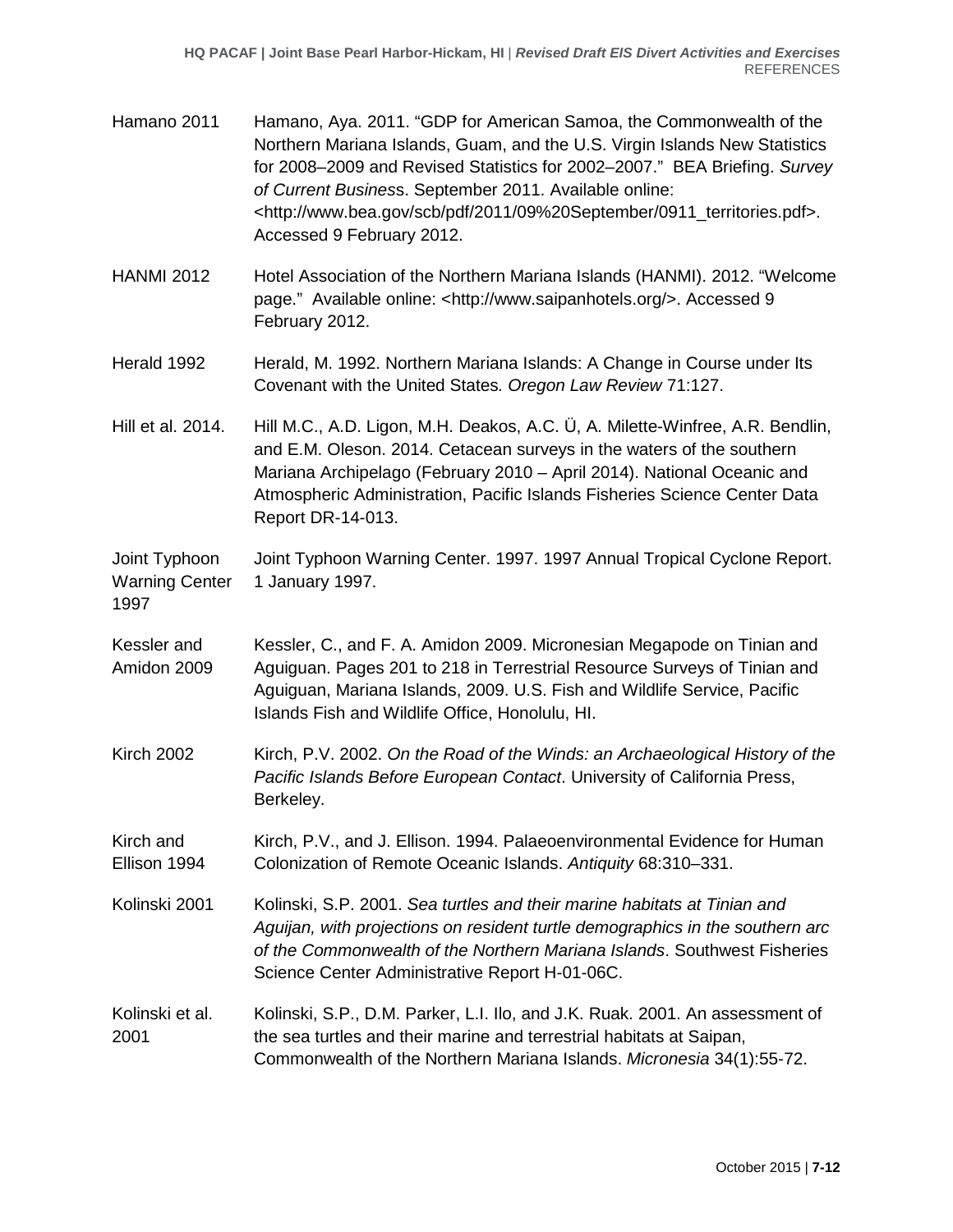| Kolinski et al.<br>2004         | Kolinski, S.P., L.I. Ilo, and J.M. Manglona. 2004. Green turtles and their<br>marine habitats at Tinian and Aguijan, with projections on resident turtle<br>demographics in the southern arc of the Commonwealth of the Northern<br>Mariana Islands. Micronesica 37: 97-118.                                         |
|---------------------------------|----------------------------------------------------------------------------------------------------------------------------------------------------------------------------------------------------------------------------------------------------------------------------------------------------------------------|
| Kretzers 2009                   | Kretzers, Aurelia. 2009. Personal communication between EA Science and<br>Technology and Ms. Kretzers regarding ASTs at GSN. This interview was<br>conducted as part of the Phase I Environmental Site Assessment Report for<br>Lot 028 K 11 Parcel "B" CPA Buried Drum Site I Fadang, Saipan. 24<br>September 2009. |
| Lander et al.<br>2002           | Lander, James, Lowell Whiteside, and Paul Hattori. 2002. "The Tsunami<br>History of Guam: 1849 - 1993." Science of Tsunami Hazards. Vol 20, No. 3<br>pp. 158. Available online: <http: library.lanl.gov="" ts203.pdf="" tsunami="">.<br/>Accessed 13 February 2012.</http:>                                          |
| Ligon et al.<br>2011            | Ligon, A.D., M.H. Deakos, and A.C. U. 2010. Small-boat cetacean surveys<br>off Guam and Saipan, Mariana Islands, February - March 2010. Report to<br>Pacific Island Fisheries Science Center under Order No. AB133F-10-SE-<br>0930. 34 pp.                                                                           |
| Licanto 2015                    | Licanto, Nestor. 2015. "Saipan's economy is on the upswing." KUAM News.<br>Posted 28 June 2015. Available online:<br><http: 06="" 2015="" 28="" 29428173="" saipans-economy-is-on-<br="" story="" www.kuam.com="">the-upswing&gt;. Accessed 20 August 2015.</http:>                                                  |
| Maison et al.<br>2010           | Maison, K.A., Kinan Kelly, I. and K.P. Frutchey. 2010. Green Turtle Nesting<br>Sites and Sea Turtle Legislation throughout Oceania. U.S. Dep. Commerce,<br>NOAA Technical Memorandum. NMFS-F/SPO-110, 52 pp.                                                                                                         |
| <b>Marianas</b><br>Variety 2012 | Marianas Variety. 2012. "Fitial to Sablan: Don't politicize CIP issue". 18 April<br>2012. Available online: < http://www.mvariety.com/cnmi/cnmi-<br>news/local/45686-fitial-to-sablan-dont-politicize-cip-issue.php>. Accessed 17<br>September 2012.                                                                 |
| Marianas<br>Variety 2014        | Marianas Variety. 2014. Tinian Mayor Welcomes Interior's Go-ahead for<br>Reservoir Project. 22 October 2014. Available online:<br><http: 70364-tinian-mayor-<br="" cnmi="" cnmi-news="" local="" www.mvariety.com="">welcomes-interior-s-go-ahead-for-reservoir-project&gt;. Accessed 28 August<br/>2015.</http:>    |
| <b>Marianas</b><br>Variety 2015 | Marianas Variety. 2015. "Saipan Casino Gets Approval To Build Training<br>Facility." Accessed via Pacific Islands Report. 25 February 2015. Available<br>online: <http: 02-25-<br="" 2015="" february="" pidp.eastwestcenter.org="" pireport="">16.htm&gt;. Accessed 20 August 2015.</http:>                         |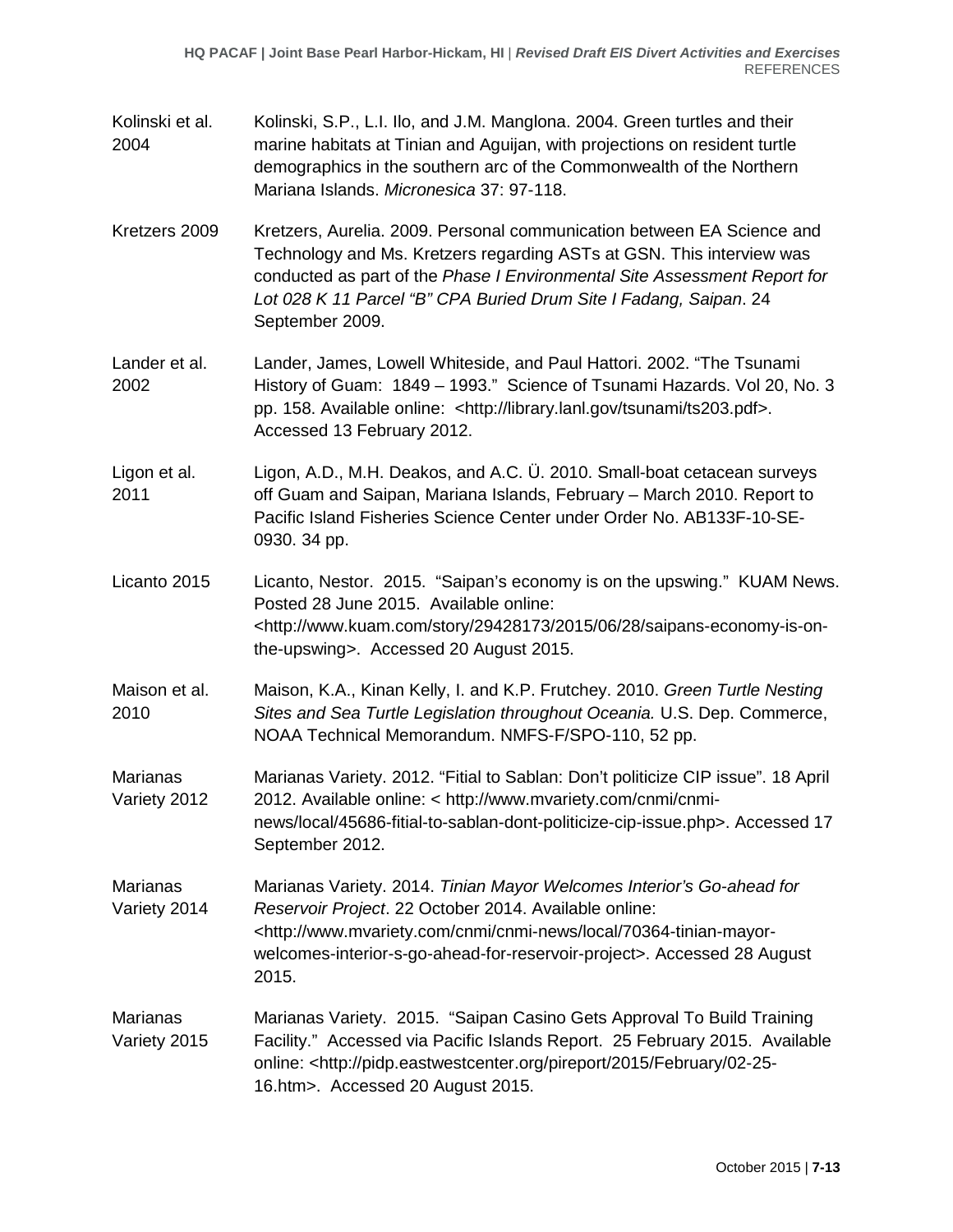| McCracken<br>undated                      | McCracken, R.J. Undated. A Preliminary Report on the Soils of Saipan,<br>Mariana Islands. Available online:<br><http: 10125="" 8764="" bitstream="" handle="" scholarspace.manoa.hawaii.edu="" vol7n3-<br="">267-277.pdf?sequence=1&gt;. Accessed 15 February 2012.</http:>                                                                                          |
|-------------------------------------------|----------------------------------------------------------------------------------------------------------------------------------------------------------------------------------------------------------------------------------------------------------------------------------------------------------------------------------------------------------------------|
| McKibben 1990                             | McKibben, L.A. 1990. Political Relationship between the United States and<br>Pacific Islands Entities: The Path to Self-Government in the Northern<br>Mariana Islands, Palau, and Guam. Harvard International Law Journal<br>31:257.                                                                                                                                 |
| McPhee &<br>Associates and<br>Conway 2009 | Malcolm D. McPhee & Associates and Dick Conway. 2009. Economic Impact<br>of Federal Laws on the Commonwealth of the Northern Mariana Islands.<br>Prepared for the Office of the Governor, The Commonwealth of the Northern<br>Mariana Islands. Available online:<br><http: 92.pdf="" newsletters="" www.saipanchamber.com="">. Accessed 6 February<br/>2012.</http:> |
| <b>MES 2012</b>                           | Micronesian Environmental Services (MES). 2012. Biological Report: Saipan<br>International Airport Project Site, Saipan, CNMI. Saipan, Commonwealth of<br>the Northern Mariana Islands.                                                                                                                                                                              |
| Minton et al.<br>2009                     | Minton, D., V. Brown, K. Dugger, T. Flores, K. Foster, P. Houk, J. Iguel, C.<br>Kessler, S. Kolinski, T. Schils, J. Starmer, N. Suhkraj, M. Tenorio, and M.<br>Trianni. 2009. Marine resource surveys of Tinian, Commonwealth of the<br>Northern Mariana Islands (Volume I). Prepared for Headquarters, United<br>States Army Corps of Engineers.                    |
| Mosher and<br><b>Fancy 2002</b>           | Mosher, S.M., and S.G. Fancy. 2002. Description of nests, eggs, and<br>nestlings of the endangered Nightingale Reed-warbler on Saipan,<br>Micronesia. Wilson Bulletin 114:1-10.                                                                                                                                                                                      |
| <b>MVA 2011</b>                           | Marianas Visitors Authority (MVA). 2011. News Release "\$10,000+ for Grabs<br>at 27 <sup>th</sup> Saipan International Fishing Tournament." 18 July 2011.                                                                                                                                                                                                            |
| MVA 2012                                  | MVA. 2012. "What to do – Sites." Available online:<br><http: wtd.asp?secid="30&amp;wcat_wtypID=1#list" www.mymarianas.com="">.<br/>Accessed 14 February 2012.</http:>                                                                                                                                                                                                |
| <b>NAVFAC</b><br>Pacific 2011             | NAVFAC Pacific. 2011. Final Feasibility Assessment for the Establishment of<br>Special Use Airspace for Marine Corps Training Activities on the Islands of<br>Guam, Tinian, And Pagan. October 2011.                                                                                                                                                                 |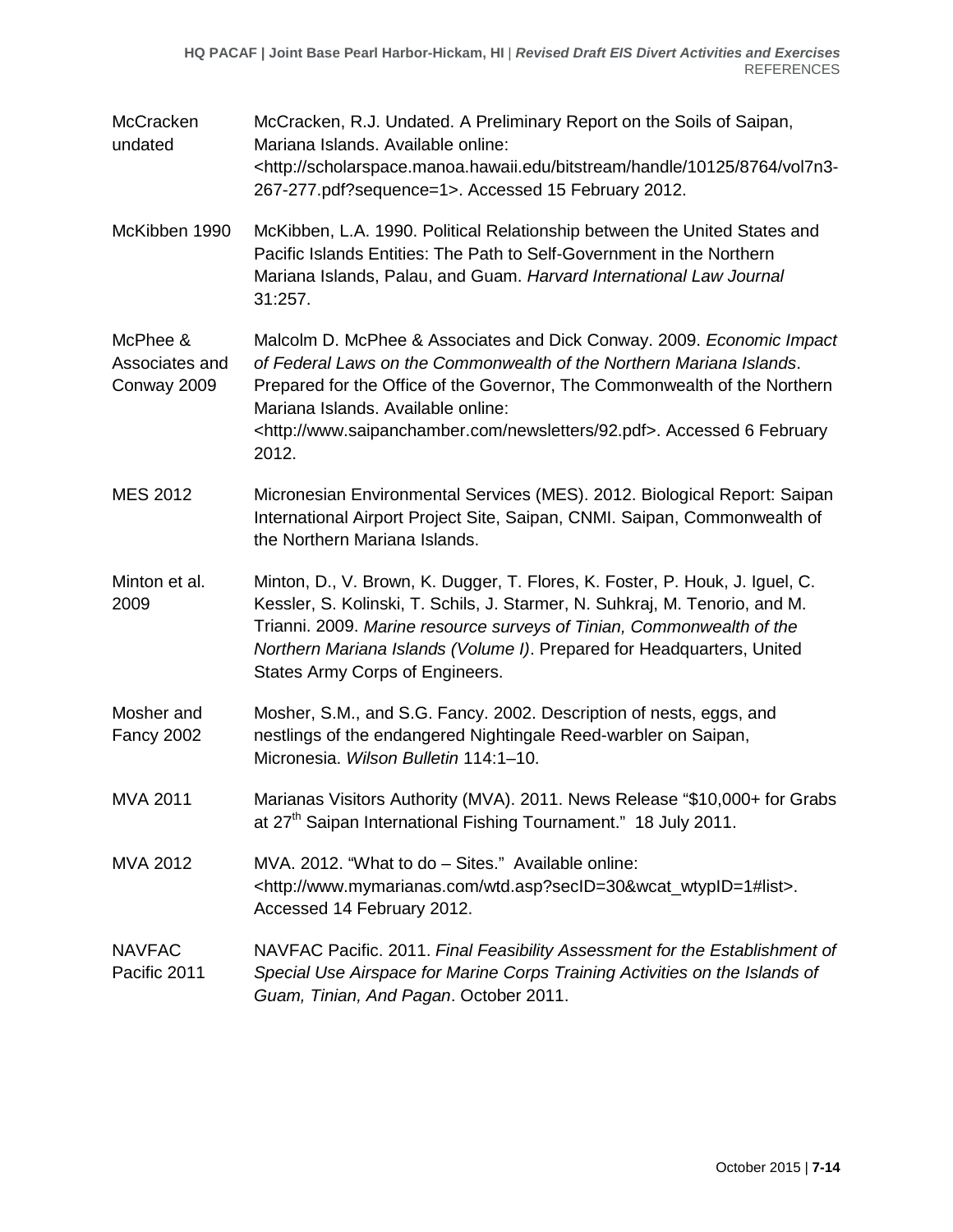- NAVFAC 2014a Naval Facilities Engineering Command, Pacific (NAVFAC). 2014. Terrestrial Biological Surveys on Tinian in Support of the Commonwealth of the Northern Mariana Islands Joint Military Training Environmental Impact Statement/Overseas Environmental Impact Statement. Department of the Navy, Naval Facilities Engineering Command, Pacific. Hawai*'*i.
- NAVFAC 2014b NAVFAC. 2014. Sea Turtle Marine Resources Survey Report in Support of the Commonwealth of the Northern Mariana Islands Joint Military Training Environmental Impact Statement/Overseas Environmental Impact Statement. Department of the Navy, Naval Facilities Engineering Command, Pacific. Hawaii.
- NAVFAC 2015a NAVFAC. 2015. Surveys of Potential Wetland Sites on Tinian in Support of the Commonwealth of the Northern Mariana Islands Joint Military Training Environmental Impact Statement/Overseas Environmental Impact Statement. Department of the Navy, Naval Facilities Engineering Command, Pacific. Hawai*'*i.
- NAVFAC 2015b NAVFAC. 2015. Draft Commonwealth of the Northern Mariana Islands Joint Military Training Environmental Impact Statement/Overseas Environmental Impact Statement. Department of the Navy, Naval Facilities Engineering Command, Pacific. Hawai*'*i.
- NMFS 2011 NMFS. 2011. National Marine Fisheries Service Endangered Species Act Section 7 Biological Opinion for Military Readiness Activities on the Mariana Islands Range Complex. National Marine Fisheries Service Office of Protected Resources, Washington D.C. August 2011
- NMFS 2012 NMFS. 2012. Correspondence from Alecia Van Atta, Assistant Regional Administrator of Protected Resources, regarding Draft Environmental Impact Statement (DEIS) for the Divert Activities and Exercises for Guam and the Commonwealth of the Northern Mariana Islands, to Captain Rebecca Heyse, Pacific Air Forces, dated 18 July 2012.
- NMFS 2015 National Marine Fisheries Service (NMFS). 2015. *Programmatic Biological Opinion on U.S. Military Mariana Islands Training and Testing Activities from August 2015 to August 2020 and the Permits Division's proposal to issue regulations to authorize the U.S. Navy to "take" marine mammals incidental to those training activities.* 2015.
- NOAA 2007 National Oceanic and Atmospheric Administration (NOAA). 2007. *Data Report for Quantifying Pollution Impacts from Puerto Rico Dump on Coral Reef Fisheries in Tanapag Harbor, Saipan*. July 2007.
- NOAA 2011 NOAA. 2011. *Commonwealth of the Northern Mariana Islands Coastal Resources Management Program.* March 2011.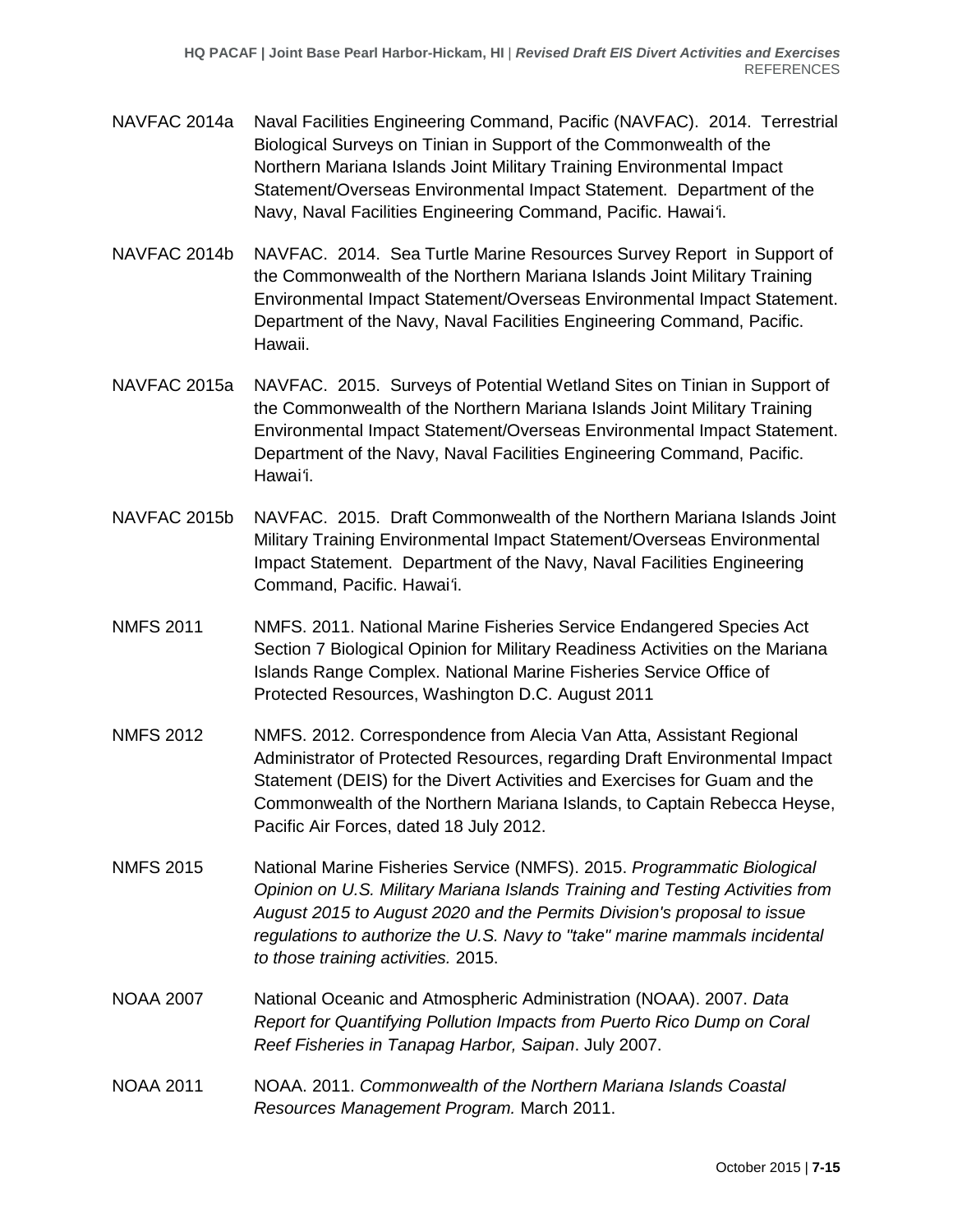| <b>NPS 1993</b>           | National Park Service (NPS) 1993. Guidelines for Evaluating and Registering<br>Historical Archaeological Sites and Districts. National Register Bulletin 36,<br>US Department of the Interior, Washington                                                                                                                                                                                                                                            |
|---------------------------|------------------------------------------------------------------------------------------------------------------------------------------------------------------------------------------------------------------------------------------------------------------------------------------------------------------------------------------------------------------------------------------------------------------------------------------------------|
| <b>NPS 1994</b>           | NPS. 1994. Report on Effects of Aircraft Overflights on the National Park.<br>Chapter 5, Effects of Overflights on Wildlife. Available online:<br><http: intro.htm#tableofcontents="" library="" npreport="" www.nonoise.org="">.<br/>24 September 1994.</http:>                                                                                                                                                                                     |
| <b>NPS 2001</b>           | NPS. 2001. Special Study North Field Historic District, Tinian,<br>Commonwealth of the Northern Mariana Islands. September 2001.                                                                                                                                                                                                                                                                                                                     |
| <b>NPS 2006</b>           | NPS. 2006. "Appendix E: Geology Report." In: HaySmith, L., F. L. Klasner,<br>S. H. Stephens, and G. H. Dicus. Pacific Island Network vital signs<br>monitoring plan. Natural Resource Report NPS/PACN/NRR-2006/003<br>National Park Service, Fort Collins, Colorado. Available online:<br><http: im="" monitoring="" pacn="" pacn_mp_app<br="" plan="" science.nature.nps.gov="" units="">endixE_Geology.pdf.&gt; Accessed 14 February 2012.</http:> |
| <b>NPS 2012</b>           | NPS. 2012. "Northern Mariana Islands." Available online:<br><http: list.htm?program="" mp="" state="" www.nps.gov="">. Accessed 14 February<br/>2012.</http:>                                                                                                                                                                                                                                                                                        |
| Osborne 1947              | Osborne, D. 1947. Archaeology on Guam: A Progress Report. American<br>Anthropologist 49(3):518-524.                                                                                                                                                                                                                                                                                                                                                  |
| <b>PACAF</b><br>undated a | Pacific Air Forces (PACAF). Undated. "PACAF Fact Sheet". Available online:<br><http: factsheet_print.asp?fsid="164" factsheets="" information="" www.af.mil="">.<br/>Accessed 18 July 2011.</http:>                                                                                                                                                                                                                                                  |
| <b>PACAF</b><br>undated b | PACAF. Undated. PACAF Mission. Available online:<br><http: main="" welcome.asp="" www.pacaf.af.mil="">. Accessed 23 July 2011.</http:>                                                                                                                                                                                                                                                                                                               |
| <b>PACAF 2007</b>         | PACAF. 2007. "Factsheet, Andersen Air Force Base History." Available<br>online:<br><http: factsheet.asp?id="7063" factsheets="" library="" www.andersen.af.mil="">.<br/>Accessed 16 Sep 2011.</http:>                                                                                                                                                                                                                                                |
| <b>PACAF 2010</b>         | PACAF. 2010. Commonwealth of Northern Mariana Islands Future Capability<br>Assessment Saipan, Tinian, Rota. 6-16 September 2010.                                                                                                                                                                                                                                                                                                                     |
| <b>PACAF 2012</b>         | PACAF. 2012. Biological Assessment for Headquarters Pacific Air Forces<br>Divert Activities and Exercises in Saipan. Headquarters, Pacific Air Forces,<br>Joint Base Pearl Harbor-Hickam, Hawai î.                                                                                                                                                                                                                                                   |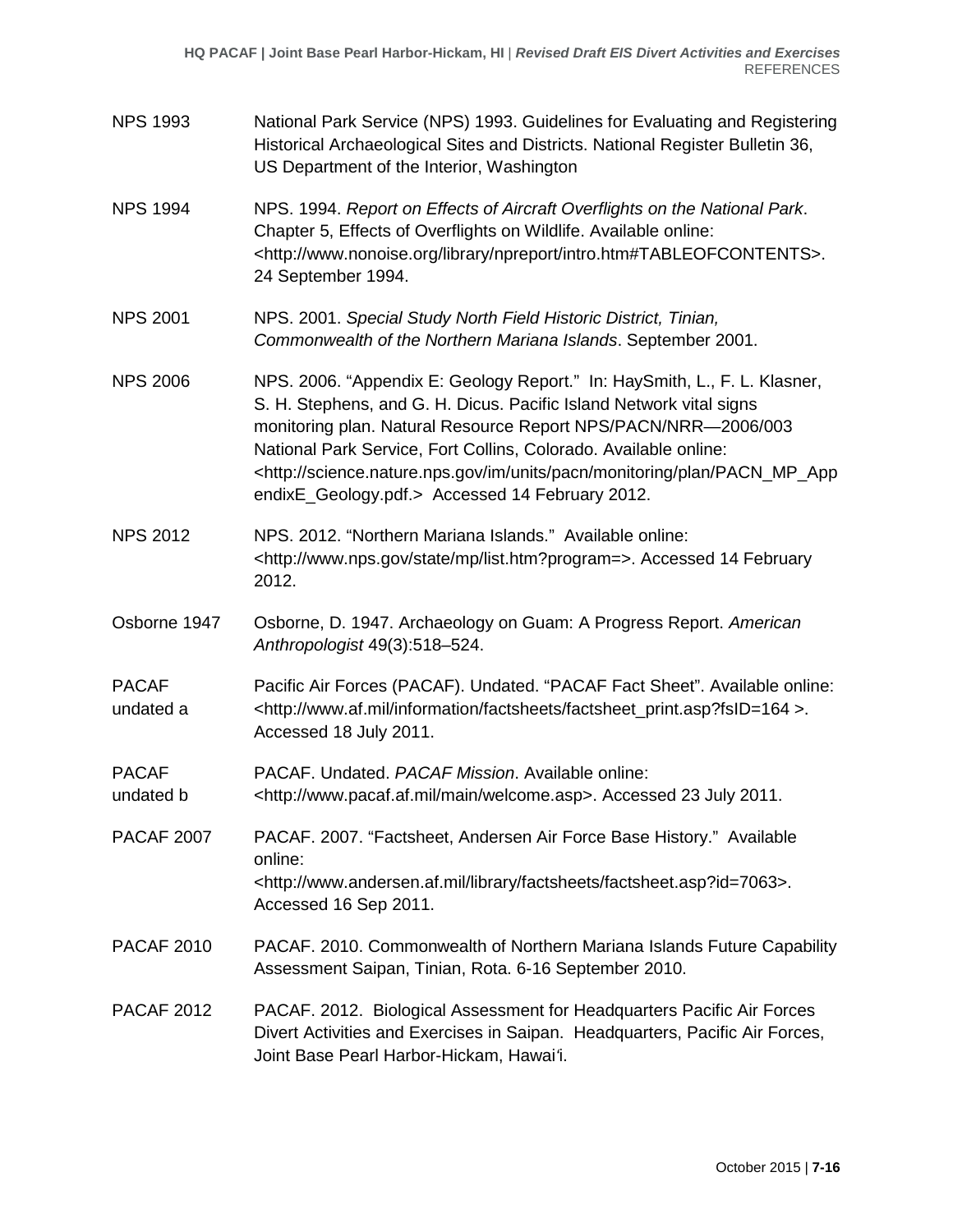| Pacific RISA | Pacific Regional Integrated Sciences and Assessments (Pacific RISA) |
|--------------|---------------------------------------------------------------------|
| undated      | program. Places: Commonwealth of the Northern Mariana Islands and   |
|              | explanation of Weather Condition Four. Available online:            |
|              | <http: www.pacificrisa.org="">. Accessed 7 March 2012.</http:>      |

- Pinaroc 2015 Pinaroc, Joel D. 2015. "No glitches in casino operations so far, regulators say." Saipan Tribune. 31 July 2015. Available online: <http://www.saipantribune.com/index.php/no-glitches-in-casino-operationsso-far-regulators-say/>. Accessed 20 August 2015.
- PMC-Saipan 2015 Pacific Medical Center-Saipan (PMC-Saipan). 2015. "About Us." Available online: <http://www.pmc-saipan.com/>. Accessed 20 August 2015.
- Rainbird 1994 Rainbird, P. 1994. Prehistory in the Northwest Tropical Pacific: the Caroline, Mariana, and Marshall Islands. *Journal of World Prehistory* 8(3):293–349.
- Reed 1954 Reed, E.K. 1954. Archeology in Guam, 1952: A Status Report. *American Anthropologist* 56(5):877–879.
- Rodda and Savidge 2007 Rodda, G.H. and J.A. Savidge. 2007. Biology and impacts of Pacific Island invasive species. Boiga irregularis, the brown treesnake (Reptilia: Colubridae). *Pacific Science* 61:307-324.
- Rounds 2014 Rounds, Rachel. 2014. Personal communication between Rachel Rounds of USFWS and Bill Grannis of USAF regarding annual coordination meeting. 18 December 2014.
- Rounds 2015 Rounds, Rachel. 2015. Personal communication between Rachel Rounds of USFWS and Bill Grannis of USAF regarding proposed listed species on Tinian. 22 January 2015.

Saipan Chamber of **Commerce** Saipan Chamber of Commerce. 2011. *The 2011 Survey of Wages & Salaries among Specified Jobs & Organizations in the CNMI*. July – September 2011. Available online:

2011 <http://www.saipanchamber.com/docs/Wage\_%20and\_Salary\_Summary\_ Report.pdf>. Accessed 25 January 2012.

Saipan Tribune 2010 Saipan Tribune. 2010. *DPW, Tinian and Rota mayors cited for violating dumpsite rules*. 7 September 2010. Available Online: <http://saipantribune.com/newsstory.aspx?cat=1&newsID=102807>. Accessed 11 January 2012.

Saipan Tribune 2014a Saipan Tribune. 2015. *A Step Closer for 189 Tinian Homesteads*. 5 February 2014.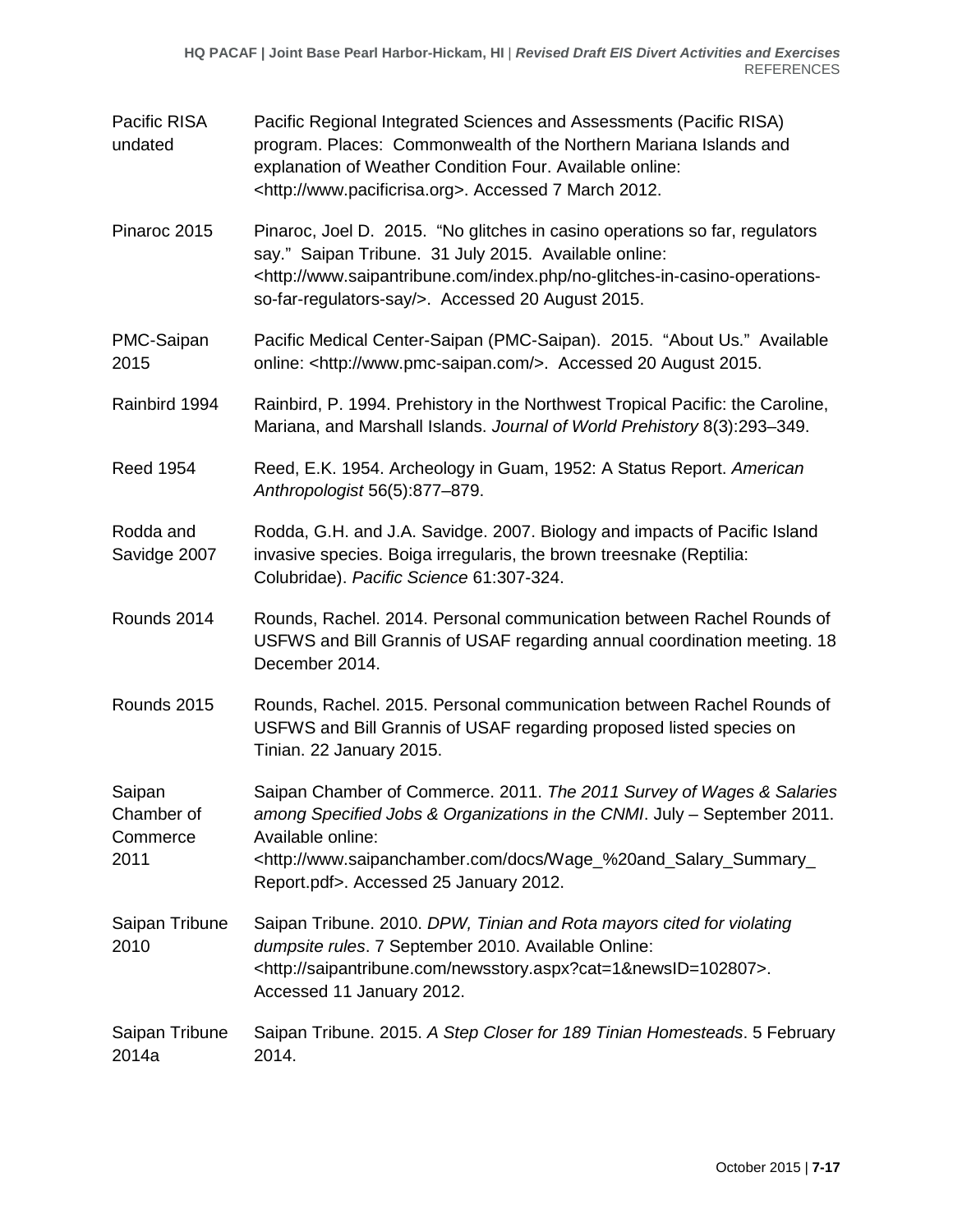| Saipan Tribune<br>2014b           | Saipan Tribune. 2012. \$130M Resort on Tinian OK'd. 24 March 2014.<br>Available online: <http: 130m-resort-<br="" index.php="" www.saipantribune.com="">tinian-okd/&gt;. Accessed 28 August 2015.</http:>                                                                                                                                                                                                                                            |
|-----------------------------------|------------------------------------------------------------------------------------------------------------------------------------------------------------------------------------------------------------------------------------------------------------------------------------------------------------------------------------------------------------------------------------------------------------------------------------------------------|
| Saipan Tribune<br>2014c           | Saipan Tribune. 2014. New \$130M hotel on Saipan breaks ground. 29<br>September 2014. Available online:<br><http: index.php="" new-130m-hotel-saipan-breaks-<br="" www.saipantribune.com="">ground/&gt;. Accessed 28 August 2015.</http:>                                                                                                                                                                                                            |
| Saipan Tribune<br>2015a           | Saipan Tribune. 2015. Unexpected Changes in Casino Plans Beg a lot of<br>Questions. 11 March 2015. Available online:<br><http: best-sunshine="" index.php="" tag="" www.saipantribune.com=""></http:> . Accessed 28<br>August 2015.                                                                                                                                                                                                                  |
| Saipan Tribune<br>2015b           | Saipan Tribune. 2015. HK Firm to Invest \$10M on Saipan Construction Plant.<br>22 April 2015. Available online: <http: hk-<br="" index.php="" www.saipantribune.com="">firm-to-invest-10m-on-saipan-construction-plant/&gt;. Accessed 28 August<br/>2015.</http:>                                                                                                                                                                                    |
| Saipan Tribune<br>2015c           | Saipan Tribune. 2015. Support Shown for Alter City Group's Major Siting<br>Permit. 27 July 2015. Available online:<br><http: alter-city-group="" index.php="" tag="" www.saipantribune.com=""></http:> . Accessed 28<br>August 2015.                                                                                                                                                                                                                 |
| Schueler 1994                     | Schueler, T.R. 1994. The Importance of Imperviousness. Watershed<br>Protection Techniques. 1(3): 100-111.                                                                                                                                                                                                                                                                                                                                            |
| Secretary of the<br>Interior 2010 | The Secretary of the Interior. 2010. Report on the Alien Worker Population in<br>the Commonwealth of the Northern Mariana Islands. April 2010. Available<br>online:<br><http: 042810_final_cnmi_report.pdf="" oia="" pdf="" reports="" www.doi.gov="">.<br/>Accessed 25 January 2012.</http:>                                                                                                                                                        |
| <b>Shin 2007</b>                  | Shin, Jong Soon. 2007. Commonwealth of the Northern Mariana Islands<br>Business Opportunities Report. Prepared for the United States Department of<br>the Interior Office of Insular Affairs. Updated July 2007. Originally written by<br>Tomas Kandl in September 2004. Available online:<br><http: cnmi%202007%20business%<br="" oia="" pdf="" reports="" www.doi.gov="">20Opportunities%20Report_FINAL.pdf&gt;. Accessed 25 January 2012.</http:> |
| <b>SPC-SDP 2011</b>               | Secretariat of the Pacific Community, Statistics for Development (SPC-SDP).<br>2011. "Pacific Island Populations - Estimates and projections of demographic<br>indicators for selected years." Updated May 2011. Available online:<br><http: index.php?option="com_docman&amp;task=&lt;br" sdp="" www.spc.int="">cat_view&amp;gid=28&amp;Itemid=42&amp;limitstart=10⟨=en&gt;. Accessed 6 February<br/>2012.</http:>                                  |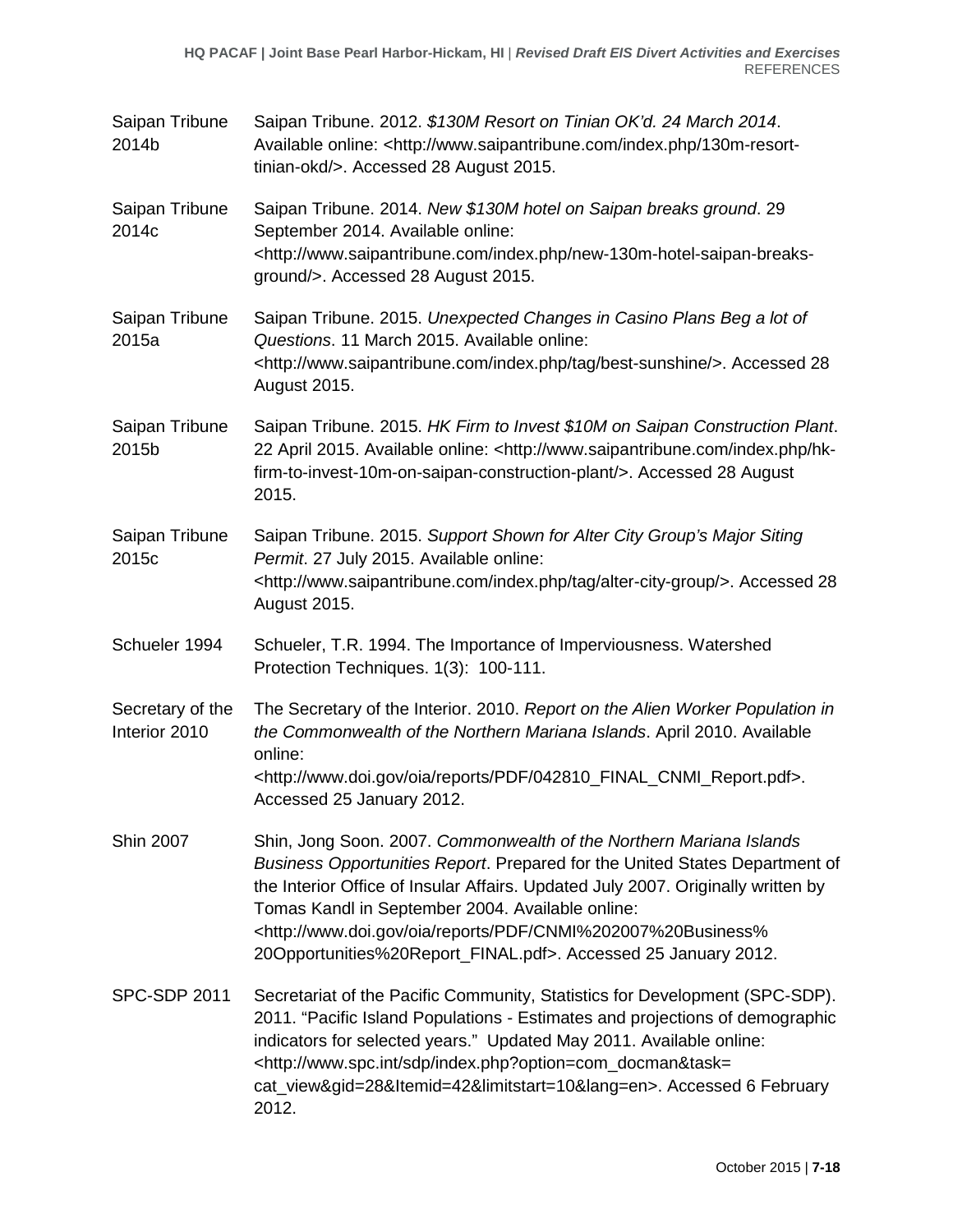| <b>SPC-SDP 2013</b>                                                       | Secretariat of the Pacific Community, Statistics for Development (SPC-SDP).<br>2013. "Pacific Island Populations - Estimates and projections of<br>demographic indicators for selected years." Updated September 2013.<br>Available online:<br><http: 28-pacific-data="" cat_view="" downloads="" en="" index.php="" sdd="" www.spc.int="">.<br/>Accessed 12 August 2015.</http:> |
|---------------------------------------------------------------------------|-----------------------------------------------------------------------------------------------------------------------------------------------------------------------------------------------------------------------------------------------------------------------------------------------------------------------------------------------------------------------------------|
| Spoehr 1957                                                               | Spoehr, A. 1957. Marianas Prehistory: Archaeological Survey and<br>Excavations on Saipan, Tinian and Rota. Fieldiana: Anthropology 48.                                                                                                                                                                                                                                            |
| <b>Star Marianas</b>                                                      | Star Marianas Air. 2012. Interview with Robert Christian and Shaun Christian,                                                                                                                                                                                                                                                                                                     |
| Air 2012                                                                  | Star Marianas Air and Edward Lynch, HDR.                                                                                                                                                                                                                                                                                                                                          |
| Takano and                                                                | Takano, L.L., and S.M. Haig. 2004. Distribution and abundance of the                                                                                                                                                                                                                                                                                                              |
| <b>Haig 2004</b>                                                          | Mariana subspecies of the common moorhen. Waterbirds 27:245-250.                                                                                                                                                                                                                                                                                                                  |
| <b>TANKS 4.0.9d</b>                                                       | TANKS 4.0.9d. 2012. Emissions Summary Report- 50k BBL Tank. Accessed                                                                                                                                                                                                                                                                                                              |
| 2012a                                                                     | February 20, 2012.                                                                                                                                                                                                                                                                                                                                                                |
| <b>TANKS 4.0.9d</b>                                                       | TANKS 4.0.9d. 2012. Emissions Summary Report- 100k BBL Tank.                                                                                                                                                                                                                                                                                                                      |
| 2012b                                                                     | Accessed February 20, 2012.                                                                                                                                                                                                                                                                                                                                                       |
| <b>TANKS 4.0.9d</b>                                                       | TANKS 4.0.9d. 2012. Emissions Summary Report- 10k BBL Tank. Accessed                                                                                                                                                                                                                                                                                                              |
| 2012c                                                                     | February 20, 2012.                                                                                                                                                                                                                                                                                                                                                                |
| Tenorio and<br>Dashiell 1997                                              | Tenorio, Juan C. and Associates and Dashiell, Eugene P. 1997. Tinian<br>Harbor Master Plan prepared for the Commonwealth Port Authority. July<br>1997.                                                                                                                                                                                                                            |
| Thompson and                                                              | Thompson, L., and G. Hornbostel. 1932                                                                                                                                                                                                                                                                                                                                             |
| Hornbostel                                                                | Archaeology of the Marianas                                                                                                                                                                                                                                                                                                                                                       |
| 1932                                                                      | Islands. The Museum, Honolulu.                                                                                                                                                                                                                                                                                                                                                    |
| Tinian<br>Department of<br>Commerce,<br><b>Statistics</b><br>Section 2001 | Tinian Department of Commerce, Statistics Section. 2001. Tinian 2000<br>Statistical Yearbook. Draft 2: 25 July 2001. Available online:<br><http: 08="" 2010="" commerce.gov.mp="" tinian-yearbook-<br="" uploads="" wp-content="">2000.pdf &gt;. Accessed 6 February 2012.</http:>                                                                                                |
| U.S. Army<br>Engineer 1994                                                | U.S. Army Engineer District Pacific Ocean Division (U.S. Army Engineer).<br>1994. DERP-FUDS Inventory Project Report for Tinian Asphalt Drum Dump<br>Site, Site No. H09CN0013. 28 January 1994.                                                                                                                                                                                   |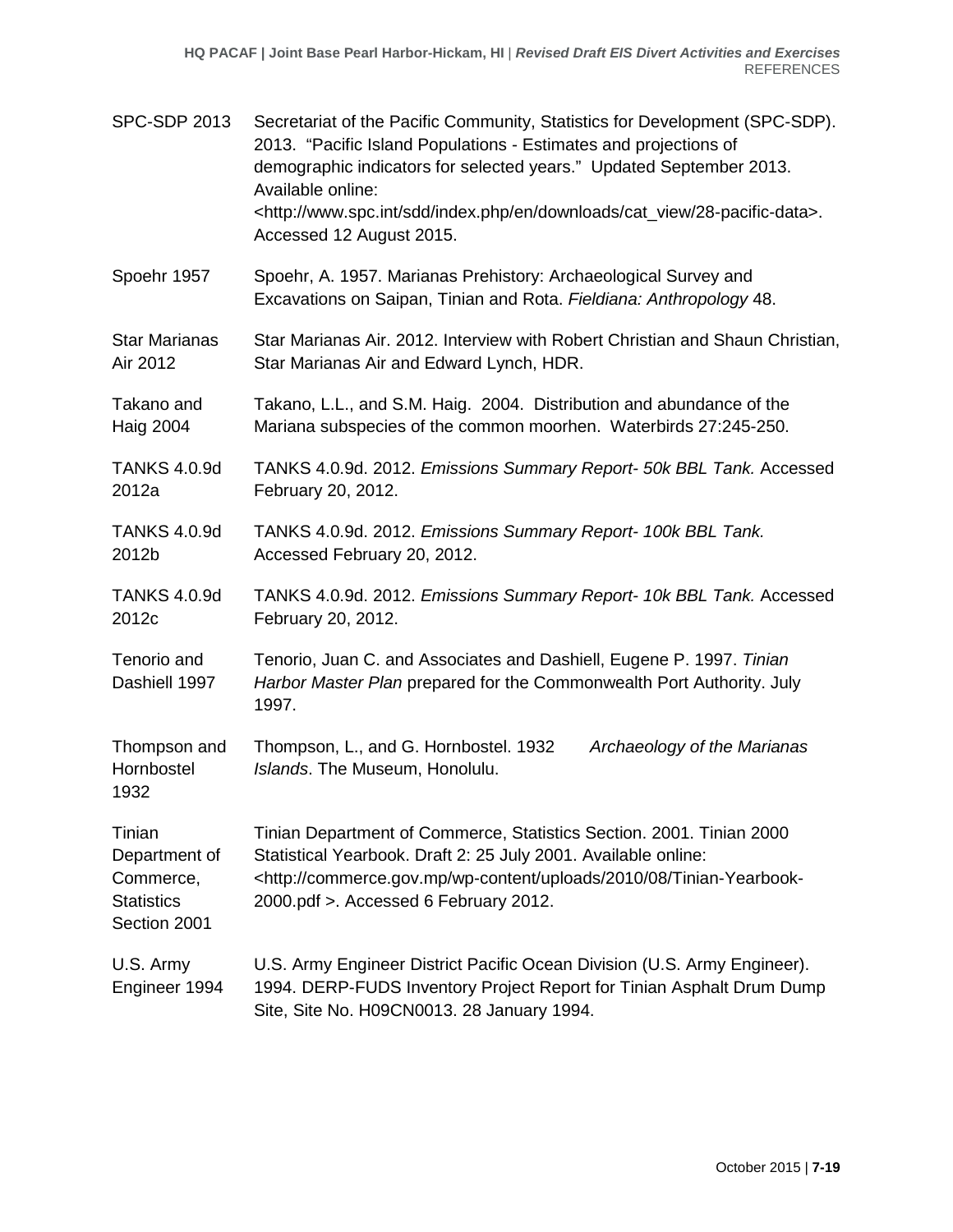| U.S. Census<br>Bureau 2000a | U.S. Census Bureau. 2000. Census 2000. Commonwealth of the Northern<br>Mariana Islands Summary File. Selected ethnicity, race, and poverty related<br>data. Accessed via American FactFinder. Available online:<br><http: factfinder2.census.gov="" main.html="">. Accessed 12 and 15 February<br/>2012.</http:>                                                                         |
|-----------------------------|------------------------------------------------------------------------------------------------------------------------------------------------------------------------------------------------------------------------------------------------------------------------------------------------------------------------------------------------------------------------------------------|
| U.S. Census<br>Bureau 2000b | U.S. Census Bureau. 2000. PBG082. Poverty Status In 1999 Of Families By<br>Family Type. Commonwealth of the Northern Mariana Islands Summary File.<br>Available online: <http: factfinder2.census.gov="" main.html="">. Accessed 7<br/>February 2012.</http:>                                                                                                                            |
| U.S. Census<br>Bureau 2010a | U.S. Census Bureau. 2010. "Poverty Thresholds 1999." Last revised 16<br>September 2010. Available online:<br><http: data="" hhes="" poverty="" thresh99.html="" threshld="" www="" www.census.gov="">.<br/>Accessed 7 February 2012.</http:>                                                                                                                                             |
| U.S. Census<br>Bureau 2010b | U.S. Census Bureau. 2010. Population of the Commonwealth of the Northern<br>Mariana Islands: 2000 and 2010. Census 2000 for the Commonwealth of the<br>Northern Mariana Islands and the 2010 Census for the Commonwealth of the<br>Northern Mariana Islands, Available online:<br><http: 2010.census.gov="" cb11cn178_cnmi.xls="" news="" xls="">. Accessed 25<br/>January 2012.</http:> |
| U.S. Census<br>Bureau 2010c | U.S. Census Bureau. 2010. Population of the Commonwealth of the Northern<br>Mariana Islands by Village: 2010. 2010 Census for the Commonwealth of the<br>Northern Mariana Islands. Available online:<br><http: 2010.census.gov="" cnmi_village_pop_counts.xls="" news="" xls="">. Accessed<br/>25 January 2012.</http:>                                                                  |
| U.S. Census<br>Bureau 2010d | U.S. Census Bureau. 2010. 2010 Census, Commonwealth of the Northern<br>Mariana Islands. DP-1: Profile of General Demographic Characteristics:<br>2010. Accessed via American FactFinder. Available online:<br><http: factfinder2.census.gov="">. Accessed 18 August 2015.</http:>                                                                                                        |
| U.S. Census<br>Bureau 2010e | U.S. Census Bureau. 2010. 2010 Census, Commonwealth of the Northern<br>Mariana Islands. DP-2: Profile of Selected Social Characteristics: 2010.<br>Accessed via American FactFinder. Available online:<br><http: factfinder2.census.gov="">. Accessed 18 August 2015.</http:>                                                                                                            |
| U.S. Census<br>Bureau 2010f | U.S. Census Bureau. 2010. 2010 Census, Commonwealth of the Northern<br>Mariana Islands. DP-3: Profile of Selected Economic Characteristics: 2010.<br>Accessed via American FactFinder. Available online:<br><http: factfinder2.census.gov="">. Accessed 18 August 2015.</http:>                                                                                                          |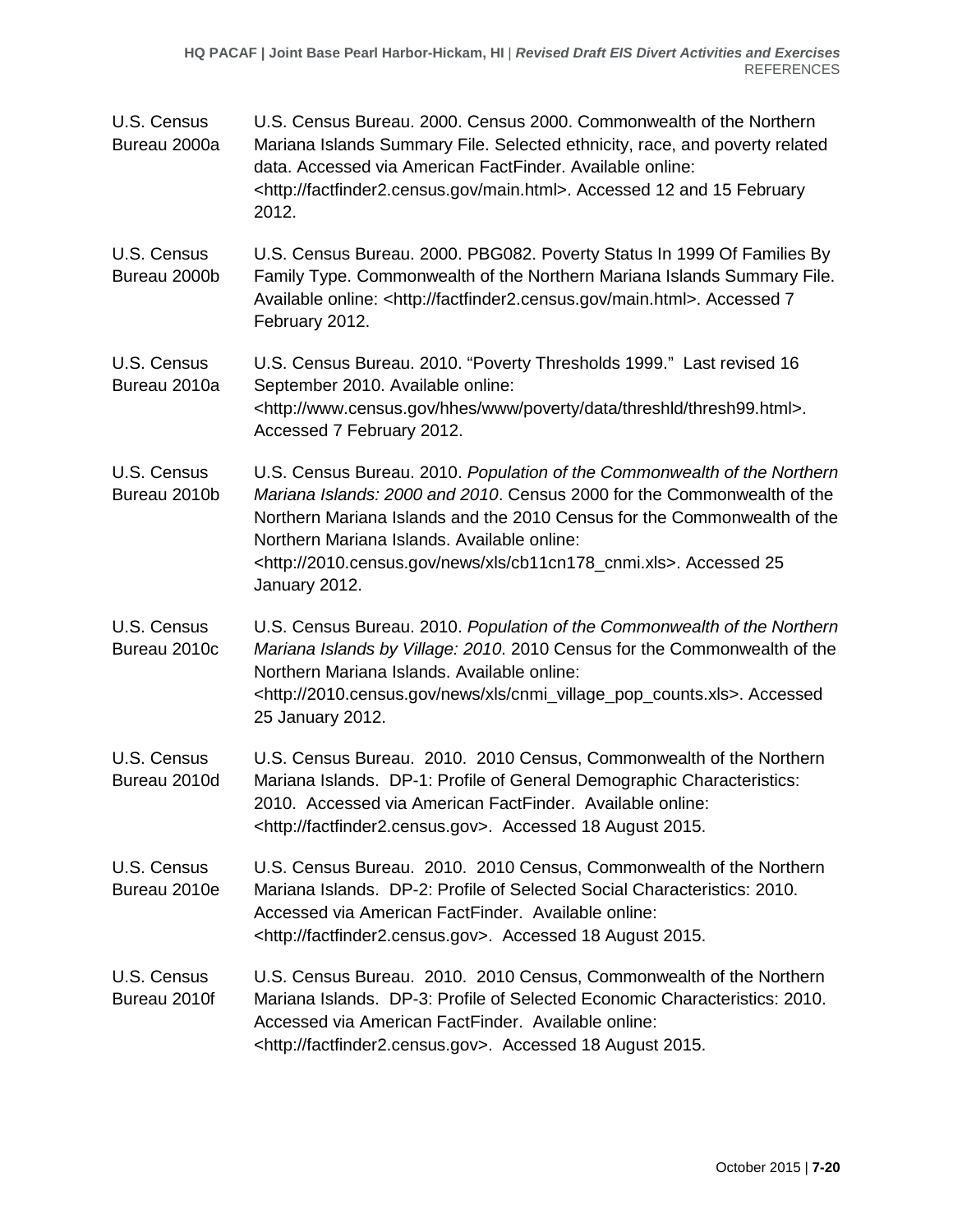| U.S. Census<br>Bureau 2010g                                    | U.S. Census Bureau. 2010. 2010 Census, Commonwealth of the Northern<br>Mariana Islands. DP-4: Profile of Selected Housing Characteristics: 2010.<br>Accessed via American FactFinder. Available online:<br><http: factfinder2.census.gov="">. Accessed 18 August 2015.</http:>                                             |
|----------------------------------------------------------------|----------------------------------------------------------------------------------------------------------------------------------------------------------------------------------------------------------------------------------------------------------------------------------------------------------------------------|
| U.S. Census<br>Bureau 2010h                                    | U.S. Census Bureau. 2010. 2010 Census, Commonwealth of the Northern<br>Mariana Islands. HBG65. Median Gross Rent as a Percentage Of<br>Household Income In 2009. Accessed via American FactFinder. Available<br>online: <http: factfinder2.census.gov="">. Accessed 19 August 2015.</http:>                                |
| U.S. Census<br>Bureau 2010i                                    | U.S. Census Bureau. 2010. 2010 Census, Commonwealth of the Northern<br>Mariana Islands. Median Household Income in 2009 (Dollars) By Tenure.<br>Accessed via American FactFinder. Available online:<br><http: factfinder2.census.gov="">. Accessed 19 August 2015.</http:>                                                 |
| U.S. Census<br>Bureau 2010j                                    | U.S. Census Bureau. 2010. 2010 Census, Commonwealth of the Northern<br>Mariana Islands. P3. Ethnic Origin or Race. Accessed via American<br>FactFinder. Available online: <http: factfinder2.census.gov="">. Accessed 20<br/>August 2015.</http:>                                                                          |
| U.S. Census<br>Bureau 2010k                                    | U.S. Census Bureau. 2010. 2010 Census, Commonwealth of the Northern<br>Mariana Islands. PCT71. Poverty Status in 2009 by Age. Accessed via<br>American FactFinder. Available online: <http: factfinder2.census.gov="">.<br/>Accessed 20 August 2015.</http:>                                                               |
| U.S. Census<br>Bureau 2011                                     | U.S. Census Bureau. 2011. Geography Area Series: County Business<br>Patterns for Puerto Rico and the Island Areas: 2009. Release date 30 June<br>2011. Available online: <http: censtats.census.gov="" cgi-<br="">bin/cbpnaic/PR/cbpsect.pl&gt;. Accessed 9 February 2012.</http:>                                         |
| U.S. Census<br>Bureau 2014                                     | U.S Census Bureau. 2014. "Poverty Thresholds 2009." Last revised 16<br>September 2014. Available online:<br><https: data="" hhes="" poverty="" thresh09.html="" threshld="" www="" www.census.gov="">.<br/>Accessed 17 August 2015.</https:>                                                                               |
| U.S. Census<br>Bureau 2015                                     | U.S. Census Bureau. 2015. 2013 County Business Patterns. CB1300A14.<br>Geography Area Series: County Business Patterns for Puerto Rico and the<br>Island Areas. Release date 23 April 2015. Accessed via American<br>FactFinder. Available online: <http: factfinder2.census.gov="">. Accessed 19<br/>August 2015.</http:> |
| U.S. Census<br><b>Bureau</b><br>International<br>Programs 2012 | U.S. Census Bureau, International Programs. 2012. "Annual Growth Rate."<br>Data for 1990-2010. International Data Base. Last Revised 26 January 2012.<br>Available online: <http: <br="" data="" idb="" international="" population="" www.census.gov="">informationGateway.php&gt;. Accessed 10 February 2012.</http:>    |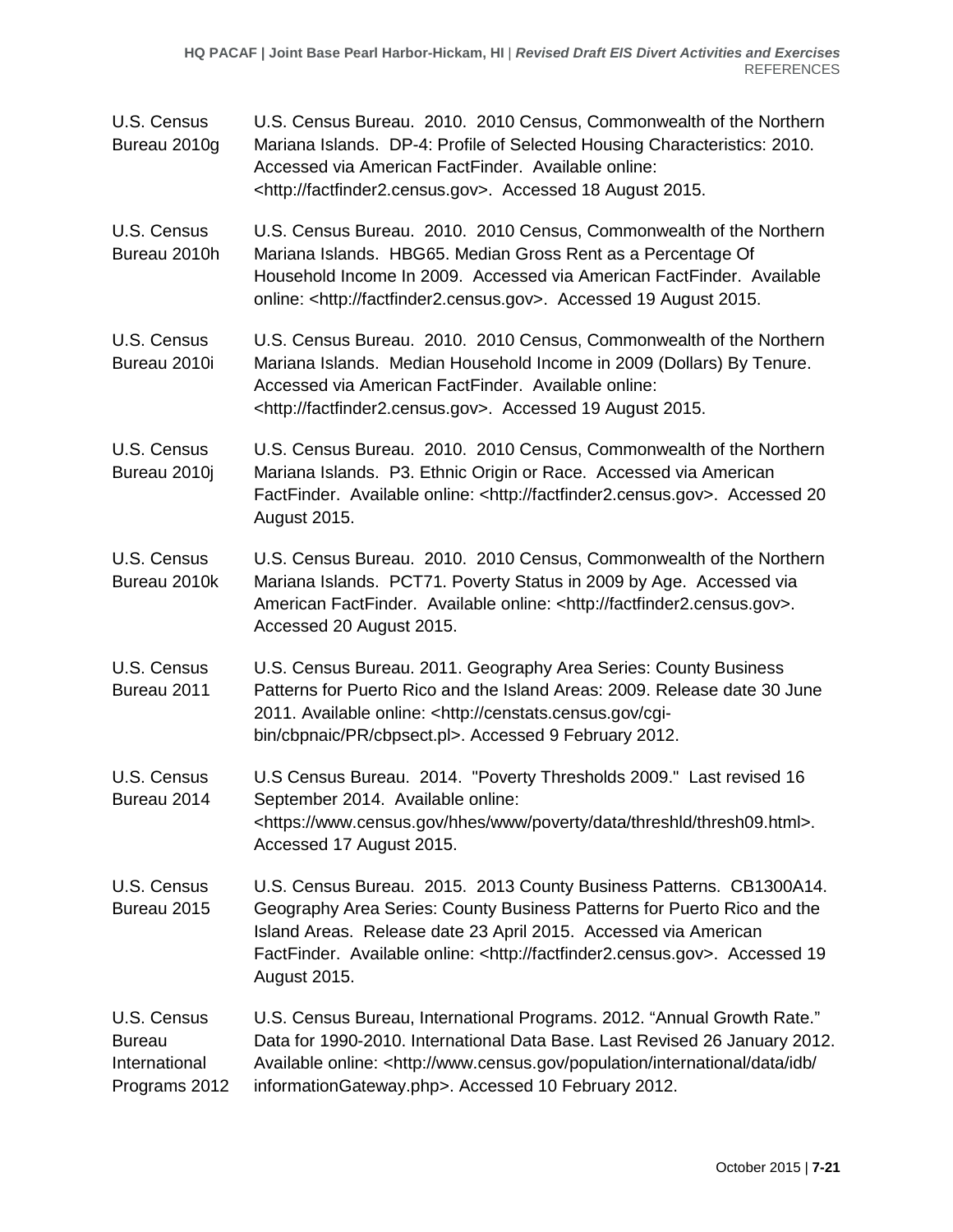- U.S. EIA U.S. Energy Information Administration (U.S. EIA). International Energy Statistics 2008-2012. Available online: [http://www.eia.gov/cfapps/ipdbproject/iedindex3.cfm?tid=90&pid=44&aid=8.](http://www.eia.gov/cfapps/ipdbproject/iedindex3.cfm?tid=90&pid=44&aid=8) Accessed 5 October 2015.
- U.S. GAO 2000 U.S. Government Accountability Office (GAO). 2000. *Northern Mariana Islands Garment and Tourist Industries Play a Dominant Role in the Commonwealth's Economy*. GAO/RCED/GGD-00-79. February 2000. Available online: <http://www.gao.gov/archive/2000/r200079.pdf>. Accessed 9 February 2012.
- U.S. GAO 2008 U.S. GAO. 2008. *Commonwealth of the Northern Mariana Islands: Managing Potential Economic Impact of Applying U.S. Immigration Law Requires Coordinated Federal Decisions and Additional Data*. GAO-08-791. Available online: <http://www.gao.gov/new.items/d08791.pdf>. Accessed 11 February 2012.
- U.S. GAO 2010 U.S. GAO. 2010. *American Samoa And Commonwealth Of The Northern Mariana Islands: Wages, Employment, Employer Actions, Earnings, and Worker Views Since Minimum Wage Increases Began*. GAO-10-333. April 2010. Available online: <http://www.gao.gov/new.items/d10333.pdf>. Accessed 25 January 2012.
- U.S. GAO 2011a U.S. GAO. 2011. *American Samoa And Commonwealth Of The Northern Mariana Islands: Employment, Earnings, and Status of Key Industries Since Minimum Wage Increases Began*. GAO-11-427. June 2011. Available online: <http://www.gao.gov/new.items/d11427.pdf>. Accessed 9 February 2012.
- U.S. GAO 2011b U.S. GAO. 2011. *Commonwealth Of the Northern Mariana Islands: Status of Transition to Federal Immigration Law*. Statement of David Gootnick, Director International Affairs and Trade. Testimony Before the Fisheries, Wildlife, Oceans, and Insular Affairs Subcommittee, Committee on Natural Resources, House of Representatives. GAO-11-805T. 11 July 2011. Available online: <http://www.gao.gov/assets/130/126631.pdf>. Accessed 10 February 2012.
- U.S. GAO 2014 U.S. GAO. 2014. American Samoa and the Commonwealth of the Northern Mariana Islands: Economic Indicators Since Minimum Wage Increases Began. GAO-14-381. March 2014. Available online: <http://gao.gov/assets/670/662127.pdf>. Accessed 12 August 2015.

#### University of Guam 2002 University of Guam. 2002. Karst Geology and Hydrology of Tinian and Rota (Luta), CNMI: A Preliminary Report. September 2002.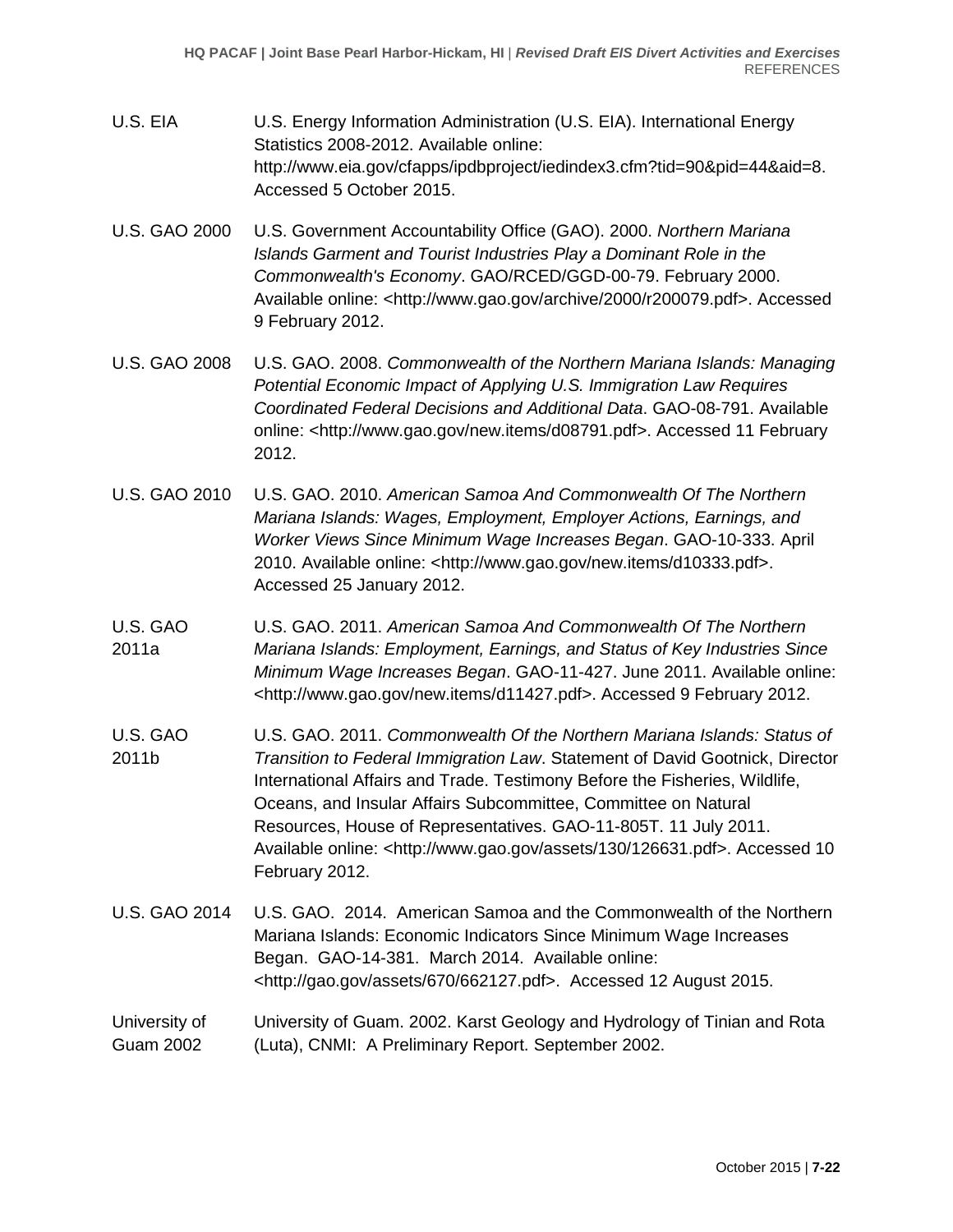| University of<br>Hawai'i 2010 | University of Hawai i. 2010. Soils of Saipan: Properties and Diversity.<br>Available online:<br><http: marianasgrazingacademy.org="" pdf's="" soils="" soils_saipan_2010_<br="">notes.pdf&gt;. Accessed 25 January 2012.</http:>                                                     |
|-------------------------------|--------------------------------------------------------------------------------------------------------------------------------------------------------------------------------------------------------------------------------------------------------------------------------------|
| <b>Urick 1972</b>             | Urick R.J. 1972. Noise signature of an aircraft in level flight over a<br>hydrophone in the sea. Journal of the Acoustical Society of America 52:993-<br>999.                                                                                                                        |
| <b>USACE 1987</b>             | U.S. Army Corps of Engineers (USACE). 1987. Wetlands Delineation<br>Manual. Technical Report Y-87-1, USAEWES Environmental Laboratory,<br>Vicksburg, Mississippi. Available from: National Technical Information<br>Service, 5285 Port Royal Road, Springfield, Virginia 22161.      |
| <b>USAF 1987</b>              | U.S. Air Force (USAF). 1987. Environmental Impact Analysis Process for<br>FEA Construction and Operation of Revised PACBAR III Radar Station,<br>Saipan, CNMI. 25 June 1987.                                                                                                         |
| <b>USAF 1997</b>              | USAF. 1997. Guide for Environmental Justice Analysis with the<br>Environmental Impact Analysis Process (EIAP). November 1997.                                                                                                                                                        |
| <b>USAF 2006</b>              | USAF. 2006. Environmental Impact Statement (EIS), Establishment and<br>Operation of an Intelligence, Surveillance, Reconnaissance (ISR), and Strike<br>Capability, Andersen Air Force Base, Guam. July 2006.                                                                         |
| <b>USAF 2011</b>              | USAF. 2011. AFI 91-202 The United States Mishap Prevention Program.<br>August 05, 2011.                                                                                                                                                                                              |
| <b>USDA NRCS</b><br>1988      | U.S. Department of Agriculture (USDA), Natural Resources Conservation<br>Service (NRCS). 1988. General Soil Map: Island of Saipan. Available online:<br><http: 0="" gsm_saipan.pdf.="" manuscripts="" pb645="" soildatamart.nrcs.usda.gov="">.<br/>Accessed 26 January 2012.</http:> |
| <b>USDA NRCS</b><br>1989      | USDA NRCS. 1989. Soil Survey of the Islands of Aguijan, Rota, Saipan, and<br>Tinian, Commonwealth of the Northern Mariana Islands. Available online:<br><http: 0="" aguijan.pdf="" manuscripts="" pb645="" soildatamart.nrcs.usda.gov="">.<br/>Accessed 25 January 2012.</http:>     |
| USDA-WS<br>2008a              | USDA-Wildlife Services (WS). 2008. Wildlife Hazard Assessment: Francisco<br>C. Ada, Saipan International Airport. Saipan, Commonwealth of the Northern<br>Mariana Islands. August 2008.                                                                                              |
| USDA-WS<br>2008b              | USDA-WS. 2008. Wildlife Hazard Assessment: Tinian International Airport.<br>Tinian, Commonwealth of the Northern Mariana Islands. August 2008.                                                                                                                                       |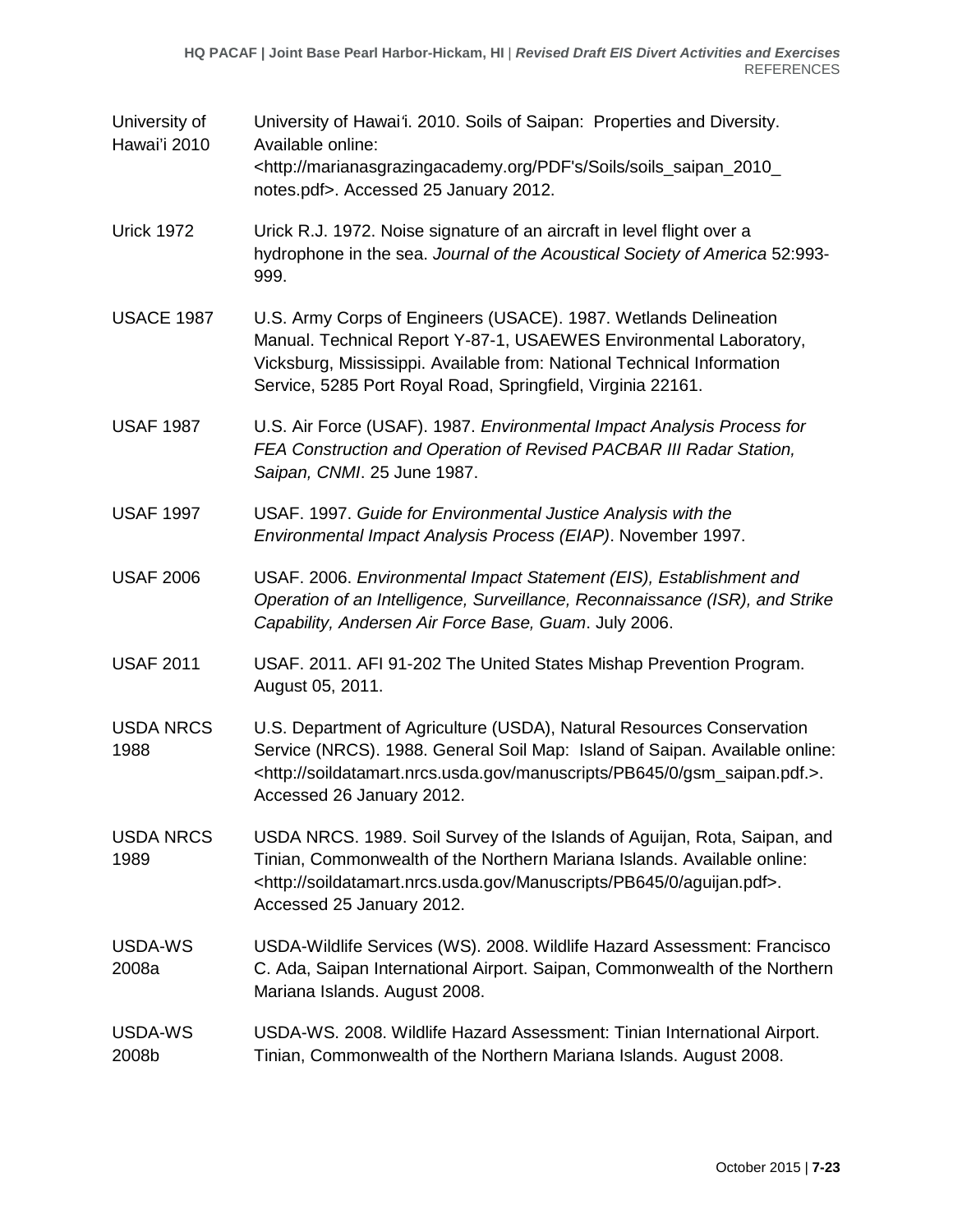USDOI and NOAA 2006 U.S. Department of the Interior (USDOI) and National Oceanographic and Atmospheric Administration (NOAA). 2006. *The Economic Value of the Coral Reefs of Saipan, Commonwealth of the Northern Mariana Islands.* March 2006. USDOI-OIA 1999 USDOI, Office of Insular Affairs (OIA). 1999. *A Report on the State of the Islands.* 1999. USDOI-OIA 2005 USDOI-OIA. 2005. Review of Brown Treesnake Problems and Control Programs: Report of Observation and Recommendations. March 2005 USDOI-OIA 2008 USDOI-OIA. 2008. *Report on the State Of The Islands*. Chapter 3: Commonwealth Of The Northern Mariana Islands. Last updated 12 March 2008. Available online: <http://www.doi.gov/oia/StateIsland/ch3a.html>. Accessed 12 February 2012. USEPA 1971 U.S. Environmental Protection Agency (USEPA). 1971. *Noise from Construction Equipment and Operations, Building Equipment, and Home Appliances*. 31 December 1971. USEPA 1974 USEPA. 1974. *Information on Levels of Environmental Noise Requisite to Protect Public Health and Welfare with an Adequate Margin of Safety*. Publication No. 550/9-74-004, Washington D.C. March 1974. USEPA 1981a USEPA. 1981. "Noise and its Measurement." January 1981. Available online: *<http://nonoise.org/epa/Roll19/roll19doc49.pdf>*. Accessed 3 March 2010. USEPA 1981b USEPA. 1981. Noise Effects Handbook. A Desk Reference to Health and Welfare Effects of Noise. Office of Noise Abatement and Control. October 19*7*9, Revised July 1981. Available online: *<http://nonoise.org/epa/Roll7/roll7doc27.pdf>*. Accessed 3 March 2010. USEPA 1982 USEPA. 1982. EPA Report No. 550/9-82-105. *Guidelines for Noise Impact Analysis*. April 1982. USEPA 1992 USEPA. 1992. *Procedures for Emission Inventory Preparation Printed on Recycled Paper Volume IV: Mobile Sources*. December 1992. USEPA 2008 USEPA. 2008. Emission Factors & AP 42, Compilation of Air Pollutant Emission Factors, Chapter 5 Petroleum Industry, Subchapter 5.2 transportation and Marketing of Petroleum Liquids. June 2008. USEPA 2009 USEPA. 2009. *Estimating 2003 Building-Related Construction and Demolition Materials Amounts*. March 2009.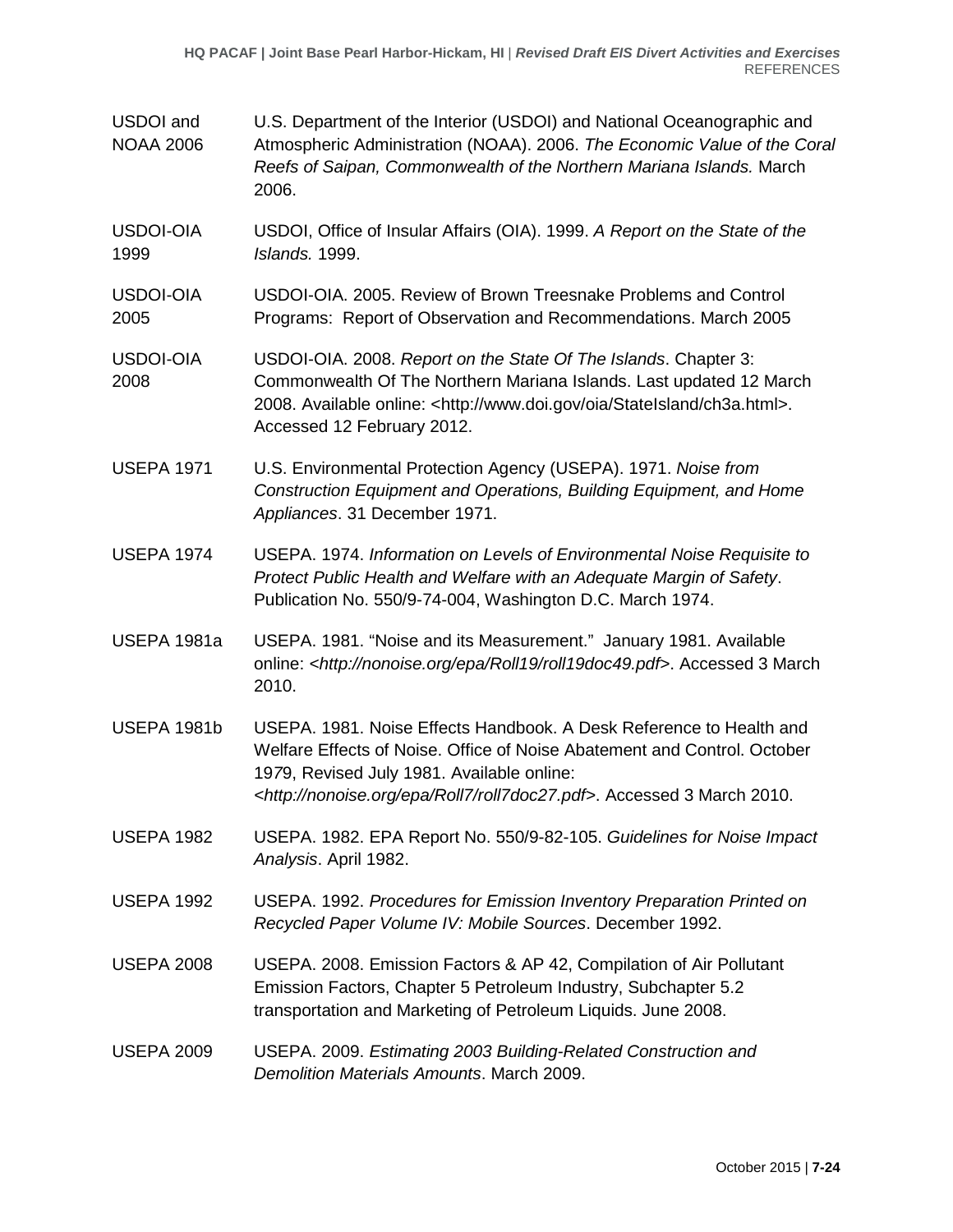- USEPA 2011a USEPA. 2011. *National Ambient Air Quality Standards (NAAQS)*. Available online: <http://www.epa.gov/air/criteria.html>. Accessed on 23 January 2012.
- USEPA 2011b USEPA. 2011. P*acific Southwest, Region 9, EPA Pacific Islands Program*. 4 August 2011.
- USEPA 2012a USEPA. 2012. Title 40: Protection of Environment, Chapter I Environmental Protection Agency, Subchapter C - Air Programs, Part 81 - Designation of Areas for Air Quality Planning Purposes, Subpart C - Section 07 Attainment Status Designations, Section 81.354 - Northern Mariana Islands. 7/1/11 **Edition**
- USEPA 2012b USEPA. 2012. National Pollution Discharge Elimination System. 16 February 2012. Available online <http://www.epa.gov/npdes/pubs/cgp2012\_finalpermit.pdf>. Accessed 19 March 2012.
- USFWS 1991 U.S. Fish and Wildlife Service (USFWS). 1991. Recovery Plan for the Mariana Islands Population of the Vanikoro Swiftlet, Aerodramus vanikorensis bartschi. Portland, Oregon.
- USFWS 1998a USFWS. 1998. Recovery plan for the nightingale reed-warbler, *Acrocephalus luscinia*. U.S. Fish and Wildlife Service, Portland, Oregon.
- USFWS 1998b USFWS 1998. Recovery Plan for the Micronesian Megapode (Megapodius laperouse laperouse). Portland, Oregon.
- USFWS 2004 USFWS. 2004. Final rule to remove the Tinian monarch from the federal list of endangered and threatened wildlife. Federal Register 69 (182): 56367- 56373.
- USFWS 2005 USFWS. 2005. Nightingale Reed-warbler (Acrocephalus luscinia): 5-Year Review Summary and Evaluation. U.S. Fish and Wildlife Service, Pacific Islands Fish and Wildlife Office Honolulu, Hawai*'*i.
- USFWS 2006a USFWS. 2006. Biological Opinion for Proposed Rehabilitation of Runway 07/25 and Relocation of Water Catchment Reservoir, Saipan International Airport, Saipan, Commonwealth of the Northern Mariana Islands (Log number 1-2-2006-F-741). 11 October 2006.
- USFWS 2006b USFWS 2006. Biological Opinion on the Establishment and Operation of an Intelligence, Surveillance, Reconnaissance, and Strike Capability Project on Anderson Air Force Base, Guam. 1-2-2006-F-266. Honolulu, Hawai*'*i.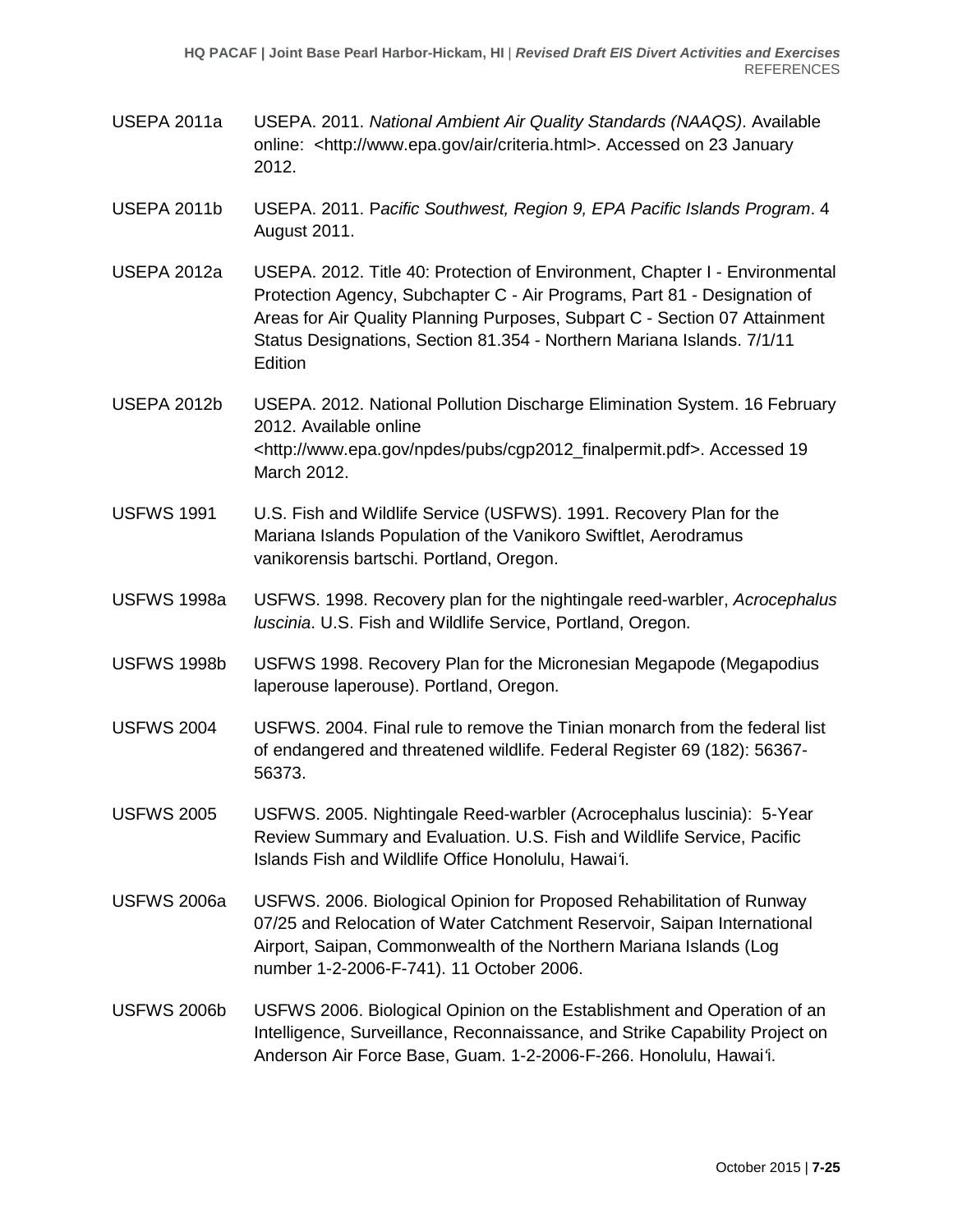- USFWS 2008a USFWS 2008. Biological Opinion for the Joint Guam Program Office Relocation of the U.S. Marine Corps from Okinawa to Guam and Associated Activities on Guam and Tinian. 2010-F-0122. Honolulu, Hawai*'*i.
- USFWS 2008b USFWS. 2008. Programmatic Biological Opinion Regarding the Reestablishment, Management, and Use of the Saipan Upland Mitigation Bank, Saipan. 2008-F-0033. Honolulu, Hawai*'*i
- USFWS 2009a USFWS 2009. Recommended Survey Guidelines for the Nightingale Reed-Warbler. Pacific Islands Fish and Wildlife Office, Honolulu, Hawai*'*i.
- USFWS 2009b USFWS 2009. Draft Revised Recovery Plan for the Mariana Fruit Bat or Fanahi (Pteropus mariannus mariannus). Portland, Oregon.
- USFWS 2010a USFWS 2010. Micronesian megapode (Megapodius laperouse) 5-Year Review Summary and Evaluation. Pacific Islands Fish and Wildlife Office, Honolulu, Hawai*'*i.
- USFWS 2010b USFWS 2010. Mariana Swiftlet or Chachaguak (Aerodramus bartschi) 5- Year Review Summary and Evaluation. Pacific Islands Fish and Wildlife Office, Honolulu, Hawai*'*i.
- USFWS 2012 USFWS. 2012. Managing Natural Resource Pathways. Hazard Analysis and Critical Control Points (HACCP). U.S. Fish & Wildlife Service through a partnership with the University of Texas -Arlington. Available online: <http://www.haccp-nrm.org/>. Accessed February 2012.
- USFWS 2014 USFWS. 2014. 5-Year Review Short Form Summary–Pteropus mariannus mariannus (Mariana fruit bat). USFWS Pacific Islands Fish and Wildlife Office, Honolulu, Hawai*'*i.
- USFWS 2015a USFWS. 2015. 5-Year Review Short Form Summary–Nightingale Reedwarbler (Acrocephalus luscinia). USFWS Pacific Islands Fish and Wildlife Office, Honolulu, Hawai*'*i.
- USFWS 2015b USFWS. 2015. Environmental Conservation Online System Species by County Report: Saipan, MP. [<http://ecos.fws.gov/ecp/.](http://ecos.fws.gov/ecp/)> Accessed August 3, 2015.
- USFWS 2015c USFWS. 2015y. Environmental Conservation Online System Species by County Report: Tinian, MP. [<http://ecos.fws.gov/ecp/>](http://ecos.fws.gov/ecp/). Accessed June 2, 2015.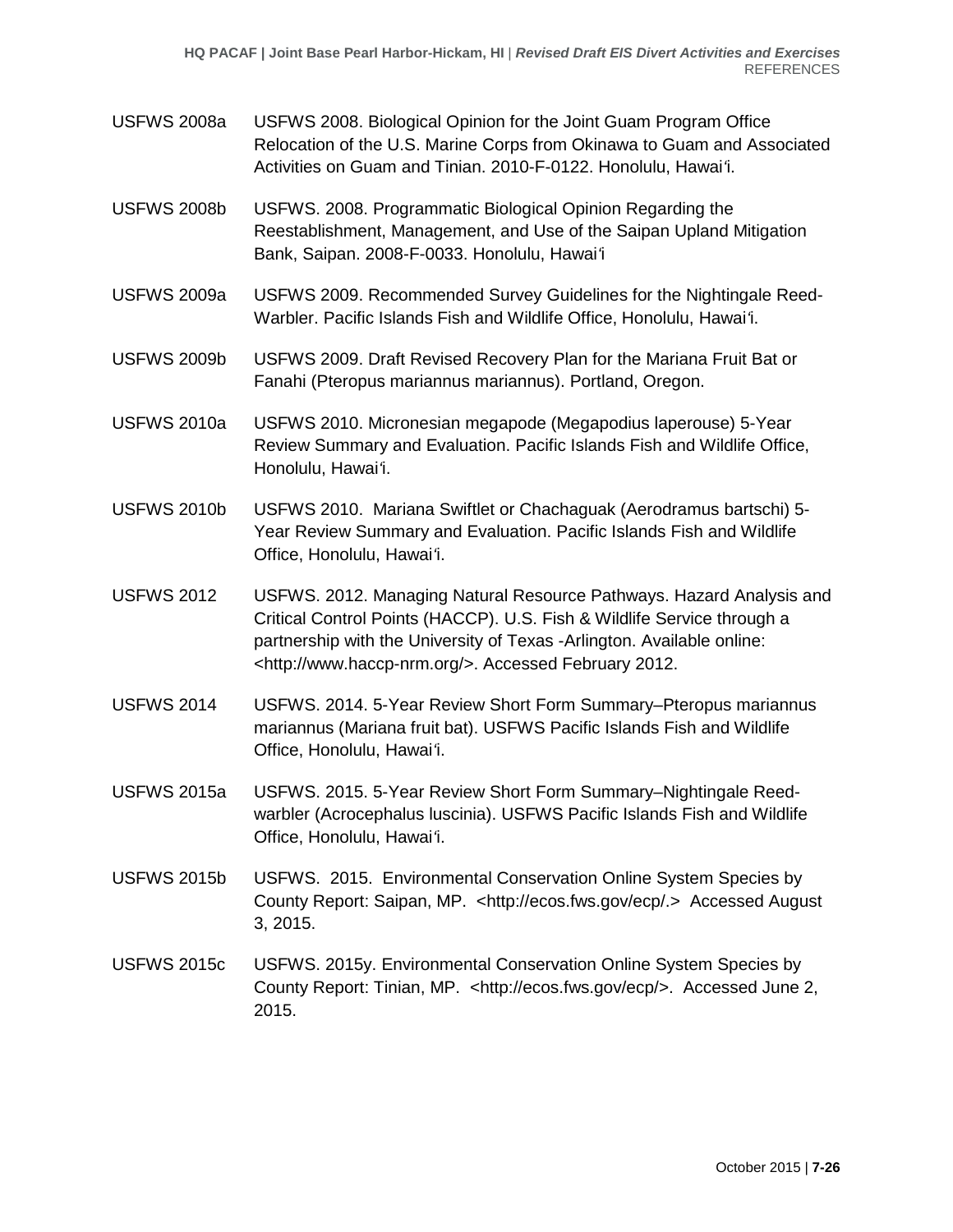- USFWS 2015d USFWS. 2015. Endangered and Threatened Wildlife and Plants; Proposed Endangered Status for 21 Species and Proposed Threatened Status for 2 Species in Guam and the Commonwealth of the Northern Mariana Islands. Federal Register 79 (190): 59364–59413.
- USGS 1999 U.S. Geologic Survey (USGS). 1999. Topographic Map of the Island of Tinian. Available online: <http://www.lib.utexas.edu/maps/topo/pacific\_islands/txu-oclc-060797124xtinian.jpg>. Accessed 13 February 2012.
- USGS 2003 USGS. 2003. *Ground-Water Resources of Saipan, Commonwealth of the Northern Marianas Islands*. Available online <http://pubs.usgs.gov/wri/wri034178/htdocs/wrir03-4178.html>. Accessed 25 January 2012.
- USGS 2009a USGS. 2009. *Influence of Stormwater and Wastewater Discharges on the Distribution and Abundance of Heavy Metals in Sediments from Saipan Lagoon.* November 2009. Available online: <http://water.usgs.gov/wrri/09grants/progress/2009GU162B.pdf>. Accessed 11 January 2012.
- USGS 2009b USGS. 2009. *Estimated Use of Water in the United States in 2005*. Circular 1344.
- USGS 2010 USGS. 2010. "USGS Earthquake Hazards Program." Available online <http://earthquake.usgs.gov/earthquakes/recenteqsww/Quakes/us2010zxcf.p hp>. Accessed 13 February 2012.
- Villegas Zotomayor 2015 Villegas Zotomayor, Alexie. 2015. "Bridge Investment Group says Tinian project moving along." Marianas Variety. 19 August 2015. Available online: <http://www.mvariety.com/cnmi/cnmi-news/local/79396-bridge-investmentgroup-says-tinian-project-moving-along>. Accessed 20 August 2015.
- **Weatherspark** 2012a Weatherspark. 2012. Average weather conditions over a typical year for Saipan Island. Available online: <http://www.weatherspark.com>. Accessed 7 March 2012.
- **Weatherspark** 2012b Weatherspark. 2012. Average weather conditions over a typical year for Tinian Island. Available online: <http://www.weatherspark.com>. Accessed 7 March 2012.
- Welch and Tuggle 1998 Welch, D. J. and Tuggle, H. D. 1998. Military Exercises and Historical Sites in the Military Lease Area of the Island of Tinian, CNMI: An Archaeological Assessment. Technical Report prepared by International Archaeological Research Institute, Inc. for Belt Collins Hawai*'*i.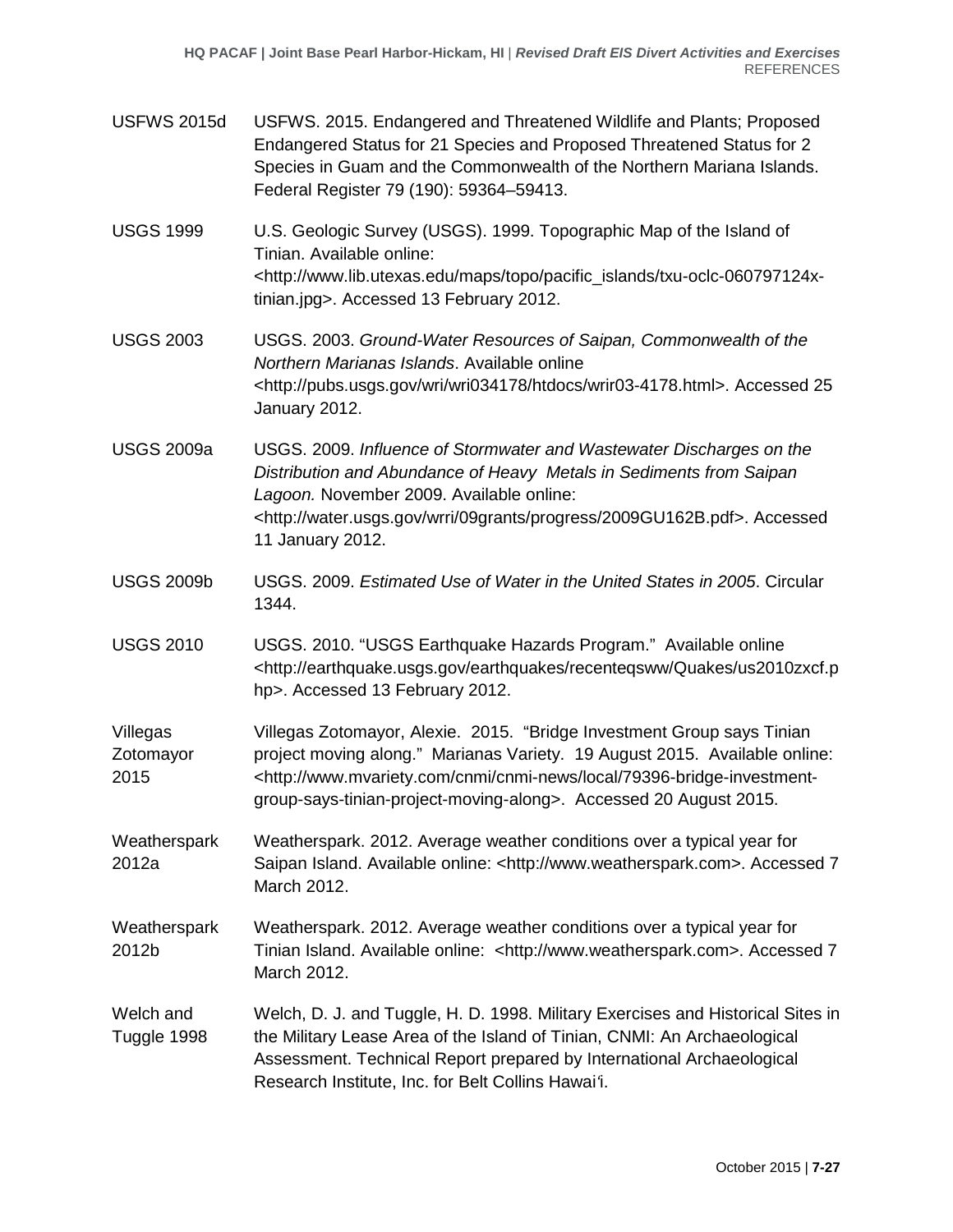Wiles et al. 2003 Wiles, G.J., J. Bart, R.E. Beck Jr., and C.F. Aguon. 2003. Impacts of the Brown Treesnake: Patterns of Decline and Species Persistence in Guam's Avifauna. *Conservation Biology*. 17 (5): 1350-1360. October 2003.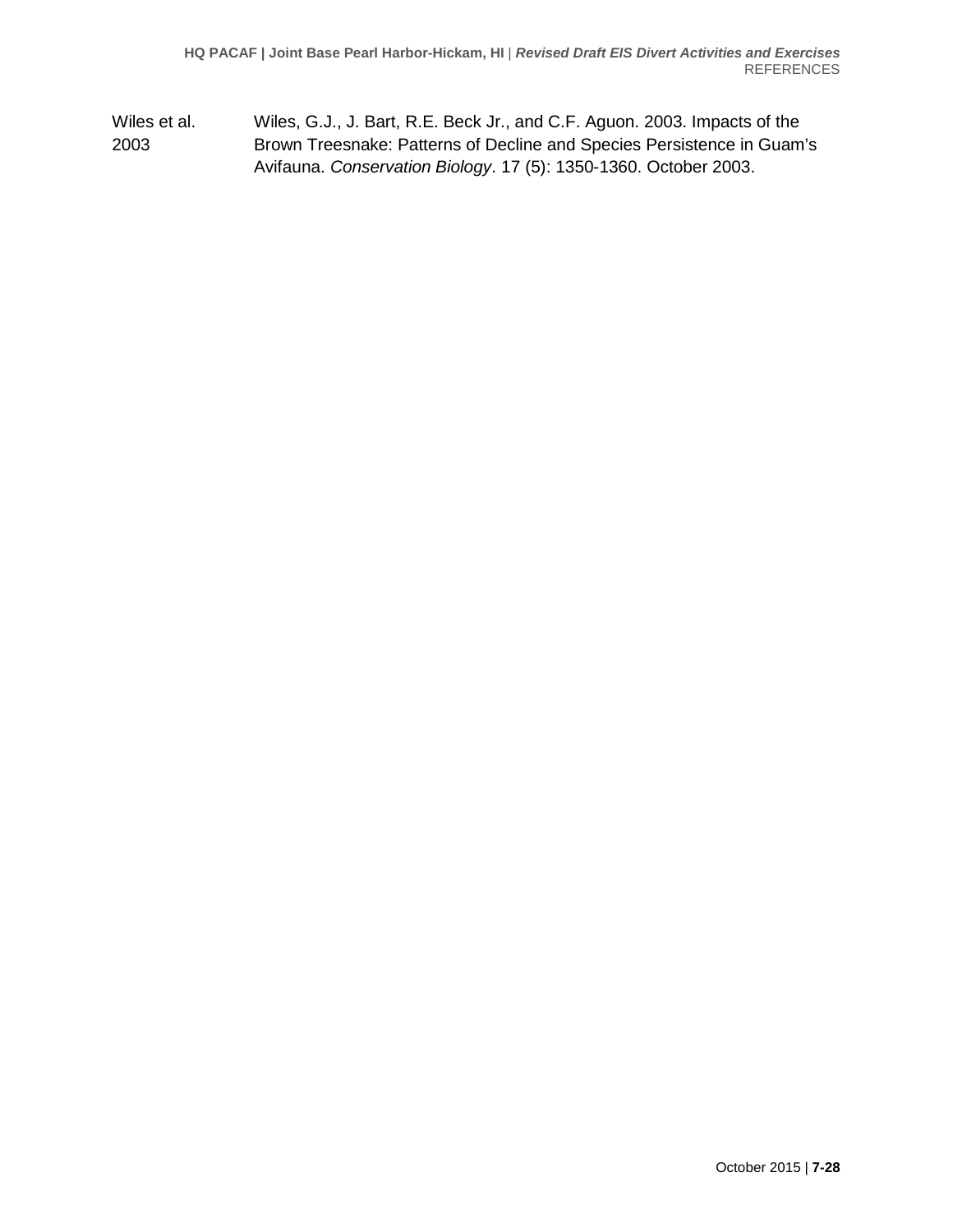# 8. Acronyms and Index

## 8.1 Acronyms and Abbreviations

| $\mu$ g/m <sup>3</sup> | micrograms per cubic<br>meter                                                             | <b>ARTCC</b>  | <b>Air Route Traffic Control</b><br>Center             |
|------------------------|-------------------------------------------------------------------------------------------|---------------|--------------------------------------------------------|
| A <sub>5U</sub>        | Strategy, Policy, and<br><b>Requirements Division</b>                                     | <b>AST</b>    | Aboveground Storage Tank                               |
|                        |                                                                                           | <b>ATC</b>    | <b>Air Traffic Control</b>                             |
| AAD                    | Average Annual Day                                                                        | <b>ATCAA</b>  | Air Traffic Control Assigned                           |
| <b>ABD</b>             | Average Busy Day                                                                          |               | Airspace                                               |
| <b>ACHP</b>            | Advisory Council on<br><b>Historic Preservation</b>                                       | <b>ATCALS</b> | Air Traffic Control and<br><b>Landing System</b>       |
| <b>ACM</b>             | Asbestos-Containing<br>Material                                                           | <b>ATCT</b>   | <b>Air Traffic Control Tower</b>                       |
| <b>ADT</b>             | average daily traffic                                                                     | <b>BASH</b>   | <b>Bird/Wildlife Aircraft Strike</b><br>Hazard         |
| <b>AFB</b>             | Air Force Base                                                                            | bbl           | <b>Barrel</b>                                          |
| <b>AFH</b>             | Air Force Handbook                                                                        | <b>BEAR</b>   | <b>Basic Expeditionary Airfield</b>                    |
| <b>AFI</b>             | Air Force Instruction                                                                     |               | <b>Resources</b>                                       |
| <b>AFMAN</b>           | Air Force Manual                                                                          | <b>BGRT</b>   | <b>Business Gross Revenue</b><br>Tax                   |
| <b>AFOSH</b>           | Air Force Occupational and<br><b>Environmental Safety, Fire</b><br>Protection, and Health | <b>BMP</b>    | <b>Best Management Practice</b>                        |
|                        |                                                                                           | C&D           | Construction and<br>Development                        |
| <b>AFPD</b>            | Air Force Policy Directive                                                                |               |                                                        |
| <b>AGL</b>             | <b>Above Ground Level</b>                                                                 | CAA           | Clean Air Act                                          |
| <b>ALP</b>             | airport layout plan                                                                       | <b>CEDS</b>   | <b>Comprehensive Economic</b><br>Development Strategic |
| <b>AMC</b>             | Air Mobility Command                                                                      | <b>CEQ</b>    | <b>Council on Environmental</b>                        |
| <b>AMDTF</b>           | U.S. Army Air and Missile                                                                 |               | Quality                                                |
|                        | <b>Defense Task Force</b>                                                                 | <b>CERAP</b>  | <b>FAA Center Radar</b>                                |
| AMSL                   | above mean sea level                                                                      |               | <b>Approach Control</b>                                |
| <b>AOC</b>             | Area of Concern                                                                           | <b>CFR</b>    | Code of Federal<br><b>Regulations</b>                  |
| <b>AOR</b>             | Area of Responsibility                                                                    | <b>CGP</b>    | <b>Construction General</b><br>Permit                  |
| <b>APC</b>             | Area of Particular Concern                                                                |               |                                                        |
| <b>APE</b>             | area of potential effect                                                                  | <b>CHC</b>    | <b>Commonwealth Health</b>                             |
| <b>AQCR</b>            | air quality control region                                                                |               | Center                                                 |
| <b>ARFF</b>            | Airport Rescue and<br>Firefighting                                                        | <b>ChST</b>   | <b>Chamorro Standard Time</b>                          |
|                        |                                                                                           | <b>CJMT</b>   | <b>CNMI Joint Military Training</b>                    |
|                        |                                                                                           | cm            | centimeters                                            |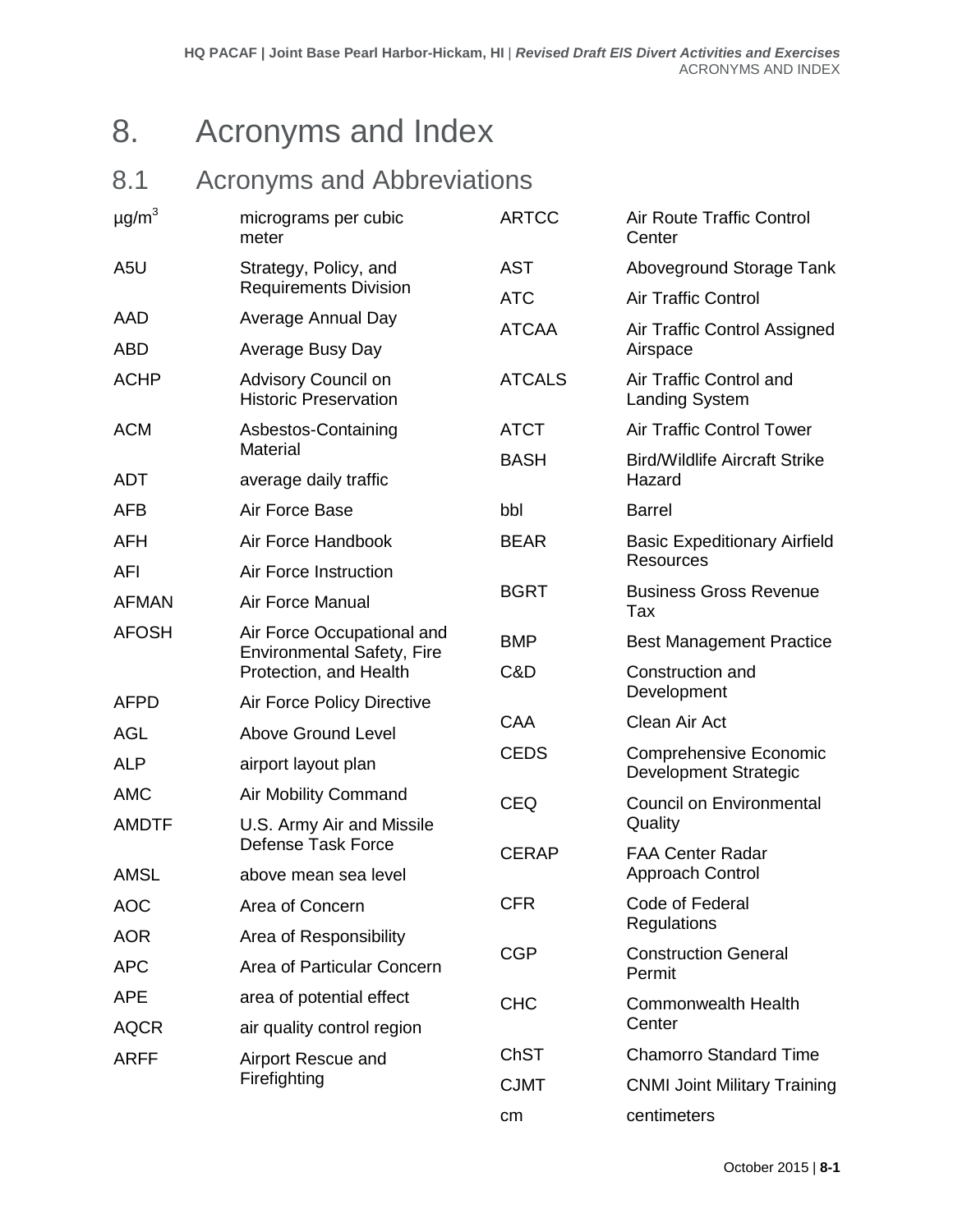| <b>CMC</b>      | <b>Commonwealth Code</b>                             | E&E          | Ecology and Environment,                               |
|-----------------|------------------------------------------------------|--------------|--------------------------------------------------------|
| <b>CNMI</b>     | Commonwealth of the<br>Northern Mariana Islands      | EA           | Inc.<br><b>Environmental Assessment</b>                |
| CO              | carbon monoxide                                      | <b>ECU</b>   | <b>Environmental Control Unit</b>                      |
| CO <sub>2</sub> | carbon dioxide                                       | <b>EFH</b>   | <b>Essential Fish Habitat</b>                          |
| <b>CPA</b>      | <b>Commonwealth Ports</b><br>Authority               | <b>EIAP</b>  | <b>Environmental Impact</b><br><b>Analysis Process</b> |
| <b>CRM</b>      | <b>Coastal Resources</b><br>Management               | <b>EIS</b>   | <b>Environmental Impact</b><br>Statement               |
| <b>CRMO</b>     | <b>Coastal Resources</b><br><b>Management Office</b> | <b>EISA</b>  | Energy Independence and<br><b>Security Act</b>         |
| <b>CUC</b>      | <b>Commonwealth Utilities</b><br>Corporation         | <b>ELG</b>   | <b>Effluent Limitation</b><br>Guideline                |
| <b>CWA</b>      | Clean Water Act                                      | <b>EMUA</b>  | <b>Exclusive Military Use Area</b>                     |
| CZ              | clear zones                                          | <b>EO</b>    | <b>Executive Order</b>                                 |
| <b>CZMA</b>     | <b>Coastal Zone Management</b><br>Act                | <b>ERS</b>   | <b>Economic Restoration</b><br>Summit                  |
| dBA             | A-weighted decibel                                   | <b>ESA</b>   | <b>Endangered Species Act</b>                          |
| <b>DEQ</b>      | Division of Environmental<br>Quality                 | <b>ESCP</b>  | Erosion-and-sediment-<br>control plan                  |
| <b>DFW</b>      | Division of Fish and Wildlife                        | <b>ETL</b>   | <b>Engineering Technical</b>                           |
| <b>DHS</b>      | Department of Homeland<br>Security                   | <b>FAA</b>   | Letter<br><b>Federal Aviation</b>                      |
| <b>DLA</b>      | Defense Logistics Agency                             |              | Administration                                         |
| <b>DLNR</b>     | Department of Lands and                              | <b>FAR</b>   | <b>Federal Aviation Regulation</b>                     |
|                 | <b>Natural Resources</b>                             | <b>FDM</b>   | Farallon de Medinilla                                  |
| <b>DME</b>      | <b>Distance Measuring</b><br>Equipment               | <b>FEMA</b>  | <b>Federal Emergency</b><br><b>Management Agency</b>   |
| <b>DNL</b>      | Day-Night Average Sound<br>Level                     | <b>FICUN</b> | Federal Interagency<br><b>Committee on Urban Noise</b> |
| <b>DOD</b>      | Department of Defense                                | <b>FIR</b>   | <b>Flight Information Region</b>                       |
| <b>DON</b>      | Department of the Navy                               | <b>FIRM</b>  | Flood Insurance Rate Map                               |
| <b>DOT</b>      | Department of                                        | <b>FMP</b>   | fishery management plan                                |
|                 | Transportation                                       | <b>FOD</b>   | foreign object debris                                  |
| <b>DPL</b>      | Department of Public Lands                           | <b>FORCE</b> | <b>Fuels Operational</b>                               |
| <b>DPS</b>      | Department of Public<br>Safety                       |              | <b>Readiness Capability</b><br>Equipment               |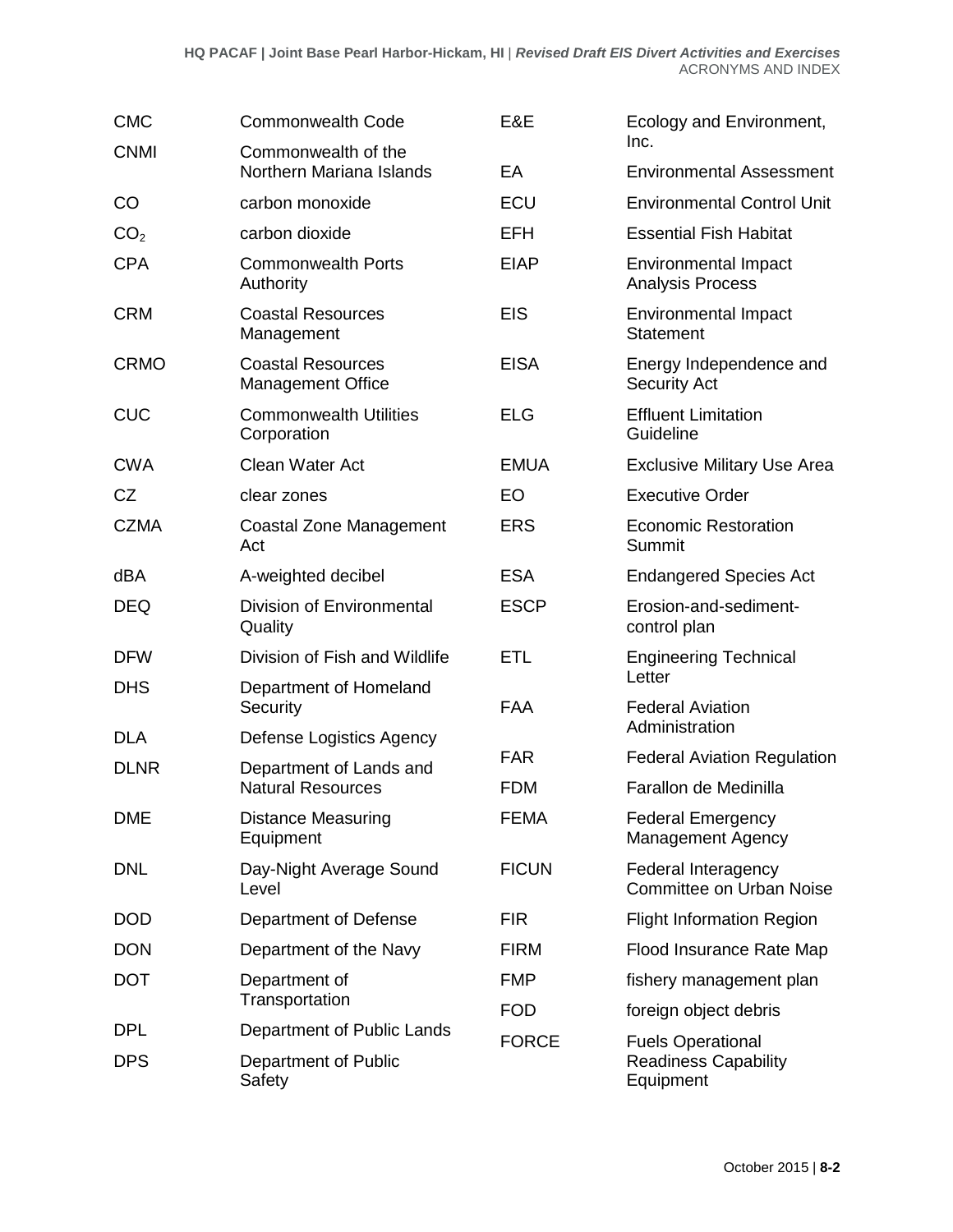| <b>FPPA</b>     | <b>Farmland Protection Policy</b><br>Act                                                  | <b>INRMP</b>      | <b>Integrated Natural</b><br><b>Resources Management</b> |
|-----------------|-------------------------------------------------------------------------------------------|-------------------|----------------------------------------------------------|
| FR.             | <b>Federal Register</b>                                                                   |                   | Plan                                                     |
| ft <sup>2</sup> | square feet                                                                               | IO                | <b>Isolated Occurrence</b>                               |
| $ft^3$          | cubic feet                                                                                | <b>ISR/Strike</b> | Intelligence, Surveillance,<br>Reconnaissance, and       |
| <b>FY</b>       | <b>Fiscal Year</b>                                                                        |                   | <b>Strike</b>                                            |
| <b>GEPA</b>     | <b>Guam Environmental</b><br><b>Protection Agency</b>                                     | J <sub>4</sub>    | <b>Joint Region Marianas</b><br><b>Regional Engineer</b> |
| <b>GHG</b>      | greenhouse gas                                                                            | <b>JGPO</b>       | Joint Guam Program Office                                |
| gph             | gallons per hour                                                                          | <b>JRM</b>        | <b>Joint Region Marianas</b>                             |
| gpm             | gallons per minute                                                                        | kg                | kilogram                                                 |
| <b>GVW</b>      | gross vehicle weight                                                                      | km                | kilometers                                               |
| <b>HACCP</b>    | Hazard Analysis and                                                                       | km <sup>2</sup>   | square kilometers                                        |
|                 | <b>Critical Control Points</b>                                                            | kV                | kilovolt                                                 |
| <b>HANMI</b>    | Hotel Association of the<br>Northern Mariana Islands                                      | <b>kVA</b>        | kilovolt-ampere                                          |
| <b>HIES</b>     | Household, Income, and                                                                    | kW                | kilowatt                                                 |
|                 | <b>Expenditures Survey</b>                                                                | <b>LBA</b>        | Leaseback Area                                           |
| <b>HIRL</b>     | Runway Edge Lights, High                                                                  | <b>LBP</b>        | Lead-based Paint                                         |
| <b>HPO</b>      | Intensity<br><b>Historic Preservation Office</b>                                          | LEED              | Leadership in Energy and<br><b>Environmental Design</b>  |
| <b>HUD</b>      | U.S. Department of<br>Housing and Urban<br>Development                                    | <b>LOA</b>        | Letter of Authorization                                  |
|                 |                                                                                           | <b>LOC</b>        | Localizer                                                |
| <b>IBB</b>      | U.S. Government                                                                           | <b>LOS</b>        | level of service                                         |
|                 | <b>International Broadcasting</b>                                                         | <b>LTO</b>        | landing and takeoff                                      |
|                 | <b>Bureau</b>                                                                             | <b>MAJCOM</b>     | <b>Major Command</b>                                     |
| <b>IBD</b>      | <b>Inhabited Building Distance</b>                                                        | <b>MALSR</b>      | Medium Intensity Approach                                |
| <b>ICE</b>      | <b>Internal Combustion Engine</b>                                                         |                   | Lighting System with                                     |
| <b>IFR</b>      | <b>Instrument Flight Rules</b>                                                            |                   | <b>Runway Alignment</b><br><b>Indicator Lights</b>       |
| <b>IHA</b>      | <b>Incidental Harassment</b><br>Authorization                                             | <b>MARFORPAC</b>  | <b>Marine Corps Forces</b><br>Pacific                    |
| <b>IICEP</b>    | Interagency and<br>Intergovernmental<br>Coordination for<br><b>Environmental Planning</b> | <b>MBTA</b>       | <b>Migratory Bird Treaty Act</b>                         |
|                 |                                                                                           | mg/m <sup>3</sup> | milligrams per cubic meter                               |
|                 |                                                                                           | mi <sup>2</sup>   | square miles                                             |
| <b>ILS</b>      | <b>Instrument Landing System</b>                                                          | <b>MIMC</b>       | Military Integration                                     |
| <b>INM</b>      | <b>Integrated Noise Model</b>                                                             |                   | <b>Management Committee</b>                              |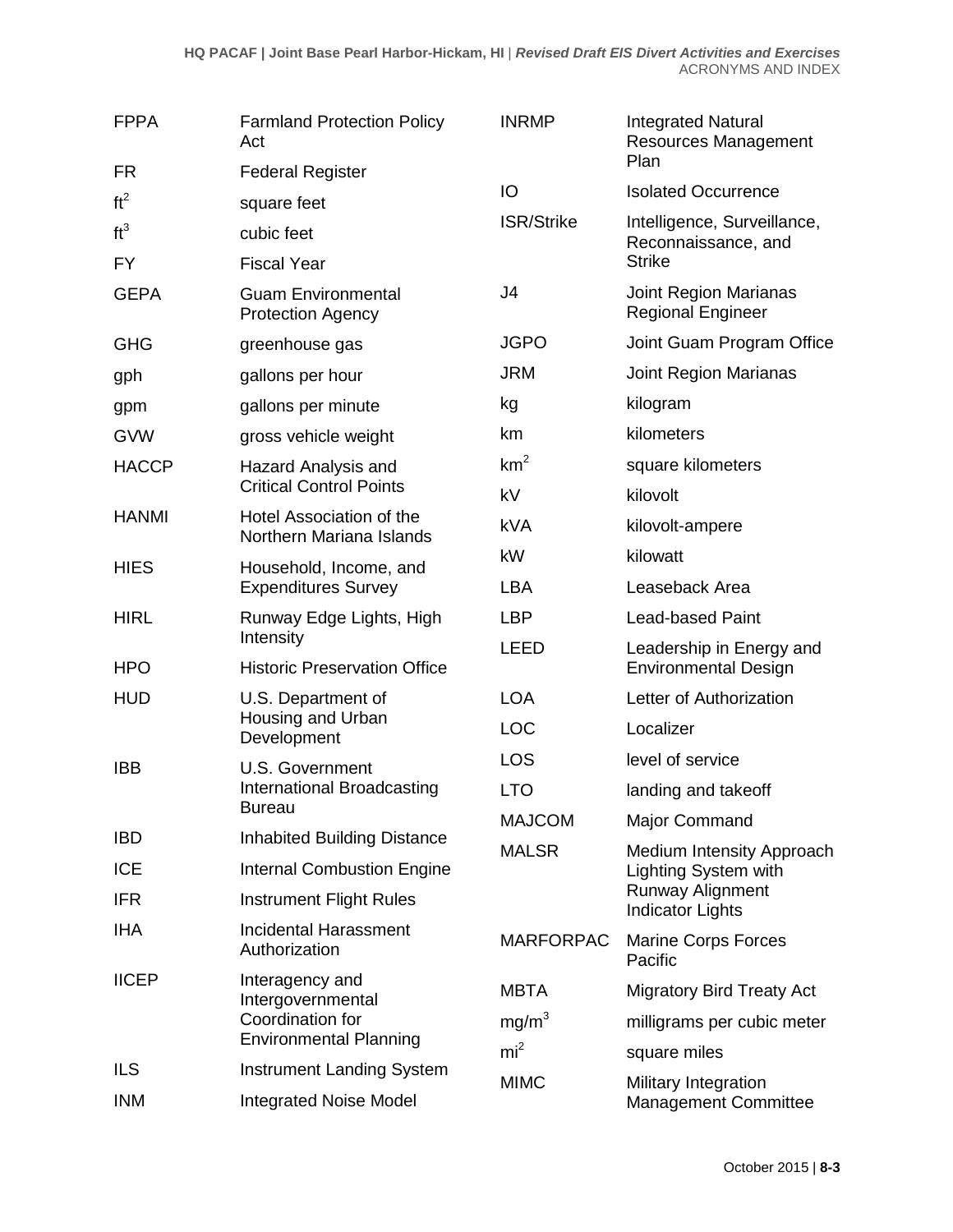| <b>MIRC</b>     | Mariana Island Range<br>Complex                                | <b>NOAA</b>       | National Oceanic and<br>Atmospheric Administration                  |
|-----------------|----------------------------------------------------------------|-------------------|---------------------------------------------------------------------|
| <b>MIRL</b>     | Runway Edge Lights,                                            | <b>NOI</b>        | Notice of Intent                                                    |
|                 | Medium Intensity                                               | NO <sub>x</sub>   | nitrogen oxides                                                     |
| <b>MITT</b>     | Mariana Islands Training<br>and Testing                        | <b>NPDES</b>      | <b>National Pollutant</b><br><b>Discharge Elimination</b><br>System |
| MLA             | Military Lease Area                                            |                   |                                                                     |
| mm              | millimeters                                                    | <b>NPS</b>        | <b>National Park Service</b>                                        |
| <b>MMPA</b>     | <b>Marine Mammal Protection</b><br>Act                         | <b>NRHP</b>       | National Register of<br><b>Historic Places</b>                      |
| mph             | miles per hour                                                 | $O_3$             | Ozone                                                               |
| MS4             | <b>Municipal Separate Storm</b><br>Sewer System                | OE/AAA            | Obstruction<br><b>Evaluation/Airport Airspace</b><br>Analysis       |
| <b>MSFCMA</b>   | Magnuson-Stevens Fishery<br>Conservation and<br>Management Act | <b>OEIS</b>       | <b>Overseas Environmental</b><br><b>Impact Statement</b>            |
| <b>MSWF</b>     | Marpi Solid Waste Facility                                     | <b>OFA</b>        | <b>Object Free Area</b>                                             |
| <b>MW</b>       | Megawatts                                                      | <b>OFZ</b>        | <b>Obstacle Free Zone</b>                                           |
| <b>MWh</b>      | <b>Megawatt Hours</b>                                          | <b>OPA</b>        | <b>Oil Pollution Act</b>                                            |
| <b>NAAQS</b>    | <b>National Ambient Air</b><br><b>Quality Standards</b>        | <b>OSHA</b>       | Occupational Safety and<br><b>Health Administration</b>             |
| <b>NAVAID</b>   | Navigational Aid                                               | P.L.              | <b>Public Law</b>                                                   |
| ND.             | <b>Negative Determination</b>                                  | <b>PACAF</b>      | <b>Pacific Air Forces</b>                                           |
| <b>NDB</b>      | <b>Non-Directional Beacon</b>                                  | <b>PAPI</b>       | precision approach path<br>indicator                                |
| <b>NEPA</b>     | <b>National Environmental</b><br>Policy Act                    | Pb                | lead                                                                |
| <b>NHL</b>      | <b>National Historic Landmark</b>                              | <b>PCB</b>        | polychlorinated biphenyl                                            |
| <b>NHPA</b>     | <b>National Historic</b>                                       | pCi/L             | picocuries per liter                                                |
|                 | <b>Preservation Act</b>                                        | $PM_{10}$         | Particulate Matter 10                                               |
| <b>NM</b>       | nautical miles                                                 |                   | microns in diameter                                                 |
| $NM^2$          | square nautical miles                                          | PM <sub>2.5</sub> | <b>Particulate Matter 2.5</b><br>microns in diameter                |
| <b>NMFS</b>     | <b>National Marine Fisheries</b><br>Service                    | <b>POL</b>        | petroleum, oil, and lubricant                                       |
| <b>NMTIT</b>    | <b>Northern Marianas</b><br>territorial income tax             | ppb               | parts per billion                                                   |
|                 |                                                                | <b>PPE</b>        | <b>Personal Protection</b>                                          |
| NO <sub>2</sub> | nitrogen dioxide                                               |                   | Equipment                                                           |
| <b>NOA</b>      | Notice of Availability                                         | ppm               | parts per million                                                   |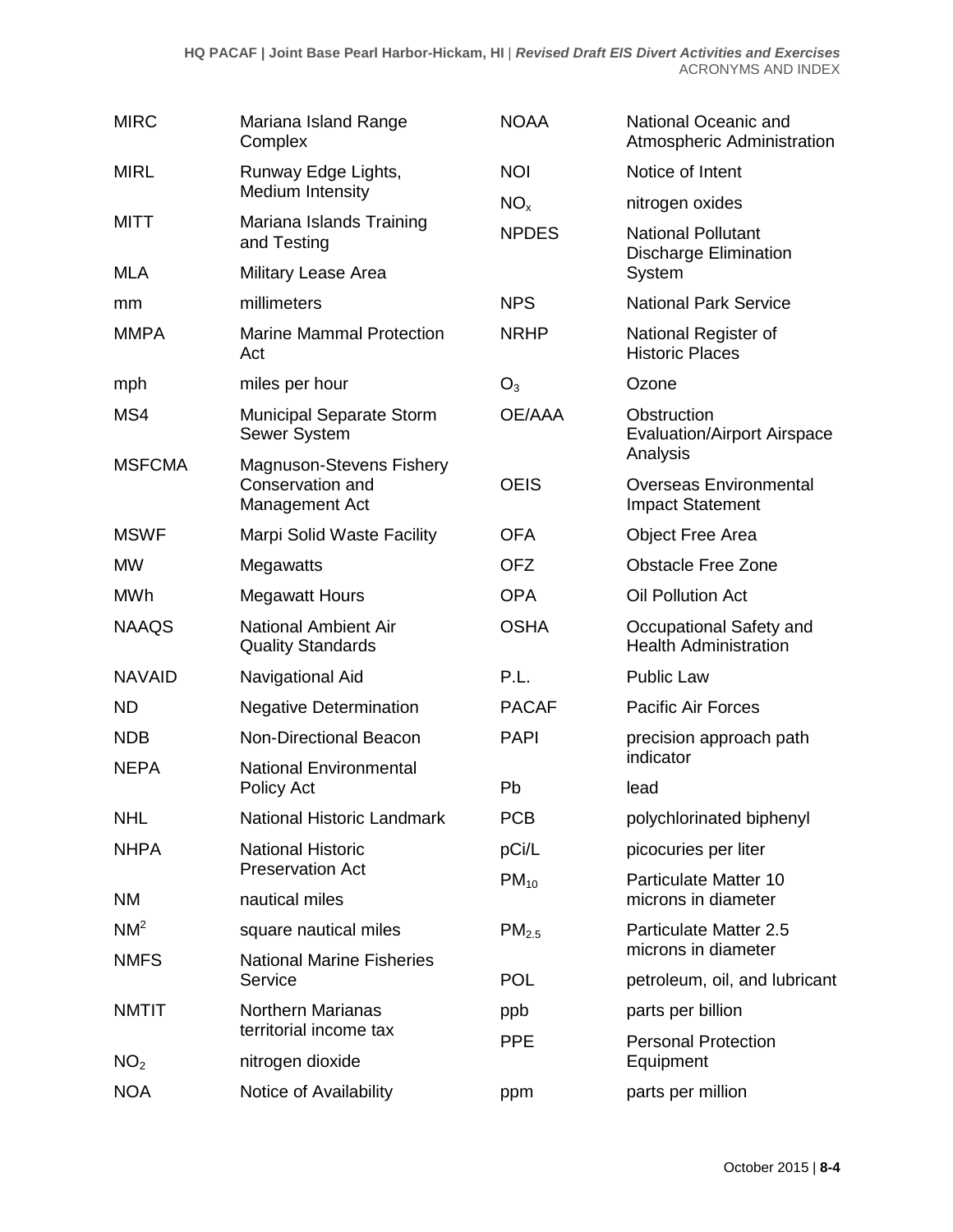| <b>PSD</b>      | <b>Federal Prevention of</b><br><b>Significant Deterioration</b> | <b>TPH</b>       | <b>Total Petroleum</b><br>Hydrocarbon                 |
|-----------------|------------------------------------------------------------------|------------------|-------------------------------------------------------|
| QDR             | <b>Quadrennial Defense</b>                                       | tpy              | Tons per year                                         |
| <b>RCRA</b>     | <b>Review</b><br><b>Resource Conservation</b>                    | <b>TSA</b>       | <b>Transportation Security</b><br>Administration      |
| RDT&E           | and Recovery Act<br>Research, Development,                       | <b>TSCA</b>      | <b>Toxic Substances Control</b><br>Act                |
|                 | Test, and Evaluation                                             | <b>U.S.C.</b>    | <b>United States Code</b>                             |
| <b>REIL</b>     | Runway End Identifier<br>Lights                                  | <b>UFC</b>       | <b>Unified Facilities Criteria</b>                    |
| <b>RNAV</b>     | Area Navigation                                                  | <b>USACE</b>     | U.S. Army Corps of<br>Engineers                       |
| <b>ROD</b>      | <b>Record of Decision</b>                                        | <b>USAF</b>      | U.S. Air Force                                        |
| <b>RPZ</b>      | <b>Runway Protection Zone</b>                                    | USDA-WS          | U.S. Department of                                    |
| <b>RSA</b>      | <b>Runway Safety Area</b>                                        |                  | Agriculture-Wildlife                                  |
| <b>RT</b>       | <b>Revenue Tons</b>                                              | <b>USEPA</b>     | <b>Services</b>                                       |
| <b>RTA</b>      | range and training area                                          |                  | <b>U.S. Environmental</b><br><b>Protection Agency</b> |
| <b>RWY</b>      | runway                                                           | <b>USFWS</b>     | U.S. Fish and Wildlife<br>Service                     |
| <b>SDWA</b>     | Safe Drinking Water Act                                          |                  |                                                       |
| <b>SEL</b>      | Sound Exposure Level                                             | <b>USGS</b>      | U.S. Geological Survey                                |
| <b>SHPO</b>     | <b>State Historic Preservation</b>                               | <b>USMC</b>      | U.S. Marine Corps                                     |
|                 | Office                                                           | <b>UST</b>       | Underground storage tank                              |
| <b>SIP</b>      | State Implementation Plan                                        | <b>UXO</b>       | unexploded ordnance                                   |
| <b>SMS</b>      | Safety Management<br>System                                      | <b>VASI</b>      | <b>Visual Approach Slope</b><br>Indicator             |
| SO <sub>2</sub> | sulfur dioxide                                                   | <b>VOC</b>       | Volatile organic compound                             |
| <b>SPCC</b>     | Spill Prevention, Control,<br>and Countermeasures                | <b>WHA</b>       | <b>Wildlife Hazard</b><br>Assessment                  |
| SQG             | <b>Small-Quantity Generator</b>                                  | <b>WHMP</b>      | <b>Wildlife Hazard</b><br>Management Plan             |
| <b>SUA</b>      | <b>Special Use Airspace</b>                                      |                  |                                                       |
| <b>SWPPP</b>    | <b>Storm Water Pollution</b><br><b>Prevention Plan</b>           | WI               | Wing Instruction                                      |
|                 |                                                                  | <b>WTO</b>       | World Trade Organization                              |
| <b>TERPS</b>    | <b>Terminal instrument</b><br>procedures                         | yds <sup>3</sup> | cubic yards                                           |
| TIM             | Time-in-mode                                                     |                  |                                                       |
| <b>TMDL</b>     | <b>Total Maximum Daily Load</b>                                  |                  |                                                       |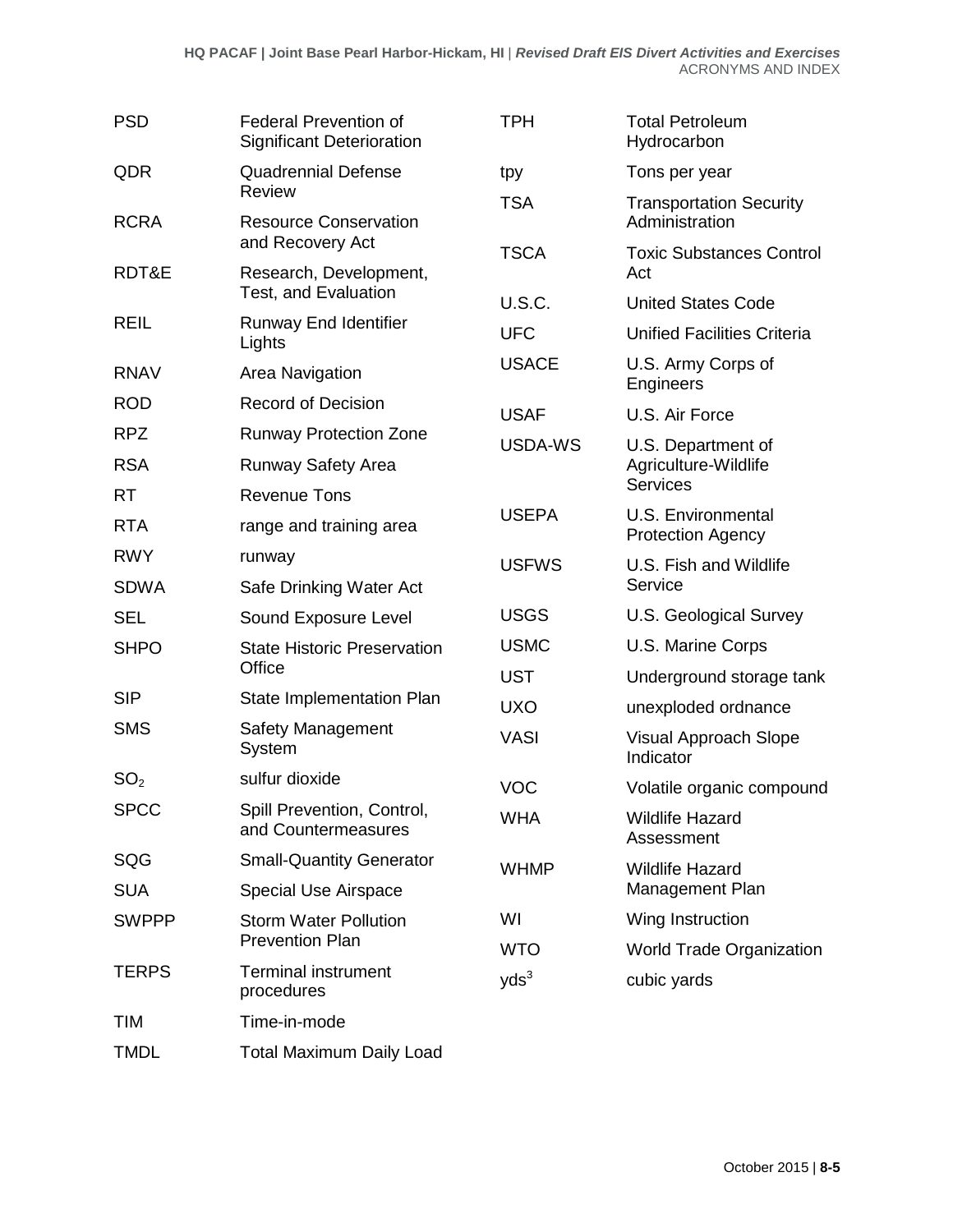*This page intentionally left blank.*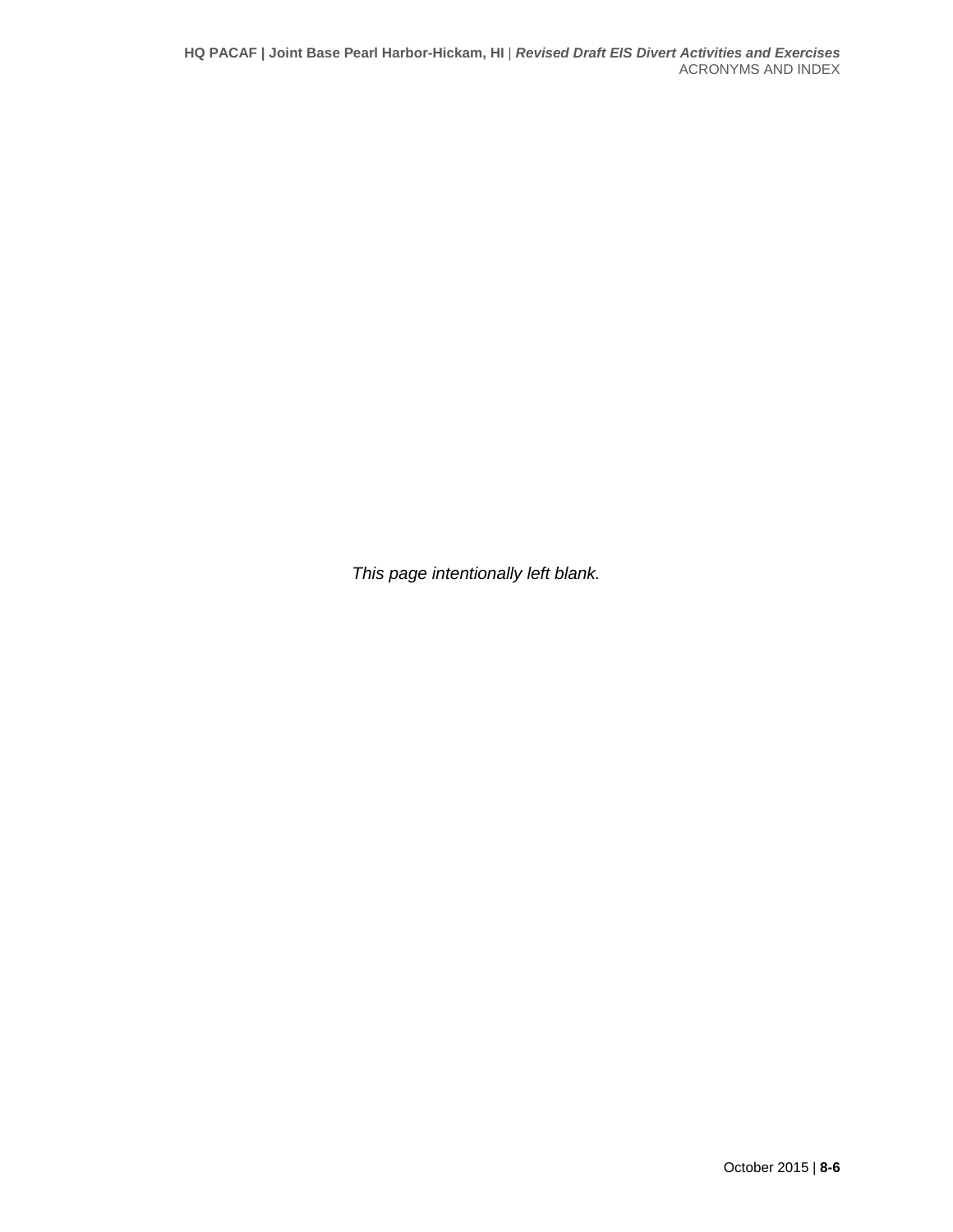#### 8.2 Index

#### A

air quality, ES-15, ES-27, 1-24, 3-8, 3-10, 3-11, 3-12, 3-115, 4-18, 4-19, 4-20, 4-21, 4-22, 4-23, 4-24, 4-25, 4-26, 4-27, 4-28, 4-29, 4-30, 4-31, 4-32, 4-33, 4-34, 4-35, 4-36, 4-37, 4-38, 4-39, 4-40, 4-41, 4-42, 4-43, 4-172, 4-180, 4-204, 4-215, 5-12, 5-13, 5-14, 5-43

aircraft operations, R-2, ES-8, ES-15, ES-20, ES-21, ES-23, 1-12, 2-1, 2-6, 2-10, 2-22, 2-27, 2-30, 2-34, 2-40, 3-1, 3-4, 3-5, 3-7, 3-24, 3-54, 3-92, 3-107, 3-112, 3-127, 3-128, 3-136, 4-1, 4-4, 4-5, 4-6, 4-11, 4-12, 4-17, 4-21, 4-22, 4-30, 4-37, 4-38, 4-50, 4-55, 4-69, 4-70, 4-73, 4-77, 4-88, 4-94, 4-97, 4-101, 4-106, 4-107, 4-139, 4-140, 4-142, 4-147, 4-151, 4-154, 4-156, 4-159, 4-166, 4-177, 4-186, 4-187, 4-189, 4-190, 4-191, 4-192, 4-193, 4-194, 4-195, 4-202, 4-203, 5-10, 5-11, 5-12, 5-14, 5-15, 5-21, 5-22, 5-30, 5-31, 5-35, 5-36, 5-37, 5-42

- Andersen AFB, ES-3, ES-7, ES-9, ES-12, ES-13, ES-14, 1-4, 1-5, 1-6, 1-7, 1-8, 1-11, 1-16, 2-7, 2-8, 2-11, 2-12, 2-13, 2-14, 2-15, 2-16, 2-17, 2-45, 3-13, 4-4, 4-11, 4-18, 4-43, 4-51, 4-55, 4-63, 4-77, 4-83, 4-90, 4-95, 4-107, 4-123, 4-127, 4-133, 4-141, 4-169, 4-188, 4-195, 5-3
- apron, R-1, ES-7, ES-9, ES-11, ES-16, 2-2, 2-5, 2-6, 2-7, 2-19, 2-21, 2-22, 2-27, 2-29, 2-30, 2-32, 2-34, 2-36, 2-38, 3-14, 3-15, 3-18, 3-25, 3-30, 3-31, 3-45, 3-49, 3-57, 3-58, 3-81, 3-101, 3-102, 3-107, 3-112, 4-16, 4-29, 4-36, 4-44, 4-46, 4-47, 4-49, 4-50, 4-65, 4-85, 4-87, 4-89, 4-96, 4-100, 4-104, 4-105, 4-125, 4-135, 4-174, 4-189, 4-191, 4-194, 4-195, 4-200, 4-202, 5-9, 5-11, 5-13, 5-17, 5-19, 5-31
- aquifer, 3-33, 3-38, 3-40, 4-59, 4-60, 4-61, 4-62, 4-146, 4-165, 4-208, 5-18, 5-19, 5-20
- archaeological, ES-19, ES-29, 3-74, 3-76, 3-79, 3-81, 4-85, 4-86, 4-88, 4-89, 5-25, 5-26, 5-27
- archaeological resources, 3-74
- Arm/Disarm Pad, 2-3, 2-42

asbestos, ES-21, 3-99, 3-103, 3-106, 3-135, 4-126, 4-130, 4-132, 4-136, 4-137, 4-138, 4-207, 4-220

#### B

barrier reef, 3-27, 3-28, 3-80, 3-83 bedrock, 3-26 billeting, R-1, R-2, 4-198, 4-213, 5-5, 5-40 biological, ES-18, ES-19, 1-20, 3-22, 3-24, 3-33, 3-44, 3-67, 3-135, 4-64, 4-77, 4-78, 4-80, 4-81, 4-82, 4-83, 5-22, 5-43 bird species, 3-49, 3-50, 3-61, 4-72 brackish, 3-27, 3-28, 3-33, 3-38

### C

canopy, 3-45, 3-58, 3-60 Clean Air Act (CAA), 3-8 Clean Water Act (CWA), 1-9, 1-19 clearing, ES-18, 3-13, 3-14, 3-33, 3-36, 3-102, 4-56, 4-57, 4-67, 4-72, 4-75, 4-76, 4-200, 5-21, 5-22 coastal zone, 1-17, 3-85, 3-87, 3-88, 3-92, 4-96, 4-97, 4-100, 4-101, 4-104, 4-105 Commonwealth of the Northern Mariana Islands (CNMI), R-1, 1-1 communication, ES-4, ES-5, 1-15, 1-22, 2-6, 3-2, 3-14, 3-16, 3-24, 3-57, 4-18, 4-66, 4-147, 4-150, 4-153, 4-156, 4-158, 4-161, 4-164, 4-166, 4-168 conservation, 3-22, 3-24, 3-35, 3-36, 3-88, 4-196, 4-200, 4-203 contaminant, 3-10, 3-33, 3-99 contamination, ES-17, ES-21, 3-99, 3-101, 3-102, 3-103, 3-104, 3-105, 3-106, 4-53, 4-54, 4-58, 4-60, 4-61, 4-62, 4-125, 4-128, 4-130, 4-132, 4-134, 4-135, 4-137, 4-138, 4-139, 4-140, 4-207, 4-219, 5-35 coral reef, 3-30, 3-32, 3-35, 3-36, 3-39, 3-83, 3-110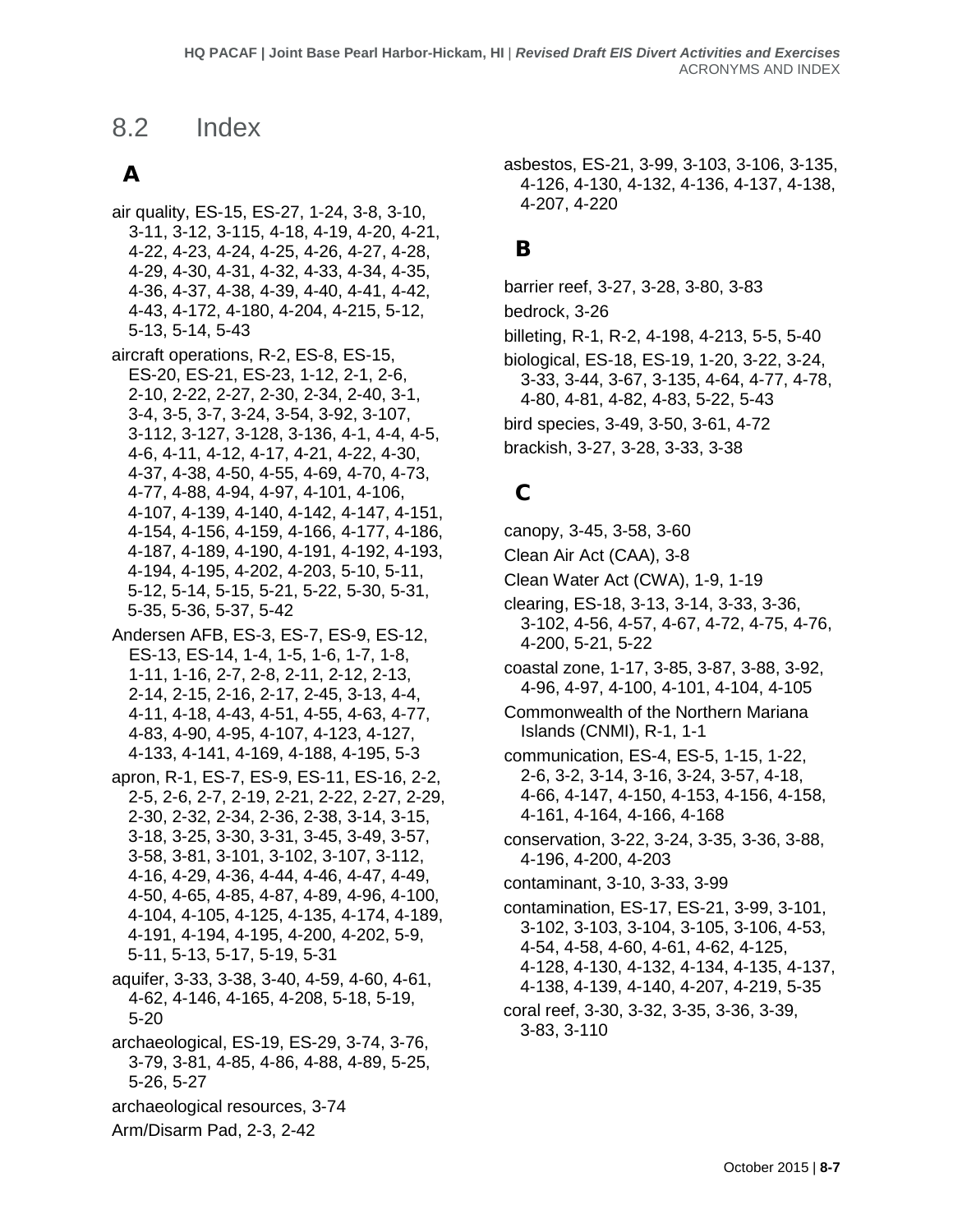## D

Dandan, 3-4, 3-31, 3-32, 3-39, 3-53, 3-88, 3-123, 4-99, 4-172, 4-176 degradation, ES-16, ES-17, 3-110, 4-53, 4-54, 4-55, 4-64, 4-202, 5-21 demolition, 3-4, 3-34, 3-103, 3-106, 3-134, 4-126, 4-127, 4-131, 4-132, 4-133, 4-136, 4-137, 4-138, 4-139, 4-204, 4-215 diesel, ES-22, ES-23, 3-100, 3-101, 3-105, 3-108, 3-113, 3-114, 4-25, 4-33, 4-41, 4-124, 4-127, 4-128, 4-129, 4-134, 4-142, 4-148, 4-151, 4-152, 4-155, 4-157, 4-159, 4-160, 4-162, 5-44 discharge, 1-19, 3-33, 3-34, 3-35, 3-36, 3-39, 3-41, 3-111, 4-57, 4-144, 4-149, 4-152, 4-158, 4-160, 4-163, 4-208, 4-221 disturbance, ES-15, ES-16, ES-18, ES-27, 2-6, 2-21, 2-24, 2-30, 2-32, 3-2, 3-34, 3-45, 3-53, 4-19, 4-27, 4-29, 4-35, 4-36, 4-52, 4-53, 4-54, 4-64, 4-72, 4-86, 4-87, 4-88, 4-89, 4-96, 4-124, 4-126, 4-131, 4-202, 4-205, 4-207, 4-208, 4-216, 4-220, 5-12, 5-13, 5-14, 5-17, 5-22 drinking water, 3-33, 3-40, 4-58, 4-59, 4-146, 4-165, 4-208 E ecosystem, 4-66 electrical, ES-21, ES-22, ES-23, ES-24, 3-103, 3-104, 3-106, 3-107, 3-108, 3-113, 4-128, 4-142, 4-145, 4-148, 4-151, 4-154, 4-156, 4-157, 4-159, 4-162, 4-165, 4-167, 5-36, 5-37 emergency, ES-7, ES-9, 1-7, 2-8, 2-13, 2-19, 2-21, 2-30, 2-34, 3-32, 3-39, 3-115, 3-130, 4-51, 4-62, 4-128, 4-155, 4-167, 4-188 emissions, ES-15, 2-25, 3-8, 3-10, 3-11, 3-12, 3-99, 4-18, 4-19, 4-20, 4-21, 4-22,

4-23, 4-24, 4-25, 4-26, 4-27, 4-28, 4-29, 4-30, 4-31, 4-32, 4-33, 4-34, 4-35, 4-36, 4-37, 4-38, 4-39, 4-40, 4-41, 4-42, 4-204, 4-215, 5-12, 5-13, 5-14, 5-44

endangered, 1-17, 2-3, 3-44, 3-57, 3-64, 3-66, 3-68, 3-70, 4-65, 4-69, 4-73, 4-74, 4-76, 4-77, 5-3, 5-21, 5-23

Energy Independence and Security Act (EISA), 3-35, 4-205, 4-217

environmental justice, ES-24, ES-25, 3-115, 3-117, 3-118, 4-169, 4-172, 4-180, 4-181, 4-183, 4-185, 4-186, 4-188, 5-41

erosion, ES-16, 1-18, 3-26, 3-34, 3-35, 3-36, 3-37, 3-67, 4-52, 4-53, 4-54, 4-57, 4-59, 4-60, 4-61, 4-78, 4-80, 4-82, 4-144, 4-149, 4-152, 4-158, 4-160, 4-163, 4-204, 4-205, 4-206, 4-216, 4-217, 5-16, 5-17, 5-18, 5-19, 5-43, 5-44

eutrophication, 3-39

excavating, 3-33, 4-56

exercise, ES-3, ES-10, ES-12, 1-8, 1-17, 1-20, 2-4, 2-9, 2-10, 2-12, 2-13, 2-19, 2-25, 2-27, 2-34, 2-36, 2-38, 2-40, 3-1, 4-4, 4-6, 4-11, 4-12, 4-14, 4-45, 4-48, 4-91, 4-93, 4-94, 4-95, 4-173, 4-182, 4-199, 4-209, 4-213, 4-222, 5-5

#### F

farmland, 3-26, 3-28, 3-32, 5-17 fauna, 3-47, 3-60 fish, 1-17, 1-18, 1-20, 3-22, 3-24, 3-35, 3-36, 3-65 flight, R-2, ES-8, ES-9, ES-10, 1-3, 1-16, 2-1, 2-10, 2-13, 2-18, 2-25, 3-5, 3-14, 3-15, 3-16, 3-22, 3-24, 3-65, 3-112, 4-1, 4-4, 4-5, 4-6, 4-12, 4-70, 4-170, 4-173, 4-182, 4-196, 5-9, 5-14 flood zone, 3-39, 3-41, 4-58, 4-60, 4-61 floodplain, 3-37 footprint, 2-3, 2-5, 2-6, 2-30, 2-32, 3-35, 3-117, 4-11, 4-16, 4-52, 4-54, 4-55, 4-59, 4-60, 4-61, 4-62, 4-85, 4-93, 4-100, 4-103, 4-104, 4-135, 4-136, 4-138, 4-157, 4-159, 4-160, 4-161, 4-162, 4-163, 4-164, 4-190, 4-191, 4-192, 4-193, 5-10, 5-11, 5-12, 5-14, 5-17, 5-18, 5-19, 5-20 fuel tank, ES-9, ES-10, ES-11, ES-12, 2-6, 2-16, 2-19, 2-21, 2-22, 2-25, 2-27, 2-29, 2-30, 2-32, 2-34, 2-36, 2-38, 2-39, 3-15, 3-27, 3-38, 3-47, 3-49, 3-103, 3-109, 4-3, 4-10, 4-16, 4-17, 4-23, 4-31, 4-39, 4-40, 4-59, 4-61, 4-65, 4-68, 4-76, 4-78, 4-79, 4-80, 4-85, 4-87, 4-88, 4-89, 4-96, 4-97, 4-100, 4-101, 4-103, 4-104, 4-105, 4-110, 4-114, 4-121, 4-122, 4-130, 4-142, 4-143,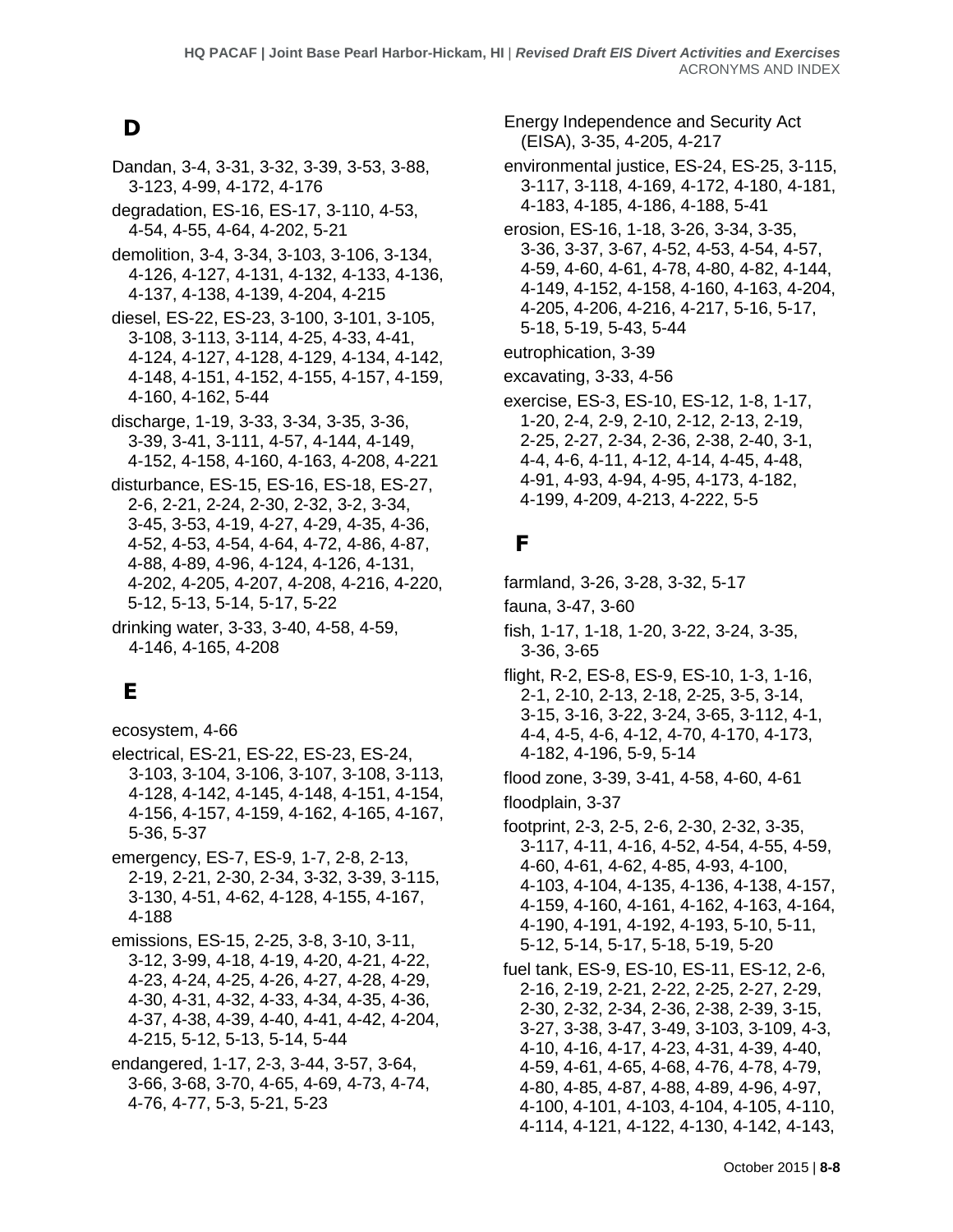4-148, 4-173, 4-174, 4-178, 4-181, 4-182, 5-5, 5-9, 5-10, 5-30, 5-36, 5-43

fueling, ES-16, 2-5, 2-22, 2-40, 3-15, 3-18, 3-19, 3-25, 3-101, 3-107, 3-109, 4-22, 4-30, 4-38, 4-45, 4-49, 4-148, 4-152, 4-160, 4-162, 4-204, 4-215

#### G

- geology, 3-25, 3-26, 3-27, 3-29, 3-30, 4-53, 4-54, 4-55, 5-16, 5-17, 5-18
- grading, 3-33, 3-36, 4-20, 4-28, 4-36, 4-56, 4-58, 4-66

greenhouse gas (GHG), 3-10

groundwater, ES-17, ES-22, ES-24, 2-30, 3-27, 3-29, 3-30, 3-33, 3-36, 3-37, 3-38, 3-40, 3-102, 3-103, 3-109, 3-110, 3-114, 4-52, 4-56, 4-57, 4-58, 4-59, 4-60, 4-61, 4-62, 4-63, 4-125, 4-147, 4-155, 4-166, 4-167, 4-168, 4-205, 4-217, 5-18, 5-19, 5-37

#### H

- habitat, ES-18, 1-17, 1-18, 2-3, 2-15, 2-17, 2-21, 3-47, 3-50, 3-51, 3-54, 3-55, 3-56, 3-58, 3-62, 3-65, 3-66, 3-68, 3-70, 4-64, 4-65, 4-66, 4-67, 4-68, 4-70, 4-72, 4-73, 4-74, 4-75, 4-76, 4-77, 4-200, 4-201, 4-202, 5-3, 5-21, 5-44
- harbor, ES-14, 2-9, 2-14, 2-15, 2-16, 2-17, 2-22, 2-25, 2-32, 2-34, 3-1, 3-47, 3-86, 3-88, 4-78, 4-79, 4-80, 4-81, 4-82, 4-83, 5-24
- hazard, 1-15, 3-29, 3-32, 3-37, 3-41, 3-64, 3-87, 3-99, 3-134, 4-60
- hazardous material, ES-21, ES-29, ES-30, 3-99, 3-100, 3-101, 3-104, 3-105, 3-135, 4-53, 4-58, 4-60, 4-61, 4-124, 4-127, 4-129, 4-132, 4-133, 4-135, 4-136, 4-138, 4-139, 4-140, 4-141, 4-205, 4-207, 4-217, 4-219, 5-34, 5-35
- hazardous waste, 3-99, 3-100, 3-101, 3-105, 3-115, 4-124, 4-125, 4-127, 4-128, 4-129, 4-130, 4-131, 4-132, 4-133, 4-134, 4-135, 4-136, 4-138, 4-139, 4-140, 4-141, 4-171, 4-178, 4-207, 4-208, 4-207, 4-219, 4-220, 5-34, 5-35

health hazard, 4-56, 4-126, 4-128, 4-131, 4-134, 4-139, 4-140

herbaceous species, 3-47, 3-58

- historic, ES-19, 1-5, 1-16, 1-19, 2-3, 2-11, 2-17, 3-2, 3-74, 3-76, 3-77, 3-78, 3-79, 3-80, 3-81, 3-83, 3-85, 3-122, 3-128, 3-129, 4-79, 4-80, 4-81, 4-82, 4-84, 4-85, 4-86, 4-87, 4-88, 4-178, 5-25, 5-27
- historic district, 3-74, 3-77, 3-79, 4-85
- hotel, ES-20, 3-22, 3-120, 3-128, 3-129, 4-9, 4-93, 4-170, 4-171, 4-173, 4-175, 4-177, 4-178, 4-179, 4-181, 4-182, 4-209, 5-6, 5-7, 5-9, 5-11, 5-13, 5-15, 5-16, 5-18, 5-19, 5-21, 5-22, 5-23, 5-25, 5-26, 5-28, 5-29, 5-31, 5-32, 5-33, 5-36, 5-37, 5-38, 5-39, 5-40
- housing, ES-24, ES-25, ES-31, 3-3, 3-78, 3-116, 3-125, 4-93, 4-118, 4-169, 4-170, 4-171, 4-173, 4-177, 4-178, 4-180, 4-181, 4-184, 4-185, 4-186, 4-187, 5-3, 5-7, 5-9, 5-19, 5-26, 5-29, 5-38, 5-40, 5-41
- human health, 3-8, 3-37, 3-99, 3-115, 3-117, 4-96, 4-124, 4-169
- humanitarian, R-1, ES-3, ES-6, ES-10, ES-11, ES-12, ES-13, 1-3, 1-5, 1-6, 1-7, 1-8, 2-4, 2-5, 2-6, 2-8, 2-9, 2-10, 2-11, 2-12, 2-14, 2-24, 2-27, 2-32, 2-33, 2-34, 2-38, 2-39, 2-40, 2-45, 3-13, 3-14, 3-15, 3-86, 4-18, 4-43, 4-51, 4-55, 4-63, 4-77, 4-83, 4-90, 4-92, 4-95, 4-107, 4-123, 4-141, 4-168, 4-173, 4-188, 4-189, 4-191, 4-194, 4-195, 4-196, 4-197, 4-211
- hydrant, ES-9, ES-11, ES-22, ES-24, 2-19, 2-22, 2-27, 2-29, 2-30, 2-34, 2-36, 2-38, 2-40, 3-15, 3-18, 3-49, 3-101, 3-107, 3-109, 3-112, 3-113, 4-3, 4-53, 4-54, 4-65, 4-85, 4-96, 4-100, 4-104, 4-105, 4-125, 4-128, 4-135, 4-143, 4-155, 4-167, 4-173, 4-174, 4-205, 4-216, 5-8 hydrology, 3-35, 3-57, 3-67, 4-59, 4-205,
	- 4-217

#### I

impervious, ES-17, 2-24, 2-32, 3-57, 3-111, 4-53, 4-54, 4-55, 4-57, 4-58, 4-59, 4-61, 4-62, 4-70, 4-144, 4-147, 4-149, 4-153, 4-156, 4-158, 4-161, 4-164, 4-166, 4-168, 4-205, 4-209, 4-217, 4-221, 5-18, 5-19, 5-44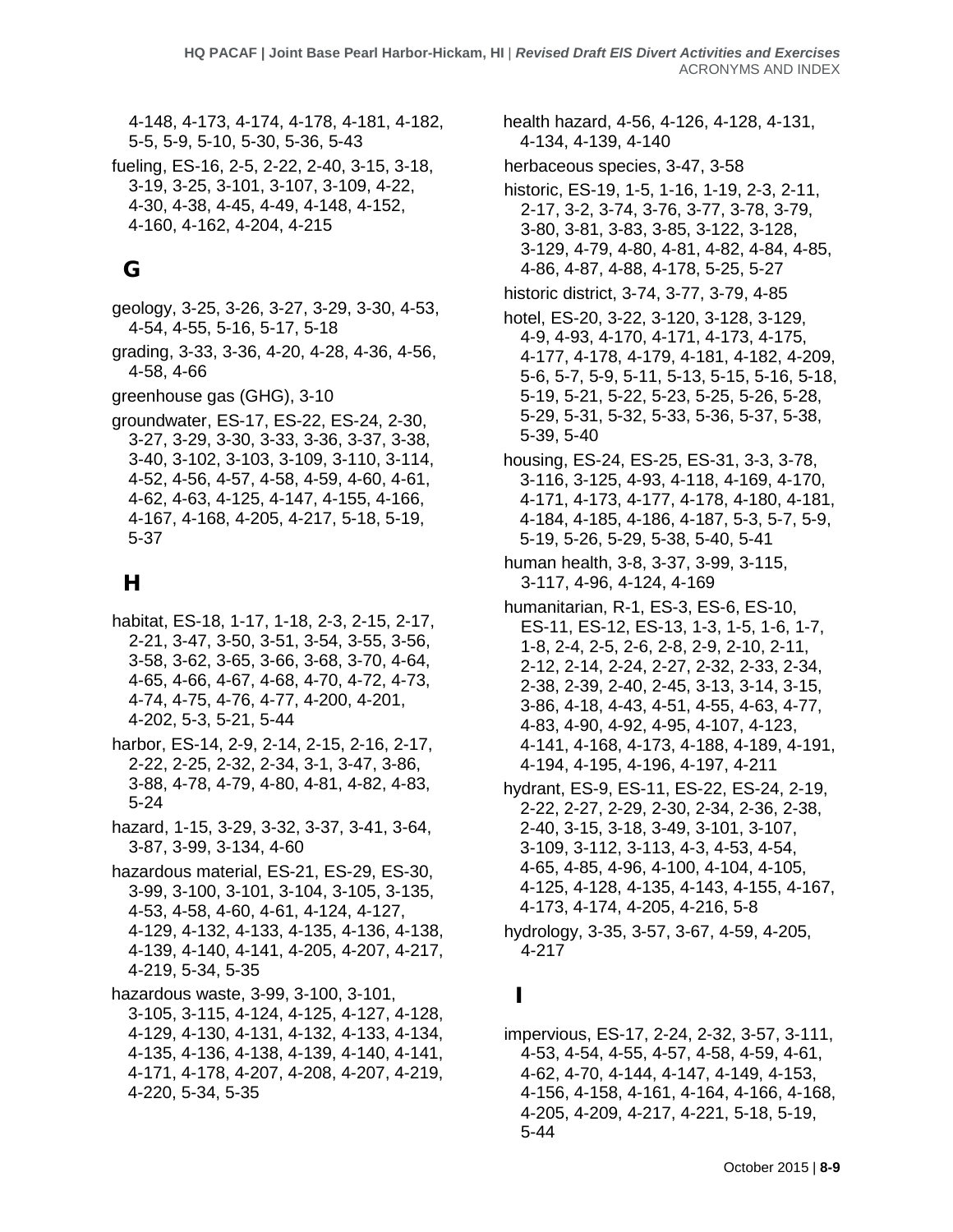impervious surface, 2-24, 2-32, 4-53, 4-54, 4-55, 4-57, 4-58, 4-59, 4-61, 4-62, 4-144, 4-147, 4-149, 4-153, 4-156, 4-158, 4-161, 4-164, 4-166, 4-168, 4-205, 4-209, 4-217, 4-221, 5-18, 5-19, 5-44

introduced species, 3-47, 3-54

invasive species, 1-10, 4-64, 4-66, 4-68, 4-69, 4-72, 4-73, 4-76, 4-196, 4-197, 4-198, 4-199, 4-201, 4-202, 4-211, 4-212, 4-213, 4-214

### J

- jet fuel, R-1, ES-16, ES-22, ES-23, ES-25, ES-26, 2-5, 2-6, 2-9, 2-14, 2-16, 2-18, 2-21, 2-30, 2-39, 3-100, 3-101, 3-102, 3-108, 3-109, 3-113, 4-23, 4-31, 4-38, 4-45, 4-46, 4-48, 4-49, 4-51, 4-78, 4-79, 4-80, 4-83, 4-125, 4-127, 4-130, 4-143, 4-146, 4-148, 4-152, 4-155, 4-157, 4-160, 4-162, 4-165, 4-204, 4-215, 5-15
- joint military exercises, R-1, ES-3, ES-12, ES-16, 1-7, 2-8, 2-9, 2-25, 2-34, 2-39, 2-45, 3-13, 4-18, 4-43, 4-45, 4-48, 4-49, 4-51, 4-55, 4-63, 4-77, 4-83, 4-90, 4-95, 4-107, 4-114, 4-122, 4-123, 4-141, 4-169, 4-173, 4-188, 4-195, 4-196, 4-202, 4-203

#### L

- lagoon, 3-80, 3-110
- lake, 3-27, 3-54
- Lake Susupe, 3-27, 3-28, 3-54
- land use, ES-20, ES-29, 1-12, 2-2, 2-3, 3-3, 3-26, 3-84, 3-85, 3-87, 3-88, 3-91, 3-92, 4-3, 4-4, 4-11, 4-95, 4-96, 4-97, 4-99, 4-100, 4-101, 4-103, 4-104, 4-105, 4-106, 4-107, 4-176, 5-30, 5-31, 5-32
- landfill, 3-64, 3-103, 3-111, 3-112, 3-115, 4-126, 4-131, 4-145, 4-147, 4-166, 4-201, 4-207, 4-220, 5-7, 5-37, 5-44
- landslide, 3-29
- laws, ES-5, 1-9, 1-19, 3-20, 3-85, 3-103, 3-116, 3-118, 4-56
- Leadership in Energy and Environmental Design (LEED), 4-146, 4-209, 4-221
- limestone, 3-26, 3-27, 3-28, 3-29, 3-30, 3-31, 3-32, 3-38, 3-39, 3-40, 3-47, 3-55,

3-56, 3-57, 3-66, 3-114, 4-58, 4-65, 4-67, 4-69, 4-72, 4-73, 4-74

liquefaction, 3-30, 3-32

- liquid fuel, ES-21, ES-22, ES-23, ES-24, ES-30, 3-15, 3-100, 3-107, 3-111, 4-24, 4-124, 4-128, 4-129, 4-134, 4-142, 4-143, 4-146, 4-148, 4-151, 4-152, 4-157, 4-160, 4-162, 5-35, 5-36, 5-37
- local economy, 4-170, 4-171, 4-173, 4-174, 4-177, 4-178, 4-181, 4-182, 4-183, 4-186, 4-187

#### M

- maintenance facility, R-1, ES-9, ES-11, ES-12, ES-22, ES-23, 2-5, 2-6, 2-19, 2-21, 2-29, 2-36, 2-38, 3-49, 3-102, 4-44, 4-46, 4-87, 4-89, 4-96, 4-100, 4-103, 4-104, 4-105, 4-127, 4-128, 4-133, 4-134, 4-143, 4-145, 4-149, 4-152, 4-157, 4-160, 4-163, 4-173, 4-174, 4-181
- Marine Mammal Protection Act (MMPA), 1-10, 1-18
- marine mammals, ES-18, ES-19, ES-28, 1-10, 1-18, 3-68, 3-70, 3-71, 4-77, 4-79, 4-80, 4-81, 4-82, 4-83, 5-23, 5-24, 5-25
- Marpo Heights, 3-7, 3-92, 3-123, 4-101, 4-103, 4-107, 5-10, 5-31
- military exercises, R-1, ES-15, 1-16, 2-9, 2-10, 2-24, 2-25, 2-33, 2-34, 2-39, 2-40, 2-45, 3-15, 3-16, 4-4, 4-11, 4-12, 4-14, 4-17, 4-18, 4-30, 4-37, 4-43, 4-45, 4-48, 4-49, 4-50, 4-51, 4-79, 4-80, 4-81, 4-82, 4-91, 4-93, 4-95, 4-110, 4-121, 4-123, 4-173, 4-174, 4-175, 4-181, 4-182, 4-183, 4-195, 4-197, 4-211, 5-9, 5-10, 5-11, 5-30, 5-31
- military operations, 1-5, 2-45, 3-1, 3-5, 3-7, 3-20, 3-24, 3-107, 4-64
- minority, ES-24, ES-25, ES-31, 1-10, 3-116, 3-117, 3-133, 4-169, 4-172, 4-175, 4-176, 4-180, 4-181, 4-183, 4-184, 4-187, 5-39, 5-41
- MIRC, ES-1, ES-7, ES-9, ES-10, ES-12, ES-14, 1-4, 1-12, 2-8, 2-9, 2-11, 2-13, 2-15, 2-16, 2-17, 2-18, 2-45, 3-13, 3-15, 4-45, 4-48, 4-79, 4-81, 4-82, 5-2, 5-3, 5-24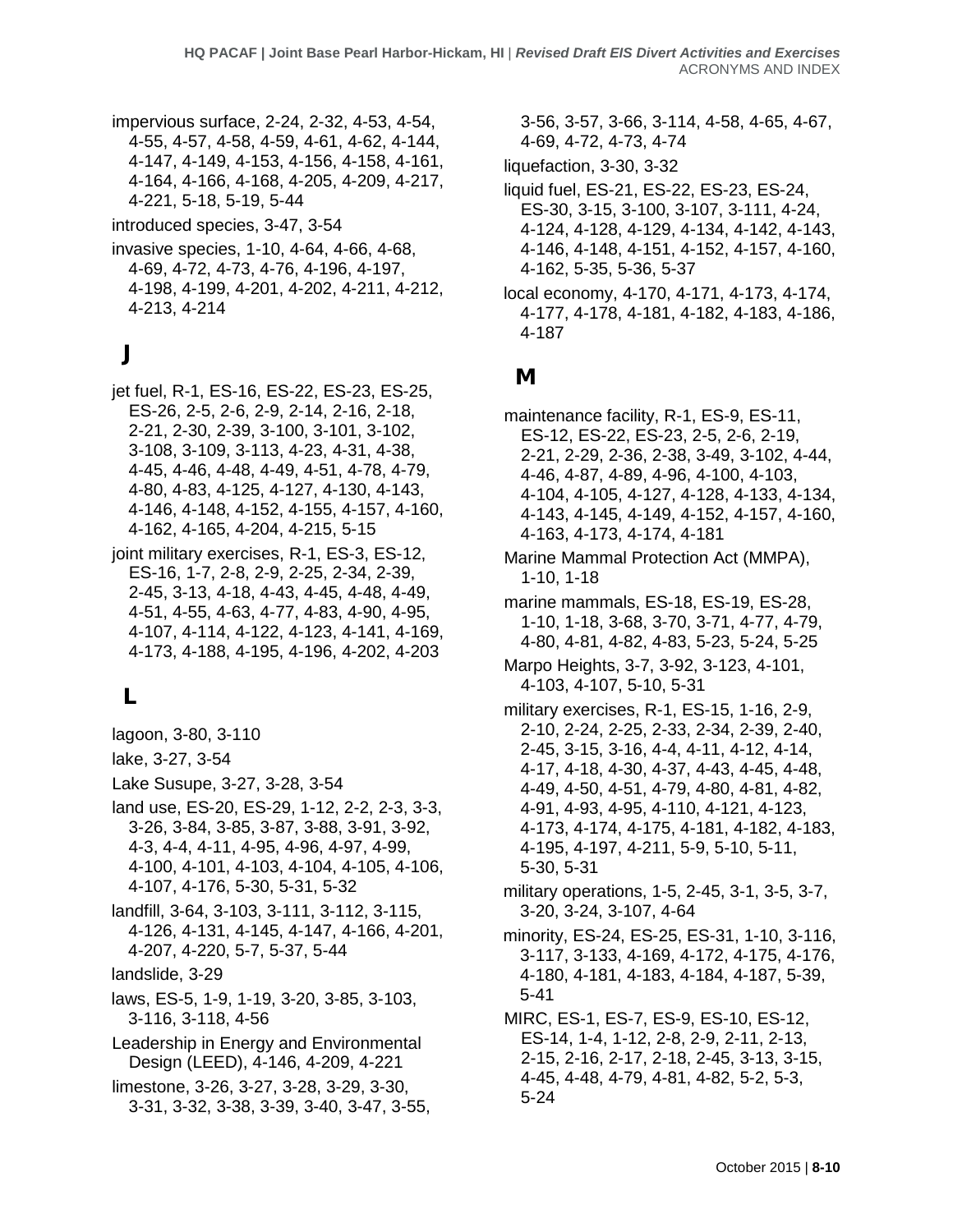mitigation, ES-14, 1-22, 1-23, 4-45, 4-48, 4-68, 4-195, 4-196, 4-200, 4-201, 4-202, 4-211, 5-1, 5-21, 5-22, 5-25, 5-26, 5-27, 5-28

munitions, R-1, R-2, 1-4, 2-2, 2-3, 2-25, 3-136, 5-5, 5-12, 5-13

#### N

National Historic Landmark, ES-19, 1-10, 1-16, 3-77, 3-81 native species, 4-65, 4-66, 4-144, 4-158, 5-21 native vegetation, 3-45, 3-55, 4-65, 4-67, 5-21, 5-23 natural gas, 3-107, 3-108, 3-113, 4-142, 4-146, 4-148, 4-151, 4-155, 4-157, 4-159, 4-162, 4-165, 4-167, 5-44 nightingale reed warbler, 2-3, 4-76, 4-77 No Action Alternative, ES-12, ES-13, ES-14, ES-15, ES-16, ES-17, ES-18, ES-19, ES-20, ES-21, ES-24, ES-25, ES-26, 1-17, 1-23, 2-1, 2-8, 2-45, 4-18, 4-43, 4-51, 4-55, 4-56, 4-63, 4-77, 4-83, 4-90, 4-95, 4-107, 4-123, 4-141, 4-168, 4-169, 4-188, 4-194, 4-195

nonnative, ES-18, 3-45, 3-49, 3-55, 3-58, 3-60, 3-65, 4-64, 4-68, 4-73, 4-76

## O

Occupational Safety and Health Administration (OSHA), 3-2

#### P

paleontology, 3-25

- park, 1-16, 3-14, 3-44, 3-45, 3-47, 3-57, 3-81, 3-86, 3-87, 3-112, 4-69, 5-7
- particulate, 3-8, 4-20, 4-23, 4-28, 4-36

permeable, 3-27, 3-30, 3-35, 3-38, 3-40, 3-110

permit, ES-20, 1-9, 1-10, 1-11, 1-18, 1-19, 2-14, 3-11, 3-12, 3-33, 3-35, 3-36, 3-85, 3-87, 4-18, 4-19, 4-20, 4-22, 4-24, 4-25, 4-26, 4-27, 4-28, 4-29, 4-30, 4-32, 4-34, 4-35, 4-36, 4-37, 4-38, 4-39, 4-41, 4-53, 4-57, 4-60, 4-69, 4-73, 4-100, 4-101, 4-104, 4-105, 4-133, 4-141, 4-144, 4-147,

4-149, 4-152, 4-153, 4-156, 4-158, 4-160, 4-161, 4-163, 4-166, 4-169, 4-177, 4-178, 4-204, 4-205, 4-205, 4-208, 4-209, 4-208, 4-215, 4-216, 4-217, 4-218, 4-219, 4-221, 5-35, 5-36 pesticides, 3-99, 3-100, 3-104, 4-127, 4-129, 4-132, 4-133, 4-135, 4-136, 4-137, 4-139, 4-140, 5-35 petroleum, ES-1, ES-17, ES-21, ES-23, 1-3, 3-34, 3-100, 3-101, 3-102, 3-103, 3-105, 4-46, 4-58, 4-59, 4-60, 4-61, 4-124, 4-125, 4-127, 4-128, 4-129, 4-130, 4-132, 4-134, 4-135, 4-136, 4-138, 4-139, 4-140, 4-142, 4-148, 4-151, 4-157, 4-160, 4-162, 4-208, 4-207, 4-219, 4-220, 5-18, 5-19, 5-20, 5-34, 5-35 physiography, 3-25 plan, ES-1, 1-1, 1-5, 3-22, 3-24, 3-32, 3-35, 3-36, 3-37, 3-97, 3-101, 3-115, 4-17, 4-45, 4-47, 4-48, 4-53, 4-54, 4-59, 4-61, 4-69, 4-73, 4-76, 4-84, 4-97, 4-103, 4-141, 4-144, 4-150, 4-153, 4-156, 4-161, 4-164, 4-170, 4-177, 4-201, 4-204, 4-205, 4-209, 4-215, 4-216, 4-221, 5-15 point source, 1-19, 3-33, 3-34, 3-39 pollutant, 3-8, 3-10, 3-35, 4-18, 4-20, 4-21, 4-22, 4-23, 4-27, 4-28, 4-30, 4-36, 4-38, 4-144, 4-150, 4-153, 4-156, 4-161, 4-164, 4-209, 4-221, 5-12, 5-13 pollution, 3-8, 3-10, 3-11, 3-12, 3-34, 3-35, 3-36, 3-37, 3-39, 3-41, 3-110, 4-19, 4-23, 4-27, 4-35, 4-58, 5-18, 5-19 porous, 3-26, 3-28, 3-31, 3-39, 3-40, 3-110 port, ES-7, ES-9, ES-21, ES-22, ES-23, 2-9, 2-11, 2-14, 2-16, 2-17, 2-18, 2-32, 3-24, 3-28, 3-31, 3-32, 3-92, 3-107, 3-108, 3-113, 3-114, 3-121, 4-9, 4-14, 4-16, 4-19, 4-27, 4-29, 4-35, 4-37, 4-66, 4-78, 4-79, 4-80, 4-81, 4-82, 4-85, 4-87, 4-88, 4-89, 4-97, 4-100, 4-101, 4-104, 4-105, 4-142, 4-145, 4-147, 4-151, 4-154, 4-156, 4-159, 4-162, 4-167, 4-171, 4-174, 4-178, 4-182, 4-197, 4-211, 5-36 potable water, ES-30, 3-35, 3-108, 3-109, 3-113, 3-114, 3-122, 4-59, 4-62, 4-143, 4-146, 4-165, 5-36, 5-37 precipitation, 3-33, 3-34, 3-37, 3-40, 3-64, 3-110, 3-114, 4-57, 4-58, 5-43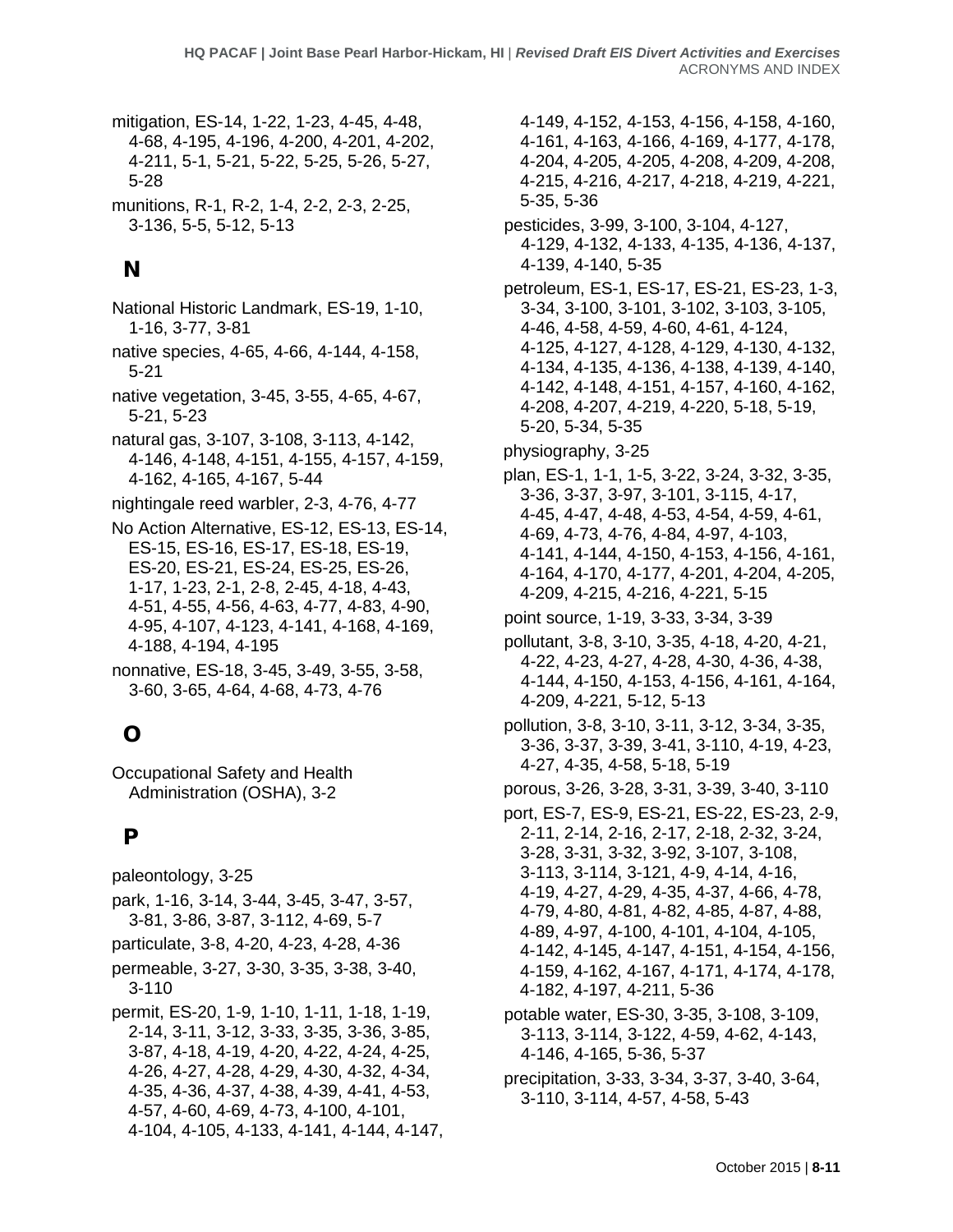prehistoric, 3-74, 3-76, 3-77, 3-78, 3-79, 3-83

private land, 3-92, 4-101, 4-107

- project area, 1-4, 3-40, 3-44, 3-55, 3-66, 3-67, 3-74, 3-95, 3-97, 3-100, 3-101, 3-102, 3-103, 3-104, 3-105, 3-106, 3-116, 3-122, 4-57, 4-58, 4-63, 4-67, 4-69, 4-70, 4-71, 4-73, 4-74, 4-76, 4-77, 4-84, 4-90, 4-95, 4-109, 4-111, 4-112, 4-114, 4-117, 4-119, 4-120, 4-122, 4-142, 4-149, 4-154, 4-181, 4-188, 4-201
- proposed action, ES-14, 1-9, 1-11, 1-12, 1-13, 1-18, 2-1, 2-40, 3-85, 3-95, 3-99, 3-116, 3-117, 4-1, 4-52, 4-56, 4-65, 4-90, 4-96, 4-188, 4-195, 4-196, 5-1, 5-4, 5-43
- public land, 3-86, 3-88, 3-91, 4-97, 4-100, 4-101, 4-103, 4-104, 4-105, 4-179, 4-206, 4-218, 5-30, 5-31, 5-39, 5-40
- public service, ES-24, ES-25, ES-31, 3-116, 3-121, 3-129, 4-172, 4-175, 4-179, 4-180, 4-183, 4-184, 4-185, 4-186, 4-187, 5-39, 5-40, 5-41

#### R

rainwater, ES-16, ES-17, 3-27, 3-30, 3-40, 3-110, 4-53, 4-58, 4-209, 4-221, 5-18, 5-19, 5-20 ramp, 2-21, 2-29, 3-14, 3-92, 5-5 receptor, 3-2 recreation, ES-20, 1-16, 1-20, 3-35, 3-36, 3-80, 3-88, 3-126, 3-131, 4-92, 4-94, 4-95, 4-97, 4-106, 5-28, 5-29, 5-30 recycle, 5-44 reef, 3-27, 3-30, 3-84, 3-87 refueling, ES-13, ES-17, 1-11, 2-7, 2-12, 2-22, 2-25, 2-27, 2-30, 2-34, 2-40, 2-45, 3-14, 3-19, 3-86, 3-101, 3-109, 4-45, 4-49, 4-50, 4-59, 4-61, 4-125, 4-128, 4-130, 5-5 regulation, 1-9, 1-14, 3-3, 3-99, 4-195 remediate, 3-102, 4-124, 4-125, 4-130, 4-207, 4-219 resident, 3-51, 3-52, 3-61, 3-63, 3-64, 3-68, 3-70, 4-78, 4-111, 4-113, 4-118, 4-119 retention basin, 3-38, 3-39, 3-52, 3-53, 3-55 rivers, 1-20, 3-33, 3-35, 3-37

Rota, ES-1, ES-4, ES-8, ES-10, ES-12, 1-1, 1-4, 1-7, 1-12, 1-21, 2-10, 2-14, 2-15, 2-18, 2-45, 3-17, 3-22, 3-50, 3-61, 3-65, 3-66, 3-76, 3-87, 3-127, 4-18, 4-43, 4-51, 4-55, 4-63, 4-77, 4-83, 4-90, 4-95, 4-107, 4-123, 4-141, 4-168, 4-169, 4-170, 4-177, 4-188, 4-195, 5-3

- route, 1-1, 3-20, 3-24, 3-27, 3-31, 3-101, 3-122, 4-87, 4-91, 4-92, 4-94, 4-95, 4-110, 4-111, 4-112, 4-114, 4-115, 4-118, 4-119, 4-120, 4-121, 4-122, 4-123, 4-178, 4-189, 4-191, 4-197, 4-210, 4-211, 4-222
- runoff, ES-17, ES-22, ES-24, 1-18, 3-33, 3-34, 3-38, 3-39, 3-40, 3-41, 3-58, 3-67, 3-110, 3-111, 3-114, 4-56, 4-57, 4-58, 4-59, 4-61, 4-62, 4-78, 4-79, 4-80, 4-81, 4-82, 4-144, 4-147, 4-149, 4-150, 4-152, 4-153, 4-158, 4-160, 4-161, 4-163, 4-164, 4-166, 4-168, 4-204, 4-206, 4-208, 4-216, 4-217, 4-221, 5-44

### S

Saipan Harbor, 2-12, 3-86, 4-91, 4-93

- San Jose, 3-7, 3-79, 3-83, 3-84, 3-86, 3-92, 3-113, 3-122, 3-123, 3-129, 3-130, 4-87, 4-92, 4-93, 4-101, 4-103, 4-107, 5-6, 5-8, 5-17, 5-28, 5-33
- sanitary sewer, ES-22, 3-40, 3-107, 4-143, 4-146, 4-158, 4-165

sea turtle, ES-18, ES-19, ES-28, 3-68, 3-70, 4-77, 4-78, 4-79, 4-80, 4-81, 4-83, 5-23, 5-24, 5-25

- seaport, ES-9, ES-10, ES-11, ES-12, ES-21, ES-22, ES-23, ES-30, 2-6, 2-11, 2-14, 2-25, 2-34, 2-39, 3-27, 3-28, 3-38, 3-39, 3-79, 3-83, 3-100, 3-103, 3-104, 3-105, 3-106, 3-108, 3-109, 3-111, 3-113, 3-114, 3-136, 4-24, 4-32, 4-38, 4-40, 4-52, 4-57, 4-86, 4-107, 4-110, 4-114, 4-115, 4-121, 4-122, 4-125, 4-143, 4-144, 4-146, 4-148, 4-149, 4-152, 4-158, 4-159, 4-160, 4-162, 4-163, 4-171, 4-174, 4-178, 4-182, 4-198, 4-212, 5-35, 5-36, 5-37 security, ES-6, 1-4, 1-6, 1-20, 2-4, 2-21, 2-29, 3-20, 3-51, 3-131, 4-44, 4-172,
- 4-173, 4-174, 4-175, 4-179, 4-180, 4-181, 4-182, 4-183, 4-196, 4-198, 4-209, 4-213, 4-222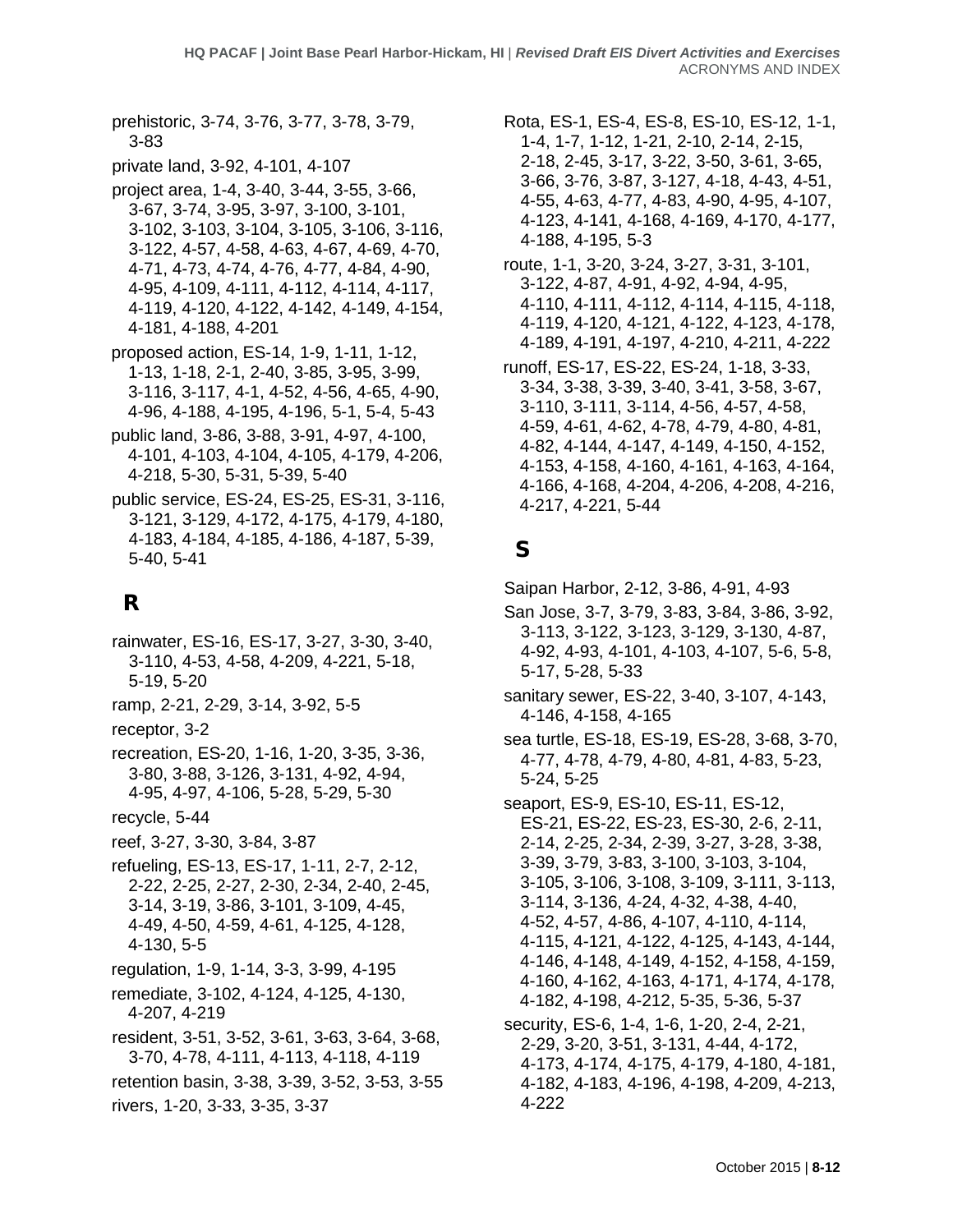sediment, 3-33, 3-34, 3-36, 4-52, 4-53, 4-56, 4-57, 4-58, 4-59, 4-61, 4-144, 4-149, 4-153, 4-158, 4-161, 4-163, 4-204, 4-205, 4-208, 4-216, 4-221, 5-16, 5-17

- sedimentation, ES-16, 1-18, 3-34, 3-39, 3-67, 4-52, 4-53, 4-54, 4-57, 4-60, 4-78, 4-79, 4-80, 4-81, 4-82, 4-144, 4-149, 4-152, 4-158, 4-160, 4-163, 4-204, 4-206, 4-216, 4-217, 5-16, 5-18, 5-19
- sewer, ES-21, ES-23, 2-6, 3-110, 3-111, 4-143, 4-147, 4-149, 4-157, 4-166, 4-208, 5-6, 5-36, 5-37

shorebird, 3-48, 3-50, 3-53, 3-62

- significant impact, 1-11, 1-19, 4-20, 4-22, 4-24, 4-25, 4-26, 4-27, 4-28, 4-29, 4-30, 4-32, 4-34, 4-36, 4-37, 4-38, 4-39, 4-41, 4-42, 4-69, 4-73, 4-101, 4-104, 4-105, 4-106, 4-175, 4-176, 5-15, 5-29, 5-37, 5-44
- socioeconomics, ES-25, 3-118, 4-169, 4-188
- soil, ES-1, ES-16, ES-17, 1-3, 3-26, 3-28, 3-30, 3-31, 3-33, 3-34, 3-35, 3-99, 3-102, 3-103, 3-104, 3-106, 3-114, 4-52, 4-53, 4-54, 4-55, 4-57, 4-60, 4-125, 4-126, 4-130, 4-131, 4-133, 4-136, 4-137, 4-138, 4-204, 4-205, 4-204, 4-207, 4-208, 4-216, 4-219, 4-220, 5-16, 5-17, 5-18, 5-19, 5-44
- solid waste, ES-22, ES-23, ES-24, 3-99, 3-103, 3-107, 3-110, 3-111, 3-115, 4-141, 4-145, 4-147, 4-150, 4-153, 4-156, 4-159, 4-161, 4-164, 4-166, 4-168, 5-5, 5-7, 5-36, 5-37
- storm water, ES-16, ES-17, ES-22, ES-23, ES-24, 1-9, 1-18, 3-33, 3-34, 3-35, 3-37, 3-38, 3-39, 3-41, 3-52, 3-53, 3-55, 3-67, 3-107, 3-110, 3-111, 3-114, 4-53, 4-54, 4-55, 4-56, 4-57, 4-58, 4-59, 4-60, 4-61, 4-62, 4-78, 4-79, 4-80, 4-81, 4-82, 4-143, 4-144, 4-147, 4-149, 4-152, 4-153, 4-156, 4-158, 4-160, 4-161, 4-163, 4-166, 4-168, 4-205, 4-206, 4-208, 4-209, 4-217, 4-221, 5-18, 5-19, 5-43, 5-44
- Storm Water Pollution Prevention Plan (SWPPP), 3-34, 4-205, 4-217 stream, 3-37, 3-40
- strike, 2-13, 3-22, 3-50, 3-52, 3-54, 3-63, 3-76, 4-69, 4-73

submerged land, 3-85, 3-86, 3-87, 3-88, 3-92, 5-30, 5-31, 5-32

surface flow, 3-33

surface water, ES-17, 1-19, 3-30, 3-33, 3-38, 3-41, 3-55, 3-65, 4-56, 4-57, 4-59, 4-60, 4-61, 4-62, 4-144, 4-149, 4-153, 4-156, 4-158, 4-161, 4-163, 4-164, 4-208, 4-209, 4-221, 5-18, 5-19, 5-44 Susupe Marsh, 3-27

### T

Tanapag, 3-27, 3-103, 3-108, 3-110

- tangantangan forest, 2-3, 3-44, 3-45, 3-55, 3-56, 3-57, 3-58, 3-65, 4-65, 4-67, 4-68, 4-69, 4-71, 4-72, 4-73, 4-74, 4-75, 4-76, 5-21, 5-22
- taxiway, R-3, ES-11, ES-16, 2-1, 2-4, 2-5, 2-7, 2-21, 2-29, 2-32, 2-38, 3-12, 3-13, 3-18, 3-23, 3-31, 3-41, 3-45, 3-53, 3-58, 3-106, 3-107, 3-112, 4-29, 4-36, 4-44, 4-46, 4-47, 4-49, 4-50, 4-51, 4-60, 4-65, 4-71, 4-151, 5-5, 5-13, 5-17, 5-19, 5-21
- terrestrial biological resources, ES-18, 3-44, 4-64, 4-77, 4-195
- threatened and endangered species, ES-18, ES-28, 1-17, 2-15, 3-44, 3-55, 3-65, 4-67, 4-70, 5-20, 5-21, 5-22, 5-23
- Tinian Harbor, 2-16, 2-17, 3-41, 3-83, 3-92, 3-94, 3-112, 3-129, 4-83, 4-111, 4-113, 4-118, 4-119, 5-7, 5-9, 5-24
- topography, 2-15, 2-17, 3-8, 3-25, 3-26, 3-30, 3-31, 3-33, 3-37, 3-99, 4-53, 5-16
- tourist, 3-83, 3-118, 3-119, 3-120, 3-128, 4-170, 4-171, 4-175, 4-178, 5-36, 5-37
- transportation, ES-8, ES-21, ES-29, 1-16, 2-10, 2-40, 3-99, 3-120, 3-121, 3-134, 4-1, 4-9, 4-86, 4-87, 4-107, 4-108, 4-109, 4-110, 4-111, 4-112, 4-113, 4-114, 4-115, 4-116, 4-117, 4-118, 4-119, 4-120, 4-121, 4-122, 4-123, 4-141, 4-142, 4-148, 4-151, 4-157, 4-160, 4-162, 4-178, 4-198, 4-213, 5-32, 5-44
- tree species, 3-45, 3-58, 3-60
- tsunami, ES-3, 1-3, 1-5, 1-7, 2-8, 3-29, 3-32, 3-120